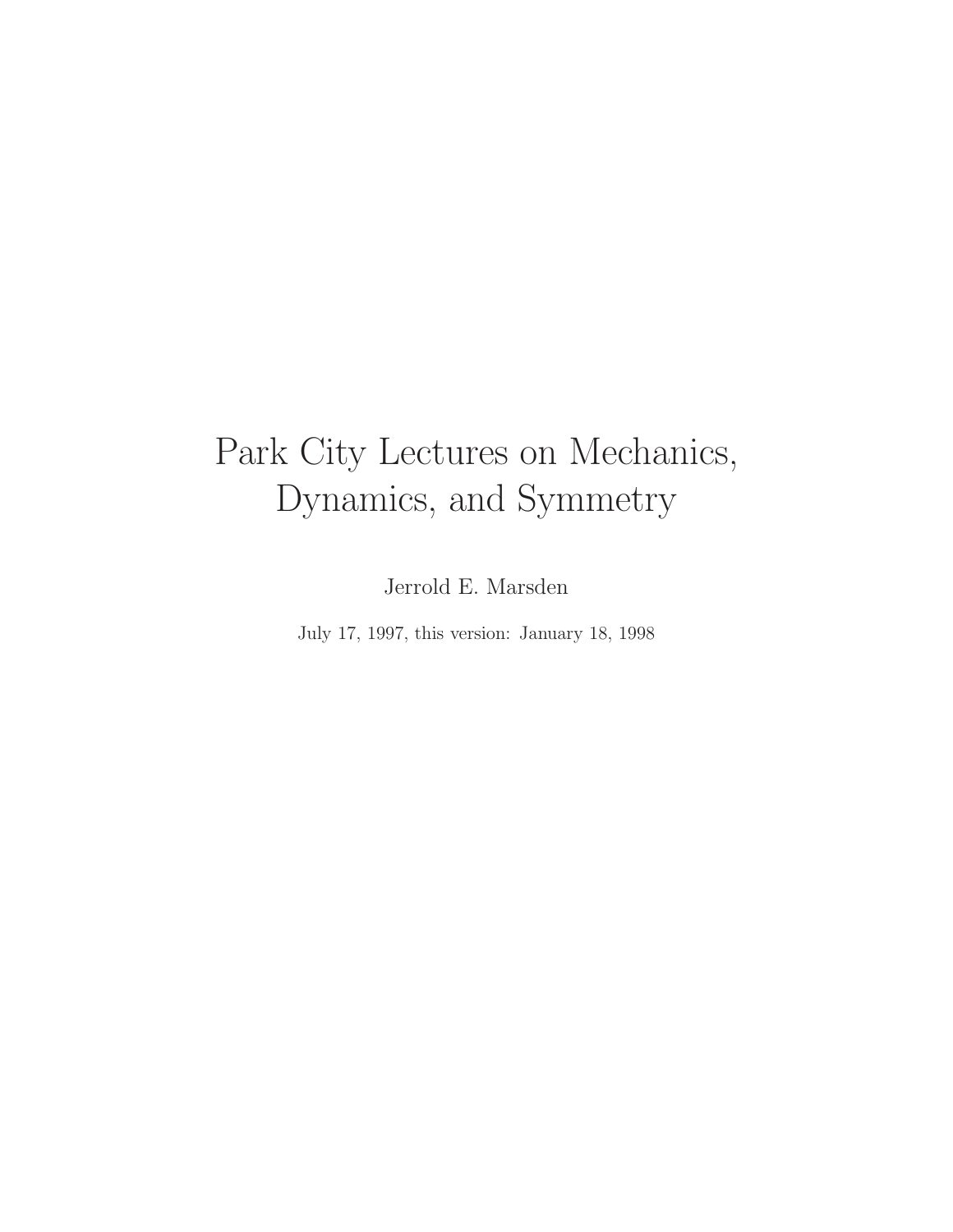## **Contents**

| Preface |                                                        | iv |
|---------|--------------------------------------------------------|----|
|         | 1 Reduction for Mechanical Systems with Symmetry       |    |
|         | 2 Stability, Underwater Vehicle Dynamics and Phases    | 13 |
|         | 3 Systems with Rolling Constraints and Locomotion      | 31 |
|         | 4 Optimal Control and Stabilization of Balance Systems | 43 |
|         | 5 Variational Integrators                              | 53 |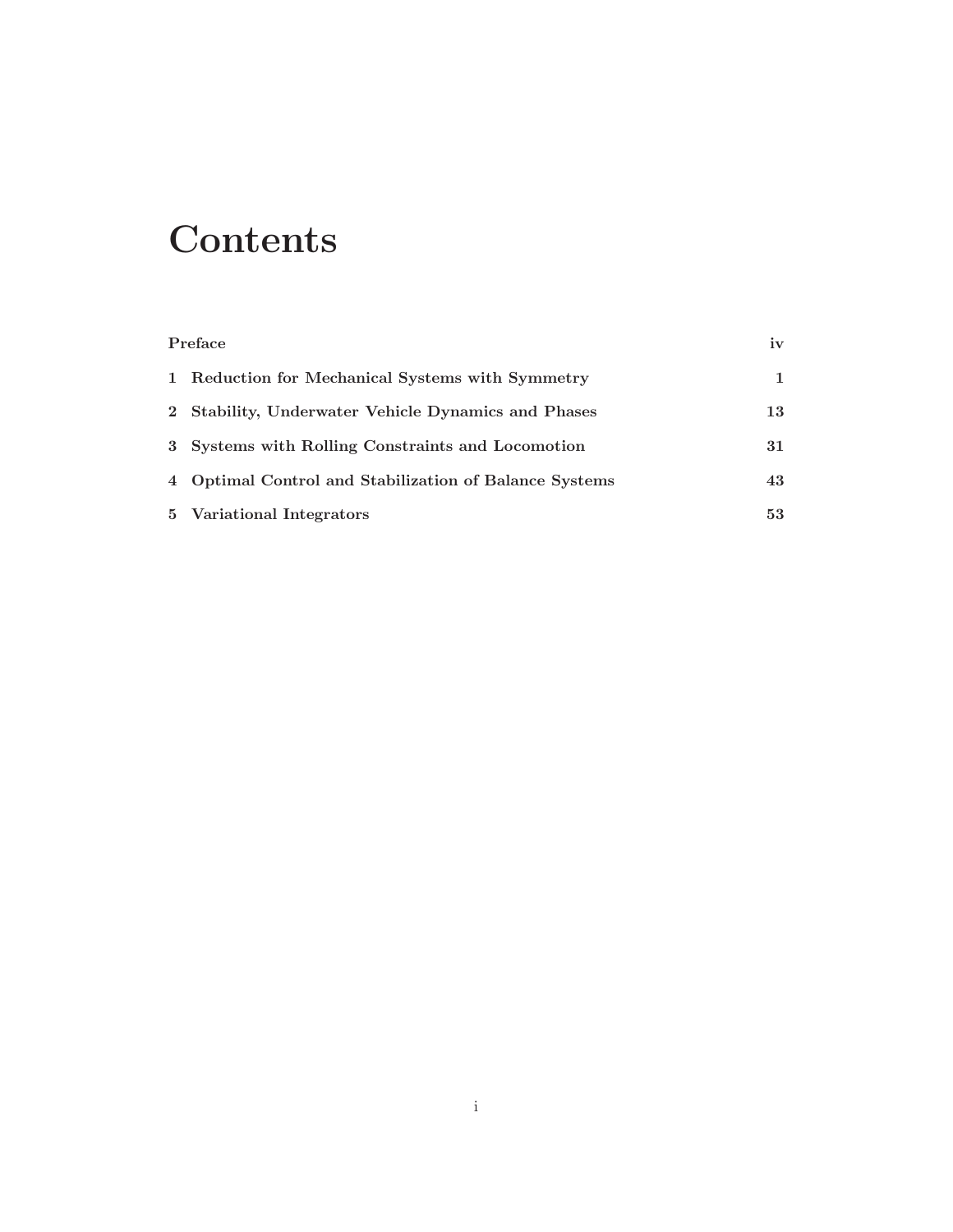### **Preface**

In these five lectures, I cover selected items from the following topics:

- 1. Reduction theory for mechanical systems with symmetry,
- 2. Stability, bifurcation and underwater vehicle dynamics,
- 3. Systems with rolling constraints and locomotion,
- 4. Optimal control and stabilization of balance systems,
- 5. Variational integrators.

Each topic itself could be expanded into several lectures, but I limited myself to what I could reasonably explain in the allotted time. The hope is that the overview is informative enough so that the reader can understand the fundamental ideas and can intelligently choose from the literature for additional details on topics of interest.

Compatible with the theme of the PCI graduate school, I assume that the readers are familiar with the elements of geometric mechanics, including the basics of symplectic and Poisson geometry. The reader can find the needed background in, for example, Marsden and Ratiu [1998].

**Acknowledgments.** These lectures present a survey of some of the topics done in collaboration with many coauthors over the last few years. Specific reference is made directly in the text, but I am very grateful for their rewarding collaboration.

The organizers, staff and participants at the Park City Institute are to be congratulated for producing a stimulating and productive event. I would also like to thank the University of California, Berkeley, the California Institute of Technology and the National Science Foundation for helping support my research over the years.

January, 1998

Pasadena, CA Jerrold E. Marsden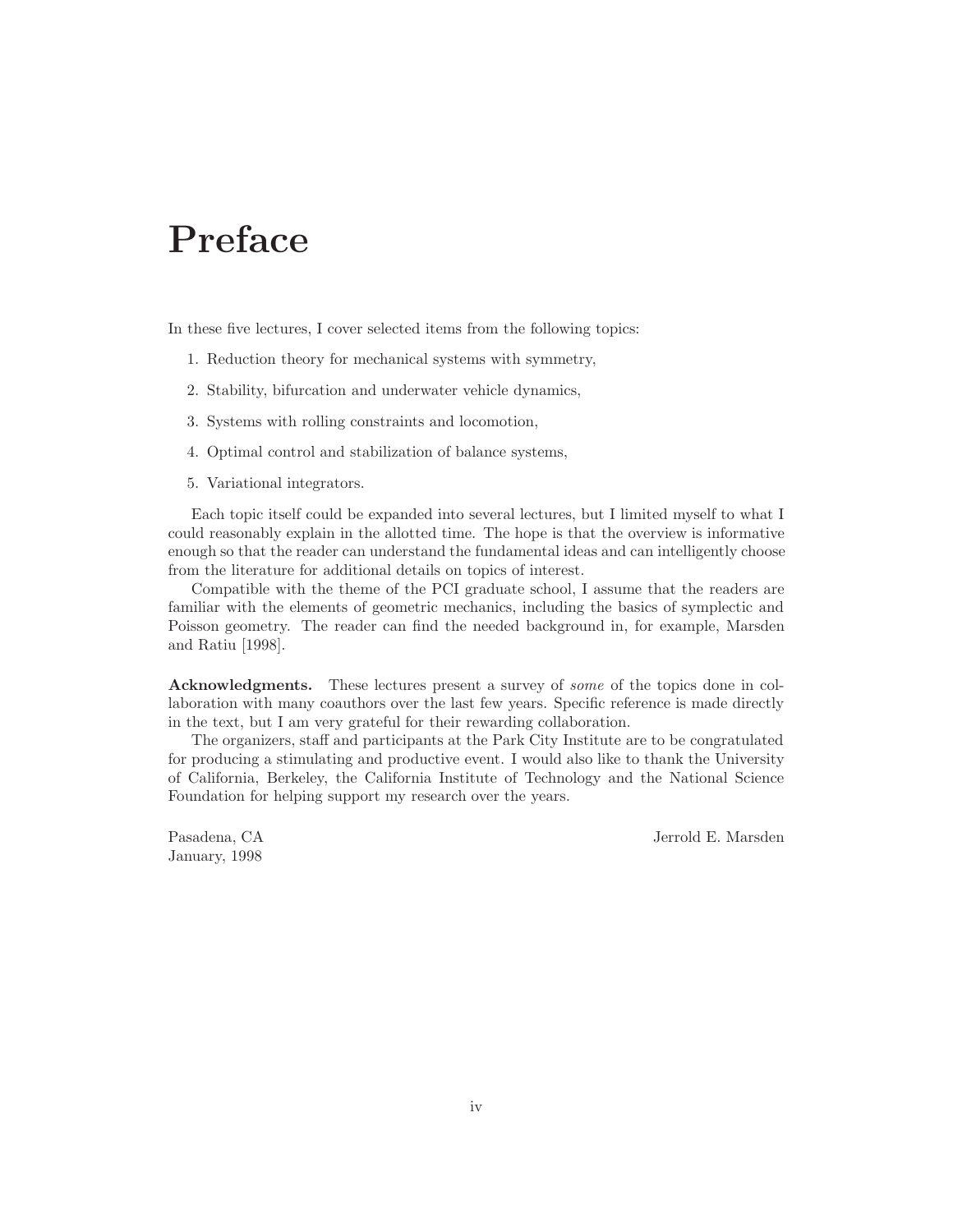### **Lecture 1**

## **Reduction for Mechanical Systems with Symmetry**

In this first lecture, I will discuss a selection of topics from the basic principles of reduction theory for mechanical systems with symmetry. This is a rather large subject and many interesting aspects have to be eliminated or treated only briefly.

Reduction is of two sorts, Lagrangian and Hamiltonian. In each case one has a group of symmetries and one attempts to pass the structure at hand to an appropriate quotient space.

With Lagrangian reduction, the crucial object one wishes to reduce is *Hamilton's vari*ation principle for the Euler-Lagrange equations. On the other hand, with Hamiltonian reduction, the crucial objects to reduce are *symplectic and Poisson structures*. We begin by recalling Hamilton's principle.

**The Euler-Lagrange equations and Hamilton's principle.** We learn in mechanics that for a Lagrangian L defined on the tangent bundle  $TQ$  of a configuration manifold  $Q$ that the *Euler-Lagrange equations* for a curve  $q(t) \in Q$ ; namely,

$$
\frac{d}{dt}\frac{\partial L}{\partial \dot{q}^i} - \frac{\partial L}{\partial q^i} = 0
$$

(in a coordinate chart on Q), may be regarded as a map (independent of coordinates) from the second order subbundle of  $TTQ$  to  $T^*Q$ . This is perhaps easiest to see through the equivalence of the Euler-Lagrange equations to *Hamilton's principle*:

$$
\delta \mathfrak{S} = \delta \int L(q(t), \dot{q}(t)) dt = 0.
$$

Here,  $\mathfrak S$  is the *action function*, the integral of the Lagrangian along the time derivative of a curve in Q with fixed endpoints, regarded as a function of that curve. Hamilton's principle states that this function  $\mathfrak S$  on the space of curves has a critical point at a curve if and only if that curve satisfies the Euler-Lagrange equations.

**Euler-Poincaré reduction.** Let us begin with the important, but special cases of Euler-Poincaré reduction and Lie-Poisson reduction. Following this we will comment on generalizations. Let G be a Lie group (finite dimensional for simplicity) and let G act on itself by left translation and hence, by tangent lift, on its tangent bundle TG. Let  $L : T G \to \mathbb{R}$  be a G-invariant Lagrangian. Being invariant, L is completely determined by its restriction to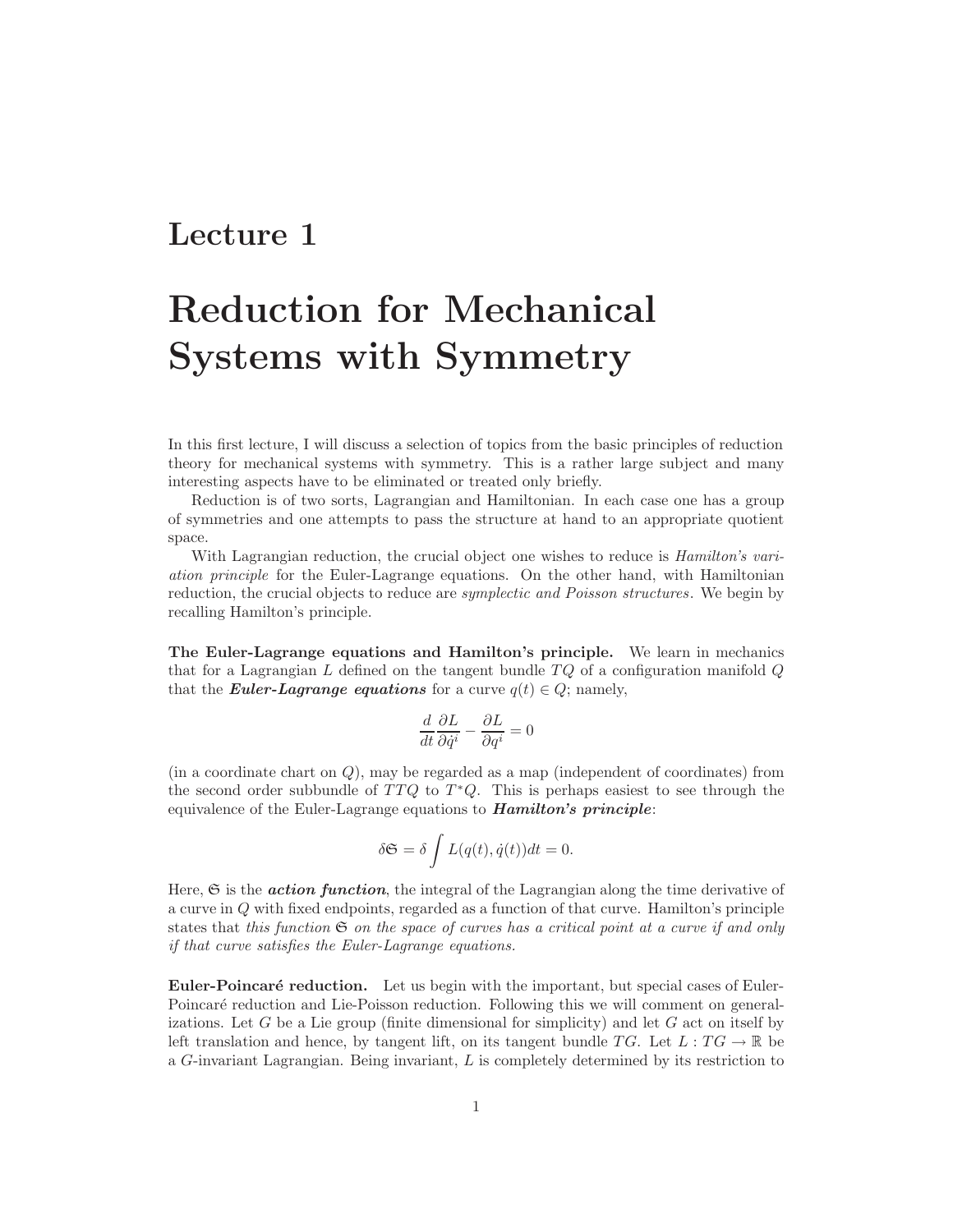the tangent space at the identity e. Identifying  $T_eG$ , the tangent space to G at e with the Lie algebra g of G, we let  $l : \mathfrak{g} \to \mathbb{R}$  be defined by  $l = L|T_eG$ . Alternatively, we may identify the quotient space  $TG/G$  with g and l is the map induced by L on the quotient space.

The **velocity** of the system is given by  $\dot{q}(t)$ , thought of as a tangent vector to G at  $q(t)$ . The *body velocity* is defined by  $\xi(t) = q(t)^{-1}\dot{q}(t)$ , the left translation of  $\dot{q}$  to the identity.

**Theorem 1.1 (Euler-Poincaré reduction-part 1.)** A curve  $g(t)$  in G satisfies the Euler-Lagrange equations for L iff  $\xi(t)$  satisfies the **Euler-Poincaré equations** for l:

$$
\frac{d}{dt}\frac{\partial l}{\partial \xi} = \mathrm{ad}_{\xi}^* \frac{\partial l}{\partial \xi}.
$$

Let me explain the notation:  $\partial l/\partial \xi$  means the differential of l, so it is an element of  $\mathfrak{g}^*$ (and it is understood that  $\partial l/\partial \xi$  is evaluated at the point  $\xi(t)$ ). The **ad** *map* is defined by Lie algebra bracketing:

$$
\mathrm{ad}_{\xi} : \mathfrak{g} \to \mathfrak{g}; \quad \eta \mapsto [\xi, \eta]
$$

and  $\mathrm{ad}_{\xi}^* : \mathfrak{g}^* \to \mathfrak{g}^*$  means its dual map.

There are many ways to prove this theorem, but the technique of *reduction of variational* principles is very efficient as well as carrying an important message. It proceeds by asking if we can write Hamilton's principle entirely in terms of  $l$  and  $\xi$ . By left invariance,

$$
L(g, \dot{g}) = l(\xi),
$$

so this much is easy. Variations are a little trickier but to help matters, we shall assume  $G$ is a matrix group. Take variations of the *reconstruction equation* (so called because it allows one to determine q from  $\xi$ :

$$
\xi = g^{-1}\dot{g}
$$

to give

$$
\delta \xi = -g^{-1} \delta g g^{-1} \dot{g} + g^{-1} (\delta g) \, .
$$

As in the calculus of variations, a variation such as  $\delta \xi$  or  $\delta q$  is nothing more than the derivative of a parameterized family of curves with fixed endpoints, with respect to this parameter. Let

$$
\zeta = g^{-1} \delta g
$$

*i.e.*,  $\zeta$  is the variation of g left translated to the identity. We refer to  $\zeta$  as the **body** *representation* of the variation.

Since the time derivative of  $g^{-1}$  is  $-g^{-1}\dot{g}g^{-1}$ , we get

$$
\dot{\zeta} = -g^{-1}\dot{g}g^{-1}\delta g + g^{-1}(\delta g)^\cdot,
$$

so that

$$
\delta \xi = -\zeta \xi + \xi \zeta + \dot{\zeta} = \dot{\zeta} + [\xi, \zeta].
$$

Thus, variations of  $\xi$  induced by variations of g must have this form for some curve  $\zeta \in \mathfrak{g}$ vanishing at the endpoints. This calculation shows that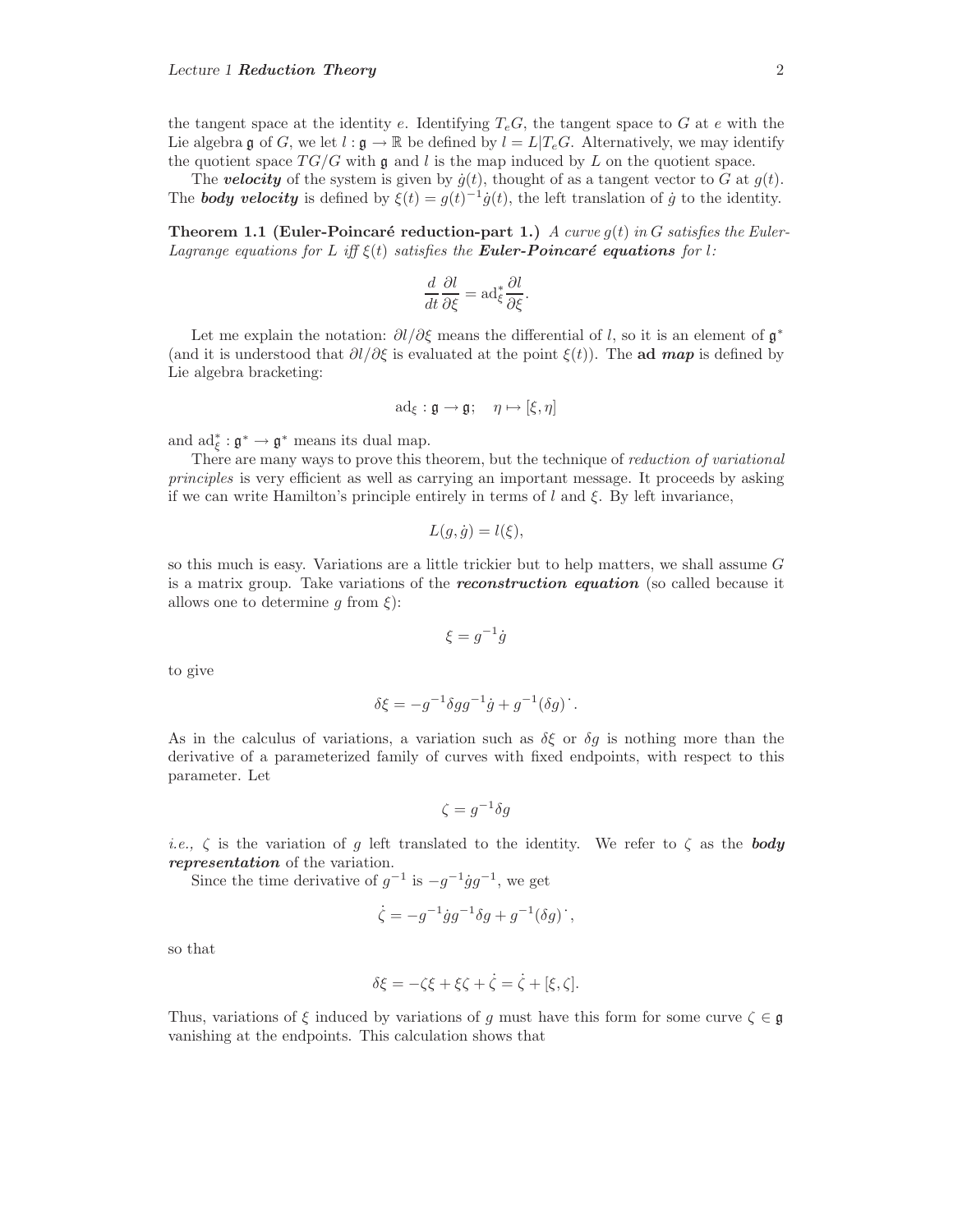**Theorem 1.2 (Euler-Poincaré reduction-part 2.)** Hamilton's principle for L on G is equivalent to the *reduced variational principle*:

$$
\delta \mathfrak{S}_{\text{red}} = \delta \int l(\xi(t))dt = 0
$$

for variations of the form

 $\delta \xi = \dot{\zeta} + [\xi, \zeta]$ 

for some curve  $\zeta$  in g vanishing at the endpoints.

Here,  $\mathfrak{S}_{\text{red}}$  is the *reduced action*, the integral of the reduced Lagrangian l along curves in <sup>g</sup>. Now it is easy to work out the corresponding equations as one does in the calculus of variations and this yields a proof of part 1 of the Euler-Poincaré reduction.

**History and literature.** Looking back with modern notation, it is fair to say that Lagrange  $[1788]$  realized the importance of relating the dynamics on TG to the dynamics on g and devoted much of Volume II of *Mécanique Analytique* to it for the case of the rotation group  $SO(3)$ . The Euler-Poincaré equations for *general Lie algebras* were first written down by Poincar´e [1901b] who realized that they were fundamental equations in fluid and solid mechanics, as is apparent from Poincaré [1910]. However, it seems that Poincaré did not take a variational point of view. Arnold [1966a] developed the geometry and mechanics of the Euler-Poincaré equations, including stability theory. In fluid mechanics, the constraints on the variations appearing in reduced variational principles go under the name "Lin constraints" and this subject has a large and complex literature. The general theorem presented here is due to Marsden and Scheurle [1993b] and, for general Lie groups, to Bloch, Krishnaprasad, Marsden and Ratiu [1996]. The Euler-Poincaré equations in a general context including advected parameters are developed in Holm, Marsden and Ratiu [1998a], linked to semidirect product reduction theory and applied to continuum mechanics.

**Example 1.** The first example is the rigid body, free to spin about its center of mass. Here we take  $G = SO(3)$  so that  $\mathfrak{g} \cong \mathbb{R}^3$  with Lie algebra bracket given by the cross product. The Lagrangian L is the total kinetic energy. The reduced Lagrangian  $l : \mathbb{R}^3 \to \mathbb{R}$  is a quadratic function of ξ, which in this case is called the *body angular velocity* and is written Ω. Thus,

$$
l(\Omega)=\frac{1}{2}\left<\Omega,I\Omega\right>
$$

for a symmetric positive definite matrix I, the *moment of inertia tensor*. The Euler-Poincaré equations (or the *rigid body equations*) are readily seen to be

$$
I\dot{\Omega} = (I\Omega) \times \Omega.
$$

The reader may, as an exercise, check directly that these equations come from the reduced variational principle. Since  $l$  is quadratic,  $L$  is the kinetic energy of a Riemannian metric on  $SO(3)$ , so the Euler-Lagrange equations on  $SO(3)$  are the geodesic equations.

**Example 2.** For the motion of an ideal fluid, we choose  $G = \text{Diff}_{\text{vol}}(\mathcal{B})$ , the group of volume preserving diffeomorphisms of a given domain  $\beta$ , a Riemannian manifold in which the fluid moves. The Lagrangian  $L$  is the total fluid kinetic energy. However, this time  $L$  is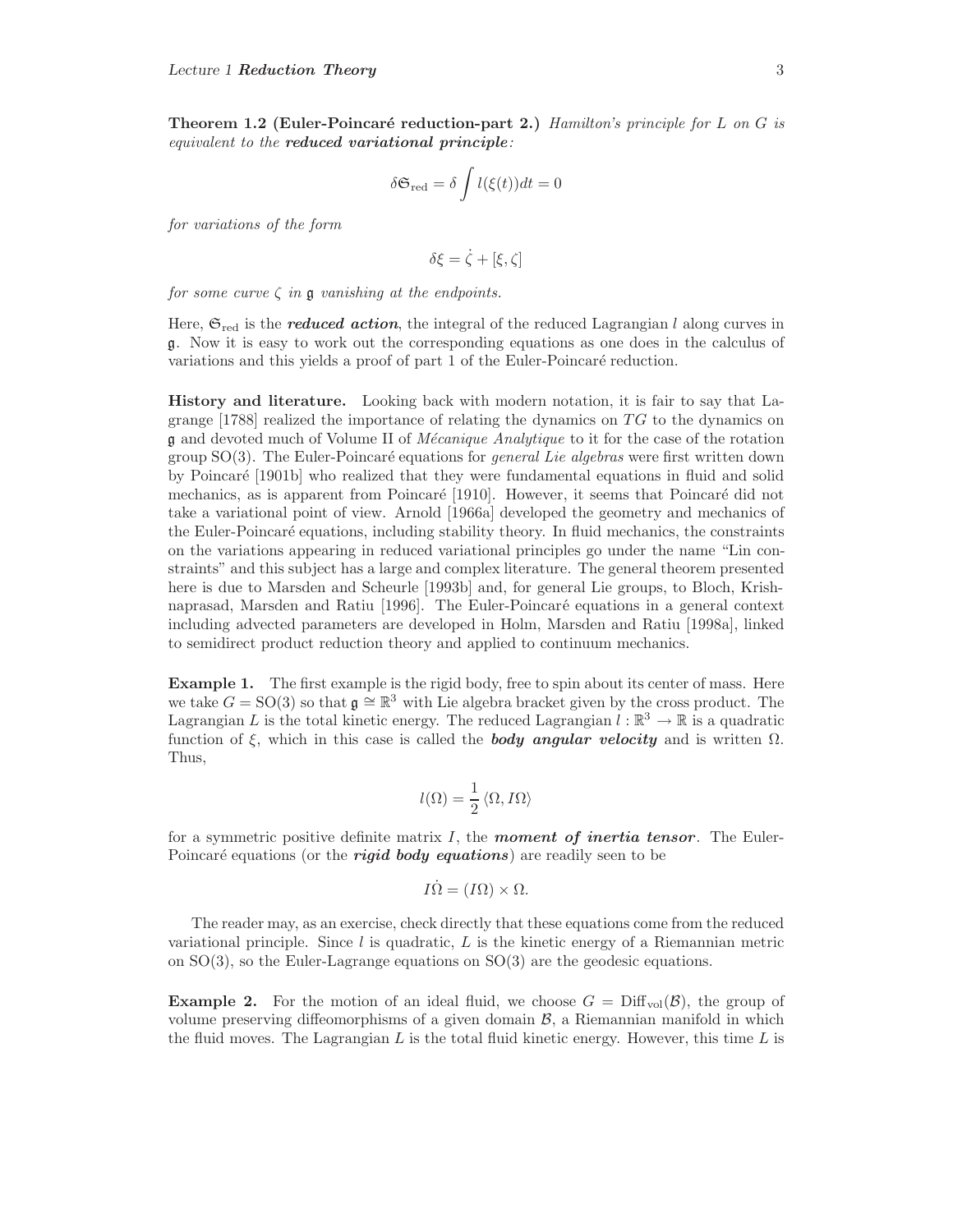*right* invariant and the reduced Lagrangian is defined on the Lie algebra  $\mathfrak{g}$ , the divergence free vector fields on  $\beta$ , by

$$
l(u)=\frac{1}{2}\int \|u\|^2 d\mu,
$$

where  $\|\cdot\|^2$  denotes the Riemannian norm on  $\mathcal B$  and  $d\mu$  is the associated volume form. Note again l is quadratic, so we get geodesics. The Euler-Poincaré equations are the *ideal fluid equations*

$$
\frac{\partial u}{\partial t} + \nabla_u u = -\nabla p
$$

where the pressure p is determined implicitly by the constraint div  $u = 0$ . Again the reader should work out the reduced variational principle and verify that these equations are of Euler-Poincar´e form. Relevant references are Arnold [1966a], Ebin and Marsden [1970], Marsden and Ratiu [1998].

**Example 3.** The dynamics of a rigid body in a fluid are often modeled by the classical Kirchhoff equations in which the fluid is assumed to be potential flow, responding to the motion of the body. (For underwater vehicle dynamics we will need to include buoyancy effects.)<sup>1</sup> Here we choose  $G = SE(3)$ , the group of Euclidean motions of  $\mathbb{R}^3$  and the Lagrangian is the total energy of the body-fluid system. Recall that the Lie algebra of SO(3) is  $\mathfrak{se}(3) = \mathbb{R}^3 \times \mathbb{R}^3$  with the bracket

$$
[(\Omega, u), (\Sigma, v)] = (\Omega \times \Sigma, \Omega \times v - \Sigma \times u).
$$

The reduced Lagrangian is again quadratic, so has the form

$$
l(\Omega, v) = \frac{1}{2}\Omega^T J \Omega + \Omega^T D v + \frac{1}{2}v^T M v.
$$

The Euler-Poincaré equations are computed to be

$$
\begin{array}{l} \dot{\Pi} = \Pi \times \Omega + P \times v \\ \dot{P} = P \times \Omega \end{array} \bigg\}
$$

where  $\Pi = \partial l/\partial \Omega = J\Omega + Dv$  the "angular momentum" and  $P = \partial l/\partial v = Mv + D^T\Omega$ , the "linear momentum".

Again, we suggest that the reader work out the reduced variational principle. Relevant references are Lamb [1932], Leonard [1996], Leonard and Marsden [1997], and Holmes, Jenkins and Leonard [1997].

**Example 4.** Following Ovsienko and Khesin [1987], we will now indicate how the KdV equations may be recast as Euler-Poincaré equations. The  $KdV$  equation is the following equation for a scalar function  $u(x, t)$  of the real variables x and t:

$$
u_t + 6uu_x + u_{xxx} = 0.
$$

We let  $\frak g$  be the Lie algebra of vector fields u on the circle (of length 1) with the standard bracket

$$
[u, v] = u'v - v'u.
$$

 $1$ This model may be viewed inside the larger model of an elastic-fluid interacting system with the constraint of rigidity imposed on the elastic body and with the reduced space for the fluid variables (potential flow is simply reduction at zero for fluids).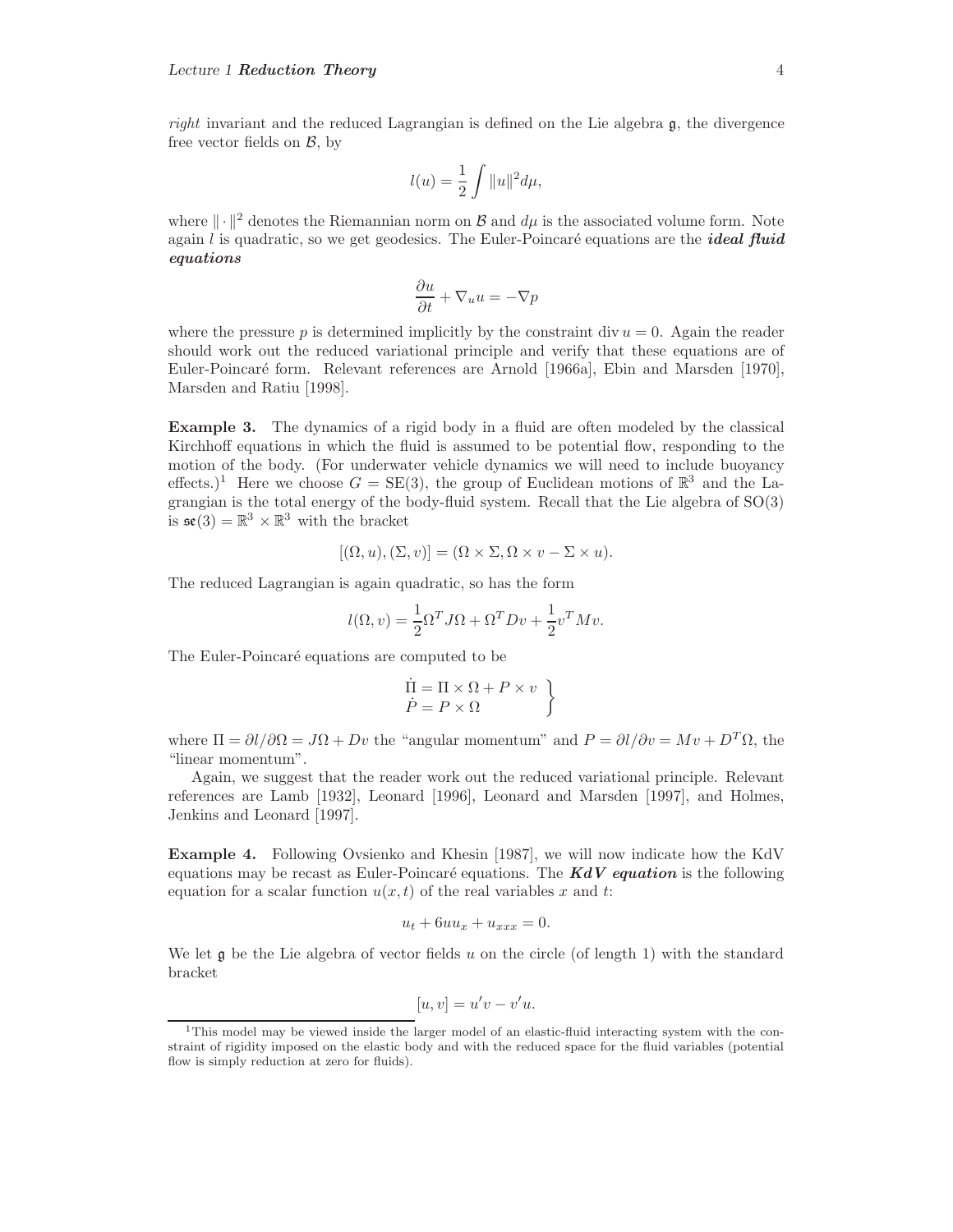Let the *Gelfand-Fuchs* cocycle be defined by<sup>2</sup>

$$
\Sigma(u,v) = \gamma \int_0^1 u'(x)v''(x)dx,
$$

where  $\gamma$  is a constant. Let the *Virasoro Lie algebra* be defined by  $\tilde{\mathfrak{g}} = \mathfrak{g} \times \mathbb{R}$  with the Lie bracket

$$
[(u, a), (v, b)] = ([u, v], \gamma \Sigma(u, v)).
$$

This is verified to be a Lie algebra; the corresponding group is called the *Bott-Virasoro group*. Let

$$
l(u, a) = \frac{1}{2}a^2 + \int_0^1 u^2(x)dx.
$$

Then one checks that the Euler-Poincaré equations are

$$
\begin{array}{rcl}\n\frac{da}{dt} & = & 0\\
\frac{du}{dt} & = & -\gamma a u''' - 3u'u\n\end{array}
$$

so that for appropriate a and  $\gamma$  and rescaling, we get the KdV equation. Thus, the KdV equations may be regarded as geodesics on the Bott-Virasoro group.

Likewise, the Camassa-Holm equation can be recast as geodesics using the  $H<sup>1</sup>$  rather than the  $L^2$  metric (see Misiolek [1997] and Holm, Kouranbaeva, Marsden, Ratiu and Shkoller [1998]).

Lie-Poisson Systems. The Euler-Poincaré equations occur on g, while the Lie-Poisson equations occur on  $\mathfrak{g}^*$ . To understand how one arrives at  $\mathfrak{g}^*$  we recall a few facts about reduction.

If P is a Poisson manifold and G acts on it freely and properly, then  $P/G$  is also Poisson in a natural way: identify functions on  $P/G$  with G-invariant functions on P and use this to induce a bracket on functions on  $P/G$ . In the case  $P = T^*G$  and G acts on the left by cotangent lift, then  $T^*G/G \cong \mathfrak{g}^*$  inherits a Poisson structure given explicitly by the following theorem.

**Theorem 1.3 (Lie-Poisson reduction.)** The Poisson structure inherited on <sup>g</sup><sup>∗</sup> is given by

$$
\{f,g\}-(\mu)=-\left\langle \mu,\left[\frac{\delta f}{\delta \mu},\frac{\delta g}{\delta \mu}\right]\right\rangle,
$$

the Lie-Poisson bracket. For the right action, use  $+$ .

If H is G-invariant on  $T^*G$  and  $X_H$  is its Hamiltonian vector field determined by  $\dot{F} =$  ${F, H}$ , then  $X_H$  projects to the Hamiltonian vector field  $X_h$  determined by  $\dot{f} = \{f, h\}$ where  $h = H|T_e^*G = H|\mathfrak{g}^*$ . We call  $f = \{f, h\}$  the **Lie-Poisson equations.** 

If l is regular; i.e.,  $\xi \mapsto \mu = \partial l/\partial \xi$  is invertible, then the Legendre transformation taking  $\xi$  to  $\mu$  and l to

$$
h(\mu) = \langle \xi, \mu \rangle - l(\xi)
$$

<sup>2</sup>An interesting interpretation of the Gelfand-Fuchs cocycle as the curvature of a mechanical connection is given in Marsden, Misiolek, Perlmutter and Ratiu [1998a,b].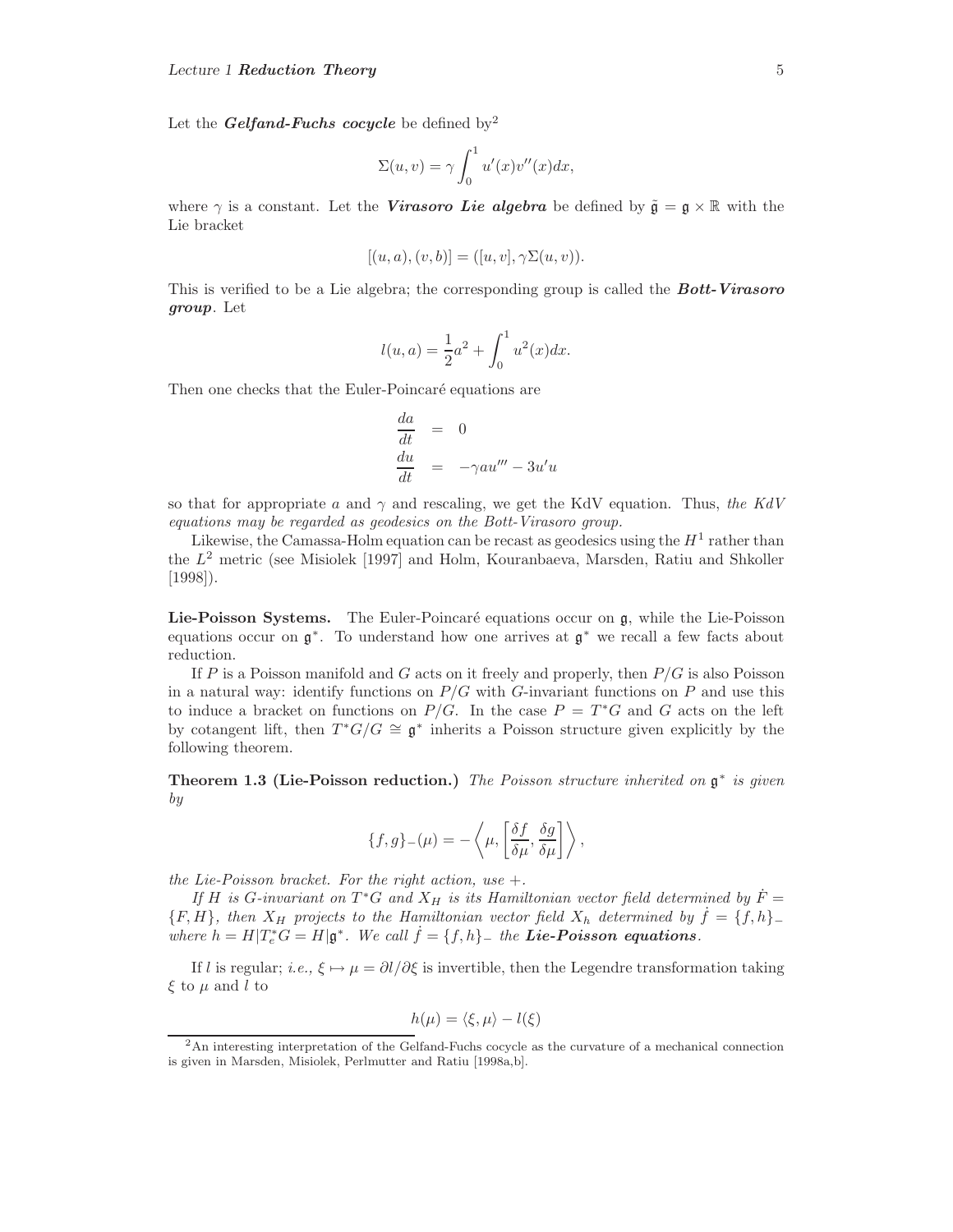maps the Euler-Poincaré equations to the Lie-Poisson equations and vice-versa.<sup>3</sup>

Lie-Poisson systems have a remarkable property; they leave the coadjoint orbits in <sup>g</sup><sup>∗</sup> invariant. In fact the coadjoint orbits are the symplectic leaves of  $\mathfrak{g}^*$ . For each of examples 1 and 3, the reader may check directly that the equations are Lie-Poisson and that the coadjoint orbits are preserved. For example 2, the preservation of coadjoint orbits is essentially Kelvin's circulation theorem. See Marsden and Weinstein [1983] for details. For example 1, the coadjoint orbits are the familiar momentum spheres, shown in figure 1.1.



Figure 1.1: The rigid body momentum sphere.

**History and literature.** Lie-Poisson brackets were known to Lie around 1890, but apparently this aspect of the theory was not picked up by Poincar´e. The coadjoint orbit symplectic structure was discovered by Kirillov, Kostant and Souriau in the 1960's. They were shown to be symplectic reduced spaces by Marsden and Weinstein [1974]. It is not clear who first observed *explicitly* that  $g^*$  inherits the Lie-Poisson structure by reduction as in the preceding Lie-Poisson reduction theorem. It is *implicit* in many works such as Lie [1890], Kirillov [1962], Guillemin and Sternberg [1980] and Marsden and Weinstein [1982, 1983], but is explicit in Holmes and Marsden [1983] and Marsden, Weinstein, Ratiu, Schmid and Spencer [1983].

**Symplectic and Poisson reduction.** The ways in which reduction has been generalized and applied has been nothing short of phenomenal. Let me sketch just a few of the highlights (eliminating many important references).

First of all, in an effort to synthesize coadjoint orbit reduction (suggested by work of Arnold, Kirillov, Kostant and Souriau) with techniques for the reduction of cotangent bundles by Abelian groups of Smale [1970], Marsden and Weinstein [1974] developed symplectic reduction; related results, but with a different motivation and construction were found by

<sup>&</sup>lt;sup>3</sup>A cautionary note. The heavy top is an example of a Lie-Poisson system on  $\mathfrak{se}(3)^*$ . However, its inverse Legendre transformation (using the standard  $h$ ) is degenerate! This is an indication that something is missing on the Lagrangian side and this is indeed the case. The resolution is found in Holm, Marsden and Ratiu [1998a].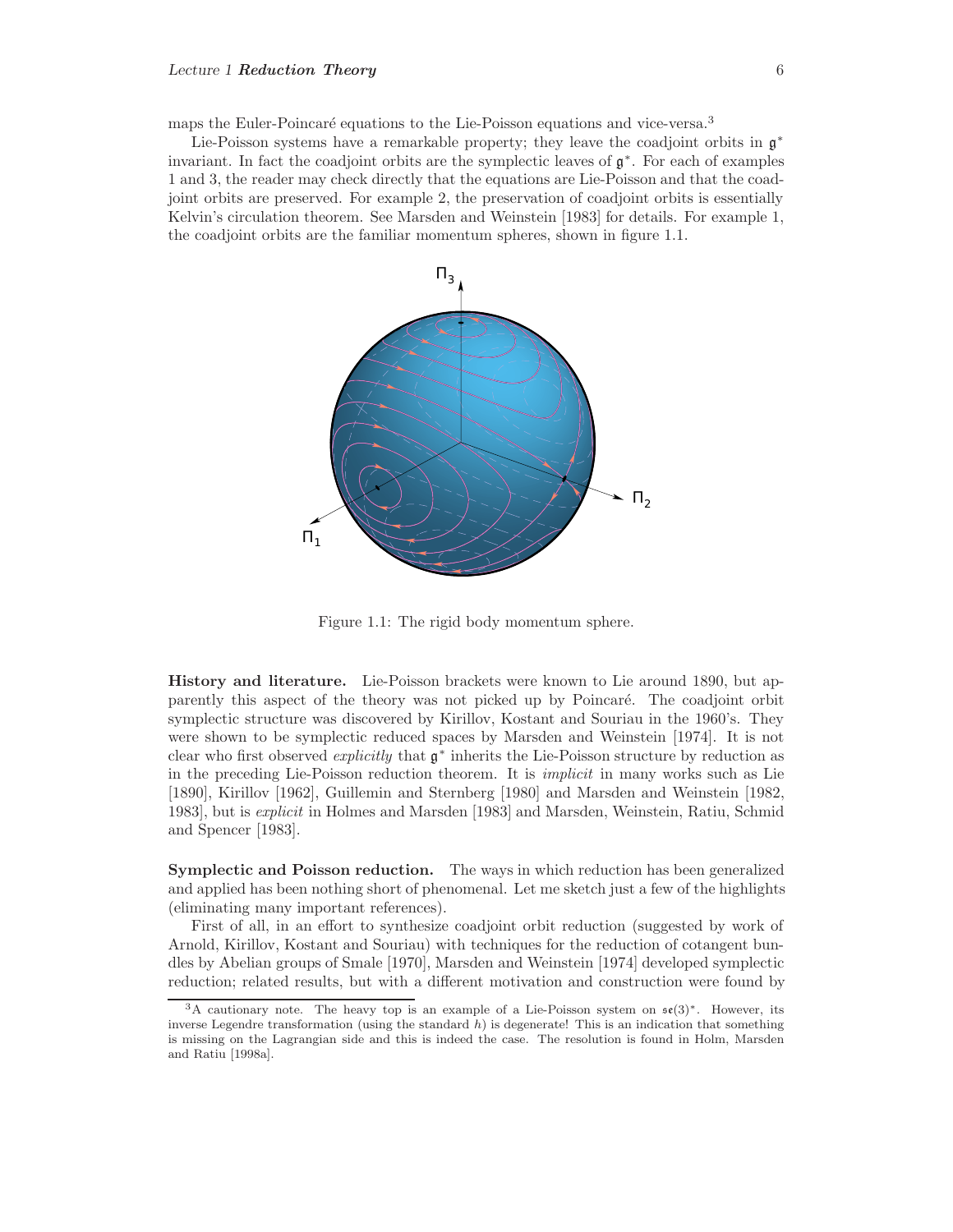Meyer [1973]. The construction is now well known: let  $(P, \Omega)$  be a symplectic manifold and  $J : P \to \mathfrak{g}^*$  be an equivariant momentum map; then avoiding singularities,  $J^{-1}(\mu)/G_{\mu} = P_{\mu}$ is a symplectic manifold in a natural way. For example, for  $P = T^*G$ , one gets coadjoint orbits.

Kazhdan, Kostant and Sternberg [1978] showed how  $P_{\mu}$  can be realized in terms of orbit reduction  $P_\mu \cong J^{-1}(\mathcal{O})/G$  and from this it follows that  $P_\mu$  are the symplectic leaves in  $P/G$ . This paper was also one of the first to notice deep links between reduction and integrable systems, a subject continued by, for example, Bobenko, Reyman and Semenov-Tian-Shansky [1989].

The way in which the *Poisson* structure on  $P_{\mu}$  is related to that on  $P/G$  was clarified in a generalization of Poisson reduction due to Marsden and Ratiu [1986], a technique that has also proven useful in integrable systems (see, for example, Pedroni [1995] and Vanhaecke [1996]).

**The mechanical connection.** A basic construction implicit in Smale [1970], Abraham and Marsden [1978] and explicit in Kummer [1981] is the notion of the mechanical connection. The geometry of this situation was used to great effect in Guichardet [1984] and Iwai [1987, 1990].

Assume Q is Riemannian (the metric often being the kinetic energy metric) and that G acts on Q freely by isometries, so  $\pi: Q \to Q/G$  is a principal bundle. If we declare the horizontal spaces to be metric orthogonal to the group orbits, this uniquely defines a connection called the *mechanical connection*. There are explicit formulas for it in terms of the locked inertia tensor; see for instance, Marsden [1992] for details. The space  $Q/G$  is called *shape space* and plays a critical role in the theory.<sup>4</sup>

**Tangent and cotangent bundle reduction.** The simplest case of cotangent bundle reduction is reduction at zero in which case one has  $(T^*Q)_{\mu=0} = T^*(Q/G)$ , the latter with the canonical symplectic form. Another basic case is when G is abelian. Here,  $(T^*Q)_{\mu} \cong$  $T^*(Q/G)$  but the latter has a symplectic structure modified by magnetic terms; that is, by the curvature of the mechanical connection.

The Abelian version of cotangent bundle reduction was developed by Smale [1970] and Satzer [1975] and was generalized to the nonabelian case in Abraham and Marsden [1978]. It was Kummer [1981] who introduced the interpretations of these results in terms of the mechanical connection.

The Lagrangian analogue of cotangent bundle reduction is called *Routh reduction* and was developed by Marsden and Scheurle [1993a,b]. Routh, around 1860 investigated what we would call today the Abelian version.

The "bundle picture" begun by the developments of the cotangent bundle reduction theory was significantly developed by Montgomery, Marsden and Ratiu [1984] and Montgomery [1986] motivated by work of Weinstein and Sternberg on Wong's equations (the equations for a particle moving in a Yang-Mills field).

This bundle picture can be viewed as follows. Choosing a connection, such as the mechanical connection, on  $Q \to Q/G$ , one gets a natural isomorphism

$$
T^*Q/G\cong T^*(Q/G)\oplus\tilde{\mathfrak{g}}^*
$$

where the sum is a Whitney sum of vector bundles over  $Q/G$  (fiberwise a direct sum) and  $\tilde{\mathfrak{g}}^*$  is the associated vector bundle to the co-adjoint action of G on  $\mathfrak{g}^*$ . The description of the Poisson structure on this bundle (a synthesis of the canonical bracket, the Lie-Poisson bracket and curvature) may be found in Cendra, Marsden and Ratiu [1998].

<sup>4</sup>Shape space and its geometry plays a key role in computer vision. See for example, Le and Kendall [1993].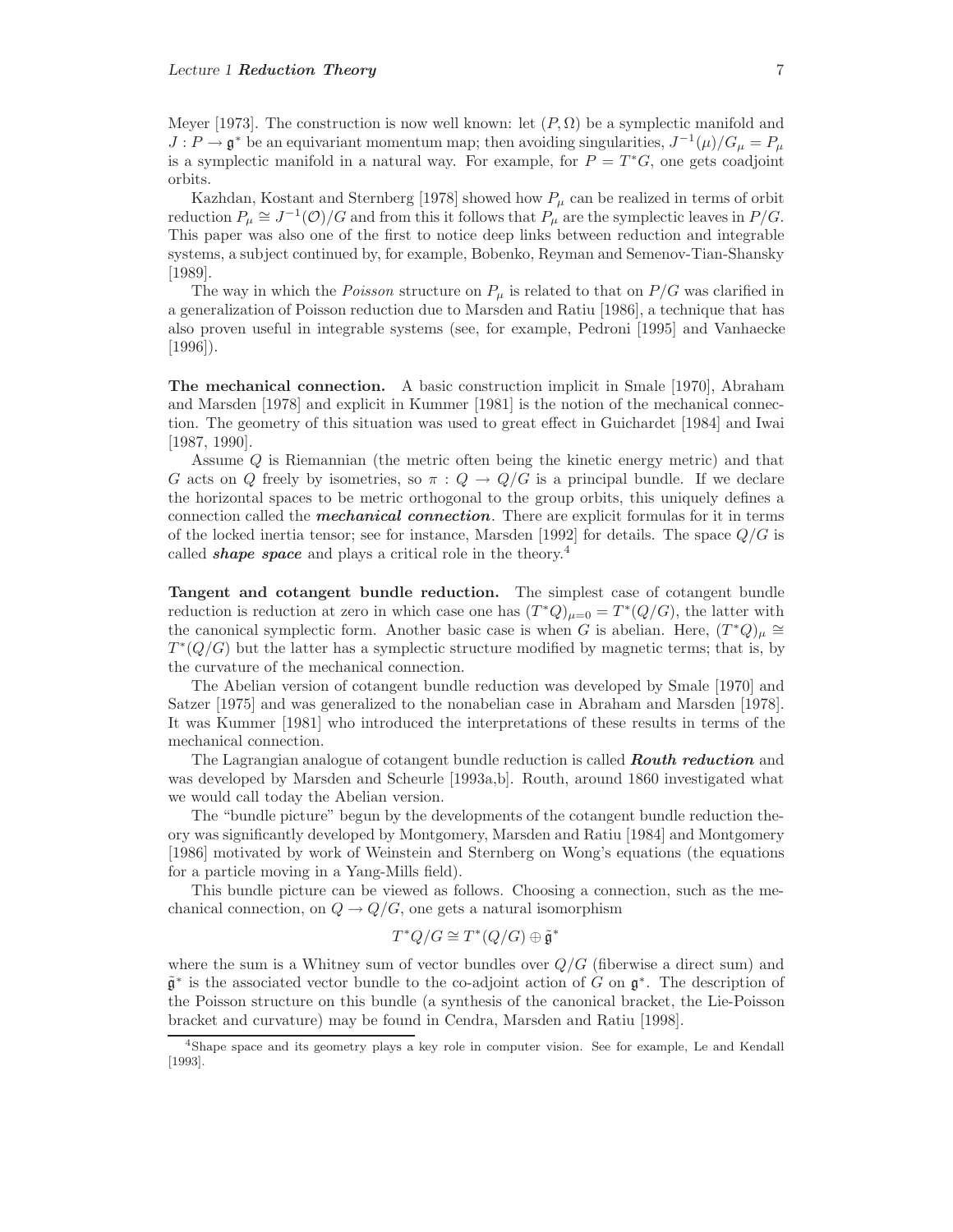**Lagrangian reduction.** The Lagrangian analogue of the bundle picture is the dual isomorphism

$$
TQ/G\cong T(Q/G)\oplus\tilde{\mathfrak{g}}
$$

whose geometry is developed in Cendra, Marsden and Ratiu [1998]. In particular, the equations and variational principles are developed on this space. For  $Q = G$  this reduces to the Euler-Poincaré picture we had previously. For  $G$  abelian, it reduces to the Routh procedure.

If we have an invariant Lagrangian on  $TQ$  it induces a Lagrangian l on  $(TQ)/G$  and hence on  $T(Q/G) \oplus \tilde{\mathfrak{g}}$ . Calling the variables  $r^{\alpha}$ ,  $\dot{r}^{\alpha}$  and  $\Omega^{\alpha}$ , the resulting *reduced Euler-Lagrange* equations (implicitly contained in Cendra, Ibort and Marsden [1987] and explicitly in Marsden and Scheurle [1993b]) are

$$
\frac{d}{dt}\frac{\partial l}{\partial \dot{r}^{\alpha}} - \frac{\partial l}{\partial r^{\alpha}} = \frac{\partial l}{\partial \Omega^{\alpha}}(-B^{\alpha}_{\alpha\beta}\dot{r}^{\beta} + \xi^{a}_{\alpha d}\Omega^{d})
$$

$$
\frac{d}{dt}\frac{\partial l}{\partial \Omega^{b}} = \frac{\partial l}{\partial \Omega^{a}}(-\xi^{a}_{\alpha\beta}\dot{r}^{\alpha} + C^{a}_{db}\Omega^{d})
$$

where  $B^a_{\alpha\beta}$  is the curvature of the connection  $\mathcal{A}^b_\alpha$ ,  $C^a_{bd}$  are the structure constants of the Lie algebra  $\mathfrak g$  and where  $\xi^a_{\alpha d} = C^a_{bd} \mathcal{A}^b_{\alpha}$ .

Using the geometry of the bundle  $TQ/G = T(Q/G) \oplus \tilde{\mathfrak{g}}$ , one obtains a nice interpretation of these equations in terms of covariant derivatives. One easily gets the dynamics of particles in a Yang-Mills field (these are called Wong's equation) as a special case; see Cendra, Holm, Marsden and Ratiu [1998] for this example. Wong's equations will come up again in Lecture 4 on optimal control.

We also mention that methods of Lagrangian reduction have proven very useful in optimal control problems. It was used in Koon and Marsden [1997] to extend the falling cat theorem of Montgomery [1990] to the case of nonholonomic systems.

Cotangent bundle reduction is very interesting for group extensions, such as the Bott-Virasoro group described earlier, where the Gelfand-Fuchs cocycle may be interpreted as the curvature of a mechanical connection. This is closely related to work of Marsden, Misiolek, Perlmutter and Ratiu [1998a,b] on reduction by stages. This work in turn is an outgrowth of earlier work of Guillemin and Sternberg [1980], Marsden, Ratiu and Weinstein [1984a,b] and many others on systems such as the heavy top, compressible flow and MHD. It also applies to underwater vehicle dynamics as shown in Leonard [1996] and Leonard and Marsden [1997].

In semidirect product reduction, one supposes that  $G$  acts on a vector space  $V$  (and hence on its dual  $V^*$ ). From G and V we form the *semidirect product* Lie group  $S = G \circledS V$ , the set  $G \times V$  with multiplication

$$
(g_1, v_1) \cdot (g_2, v_2) = (g_1g_2, v_1 + g_1v_2).
$$

The Euclidean group  $SE(3) = SO(3) \text{S} \mathbb{R}^3$ , the semidirect product of rotations and translations is a basic example. Now suppose we have a Hamiltonian on  $T^*G$  that is invariant under the isotropy  $G_{a_0}$  for  $a_0 \in V^*$ . The *semidirect product reduction theorem* states that reduction of  $T^*G$  by  $G_{a_0}$  gives reduced spaces that are symplectically diffeomorphic to coadjoint orbits in the dual of the Lie algebra of the semi-direct product:  $(g \otimes V)^*$ .

This is a very important construction in applications where one has "advected quantities" (such as density in compressible flow). Its Lagrangian counterpart, which is not simply the Euler-Poincaré equations on  $\mathfrak{g}(\mathbb{S})V$ , is developed in Holm, Marsden and Ratiu [1998a] along with applications to continuum mechanics. Cendra, Holm, Hoyle and Marsden [1998] have applied this idea to the Maxwell-Vlasov equations of plasma physics.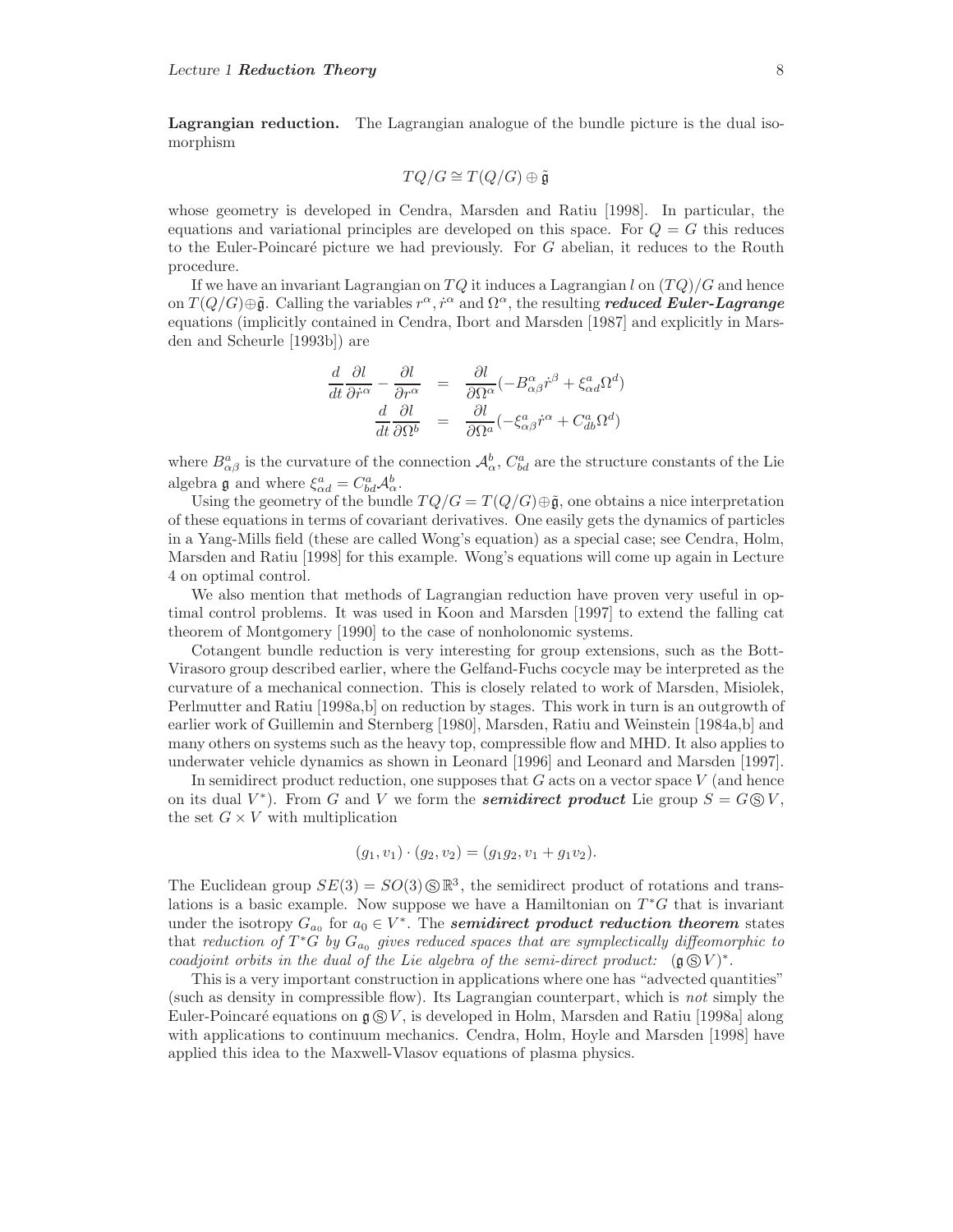If one reduces the semidirect product group  $S = G \circledS V$  in two stages, first by V and then by G, one recovers the semidirect product reduction theorem mentioned above.

A far reaching generalization of this semidirect product theory is given in Marsden, Misiolek, Perlmutter and Ratiu [1998a,b] in which one has a group  $M$  with a normal subgroup  $N \subset M$  and M acts on a symplectic manifold P. One wants to reduce P in two stages, first by N and then by M/N. On the Poisson level this is easy:  $P/M \cong (P/N)/(M/N)$  but on the symplectic level it is quite subtle. Cendra, Marsden and Ratiu [1998] have developed a Lagrangian counterpart to reduction by stages.

**Singular reduction.** Singular reduction starts with the observation of Smale [1970] that  $z \in P$  is a regular point of **J** iff z has no continuous isotropy. Motivated by this, Arms, Marsden and Moncrief [1981] showed that the level sets **J**−<sup>1</sup>(0) of an equivariant momentum map **J** have quadratic singularities at points with continuous symmetry. While easy for compact group actions, their main examples were infinite dimensional! The structure of  $J^{-1}(0)/G$  for compact groups was developed in Sjamaar and Lerman [1990], and extended to  $J^{-1}(\mu)/G_{\mu}$  by Bates and Lerman [1996] and Ortega and Ratiu [1997a]. Many specific examples of singular reduction and further references may be found in Bates and Cushman [1997].

**The method of invariants.** An important method for the reduction construction is called the *method of invariants.* This method seeks to parameterize quotient spaces by functions that are invariant under the group action. The method has a rich history going back to Hilbert's invariant theory and it has much deep mathematics associated with it. It has been of great use in bifurcation with symmetry (see Golubitsky, Stewart and Schaeffer [1988] for instance).

In mechanics, the method was developed by Kummer, Cushman, Rod and coworkers in the 1980's. We will not attempt to give a literature survey here, other than to refer to Kummer [1990], Kirk, Marsden and Silber [1996] and the book of Bates and Cushman [1997] for more details and references. We shall illustrate the method with a famous system, the three wave interaction, based on Alber, Luther, Marsden and Robbins [1998b].

**The three wave interaction.** The *quadratic resonant three wave equations* are the following ode's on  $\mathbb{C}^3$ :

$$
\frac{dq_1}{dt} = is_1 \gamma_1 q_2 \bar{q}_3
$$

$$
\frac{dq_2}{dt} = is_2 \gamma_2 q_1 q_3
$$

$$
\frac{dq_3}{dt} = is_3 \gamma_3 \bar{q}_1 q_2
$$

Here,  $q_1, q_2, q_3 \in \mathbb{C}$ ,  $i = \sqrt{-1}$ , the overbar means complex conjugate, and  $\gamma_1, \gamma_2$  and  $\gamma_3$  are nonzero real numbers with  $\gamma_1 + \gamma_2 + \gamma_3 = 0$ . The choice  $(s_1, s_2, s_3) = (1, 1, -1)$ ; gives the *decay interaction*, while  $(s_1, s_2, s_3) = (-1, 1, 1)$  gives the *explosive interaction*.

Resonant wave interactions describe energy exchange among nonlinear modes in contexts involving nonlinear waves (the Benjamin-Feir instability, etc. ) in fluid mechanics, plasma physics and other areas. There are other versions of the equations in which coupling associated with phase modulations appears through linear and cubic terms. Much of our motivation comes from nonlinear optics (optical transmission and switching). The three wave equations are discussed in, for example, Whitham [1974] and its dynamical systems aspects are explored in Guckenheimer and Mahalov [1992].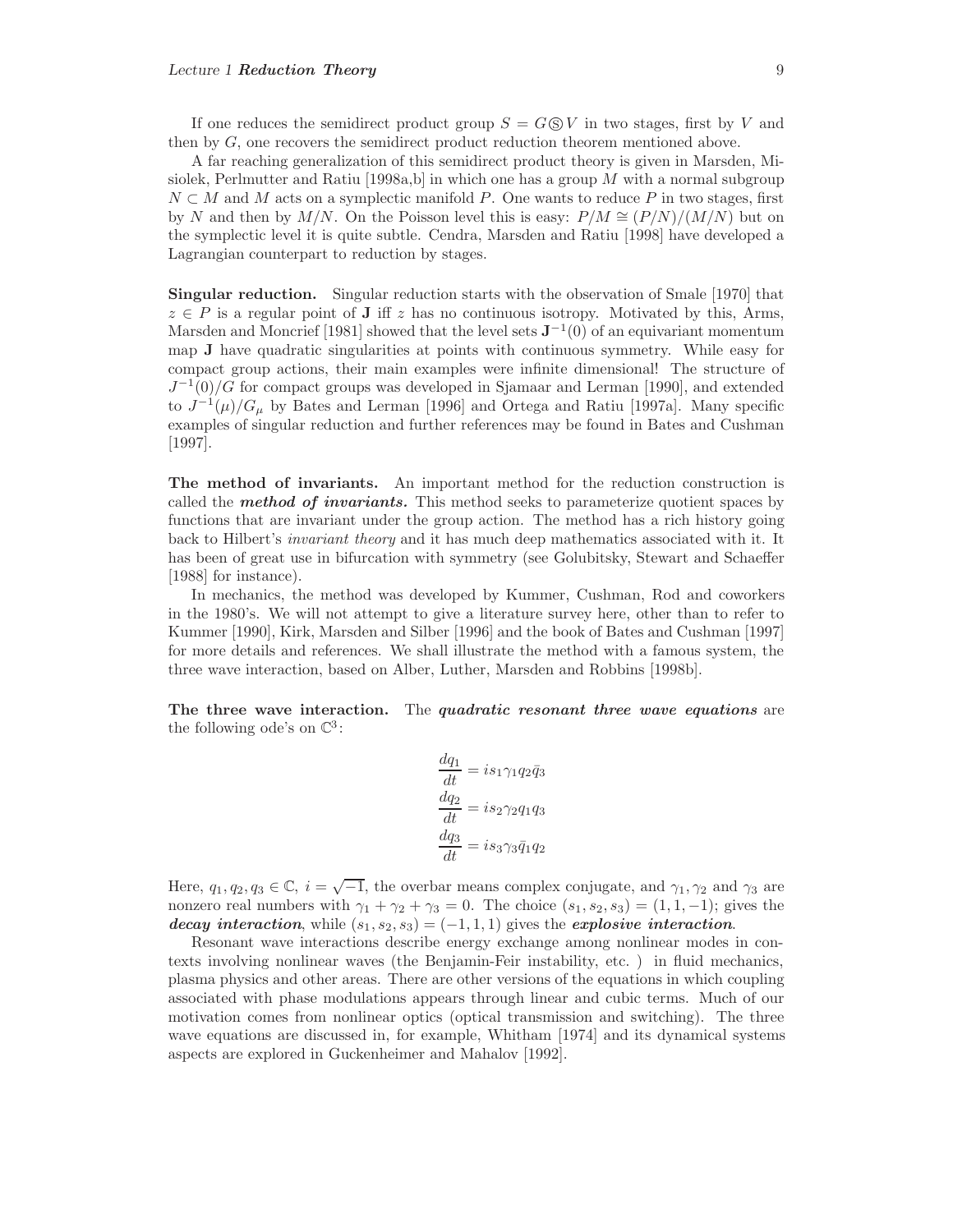The methods we develop work rather generally for resonances—the rigid body is well known to be intimately connected with the 1:1 resonance (see, for example, Cushman and Rod [1982], Churchill, Kummer and Rod [1983]). The three wave interaction has an interesting Hamiltonian and integrable structure. We shall use a standard Hamiltonian structure and the technique of invariants to understand it. The decay system is *Lie-Poisson* for the Lie algebra  $\mathfrak{su}(3)$  – this is the one of notable interest for phases (the explosive case is associated with  $\mathfrak{su}(2,1)$ ). This is related to the Lax representation of the equations—the n-wave interaction is likewise related to  $\mathfrak{su}(n)$ . The general picture developed is useful for many other purposes, such as polarization control (building on work of David, Holm and Tratnik [1989] and David and Holm [1990]) and perturbations of Hamiltonian normal forms (see Kirk, Marsden and Silber [1996]).

**The canonical Hamiltonian structure.** We describe how the three wave system is Hamiltonian relative to a canonical Poisson bracket. We choose (primarily a matter of convenience) a  $\gamma_i$ -weighted canonical bracket on  $\mathbb{C}^3$ . This bracket has the real and imaginary parts of each complex dynamical variable  $q_i$  as conjugate variables. Correspondingly, we will use a cubic Hamiltonian. The *scaled canonical Poisson bracket* on <sup>C</sup> <sup>3</sup> may be written in complex notation as

$$
\{F,G\} = -2i\sum_{k=1}^3 s_k \gamma_k \left(\frac{\partial F}{\partial q^k} \frac{\partial G}{\partial \bar{q}_k} - \frac{\partial G}{\partial q^k} \frac{\partial F}{\partial \bar{q}_k}\right).
$$

The corresponding *symplectic structure* can be written

$$
\Omega((z_1, z_2, z_3), (w_1, w_2, w_3)) = -\sum_{k=1}^3 \frac{1}{s_k \gamma_k} \text{Im}(z_k \overline{w}_k).
$$

The (cubic) *Hamiltonian* is

$$
H = -\frac{1}{2} \left( \bar{q}_1 q_2 \bar{q}_3 + q_1 \bar{q}_2 q_3 \right).
$$

Hamilton's equations for a Hamiltonian H are

$$
\frac{dq_k}{dt} = \{q_k, H\},\,
$$

and it is straightforward to check that Hamilton's equations are given in complex notation by

$$
\frac{dq_k}{dt} = -2is_k\gamma_k\frac{\partial H}{\partial \bar{q}_k} ,
$$

One checks that Hamilton's equations in our case coincide with the three wave equations.

**Integrals of motion.** Besides H itself, there are additional constants of motion, often referred to as the *Manley-Rowe relations*:

$$
K_1 = \frac{|q_1|^2}{s_1\gamma_1} + \frac{|q_2|^2}{s_2\gamma_2},
$$
  
\n
$$
K_2 = \frac{|q_2|^2}{s_2\gamma_2} + \frac{|q_3|^2}{s_3\gamma_3},
$$
  
\n
$$
K_3 = \frac{|q_1|^2}{s_1\gamma_1} - \frac{|q_3|^2}{s_3\gamma_3}.
$$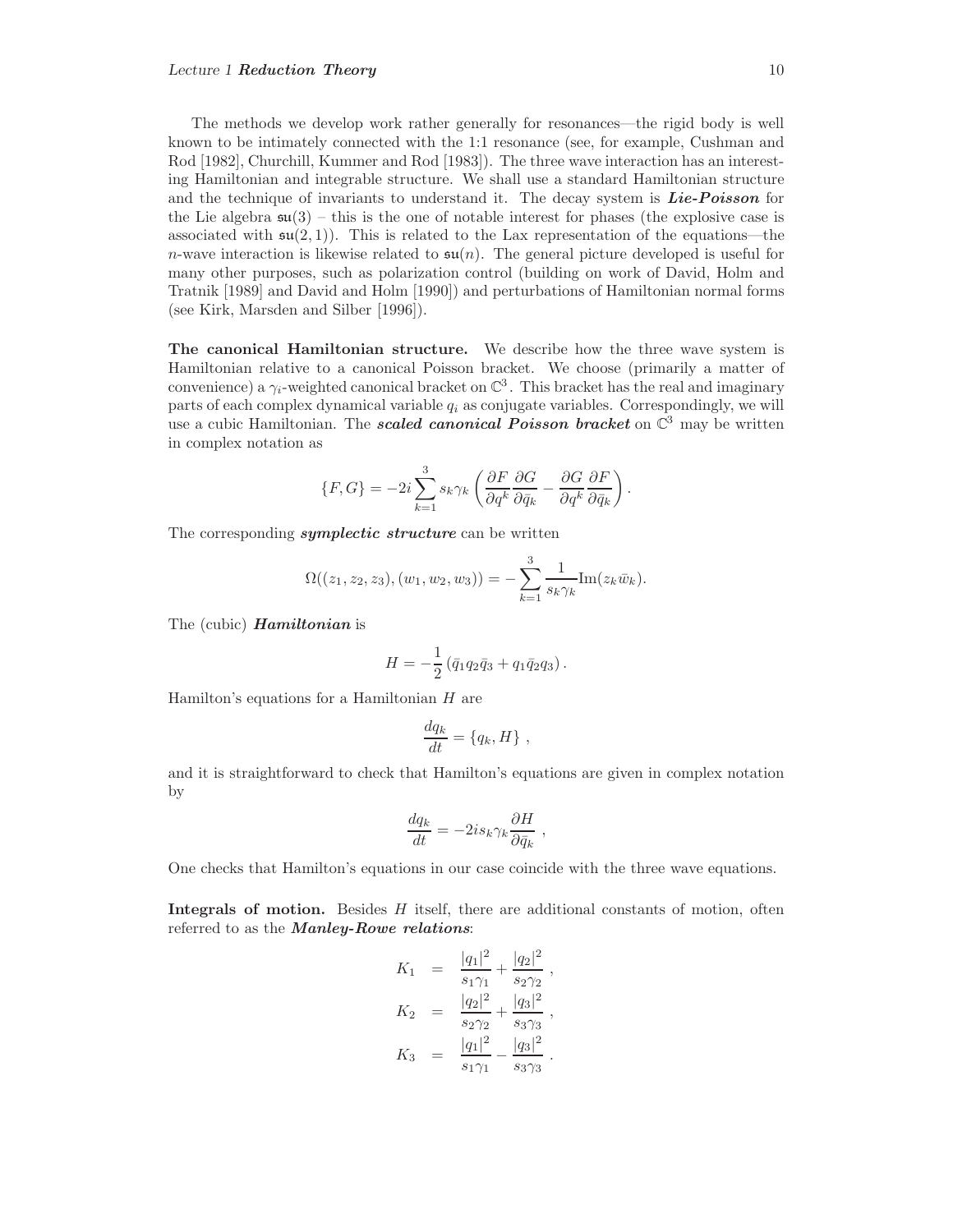The vector function  $(K_1, K_2, K_3)$  is the **momentum map** for the following symplectic action of the group  $T^3 = S^1 \times S^1 \times S^1$  on  $\mathbb{C}^3$ :

$$
(q_1, q_2, q_3) \mapsto (q_1 \exp(i\gamma_1), q_2 \exp(i\gamma_1), q_3),
$$
  
\n
$$
(q_1, q_2, q_3) \mapsto (q_1, q_2 \exp(i\gamma_2), q_3 \exp(i\gamma_2)),
$$
  
\n
$$
(q_1, q_2, q_3) \mapsto (q_1 \exp(i\gamma_3), q_2, q_3 \exp(-i\gamma_3)).
$$

The Hamiltonian taken with any two of the  $K_i$  are checked to be a complete and independent set of conserved quantities. Thus, the system is *Liouville-Arnold integrable*.

The  $K_i$  clearly give only two independent invariants since  $K_1 - K_2 = K_3$ . Any combination of two of these actions can be generated by the third reflecting the fact that the  $K_i$ are linearly dependent. Another way of saying this is that the group action by  $T^3$  is really captured by the action of  $T^2$ .

**Integrating the equations.** To carry out the integration, one can make use of the Hamiltonian plus two of the integrals,  $K_j$  to reduce the system to quadratures. This is often carried out using the transformation  $q_j = \sqrt{\rho_j} \exp i\phi_j$  to obtain expressions for the phases  $\phi_i$ . The resulting expressions are nice, but the alternative point of view using invariants is also useful.

**Poisson reduction.** Symplectic reduction of the above Hamiltonian system uses the symmetries and associated conserved quantities  $K_k$ . In **Poisson reduction**, we replace  $\mathbb{C}^3$  with the *orbit space*  $\mathbb{C}^3 / T^2$ , which then inherits a Poisson structure. To obtain the *symplectic leaves* in this reduction, we use the *method of invariants*. Invariants for the  $T<sup>2</sup>$  action are:

$$
X + iY = q_1 \bar{q}_2 q_3
$$
  
\n
$$
Z_1 = |q_1|^2 - |q_2|^2
$$
  
\n
$$
Z_2 = |q_2|^2 - |q_3|^2
$$

These quantities provide coordinates for the four dimensional orbit space  $\mathbb{C}^3/T^2$ . The following identity (this is part of the invariant theory game) holds for these invariants and the conserved quantities:

$$
X^{2} + Y^{2} = \beta(\delta - Z_{2})(Z_{2} + s_{3}\gamma_{3}K_{2})(s_{2}\gamma_{2}K_{2} - Z_{2})
$$

where the constants  $\beta$ ,  $\delta$  are given by

$$
\beta = \frac{s_1 \gamma_1 s_2 \gamma_2 s_3 \gamma_3}{(s_2 \gamma_2 + s_3 \gamma_3)^3}, \quad \delta = s_2 \gamma_2 K_1 + s_3 \gamma_3 (K_1 - K_2).
$$

This defines a two dimensional surface in  $(X, Y, Z_2)$  space, with  $Z_1$  determined by the values of these invariants and the conserved quantities (so it may also be thought of as a surface in  $(X, Y, Z_1, Z_2)$  as well). A sample of one of these surfaces is plotted in Figure 1.2.

We call these surfaces the *three wave surfaces.* They are examples of *orbifolds*. The evident singularity in the space is typical of orbifolds and comes about from the non-freeness of the group action.

Any trajectory of the original equations defines a curve on each three wave surface, in which the  $K_i$  are set to constants. These three wave surfaces are the symplectic leaves in the four dimensional Poisson space with coordinates  $(X, Y, Z_1, Z_2)$ .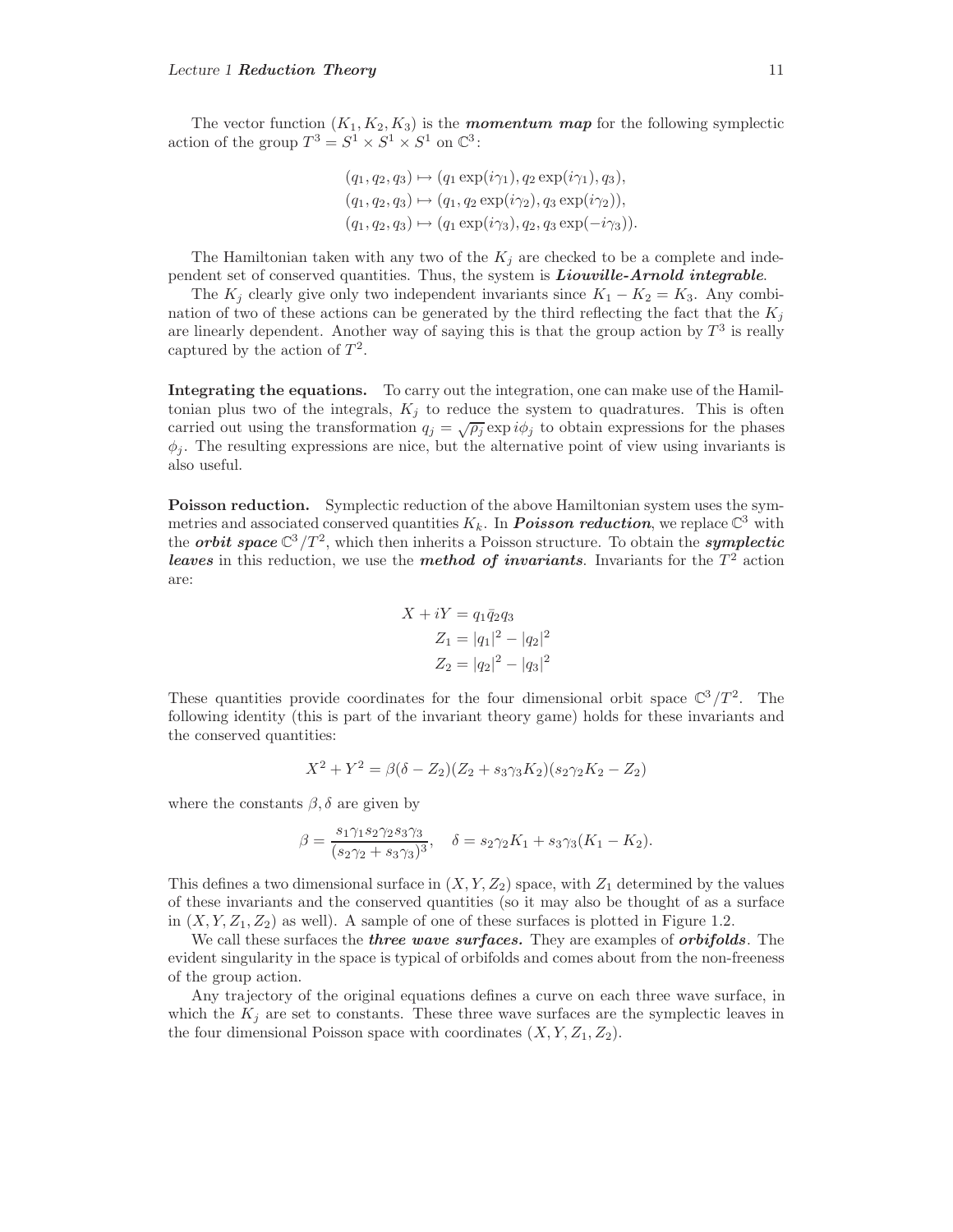

Figure 1.2: The reduced phase space for the three-wave equations.

The original equations define a dynamical system in the Poisson reduced space and on the symplectic leaves as well. The *reduced Hamiltonian* is

$$
H(X, Y, Z_1, Z_2) = -X
$$

and indeed,  $\dot{X} = 0$  is one of the reduced equations. Thus, the trajectories on the reduced surfaces are obtained by slicing the surface with the planes  $X =$  Constant. The **Poisson** structure on  $\mathbb{C}^3$  drops to a Poisson structure on  $(X, Y, Z_1, Z_2)$ -space, and the *symplectic structure* drops to one on each three wave surface—this is of course an example of the general procedure of *symplectic reduction*. Also, from the geometry, it is clear that interesting *homoclinic orbits* pass through the singular points—these are cut out by the plane  $X = 0$ .

A *control perspective* allows one to manipulate the plane  $H = -X$  and thereby the dynamics. This aspect is explored in Alber, Luther, Marsden and Robbins [1998a].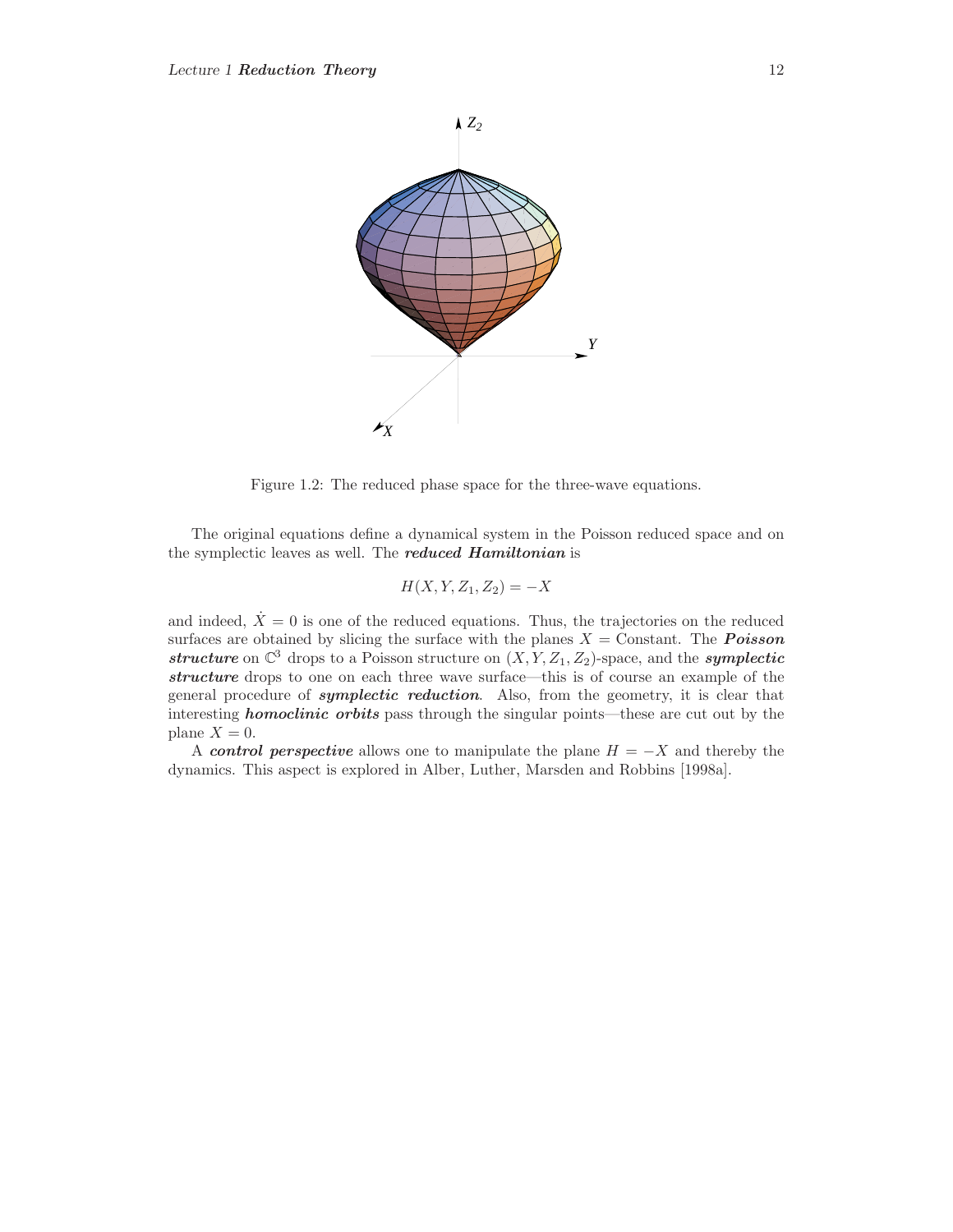#### **Lecture 2**

### **Stability, Underwater Vehicle Dynamics and Phases**

**Some history, background and literature on stability.** The *energy momentum method* is an extension of the Arnold (or energy-Casimir) method for the study of stability of relative equilibria for Lie-Poisson systems on duals of Lie algebras, especially those of fluid dynamical type. The method simultaneously extends and refines the fundamental stability techniques going back to Routh, Liapunov and in more recent times, to Smale [1970].

There are several motivations for developing these extensions. First of all, the energymomentum method can deal with Lie-Poisson systems for which there are not sufficient Casimir functions available for the Arnold method to be effective, such as 3D ideal flow and certain problems in elasticity. We recall that in the Arnold method, one seeks a Casimir function C (plus possibly other conserved quantities) such that  $H + C$  has a critical point at the equilibrium in question and that  $\delta^2(H+C)$  is definite there (or satisfies suitable convexity assumptions). For  $3D$  Euler flow there is only one known Casimir function, the helicity, which is not enough to analyze the stability of most equilibria—even at the first variation step. Abarbanel and Holm [1987] use what we see retrospectively is the energymomentum method to show that 3d equilibria for ideal flow are always formally unstable due to vortex stretching. Other fluid and plasma situations, such as those considered by Chern and Marsden [1990] for ABC flows, and certain multiple hump situations in plasma dynamics (see Holm, Marsden, Ratiu and Weinstein [1985] and Morrison [1987] for example) provided additional motivation for generalizations in the Lie-Poisson setting.

A second motivation is to extend the method to systems that need not be Lie-Poisson and still make use of the powerful ideas of reduction (even if reduced spaces are not *literally* used), as in the original Arnold method. Examples such as rigid bodies with vibrating antennas (Sreenath, et al [1988], Oh et al [1989], Krishnaprasad and Marsden [1987]) and coupled rigid bodies (Patrick [1989]) motivated the need for such an extension of the theory.

Finally, it gives *sharper stability conclusions* in material representation and links with geometric phases, as we shall discuss.

**The idea of the energy-momentum method.** The setting of the energy-momentum method is that of phase space P with a symmetry group  $G$ , a  $G$ -invariant Hamiltonian  $H$ and an associated conserved momentum **J**, an equivariant momentum map,  $\mathbf{J} : P \to \mathfrak{g}^*$ .

A *relative equilibrium* (also called a *steady motion*) is a point  $z_e \in P$  whose dynamical orbit  $z(t)$  is coincident with a one-parameter group orbit:  $z(t) = \exp(t\xi)z_e$  for some  $\xi \in \mathfrak{g}.$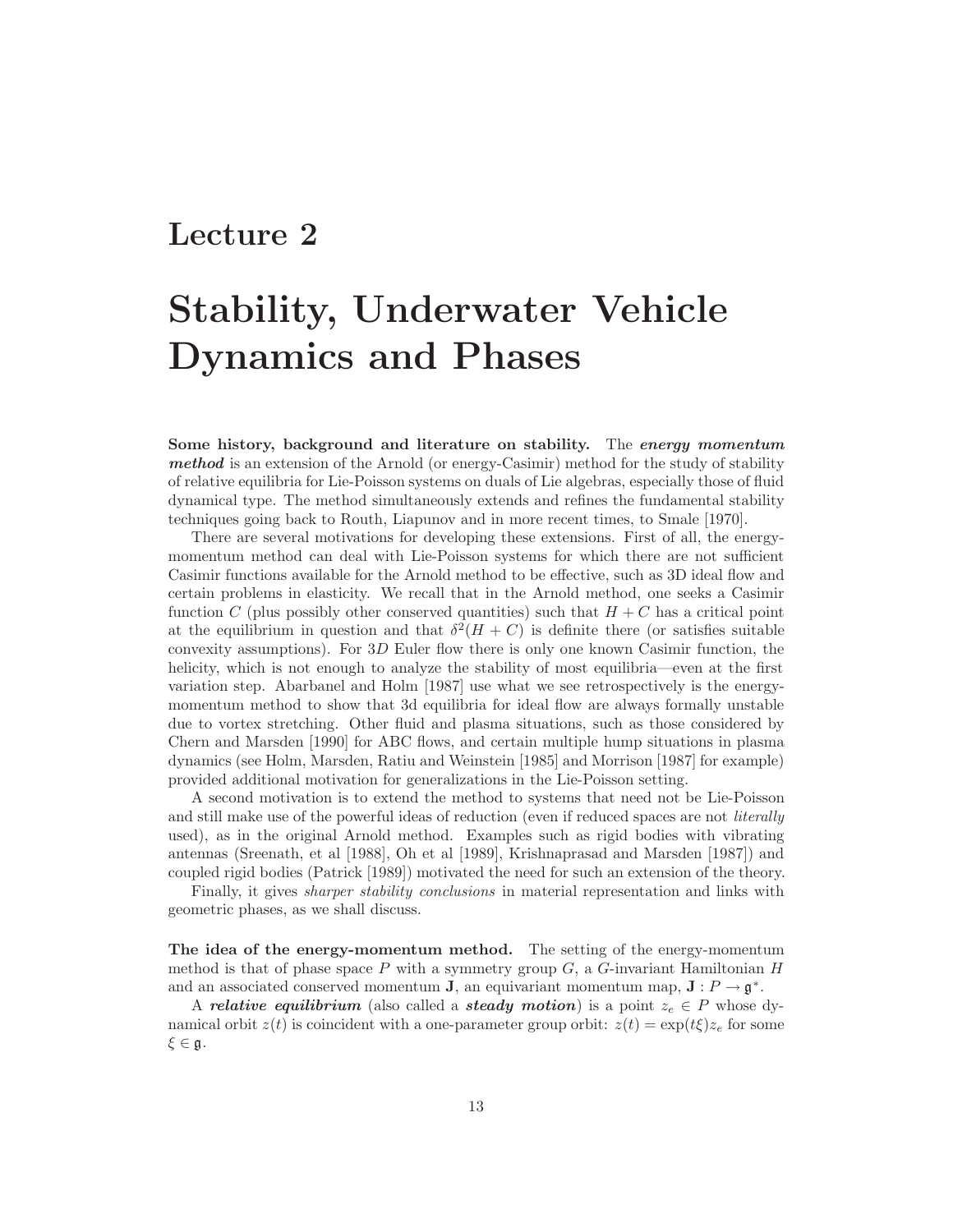**Assumptions.** The standard energy-momentum method assumes that the relative equilibrium  $z_e$  is a regular point for **J** and that the image point  $\mu_e = \mathbf{J}(z_e)$  is a generic, *i.e.*, nonspecial point. Patrick [1992], extended this result, allowing  $\mu_e$  to be nongeneric. A crucial hypothesis in Patrick's result is a compactness condition on the isotropy subgroup  $G_{\mu_e}$ , the subgroup of elements of G that fix  $\mu_e$ . The result is that one gets stability modulo  $G_{\mu_e}$ .

The rough idea for the energy momentum method is to first formulate the problem directly on the unreduced space. Here, relative equilibria associated with a Lie algebra element  $\xi$  are critical points of the augmented Hamiltonian  $H_{\xi} := H - \langle \mathbf{J}, \xi \rangle$ . Next, compute the second variation of  $H_{\xi}$  at a relative equilibria  $z_e$  with momentum value  $\mu_e$  subject to the constraint  $J = \mu_e$  and on a space, say  $E_{z_e}$ , transverse to the action of  $G_{\mu_e}$  (see Figure 2.1).



Figure 2.1: The geometry of the energy-momentum method.

This, as a general method, was first given in Marsden Simo, Lewis and Posburgh [1989] and Marsden and Simo [1990]. To extend the method to the singular case one replaces the above figure by the corresponding symplectic slice (see Arms, Marsden and Moncrief [1981], Guillemin and Sternberg [1984] and Ortega and Ratiu [1997b]).

Although the augmented Hamiltonian plays the role of  $H + C$  in the Arnold method, notice that Casimir functions are *not required* to carry out the calculations.

**Block diagonalization.** The theory for carrying out this procedure was much developed in Simo, Posbergh and Marsden [1990, 1991] and Simo, Lewis and Marsden [1991] as we shall briefly explain. An exposition of the method may be found, along with additional references in Marsden [1992]. To obtain the more detailed structures found in these papers, we consider the case when  $P = T^*Q$  for a configuration space Q a symmetry group G acting on Q, with the standard cotangent bundle momentum map  $\mathbf{J}: T^*Q \to \mathfrak{g}^*$ , where  $\mathfrak{g}^*$ is the Lie algebra of G. Thus, we have the well known formula  $\langle \mathbf{J}(\alpha_q), \xi \rangle = \langle \alpha_q, \xi_Q(q) \rangle$ . Of course one gets the Lie-Poisson case when  $Q = G$ . In this cotangent bundle case and when  $H$  is kinetic minus potential, an *amazing thing happens*: using splittings that are based on the mechanical connection, the second variation of  $H<sub>\xi</sub>$  at the relative equilibrium can always be arranged to be block diagonal, while, *simultaneously*, the symplectic structure also has a simple block structure so that the linearized equations are put into a useful canonical form. Even in the Lie-Poisson setting, this leads to situations in which one gets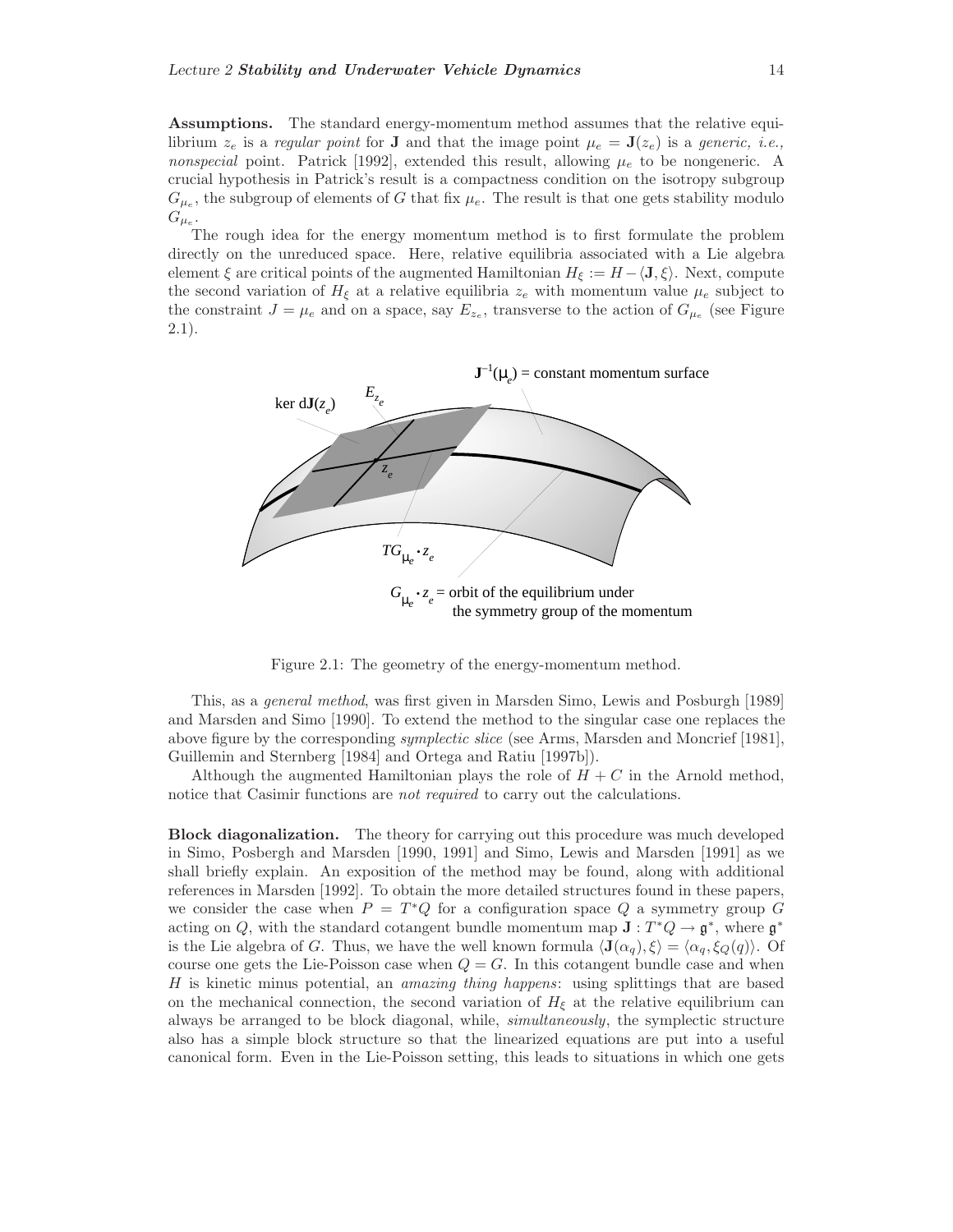much simpler second variations. This block diagonal structure is what gives the method its computational power. Roughly speaking, for rotating systems, this method optimally separates the rotational and vibrational modes. In fact, links between these methods and problems in molecular dynamics are most interesting (see Littlejohn and Reinch [1996]).

**Lagrangian version of the energy-momentum method.** The energy momentum method may also be usefully formulated in the Lagrangian setting and this setting is very convenient for the calculations in many examples. The general theory for this was done in Lewis [1992b] and Wang and Krishnaprasad [1992]. This Lagrangian setting is closely related to the general theory of Lagrangian reduction mentioned in Lecture 1. In this context one reduces variational principles rather than symplectic and Poisson structures and for the case of reducing the tangent bundle of a Lie group, recall that this leads to the Euler-Poincaré equations.

**Effectiveness in examples.** The energy momentum method has proven its effectiveness in a number of examples. For instance, Lewis and Simo [1990] were able to deal with the stability problem for pseudo-rigid bodies, which was thought up to that time to be analytically intractable.

The energy-momentum method can sometimes be used in contexts where the reduced space is singular or at nongeneric points in the dual of the Lie algebra. This is done at singular points in Lewis [1992b] and Lewis, Ratiu, Simo and Marsden [1992] who analyze the heavy top. As we mentioned above, it was extended for compact groups, to allow nongeneric points  $\mu \in \mathfrak{g}^*$  in Patrick [1992, 1995].

**The role of phases.** One of the key things in the energy-momentum method is to keep track of which group drifts are possible. We discuss some basic examples of phases below. This is very important for the reconstruction process and for understanding the Hannay-Berry phase in the context of reduction (see Marsden, Montgomery and Ratiu [1990] and references therein). Noncompact groups come up in a number of examples, such as the dynamics of rigid bodies in fluids (underwater vehicles), which we discuss below.

*Geometric phases* or *holonomy* is also a useful concept in many *locomotion* problems as we will explain later. The mathematical foundations for phases in holonomic systems uses the theory of reduction, both Hamiltonian and Lagrangian; while for nonholonomic systems this foundation has been laid by Bloch, Krishnaprasad, Marsden, and Murray [1996], Ostrowski [1996] and many others. For the study of controllability and gaits, this setting of Lagrangian reduction has been very useful. An overview may be found in Lecture 3 and in Marsden and Ostrowski [1998].

In the underwater vehicle problem, the phase drifts one gets are interesting and important. They can be understood using the general machinery of *reduction by stages*. We return to this topic later in this lecture.

A related problem is the *orbit transfer problem* in which one tries to find a control to make a transition from one relative equilibrium to another using the natural dynamics as much as possible—for example, homoclinic connections provide *dynamical channels*. This is how some very interesting trajectories are generated for spacecraft mission planning.

**Usefulness for pde.** Arnold [1966c] was the first to prove a nonlinear stability theorem (the nonlinear Rayleigh inflection point criterion) for the two dimensional Euler equations of an ideal fluid, so these techniques are clearly effective. For an exposition of this and many related references, see Arnold and Khesin [1997]. Many other pde problems have been done as well, cf. Holm, Marsden, Ratiu and Weinstein [1985] for instance, as well as Lewis [1989].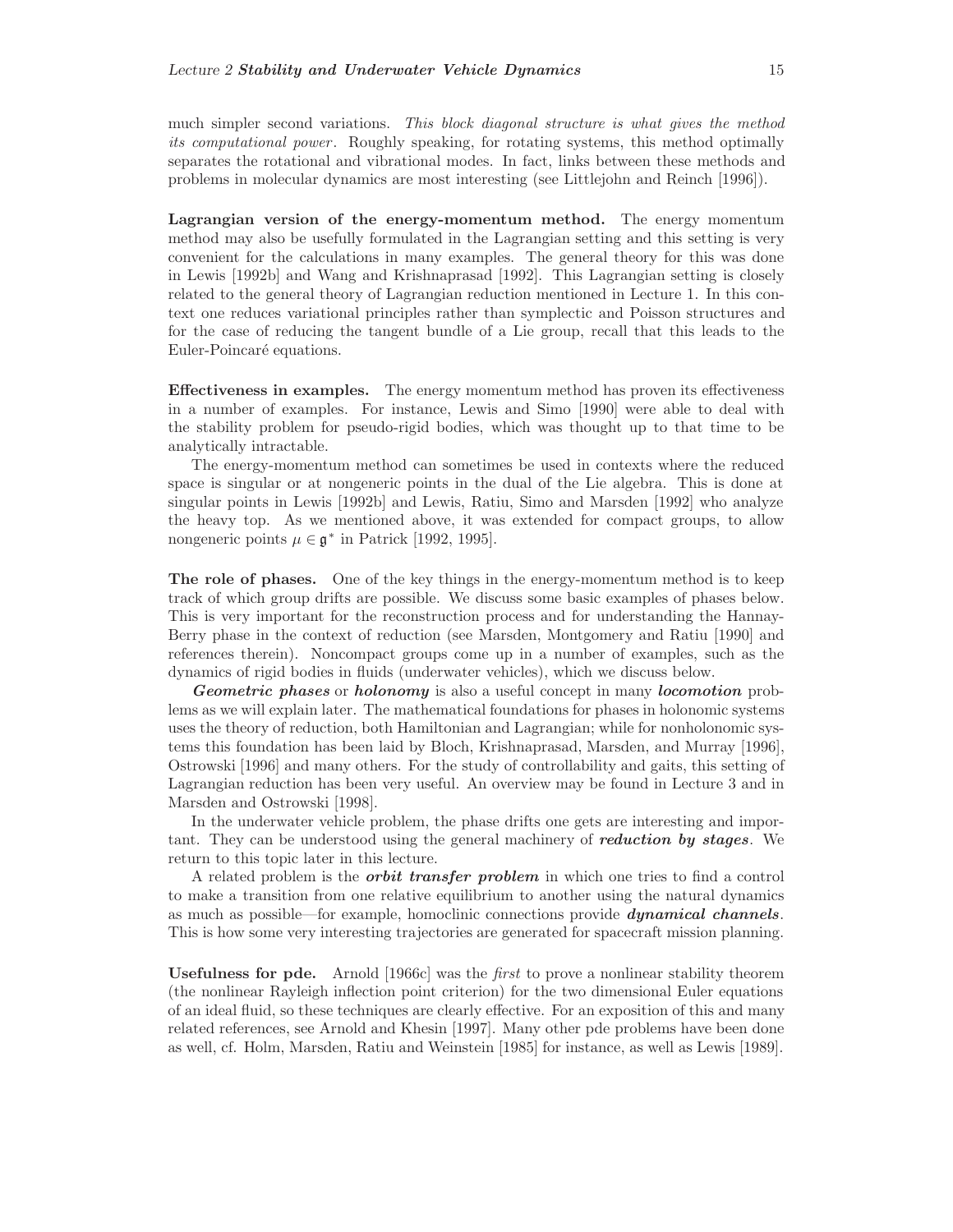The Benjamin-Bona theorem (Benjamin [1972], Bona [1975]) on stability of solitons for the KdV equation can be viewed as an instance of the energy momentum method, including all the pde technicalities. See also Maddocks and Sachs [1993], and for example, Oh [1987], Grillakis, Shatah and Strauss [1987], although of course there are many subtleties special to the pde context.

**Hamiltonian bifurcations.** The energy-momentum method has also been used in the context of Hamiltonian bifurcation problems. One such context is that of free boundary problems, building on the work of Lewis, Montgomery, Marsden and Ratiu [1986] which gives a Hamiltonian structure for dynamic free boundary problems (surface waves, liquid drops, etc), generalizing Hamiltonian structures found by Zakharov. Along with the Arnold method itself, this is used for a study of the bifurcations of such problems in Lewis, Marsden and Ratiu [1987], Lewis, [1989, 1992a], Kruse, Marsden, and Scheurle [1993] and other references cited therein.

**Converse to the energy-momentum method.** Because of the block structure mentioned, it has also been possible to prove a "converse" of the energy-momentum method. The idea is to show that, if the second variation is indefinite, then the system is, in a sense we shall explain, unstable. One cannot, of course hope to do this literally since there are many systems (eg, examples studied by Chetayev) which are formally unstable, and yet their linearizations have eigenvalues lying on the imaginary axis. Most of these are presumably unstable, but this is a very delicate situation to prove analytically. Instead, the converse shows something easier but probably more important: with the addition of dissipation, the system is destabilized. This idea of *dissipation induced instability* goes back to Thomson and Tait in the last century. In the context of the energy-momentum method, Bloch, Krishnaprasad, Marsden and Ratiu [1994,1996] show that with the addition of appropriate dissipation, the indefiniteness of the second variation is sufficient to induce linear instability in the problem.

There are related eigenvalue movement formulas (going back to Krein) that are used to study non-Hamiltonian perturbations of Hamiltonian normal forms in Kirk, Marsden and Silber [1996]. There are interesting analogs of this for reversible systems in O'Reilly, Malhotra and Namamchchivaya [1996]. These works contain citations to many more interesting references on these problems.

**Extension of the energy-momentum method to nonholonomic systems.** The energy-momentum method extends to certain nonholonomic systems. Building on the work on nonholonomic systems in Arnold, Kozlov, and Neishtadt [1988], Bates and Sniatycki [1993] and Bloch, Krishnaprasad, Marsden and Murray [1996], on the example of the Routh problem in Zenkov [1995] and on the vast Russian literature in this area, Zenkov, Bloch and Marsden [1997] show that there is a generalization to this setting. The method is effective in the sense that it applies to a wide variety of interesting examples, such as the rolling disk and a three wheeled vehicle known as the the roller racer. We will look at the geometry of nonholonomic systems in Lecture 3.

**Relative equilibria and the underwater vehicle.** Now we turn to stability (and bifurcation) of relative equilibria for mechanical systems with symmetry, using the dynamics of an underwater vehicle as a main example.

The main reference for the underwater vehicle example is Leonard and Marsden [1997] although the reader will probably want to consult Leonard [1997] and Holmes, Jenkins and Leonard [1997], as well as other references cited therein. A detailed understanding of the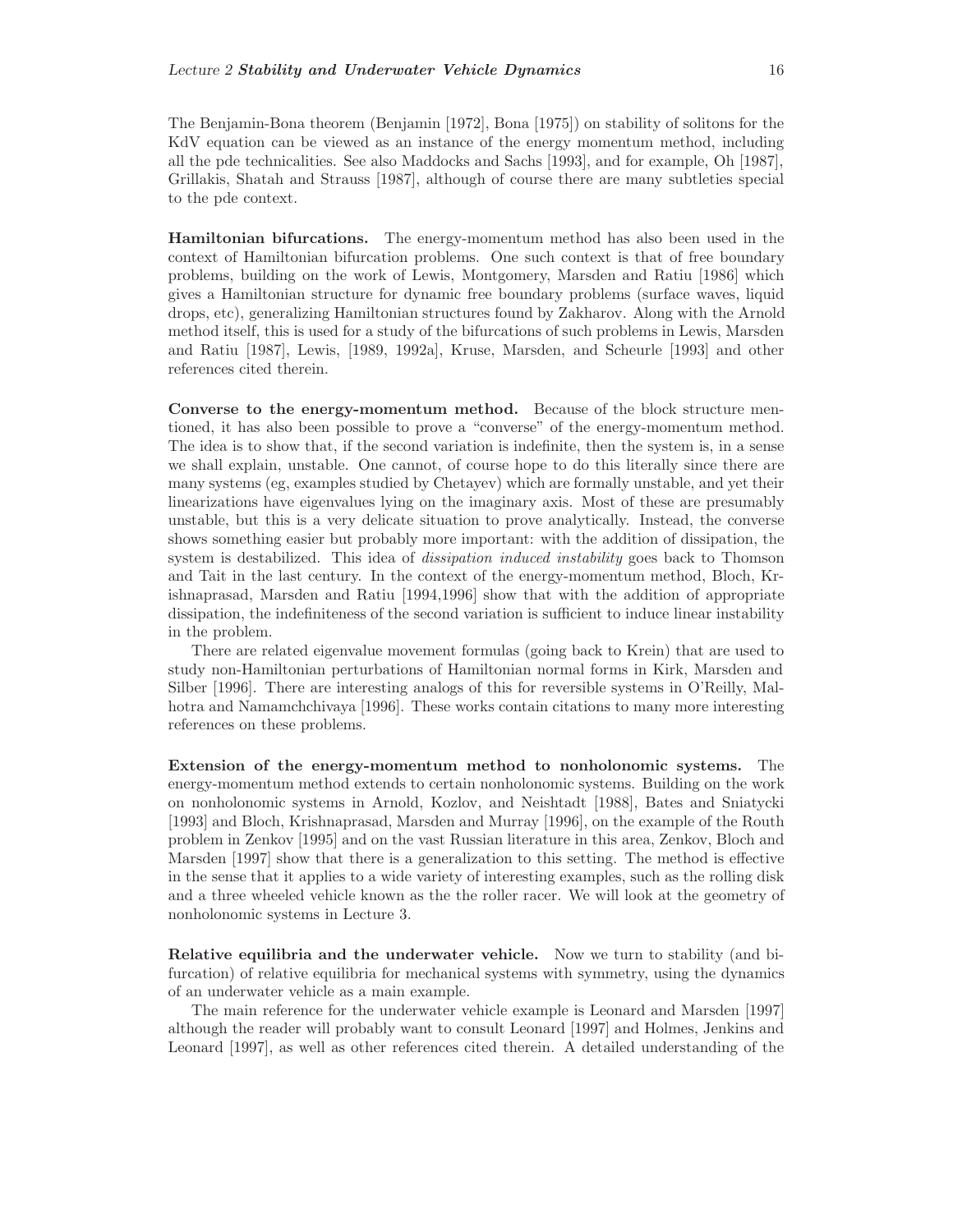underlying dynamics helps in control design; eg, when controls are limited, it helps to know if the underlying dynamics develops a nonlinear oscillation (Hopf bifurcation, flutter) or other instabilities as system parameters are varied.

**Interesting Issues.** One can handle certain nongeneric values of the momentum (where some degeneracy, or coincidence occurs) of the total (linear and angular) momentum using methods of Patrick [1992] and combining the energy-momentum theorems mentioned earlier with the technique of reduction by stages.

As indicated in the general introduction, in many examples, such as solitary waves, one has stability only modulo translations: nearby waves can move with different velocities and so drift. Similarly, with the underwater vehicle, one can have translational and rotational drift. The rotational drift is not arbitrary and can only happen around an axis that stays close to the original axis of spin of the relative equilibrium.

A key problem for the underwater vehicle is that the (symmetry) isotropy subgroup of the momentum is noncompact. Correspondingly, one can get interesting and perhaps unexpected phase drift—position and rotational drifting in the case of the underwater vehicle (that any control scheme must take into account). Leonard and Marsden [1997] generalize Patrick's result, allowing some noncompactness, but taking the stability modulo a larger group. As we mention the main idea is to use reduction by stages, which we recall later, and apply the theorem of Patrick to the stage involving compactness. The method is implemented with the assistance of the energy-Casimir method. We will give specific examples of the outcome shortly.

**Sample results for the underwater vehicle.** For non-aggressive maneuvers, an accurate dynamical model for the underwater vehicle is by Kirchhoff's equations: a rigid body in ideal potential flow. One instance of these equations were discussed in Lecture 1. Here we add the additional effect of *buoyancy*; *i.e.*, the center of mass and the center of buoyancy need not coincide. We will discuss the full dynamical equations shortly.

These equations are Lie-Poisson on the dual of a certain (semidirect product) Lie algebra. This structure is obtained in a natural way from  $T^*Q$  where  $Q = SE(3)$  is the configuration space for the vehicle using *reduction theory for mechanical systems with symmetry*.

#### **Notation and assumptions.**

- neutrally buoyant and ellipsoidal vehicle
- centers of gravity and buoyancy need not be coincident
- inertia matrix of the body-fluid system:  $J = diag(I_1, I_2, I_3)$
- mass matrix  $M = \text{diag}(m_1, m_2, m_3)$  (*J* and *M* include the "added" inertias and masses due to the fluid)
- $\bullet$  the mass of the body alone is m, and the acceleration of gravity is g
- $\bullet$  l = distance between center of buoyancy and center of gravity.

**Relative equilibrium 1.** In the first relative equilibrium we look at, the energy momentum technique reproduces a nonlinear extension of a classical result that may be found in Lamb [1932]. We assume the following:

• the vehicle is symmetric about the third (principal) axis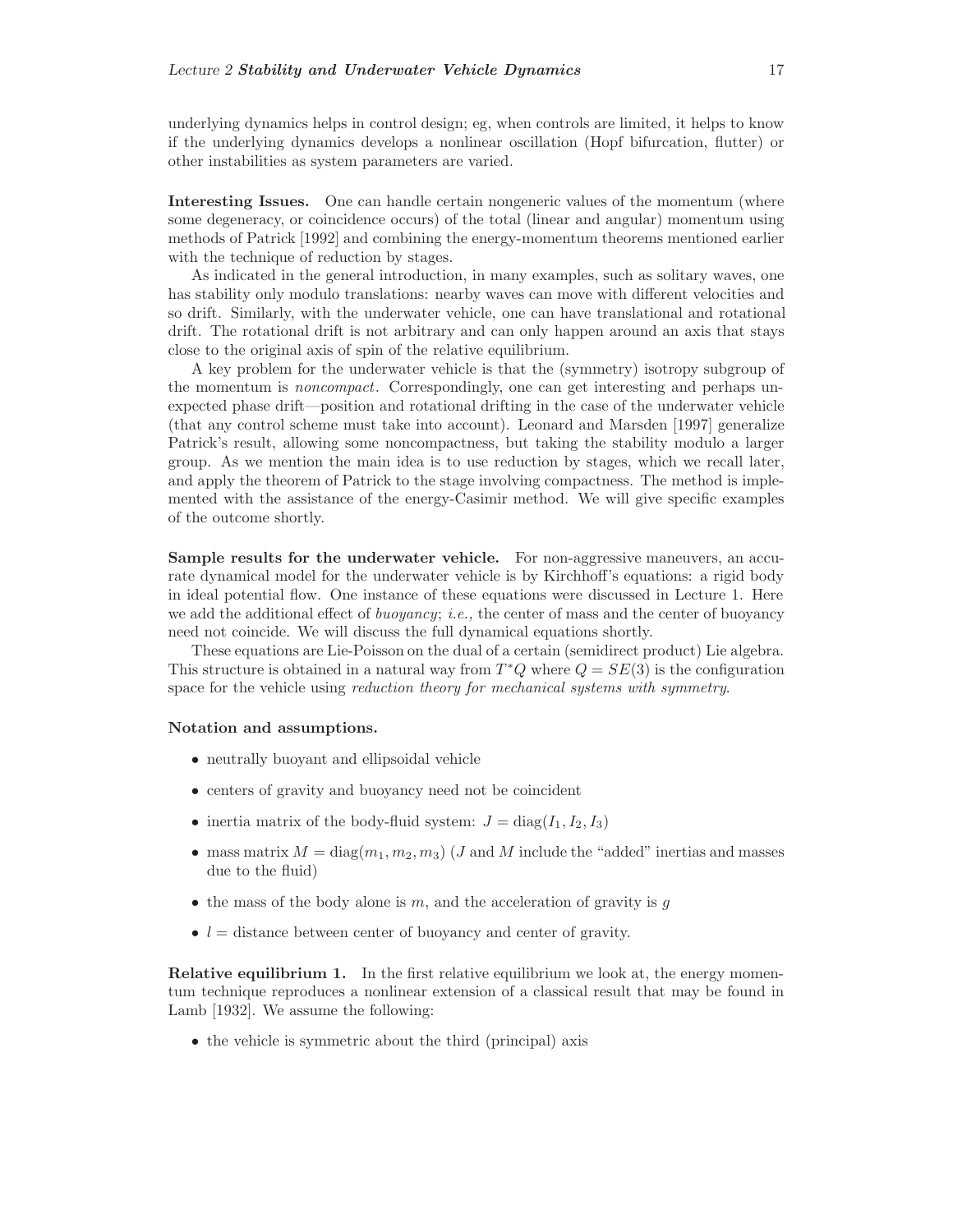- it has coincident centers of buoyancy and gravity
- it translates with momentum (impulse)  $P_3^0$  along the third axis and rotates with angular momentum (impulse)  $\Pi_3^0$  about the same axis (see Figure 2.2).

The techniques outlined above applied to this case show that: This motion is stable modulo rotations about the third axis and translations in any direction provided that

$$
\left(\frac{\Pi_3^0}{P_3^0}\right)^2 > 4I_2 \left(\frac{1}{m_3} - \frac{1}{m_2}\right).
$$

Roughly speaking, this means that "blunt" motion is stable, while "streamline" and slowly spinning motion is unstable.



Figure 2.2: Translating and spinning ellipsoid.

**Relative equilibrium 2.** The second sample relative equilibrium has the following features:

- The vehicle has noncoincident centers of buoyancy and gravity oriented with the third principal axis parallel to the direction of gravity
- It is translating (not spinning) with momentum  $P_2^0$  along the second principal axis
- It need not be symmetric (see Figure 2.3).

This motion is stable modulo translations in any direction provided that the system is bottom heavy  $(l > 0)$  and

$$
m_2 > m_1
$$
,  $mgl > \left(\frac{1}{m_2} - \frac{1}{m_3}\right) (P_2^0)^2$ .

**Relative equilibrium 3.** The third example has a nongeneric value of the momentum and is the same as Case 1 except that there is no translation; *i.e.*,  $P_3^0 = 0$ .

This motion is stable modulo rotations about the third axis and translations in any direction provided that  $I_3$  is largest or smallest of the moments of inertia. (Unlike the free rigid body, this need not mean stability of rotations about the major or minor axis of the body.)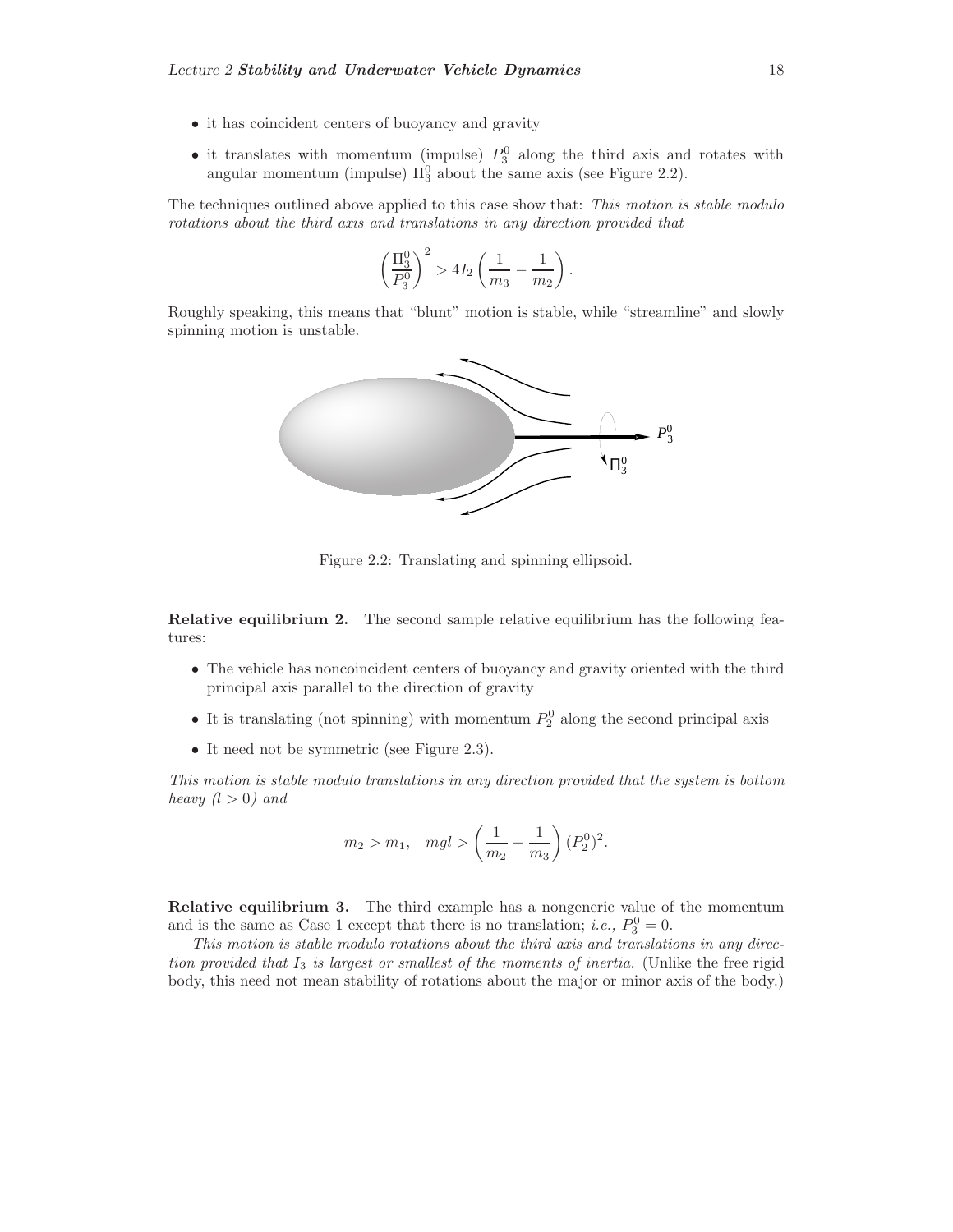

Figure 2.3: Adding buoyancy.

**Relative equilibrium 4.** This case is also nongeneric but for a different reason; now the direction of translation is parallel to direction of gravity. Here,

- the centers of buoyancy and gravity are noncoincident and are oriented with the third principal axis parallel to the direction of gravity
- the vehicle is symmetric about the third axis
- the vehicle is rising (or falling) with momentum  $P_3^0$  along the third axis rotates with angular momentum  $\Pi_3^0$ . See Figure 2.4.

This motion is stable modulo rotations about the third axis and translations in any direction provided that

$$
mgl > \left(\frac{1}{m_3} - \frac{1}{m_2}\right)(P_3^0)^2 - \frac{\bar{a}_2}{4}(\Pi_3^0)^2,
$$

where

$$
\bar{a}_2 = \frac{m_1}{m_1 I_2 - m^2 l^2}.
$$

There is an interesting bifurcation in relative equilibrium 4: a Hamiltonian Krein-Hopf bifurcation (the splitting of eigenvalues off the imaginary axis) and the passing (resonance) of eigenvalues. We will return to this shortly.

**Stability theorem for nongeneric momenta.** Now we give a few of the details on the method and how it works. The setting is a phase space  $P$  (a symplectic manifold) with symplectic form  $\Omega$ . Assume as before, that we have a Lie group G with a Lie algebra g and that G acts symplectically on P with an equivariant momentum map  $J : P \to \mathfrak{g}^*$ . We also have a  $G$ -invariant Hamiltonian  $H$  that describes the dynamics of interest. The associated Hamiltonian vector field is denoted  $X_H$  and the dynamical equations of motion are  $\dot{z} = X_H(z)$ . Noether's theorem of course states that **J** is a constant of the motion.

**Relative equilibria and energy-momentum method.** Consider a relative equilibrium  $z_e \in P$ : there is a Lie algebra element  $\xi_e \in \mathfrak{g}$  such that  $\exp(\xi_e t)z_e$  is a dynamic orbit. Let  $\mu_e = \mathbf{J}(z_e)$ . Assume that  $z_e$  is a regular point of **J** (equivalent to no infiinitesmimal symmetries). We need *not* assume that  $\mu_e$  is a generic point. As mentioned earlier the augmented energy  $H_{\xi_e} = H - \langle J, \xi_e \rangle$  has a critical point at  $z_e$ . Next, calculate the second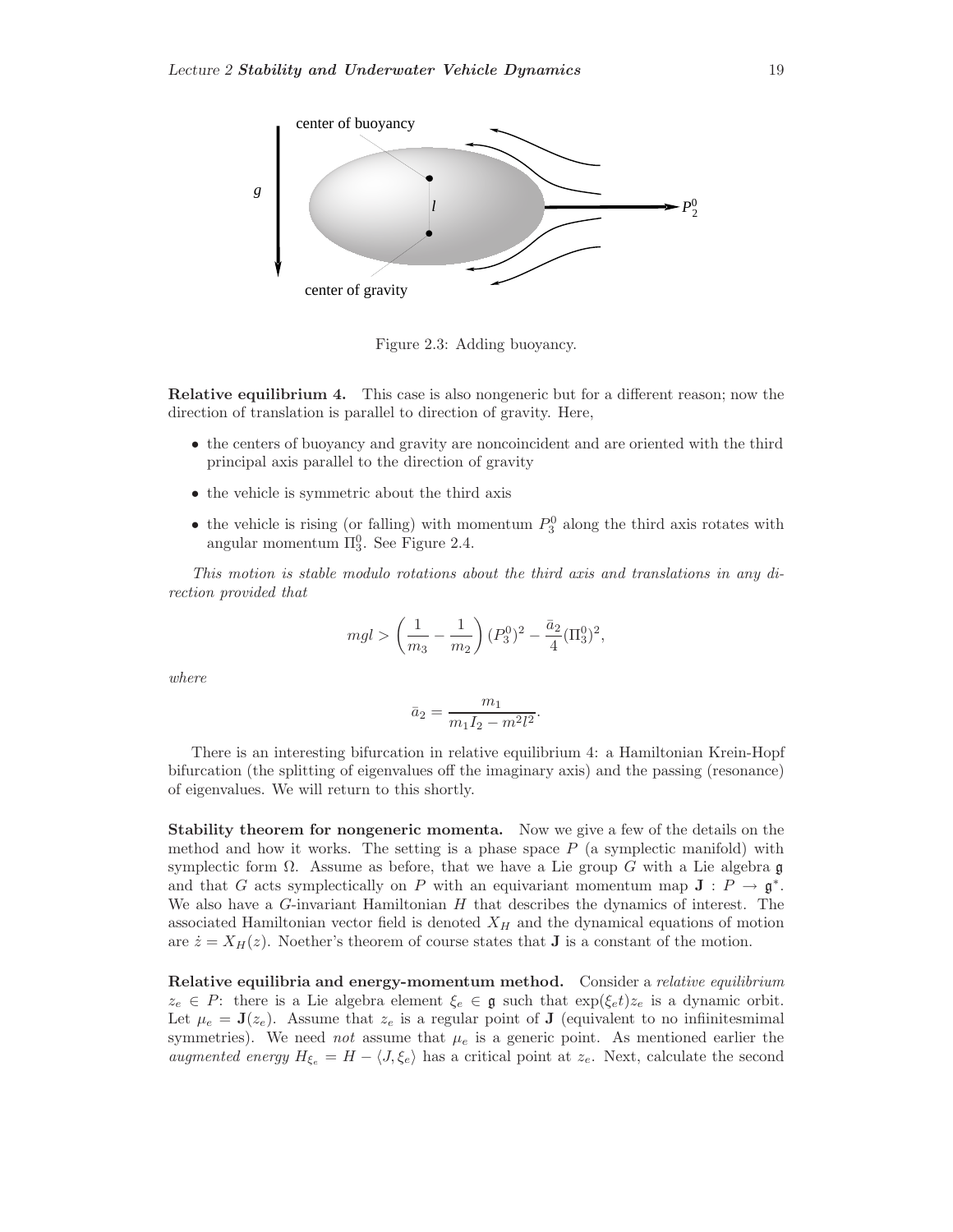

Figure 2.4: A rising, spinning vehicle.

derivative  $\delta^2 H_{\xi_e}(z_e)$  of  $H_{\xi}$  at  $z_e$ . Note that ker  $\mathbf{DJ}(z_e)$  is the tangent space to the level set  $J(z) = \mu_e$  at the point  $z_e$ . The tangent space to the  $G_{\mu_e}$ -orbit of  $z_e$  at  $z_e$  is given by the vector space consisting of infinitesimal generators  $\xi_P(z_e)$  as  $\xi$  ranges over  $\mathfrak{g}_{\mu_e}$ , the Lie algebra of  $G_{\mu_e}$ .

Now choose a vector subspace  $E_{z_e} \subset \text{ker } \mathbf{DJ}(z_e)$  that complements the tangent space to the  $G_{\mu_e}$ -orbit of  $z_e$ ; *i.e.*, ker  $DJ(z_e) = E_{z_e} \oplus T_{z_e} G_{\mu_e}(z_e)$ , as in Figure 2.1.

Assume that the second derivative of  $\delta^2 H_{\xi_e}(z_e)$  restricted to  $E_{z_e}$  is definite.

**Patrick's theorem.** Assume the restriction of the coadjoint action of  $G_{\mu_e}$  on  $\mathfrak{g}^*$  is proper and there is an inner product on  $\mathfrak{g}^*$  that is invariant under this action; for example, these both hold if  $G_{\mu_e}$  is compact (and this in turn holds if G is compact). Then the relative equilibrium  $z_e$  is stable modulo  $G_{\mu_e}$ .

There is a geometric phase drift along the group directions; *i.e.*, in the  $G_{\mu_e}$  directions that are not controlled by the stability theorem.

**Relation to energy-Casimir method.** If  $P = T^*G$ , then the dynamics reduces to Lie-Poisson dynamics on  $\mathfrak{g}^*$  relative to the reduced Hamiltonian h. One can check the preceding hypothesis on the second variation by finding a function  $C$  on  $\mathfrak{g}^*$  and constant on the coadjoint orbit through the relative equilibrium for which the second variation of  $d^2(h+C)$  is definite. In the nongeneric case we use subcasimir as well as Casimir functions.

**Extra drift.** In the underwater vehicle example, the properness assumption fails. In fact, simulations for the underwater vehicle show that one really has a new phenomenon of drift and so stability has to be taken modulo a larger group than  $G_{\mu_e}$ .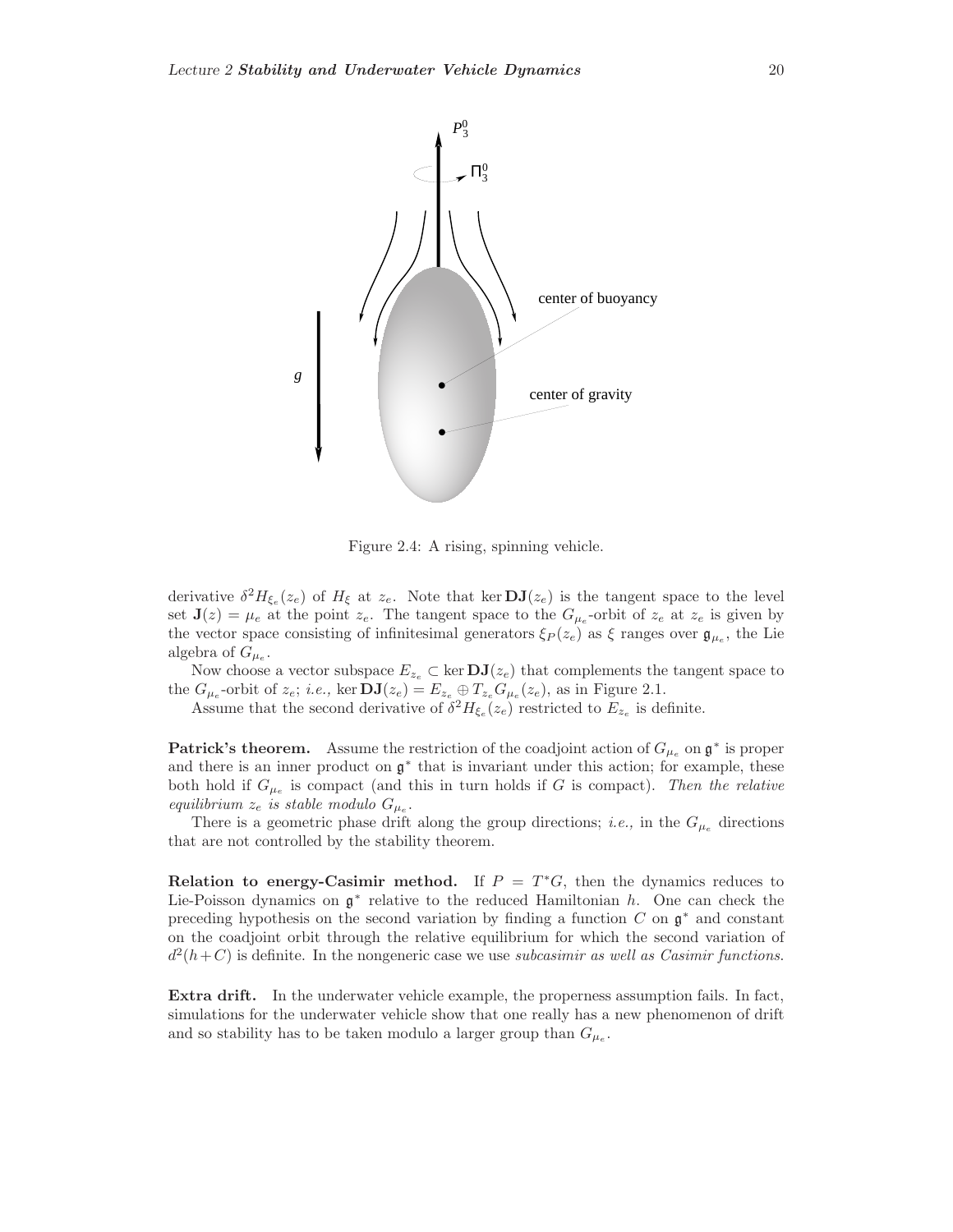To illustrate computationally what happens, consider special initial conditions near the equilibrium in Case 1:

- specific inertia and mass matrix parameters are  $I_1 = I_2 = 1$ ,  $I_3 = 0.5$ ,  $m_1 = m_2 = 1$ ,  $m_3 = 0.8$
- equilibrium momentum:  $\Pi_3^0 = I_3 \Omega_3^0$  and  $P_3^0 = m_3 v_3^0$
- equilibrium values of the velocities are  $\Omega_3^0 = 2.5$  and  $v_3^0 = 1$
- the stability results stated above show that this is a stable equilibrium modulo drift in  $\gamma_3$  (angle about the third axis) and b (the translational position)
- the initial conditions chosen are:  $\Omega(0) = (0.01, -0.008, 2.5)^T$ ,  $v(0) = (0.009, 0.011, 1)^T$ ,  $\gamma(0) = 0$  and  $b(0) = 0$ .

Figures 2.5 and 2.6 show the stability in the velocities and the drift in the angle  $\gamma_3$  and the translational position b.



Figure 2.5: The velocities are stable.

**Reduction by stages.** In the first lecture we discussed some generalities on reduction by stages. Now we discuss the specific case of semidirect products, which is the case of interest for the underwater vehicle.

Start with a Lie group that is a semidirect product,  $S = G \circledS V$  where V is a vector space and the Lie group G acts on V (and hence on its dual space  $V^*$ ). The Lie algebra of S is denoted  $\mathfrak{s} = q \circledS V$ .

Assume we have a symplectic action of S on a symplectic manifold P and that there is an equivariant momentum map  $J_S: P \to \mathfrak{s}^*$ . The translation subgroup V thus also acts on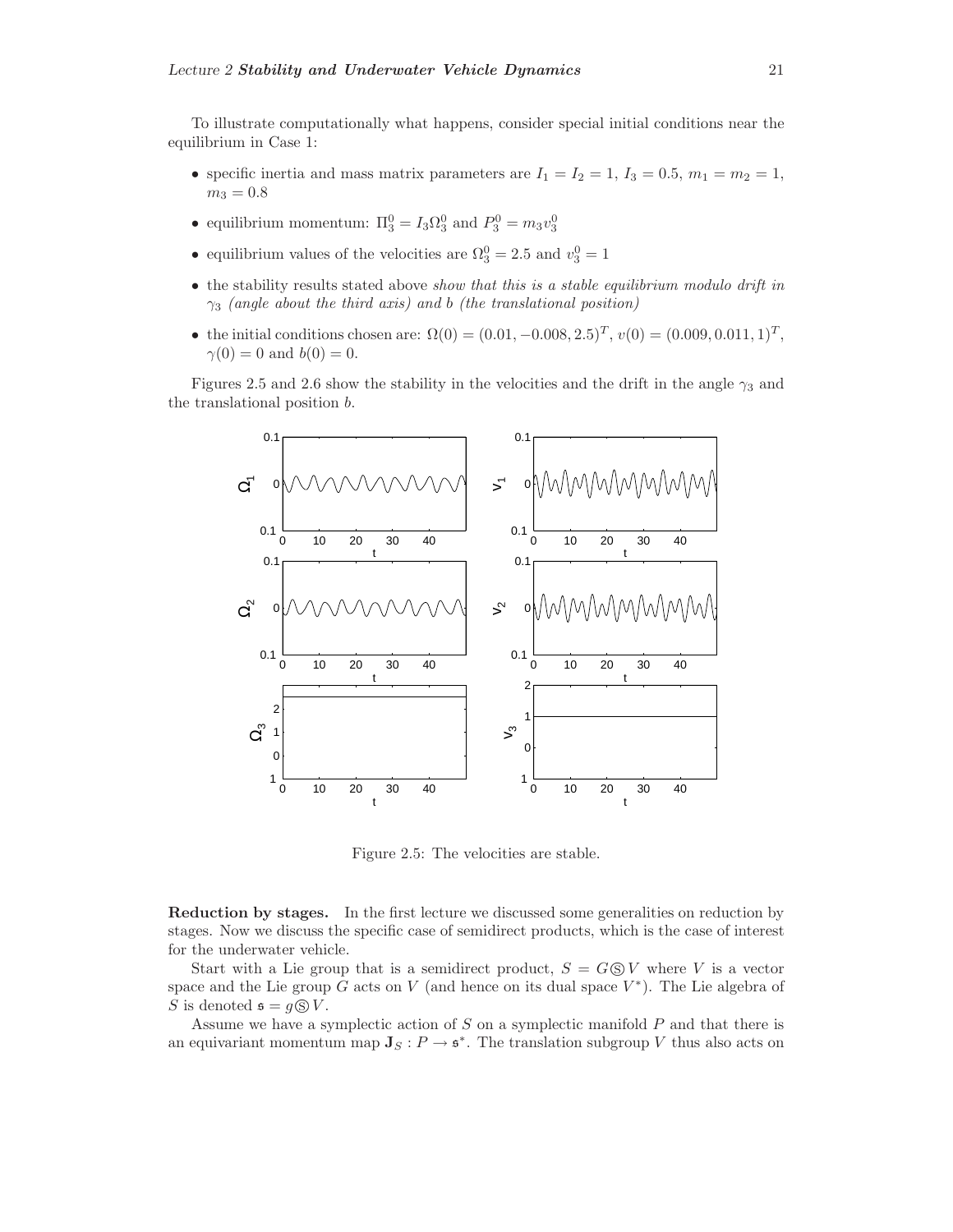

Figure 2.6: The angle  $\gamma_3$  and the position **b** drift.

P and has a momentum map  $J_V: P \to V^*$  obtained from  $J_S$  by projection from  $\mathfrak{s}^*$  onto  $V^*$ .

First reduce P by V at the value  $a \in V^*$  (assume it to be a regular value) to get the **first** *reduced space*  $P_a = \mathbf{J}_V^{-1}(a)/V$ . Next, form the group  $G_a$  consisting of elements of G that leave the point  $a \in V^*$  fixed using the action of G on  $V^*$ . Then one proves (by not entirely obvious definition chasing) that  $G_a$  acts symplectically on  $P_a$  and has an induced equivariant momentum map  $J_a: P_a \to \mathfrak{g}_a^*$ , where  $\mathfrak{g}_a$  is the Lie algebra of  $G_a$ . Then reduce  $P_a$  at the point  $\mu_a := \mu | \mathfrak{g}_a \in \mathfrak{g}_a^*$  to get the **second reduced space**  $(P_a)_{\mu_a} = \mathbf{J}_a^{-1}(\mu_a)/(G_a)_{\mu_a}$ .

**Theorem 2.1 (Reduction by stages for semidirect products.)** The symplectic reduced space  $(P_a)_{\mu_a}$  is symplectically diffeomorphic to the reduced space  $P_{\sigma}$  obtained by reducing P by S at the point  $\sigma = (\mu, a)$ .

From this we get the well known result of Ratiu, Guillemin, Sternberg, Marsden and Weinstein (see Marsden, Ratiu and Weinstein [1984a,b] and references therein) as a special case:

**Corollary 2.2 (Semidirect product reduction.)** The reduction of  $T^*G$  by  $G_a$  at values  $\mu_a = \mu | \mathfrak{g}_a$  gives a space that is isomorphic to the coadjoint orbit through the point  $\sigma =$  $(\mu, a) \in \mathfrak{s}^* = \mathfrak{g}^* \times V^*$ , the dual of the Lie algebra  $\mathfrak{s}$  of S.

Of course if one has an  $S$ -invariant Hamiltonian  $H$ , one can reduce the dynamics of a given  $H$  in two stages.

This theorem explains why one gets Lie-Poisson dynamics for the underwater vehicle system on the dual of the Lie algebra of the semidirect product  $SO(3) \otimes (\mathbb{R}^3 \times \mathbb{R}^3)$ , starting with the physical configuration space  $Q = SE(3)$  and reducing it by the symmetry group  $SE(2) \times \mathbb{R}^2$ . This remarkable fact can also be checked directly from the dynamical equations which we write down shortly.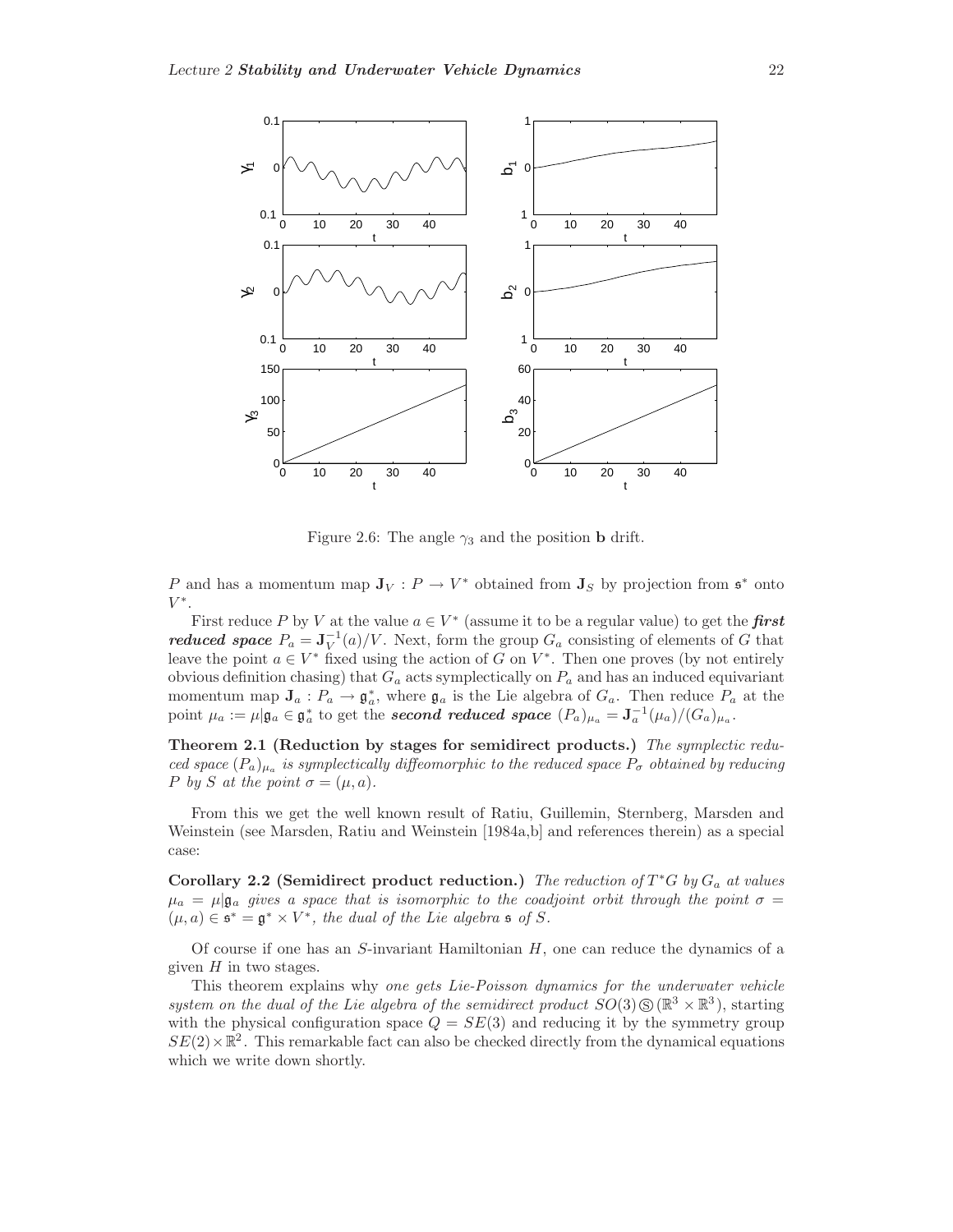

Figure 2.7: Reduction by stages.

**Generalized stability theorem.** To deal with the non-compactness, we make some special assumptions. The action of  $(G_a)_{\mu_a}$  on  $\mathfrak{g}_a^*$  is proper and there is an inner product on  $\mathfrak{g}_a^*$ that is invariant under this action; for example, both of these conditions hold if  $(G_a)_{\mu_a}$  is compact (and this holds if G is compact).

Choose a vector subspace  $E_{[z_e]} \subset \text{ker } \mathbf{DJ}_a([z_e])$  that complements the tangent space to the  $(G_a)_{\mu_a}$ -orbit of  $[z_e]$ . Let the Hamiltonian reduced to the first stage space  $P_a$  be denoted  $H_a$  and assume that the second derivative of  $H_a - (J_a)_{\xi_e}$  at  $[z_e] \in P_a$  restricted to  $E_{[z_e]}$  is definite.

**Theorem 2.3** In addition to the above, assume  $\mu_a \in \mathfrak{g}_a^*$  is generic. Then the point  $[z_e] \in P_a$ is Liapunov stable modulo the action of  $(G_a)_{\mu_a}$  for the dynamics of  $H_a$  and  $z_e$  is Liapunov stable in P modulo the action of  $(G_a)_{\mu_a} \mathcal{D} V$ .

One can verify the hypothesis on the second variation by using an argument on the Poisson reduced space  $P/S$  as in the energy-Casimir and energy-subcasimir method.

In Leonard and Marsden [1997] a more delicate energy criterion is given for non-generic  $\mu_a$  which is relevant for and applied to the rising, spinning vehicle.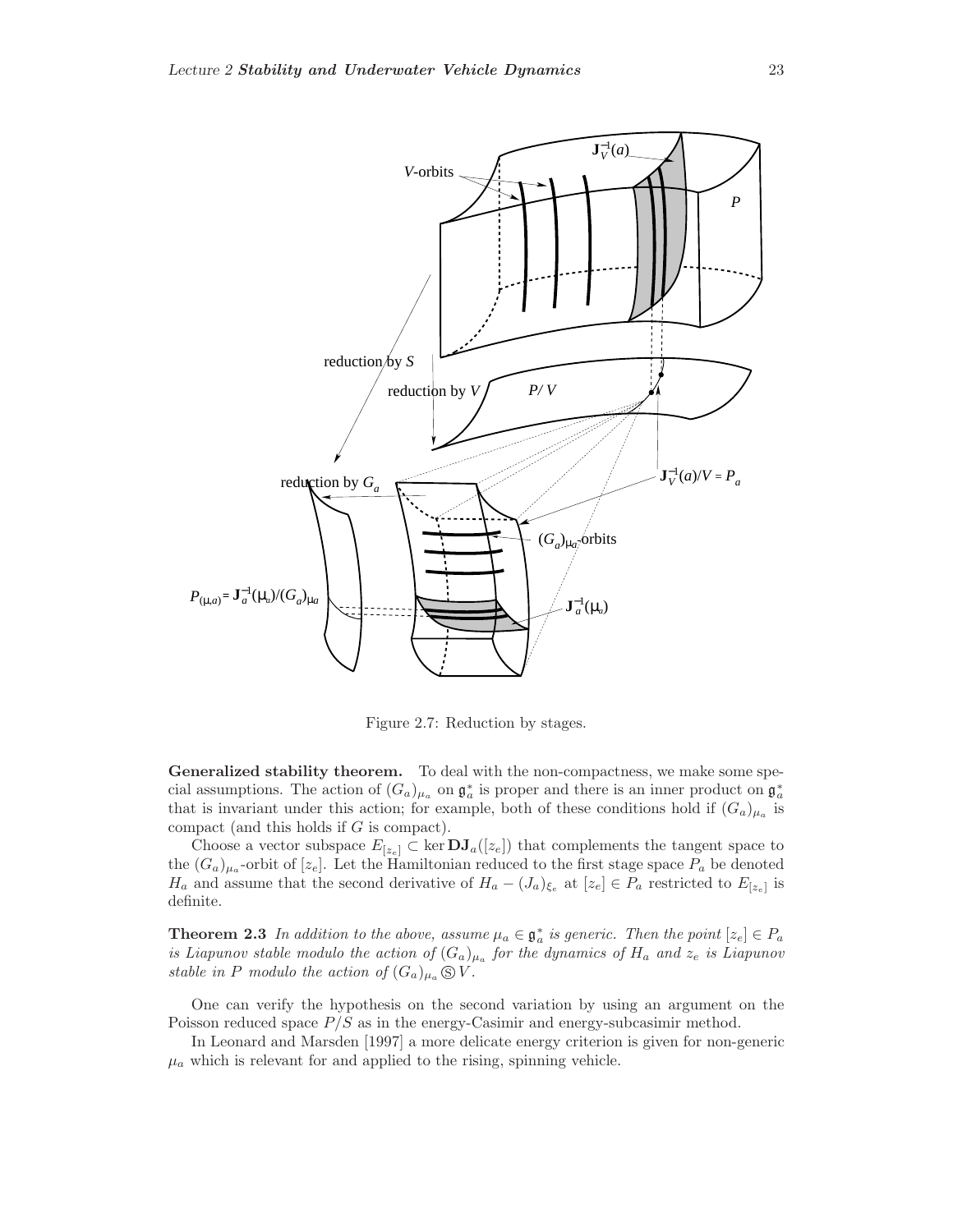**Dynamics of an underwater vehicle.** Now we give a few more details on why the dynamics of the underwater vehicle problem can be viewed as Lie-Poisson dynamics; i.e., as generalized Euler equations.

Assume the underwater vehicle is a neutrally buoyant, rigid body submerged in an infinitely large volume of incompressible, inviscid, irrotational fluid which is at rest at infinity. The dynamics of the body-fluid system are described by Kirchhoff's equations, where we assume the only external forces and torques acting on the system are due to buoyancy and gravity.

Consider the group W, the semidirect product of  $SO(3)$  with two copies of  $\mathbb{R}^3$ , *i.e.*,  $W = SO(3) \circledS (\mathbb{R}^3 \times \mathbb{R}^3)$ , where we take the action of  $SO(3)$  on  $\mathbb{R}^3 \times \mathbb{R}^3$  to be  $R \cdot (b, w) =$  $(Rb, Rw)$ . The group multiplication in W is

$$
(R, b, w)(R', b', w') = (RR', Rb' + b, Rw' + w),
$$

while the Lie algebra of W is  $\mathfrak{w} = so(3) \circ \mathbb{R}^3 \times \mathbb{R}^3$ .

Let  $(\Pi, P, \Gamma) \in \mathfrak{w}^*$  correspond, to angular and linear components of the *impulse* of the system and the direction of gravity in body coordinates. The Poisson bracket used is the Lie-Poisson bracket on  $\mathfrak{w}^*$ . Let  $\Omega$  and v, respectively, be the angular and translational velocity of the vehicle in body coordinates. From the Lagrangian given in Lecture 1, we get

$$
\Pi = J\Omega + Dv
$$
  

$$
P = Mv + D^{T}\Omega.
$$

Here,  $J$  is the sum of the body inertia matrix plus the *added inertia matrix* and  $M$  is the mass matrix for the body alone, plus the added mass matrix associated with the fluid.

For an ellipsoidal body, with appropriate choice of body-fixed coordinate frame, M and J are diagonal and  $D = m\hat{r}_G$ , where  $r_G$  is the vector from the center of buoyancy to the center of gravity. This simplifies matters somewhat.

The underwater vehicle dynamics has Lie-Poisson form on <sup>w</sup><sup>∗</sup>. This fact follows by constructing the physical phase space of  $T^*SE(3)$  reduced by the symmetry group  $SE(2) \times \mathbb{R}$ with the aid of the semidirect product reduction theory. The Hamiltonian comes from the Lagrangian in Lecture 1 via the Legendre transform with the addition of a buoyancy potential:

$$
h(\Pi, \mathbf{P}, \Gamma) = \frac{1}{2} (\Pi^T A \Pi + 2\Pi^T B^T \mathbf{P} + \mathbf{P}^T C \mathbf{P} - 2mg(\Gamma \cdot r_G)),\tag{2.1}
$$

where we determine  $A, B, C$  by inverting the block matrix giving the metric (or mass matrix):

$$
A = (J - DM^{-1}D^{T})^{-1}
$$
  
\n
$$
B = -CD^{T}J^{-1} = -M^{-1}D^{T}A
$$
  
\n
$$
C = (M - D^{T}J^{-1}D)^{-1}.
$$

The Lie-Poisson equations of motion are

$$
\dot{\Pi} = \Pi \times \Omega + P \times v - mg\Gamma \times r_G \n\dot{P} = P \times \Omega \n\dot{\Gamma} = \Gamma \times \Omega.
$$

Recall that a point  $\sigma = (\Pi, P, \Gamma) \in \mathfrak{w}^*$  is called *generic* if the coadjoint orbit through that point has maximal dimension six. These are three independent *Casimir functions* (functions invariant under the coadjoint action):

$$
C_1(\Pi, P, \Gamma) = P \cdot \Gamma, \quad C_2(\Pi, P, \Gamma) = ||P||^2, \quad C_3(\Pi, P, \Gamma) = ||\Gamma||^2.
$$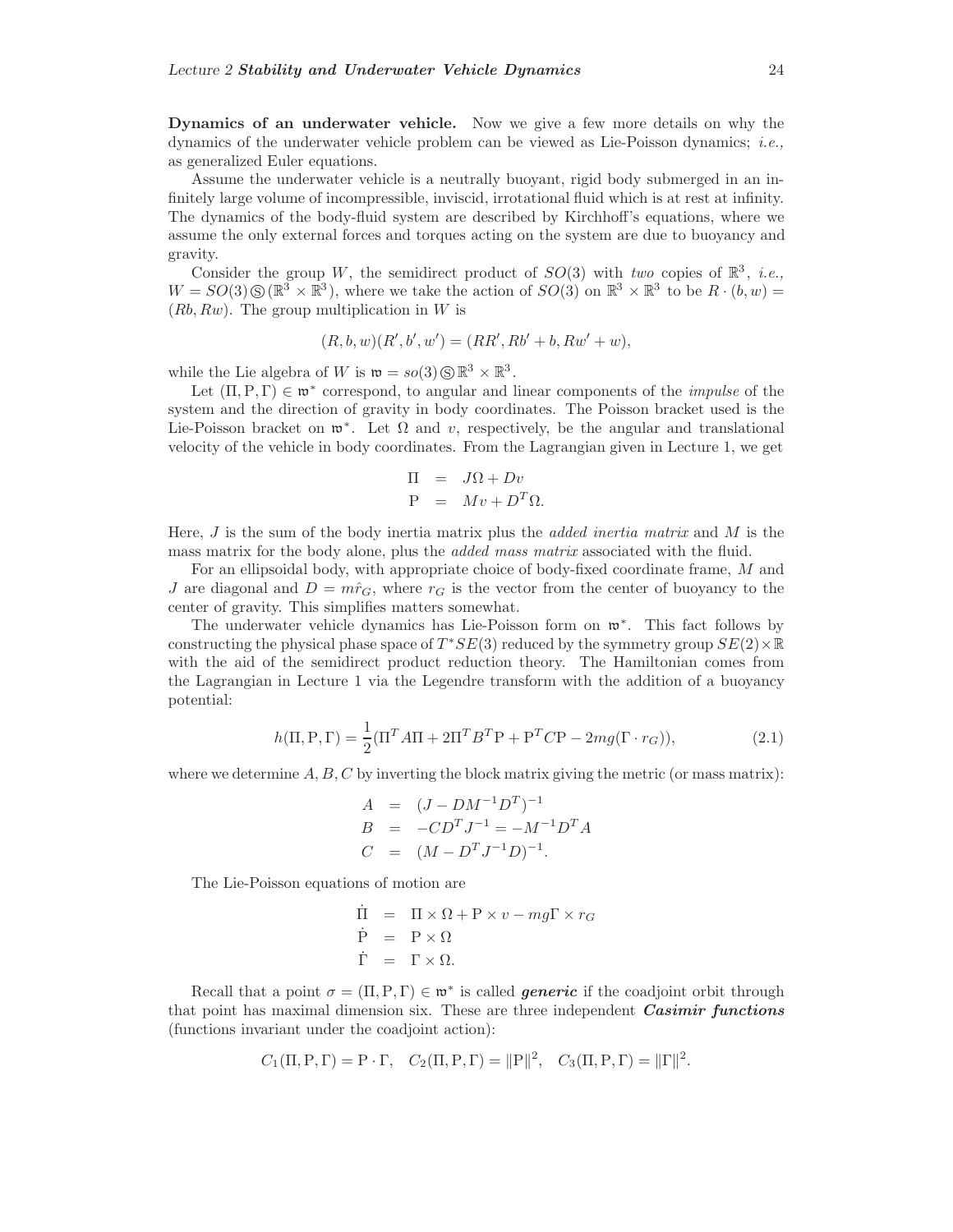A point  $\sigma = (\Pi, P, \Gamma) \in \mathfrak{w}^*$  is nongeneric if the vectors P and  $\Gamma$  are not parallel. If P and Γ are not both zero, the coadjoint orbit through  $\sigma$  has dimension four.

Besides the three Casimirs defined above, two additional conserved quantities (called *subcasimirs*) on the nongeneric coadjoint orbits are

$$
C_4(\Pi, P, \Gamma) = \Pi \cdot P, \quad C_5(\Pi, P, \Gamma) = \Pi \cdot \Gamma.
$$

If  $P = \Gamma = 0$  with  $\Pi \neq 0$ , then the coadjoint orbit through  $\omega$  has dimension two. An additional subcasimir on this nongeneric coadjoint orbit is

$$
C_6(\Pi, P, \Gamma) = ||\Pi||^2.
$$

Continuing along these lines with the energy-momentum and energy-Casimir method gives the stability conditions as stated earlier; we refer to Leonard [1997] and Leonard and Marsden [1997] for details.

**Hamiltonian Hopf bifurcation.** Consider now the fourth relative equilibrium. The eigenvalues of the linearization of the dynamics at the equilibrium as the equilibrium linear momentum  $P_3^0$  is varied, are shown in Figure 2.8.



Figure 2.8: Eigenvalue movement for relative equilibrium 4 as the vertical momentum is increased.

There are three eigenvalues fixed at the origin and two eigenvalues fixed at  $\pm(\Pi_3^0/I_3)i$ . The remaining four eigenvalues move as the parameter  $P_3^0$  is varied. These eigenvalues are on the imaginary axis as long as the stability condition is met. Assuming  $m_3 < m_2$  $(i.e., l_3 > l_2)$  and  $mgl > 0$ , as  $P_3^0$  is increased, the pair of eigenvalues above the real axis and the pair below each meet and then split off the imaginary axis—saddle points develop. The point at which each pair of eigenvalues meets, *i.e.*, the Hamiltonian-Krein-Hopf bifurcation point, corresponds to the value of  $P_3^0$  that makes the stability condition an equality. Thus, the stability analysis accurately predicts the bifurcation point. Before the bifurcation occurs, *i.e.*, while the eigenvalues are all on the imaginary axis, each of the eigenvalues fixed at  $\pm(\Pi_3^0/I_3)i$  is passed by one of the moving eigenvalues. This passing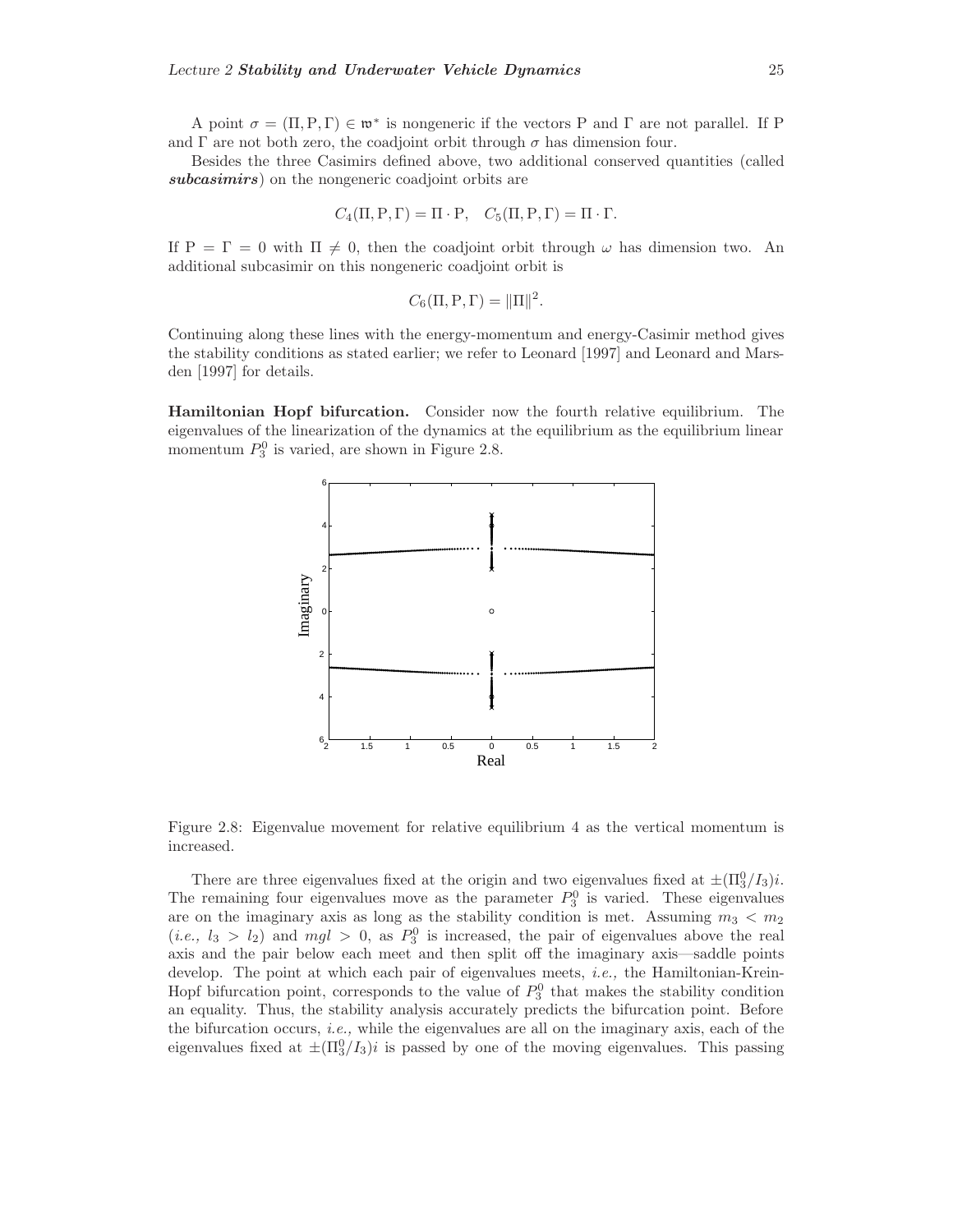(resonance) of eigenvalues occurs when  $P_3^0$  is such that

$$
mgl = \left(\frac{1}{m_3} - \frac{1}{m_2}\right)(P_3^0)^2.
$$

Remarkably, this passing event may be precisely detected by the more delicate stability criterion (at non-generic points) that was mentioned earlier. In this computation, the inertia and mass matrix parameters were chosen (for illustration only) to be  $I_1 = I_2 = 1$ ,  $I_3 = 0.5$ ,  $m_1 = m_2 = 1, m_3 = 0.8$  and  $m = 0.5, g = 9.8, l = 0.5$ . The equilibrium angular momentum is  $\Pi_3^0 = 2$  and  $P_3^0$  is increased from 1 to 6.

The five eigenvalues that remain fixed are drawn as circles (note there are three eigenvalues at the origin). The crosses indicate the positions of the four remaining eigenvalues at the point when  $P_3^0 = 1$ . The dotted lines show the paths of these four eigenvalues as  $P_3^0$  is the point when  $F_3 = 1$ . The dotted lines show the paths of these four eigenvalues as  $F_3$  is increased to 6. The eigenvalue crossing occurs when  $P_3^0 = \sqrt{9.8} \approx 3.13$  and the Hamiltonian Hopf bifurcation point corresponds to  $P_3^0 \approx 3.75$ .

It would be interesting to study the Hamiltonian-Krein-Hopf bifurcation in more detail. (Be warned that standard versions of this theorem will not work.) It would also study the effects of symmetry breaking (such as the  $S<sup>1</sup>$  symmetry of the vehicle in the case of the rising vehicle) needs additional attention. The techniques of Knobloch, Mahalov and Marsden [1994] may prove useful in this regard. A complication is the nongeneric nature of the coadjoint orbit, so the theory of eigenvalue movement (see Dellnitz, Melbourne and Marsden [1992]) requires additional work.

Some feedback stabilization methods (Bloch, Krishnaprasad, Marsden and Sanchez, [1992]) and Bloch, Leonard and Marsden [1997] may be applied to stabilize otherwise unstable equilibria. This is an interesting direction for future research; the basic ideas of the method are given in Lecture 4.

More realistic models of the fluid dynamics, especially in cases when vorticity is generated by the body-fluid interaction as well as the inclusion of elastic and flexible properties of the body would also be interesting, so would the effect of dissipation after Bloch, Krishnaprasad, Marsden and Ratiu [1994, 1996].

The underwater vehicle problem should continue to provide interesting additional motivations for the continued development of the basic theory.

**The planar skater and phases.** We now turn our attention to the topic of geometric phases, which we have already seen is important in the underwater vehicle. We begin with a closer look at the basic theory.

For a mechanical system with Hamiltonian of the form kinetic plus potential and with a symmetry, one can think of the zero momentum map level set as a *constraint*. Let g denote the *group position* and r the *internal shape*: then we can write the equation  $J=0$  as

$$
g^{-1}\dot{g} = -A(r)\dot{r},
$$

which defines A, the *mechanical connection*; this definition agrees with the one we had earlier. For nonzero momentum values  $\mu$  of J, then the equation  $J = \mu$  can be written as

$$
g^{-1}\dot{g} = -A(r)\dot{r} + (I(r,g))^{-1}\mu,
$$

which also defines I, the *locked inertia tensor*.

A good example illustrating these ideas is the planar skater, shown in Figure 2.9. It consists of three linked rigid bodies in the plane (imagine them sliding on an ice rink).

Suppose that the angles  $\psi_1$  and  $\psi_2$  perform a cyclic or periodic motion (imagine motors in the joints). Note that if the angular momentum starts out zero, it remains so since no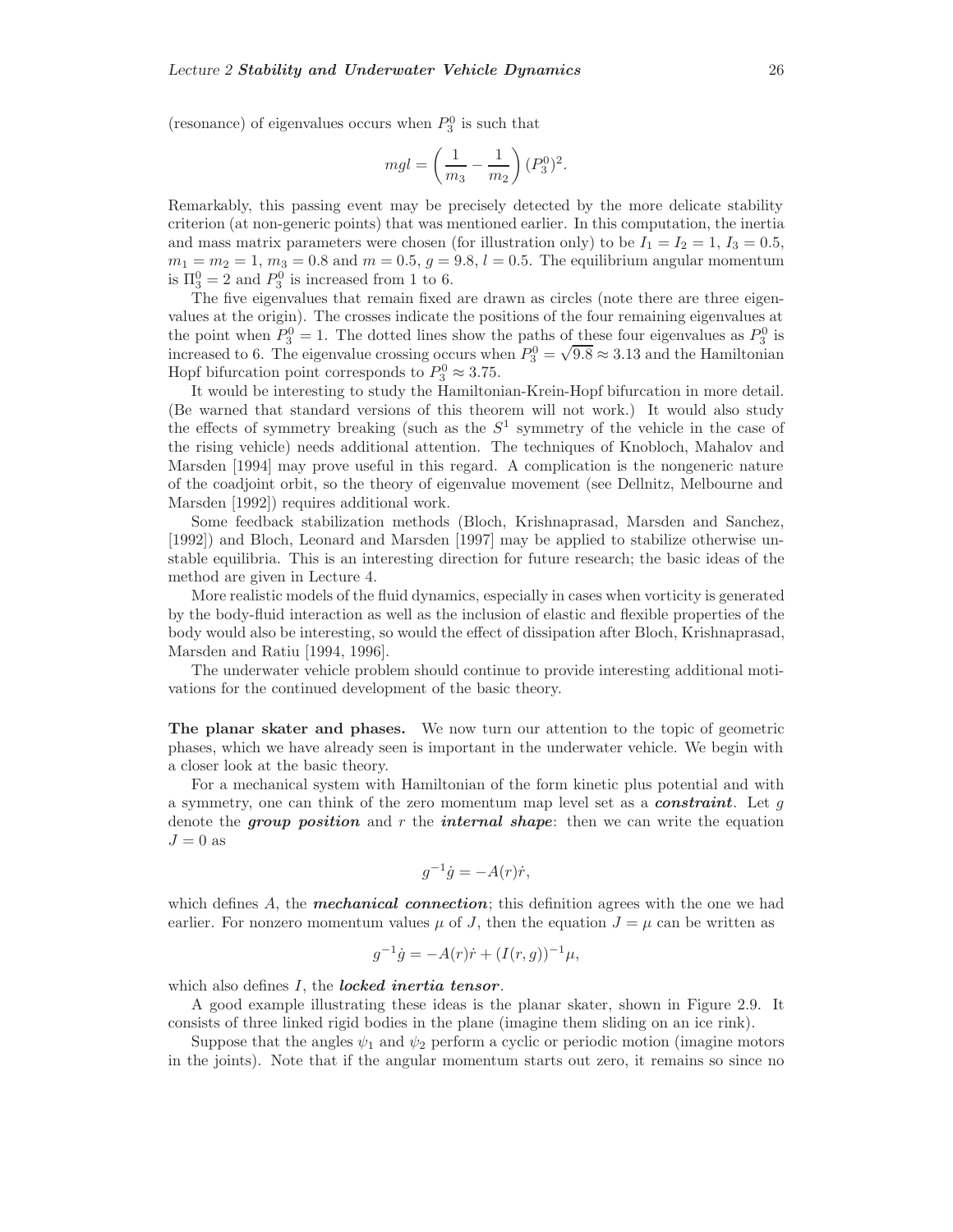

Figure 2.9: The planar skater consists of three interconnected bodies that are free to rotate about their joints.

external torques act on the system. The cyclic inputs to this system are shown as a base input curve, while the actual trajectory of the motion is shown lifted above the input curve.



Figure 2.10: Input and output motions for the planar skater.

After completing one cycle of internal shape changes, the skater has undergone a net rotation (change in  $\theta$ ). The area enclosed by the base inputs is proportional to the net rotation. This is a simple example of the *geometric phase*, or *holonomy*, associated with the cyclic shape inputs. The planar skater is a simple enough example that it can be dealt with by hand in a simple way, using the definition of angular momentum and its conservation. More sophisticated examples, such as the falling cat or the reorientation of spacecraft requires more elaborate mathematics. One of the keys to a deeper understanding is to get a better vision of holonomy.

Holonomy is also a basic notion in geometry per se and can be illustrated using parallel transport on the sphere (the same geometry is used to understand the Foucault pendulum). See Figure 2.11. In this figure one parallel transports an arrow around a triangle on the sphere whose sides are made up of portions of great circles. In this case, parallel transport along the arcs is parallel transport in the naive sense. Notice that when the arrow returns to its original location, it has rotated relative to its original position. This rotation is another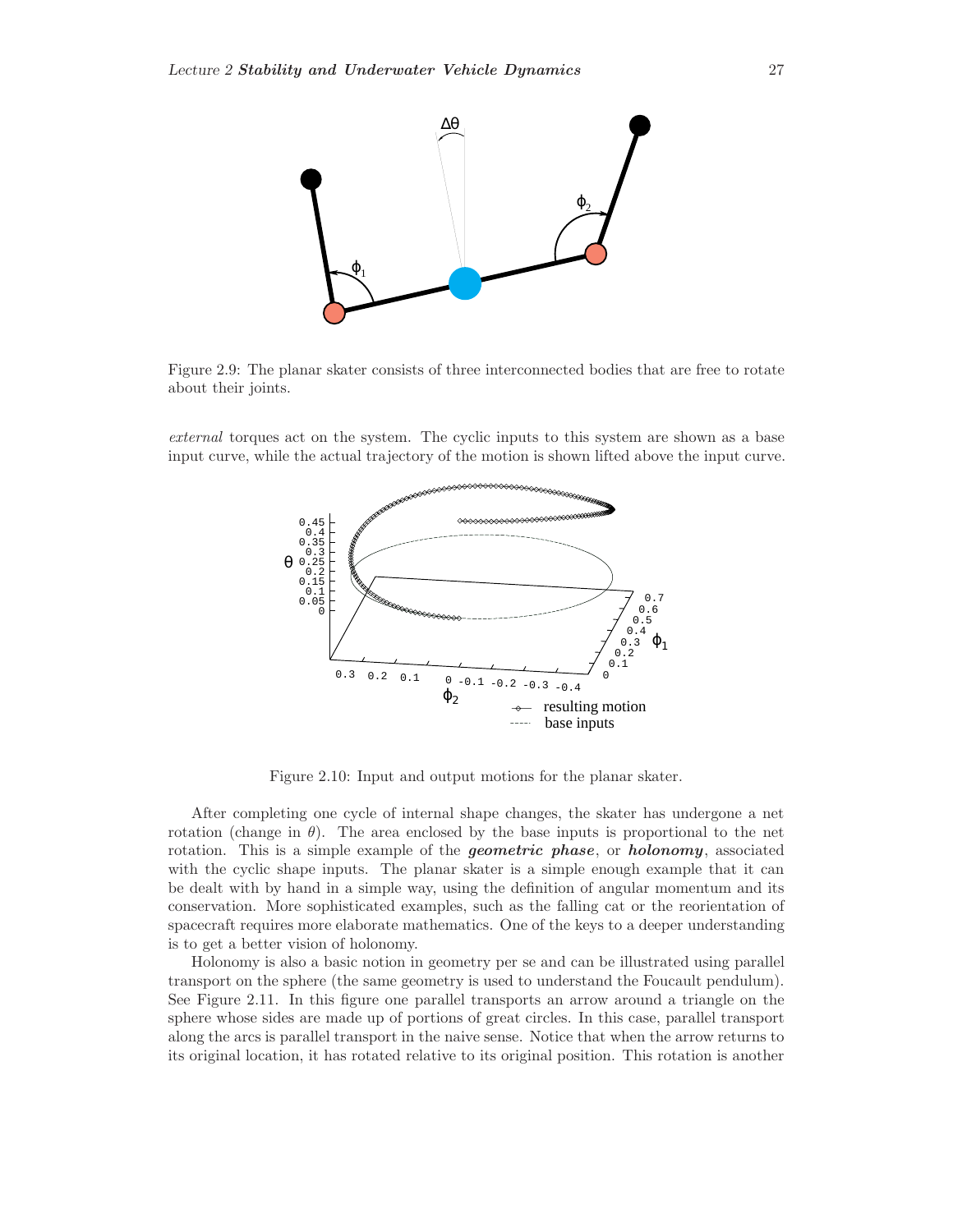example of a *phase shift.*



Figure 2.11: A parallel movement of a vector around a spherical triangle produces a phase shift.

The general notion of *holonomy* in geometry involves the splitting of the tangent space of a bundle with the use of a connection (more generally a distribution), as shown in Figure 2.12.



Figure 2.12: A connection divides the space into vertical and horizontal directions.

Interestingly, geometric phases or Berry phases in *quantum mechanics* can be viewed as a special case of phases for classical systems by using the (now well known) fact that with Hilbert space as our phase space (the symplectic structure being the imaginary part of the Hermitian inner product), we get the Schrödinger equation as a special case of Hamilton's equations. The symmetry group is  $S^1$  phase shift and the reduction is the classical process of relating quantum mechanics on Hilbert space to that on projective Hilbert space studied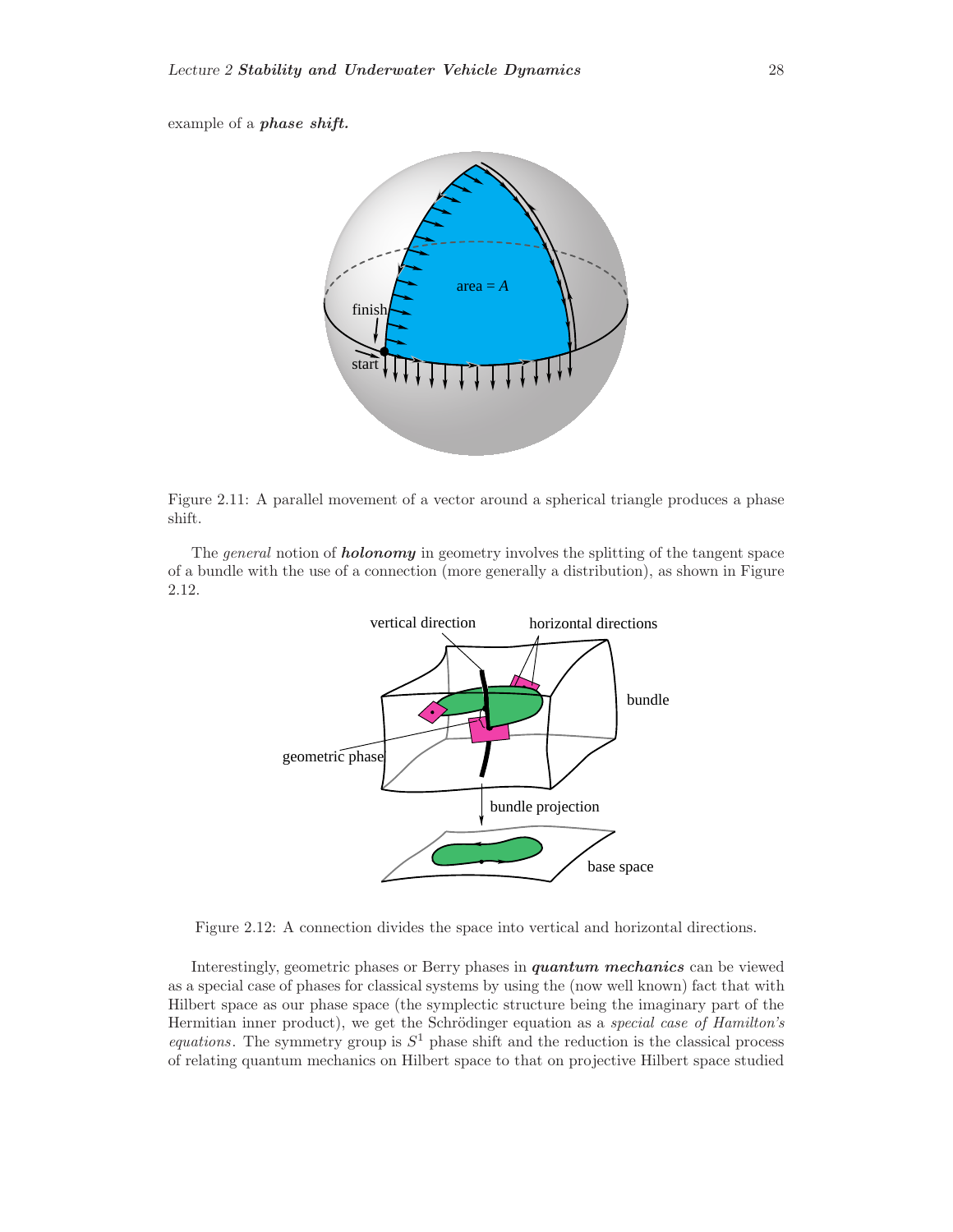by Bargmann and Wigner. (See also Marsden, Montgomery and Ratiu [1990] and Marsden and Ratiu [1998] for a discussion.)

Phases for a relative equilibrium for the underwater vehicle were shown in earlier figures. The *body angular and linear velocities remain stable* while the group variables (rotation around one axis and translations) can drift, as we have explained.

**Phases for the three-wave interaction.** We return now to the three wave interaction discussed in the first lecture and briefly discuss phases for the problem. We now want to *reconstruct* the dynamics of the original system on  $\mathbb{C}^3$  from that on the three wave surface.

A standard direct approach would be to proceed as follows. First, use (two of) the constants of motion  $K_1, K_2, K_3$  along with (one of) the reduced coordinates  $Z_1$  and  $Z_2$  to determine the amplitudes  $|q_1|^2, |q_2|^2, |q_3|^3$ . Then, write  $q_k = |q_k| \exp(i\phi_k)$  and substitute into the equations of motion; this yields evolution equations for the phases  $\phi_k$  which may then be integrated. While the amplitudes undergo periodic orbits for most initial data on the reduced phase space (other than the homoclinic orbits), the phases associated with them obtain a shift, which is then implicitly obtained via quadratures.

A method that is more geometric in nature, is based on Montgomery's [1991b] derivation of the phase formula for the rigid body and that for the polarization phase shift. The general theory of this is found in Marsden, Montgomery and Ratiu [1990]. Let  $M \subset \mathbb{C}^3$  be the manifold defined by setting the conserved quantities to specific values (a level set of the momentum map). We will construct closed curves in  $M$  in two pieces as follows.

The first portion  $c_0$  is simply the dynamical trajectory in M joining two points  $P_0$  and P1. It covers a closed curve in the reduced space. The invariants define the *reduction map*  $W: \mathbb{C}^3 \to \mathbb{R}^3$  (the image is the three-wave surface) so that the curve  $c_0$  projects onto a closed trajectory in the base space under  $W$ . (See Figure 2.13.)



Figure 2.13: Curves used for the phase calculation.

In M we *introduce three curves*  $c_1$ ,  $c_2$ , and  $c_3$  that close the curve by connecting the points  $P_1$  and  $P_0$  using the group actions: The curve  $c_1$  goes with the first  $S^1$  action, etc. Then  $c_1 \cup c_2$  closes the curve, as shown in the figure, as do  $c_1 \cup c_3$  and  $c_2 \cup c_3$ . Specifically, if  $P_0 = (q_1, q_2, q_3)$  and if  $P_1 = (q_1 \exp i\phi_1, q_2 \exp i(\phi_1 + \phi_2), q_3 \exp i\phi_2)$ , we let  $c_1$  be the opposite (run in the opposite sense) of the curve

$$
c_1^{\text{opp}}(t) = (q_1 \exp it\phi_1, q_2 \exp it\phi_1, q_3),
$$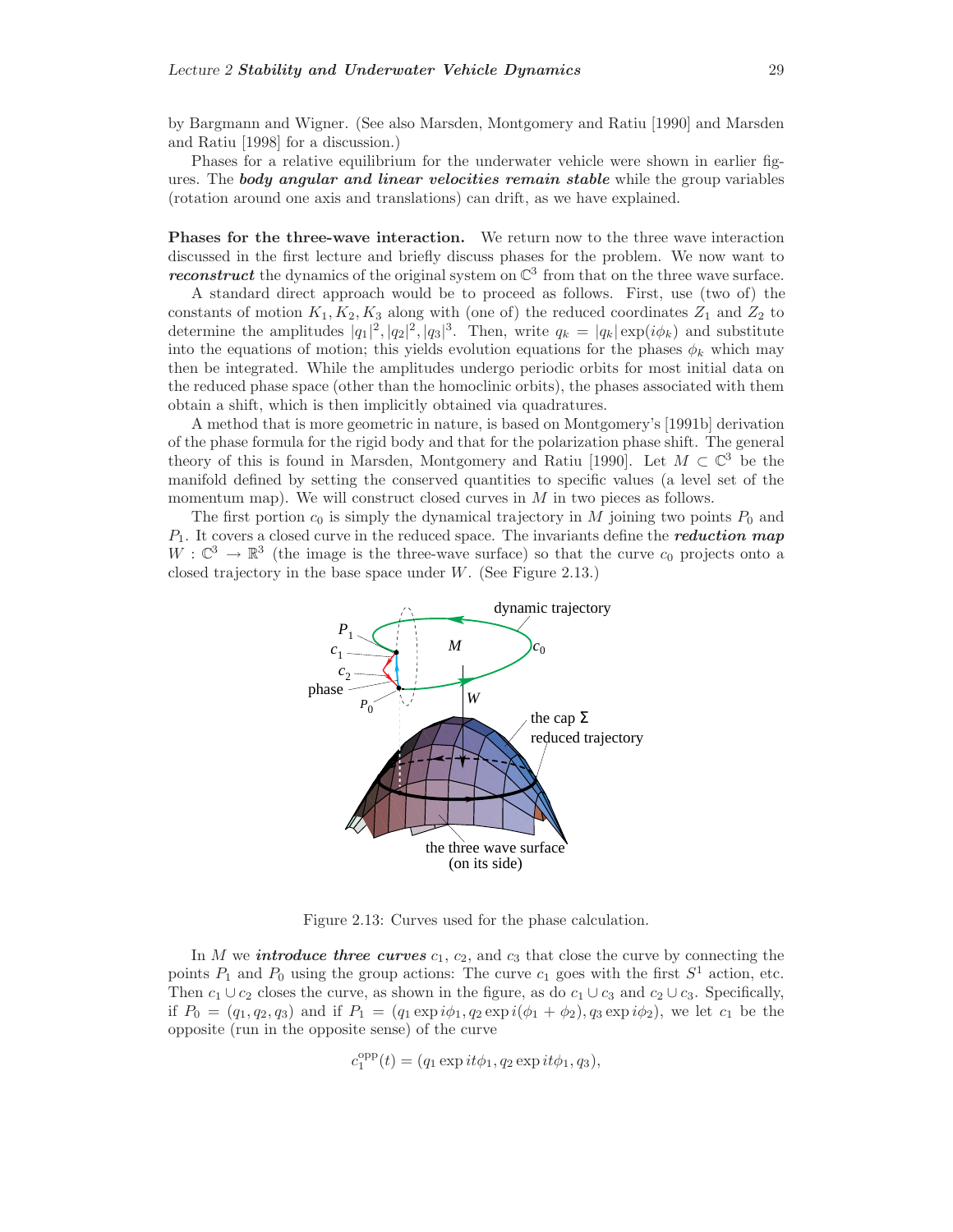$0 \le t \le 1$ , which is the action by  $t\phi_1$  for the first group action and let  $c_2$  be the opposite of

$$
c_2^{\text{opp}}(t) = (q_1 \exp i\phi_1, q_2 \exp i(\phi_1 + t\phi_2), q_3 \exp i t\phi_2)
$$

which is the action by  $t\phi_2$  for the second group action (These actions and the corresponding conserved quantities were defined in the first lecture).

Let  $\Theta$  be a *canonical one form* on  $\mathbb{C}^3$ , a scaling of the Poincaré one form defined by

$$
\Theta = \frac{1}{2}(p_k dq^k - q^k dp_k).
$$

Thus,  $d\Theta = -\Omega$  is the symplectic form. By Stokes theorem,

$$
\int_{c_0} \Theta + \int_{c_1} \Theta + \int_{c_2} \Theta = \int_{S_3} d\Theta ,
$$

where  $S_i$  are surfaces that project to the cap  $\Sigma$  shown in the figure. (A more careful argument—as in holonomy theorems—shows that the existence of these surfaces is not necessary.)

Noting that

$$
\int_{S_i} \Omega = \int_{\Sigma} \Omega_r ,
$$

where  $\Omega_r$  is the *reduced symplectic form* (the symplectic form—an area element—on the three wave surface), we find

$$
\int_{c_0} \Theta + \int_{c_1} \Theta + \int_{c_2} \Theta = - \int_{\Sigma} \Omega_r.
$$

On the **group curves**  $c_i$  we have

$$
\int_{c_i} \Theta = - K_i \phi_i ,
$$

 $i = 1, 2, 3$  where  $K_i$  is the (constant) conserved quantity and  $\phi_i$  is the phase shift associated with the *i*th  $S^1$ . This is because  $K_i$  is *homogeneous of degree* 2.

On the *dynamic trajectory*  $c_0$  we have

$$
\int_{c_0} \Theta = \int_{c_0} \langle \Theta, X_H \rangle dt = \frac{3}{2} HT
$$

where H is the *constant energy* of the trajectory and T is the *period* of the reduced trajectory. This is because H is homogeneous of degree 3 in the  $q_i$ .

Letting  $A(\Sigma)$  denote the *symplectic area* of  $\Sigma$  and putting the above equations together, we obtain a phase identity:

$$
\frac{3}{2}HT - \phi_1 K_1 - \phi_2 K_2 = -A(\Sigma).
$$

An important special case occurs on the fixed point space of the interchange symmetry  $q_1 \leftrightarrow q_3$  in the case that  $\gamma_1 = \gamma_3$ . This corresponds to the case of **second harmonic generation** in nonlinear optics. In this case, from the formulas for the two points  $P_1$  and  $P_2$ , we see that we can assume  $\phi_1 = \phi_2 =: \phi$  and so we get an explicit formula for the phase:

$$
\phi = \frac{3HT + 2A(\Sigma)}{2(K_1 + K_2)}.
$$

More general formulas for the phase are computed in Alber, Luther, Marsden and Robbins [1998b].

These methods of analyzing the three wave interaction also allows one to apply control ideas to manipulate the phases (as in what are called cascaded nonlinearities); see Alber, Luther, Marsden and Robbins [1998a] for more information.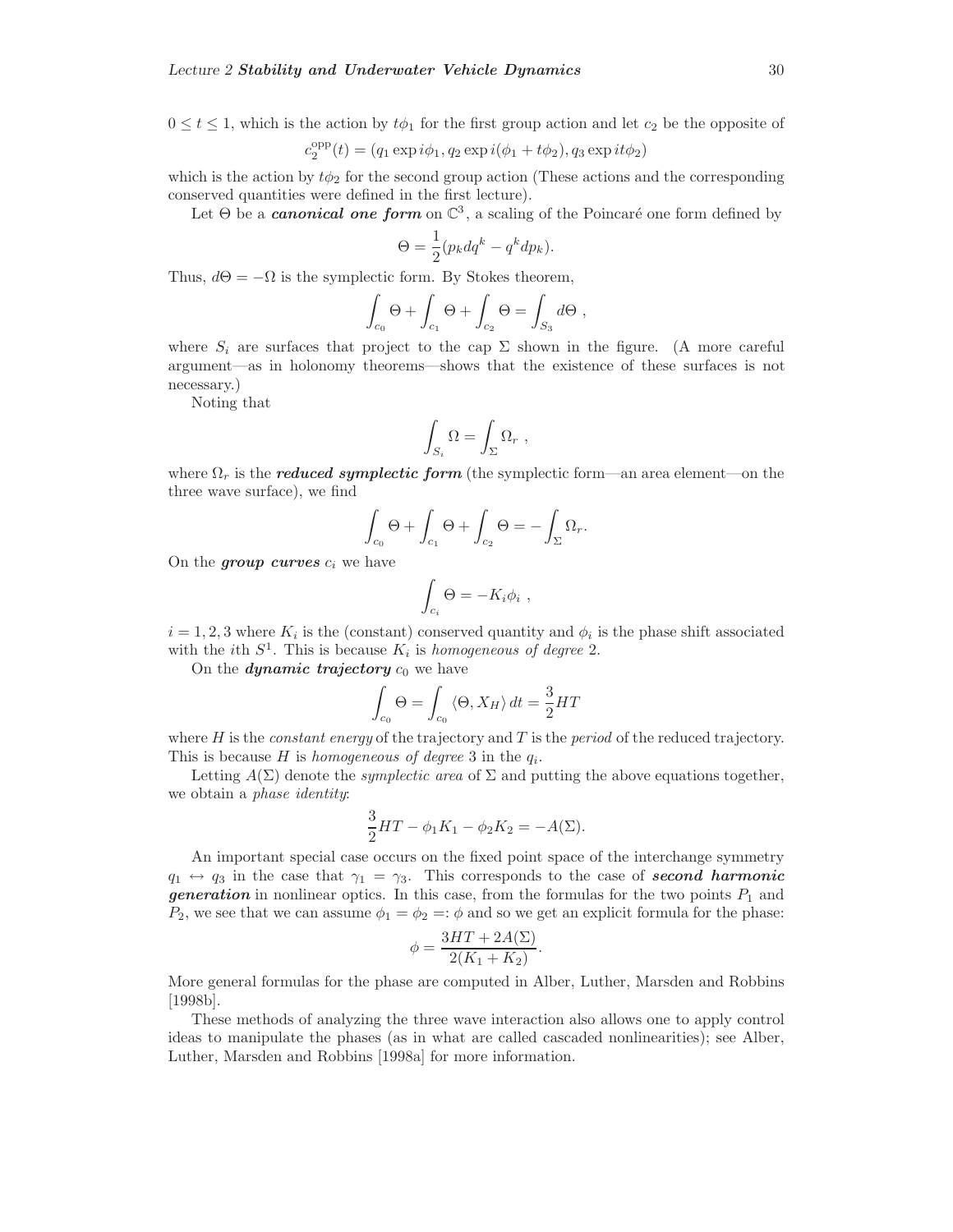#### **Lecture 3**

### **Systems with Rolling Constraints and Locomotion**

In this lecture we consider the basic mechanics of systems with rolling constraints and related questions of locomotion. Some of the exposition follows the development in Bloch, Krishnaprasad, Marsden and Murray [1996] and Marsden and Ostrowski [1998].

For systems with rolling constraints or more generally *nonholonomic systems*, one finds the equations of motion and properties of the solutions (such as the fate of conservation laws) using the Lagrange-d'Alembert principle. These systems are *not literally variational* but the basic mechanics still comes down to  $F = ma$ .

Consider a *configuration space* Q and a distribution D that describes the kinematic constraints; D is a collection of linear subspaces:  $\mathcal{D}_q \subset T_q Q$ , for  $q \in Q$ . We say that  $q(t) \in Q$ *satisfies the constraints* if  $\dot{q}(t) \in \mathcal{D}_{q(t)}$ . This distribution is, in general, *nonintegrable* in the sense of Frobenius' theorem; *i.e.*, the constraints can be *nonholonomic*. Anholonomy is measured by the curvature of D.

A simple example of a nonholonomic system is the *rolling disk* (see Figure 3.1). Here,



Figure 3.1: The rolling disk.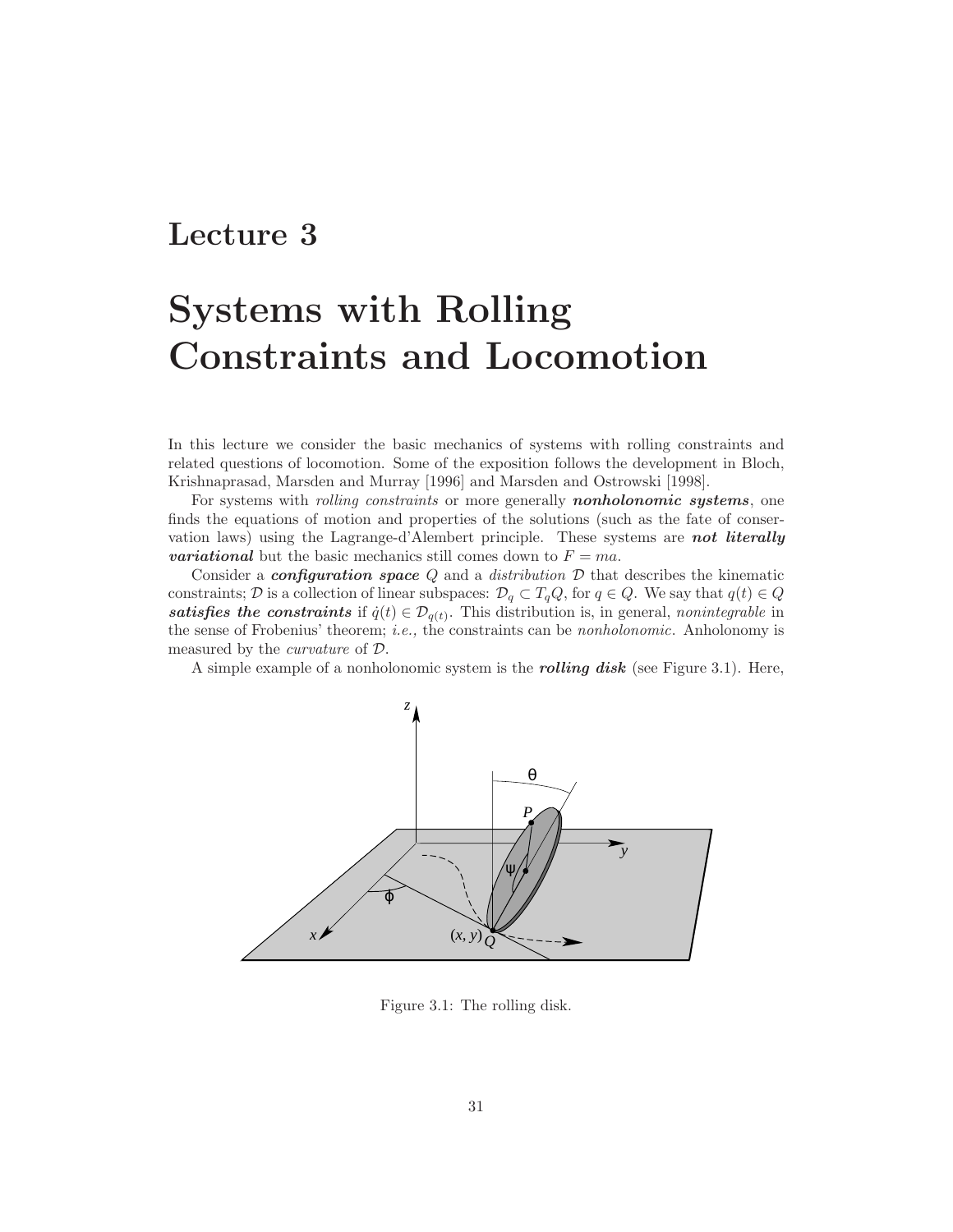the constraints of rolling without slipping define the distribution  $\mathcal{D}$ :

$$
\dot{x} = -\dot{\psi}R\cos\phi
$$
  

$$
\dot{y} = -\dot{\psi}R\sin\phi.
$$

These equations for the velocities may be interpreted as defining a linear subspace of the tangent space to the configuration space. These linear spaces then make up the constraint distribution D.

**The Lagrange-d'Alembert principle.** The system dynamics is determined by a Lagrangian  $L: TQ \to \mathbb{R}$ , usually the kinetic minus the potential energy. The basic equations of motion are given by requiring that  $q(t)$  satisfy the constraints and that

$$
\delta \int_a^b L(q, \dot{q}) dt = 0,
$$

for all variations satisfying  $\delta q(t) \in \mathcal{D}_q(t)$ ,  $a \le t \le b$ .

Consistent with the fact that each  $\mathcal{D}_q$  is a *linear* subspace, we consider only homogeneous velocity constraints. The extension to affine constraints is straightforward, as in Bloch, Krishnaprasad, Marsden and Murray [1996].

This is *not a variational principle in the usual sense* (this issue of variational or not was discussed extensively and "put to rest" by Korteweg [1899]). Recall that one must also put constraints on the variations for the *Euler-Poincaré equations* as we saw in Lecture 1.

Standard arguments in the calculus of variations show that this "constrained variational principle" is equivalent to the equations

$$
-\delta L := \left(\frac{d}{dt}\frac{\partial L}{\partial \dot{q}^i} - \frac{\partial L}{\partial q^i}\right)\delta q^i = 0,
$$
\n(3.1)

for all variations  $\delta q$  such that  $\delta q \in \mathcal{D}_q$  at each point of the underlying curve  $q(t)$ . These equations are equivalently written as

$$
\frac{d}{dt}\frac{\partial L}{\partial \dot{q}^i} - \frac{\partial L}{\partial q^i} = \lambda_i,
$$

where  $\lambda_i$  is a set of Lagrange multipliers  $(i = 1, \ldots, n)$ , representing the force of constraint. Intrinsically, this multiplier  $\lambda$  is a section of the cotangent bundle over  $q(t)$  that annihilates the constraint distribution. The Lagrange multipliers are often determined by using the condition that  $\dot{q}(t)$  lies in the distribution.

**The roller racer.** Another example is the *roller racer*—it is a wheeled vehicle with two segments connected by a rotational joint, as in Figure 3.2.

The configuration space is given by  $SE(2) \times S<sup>1</sup>$ , whose elements give the overall position and orientation of the vehicle plus the internal shape angle  $\phi$ . The constraints are defined by the condition of rolling without slipping, as in the case of the falling penny.

The roller racer is interesting because it *generates locomotion*. If you climb aboard and wiggle the joint, the vehicle moves!<sup>1</sup> We will come back to this locomotion question shortly.

<sup>&</sup>lt;sup>1</sup>(See **http://www.isr.umd.edu/ krishna/** for interesting movies of this.)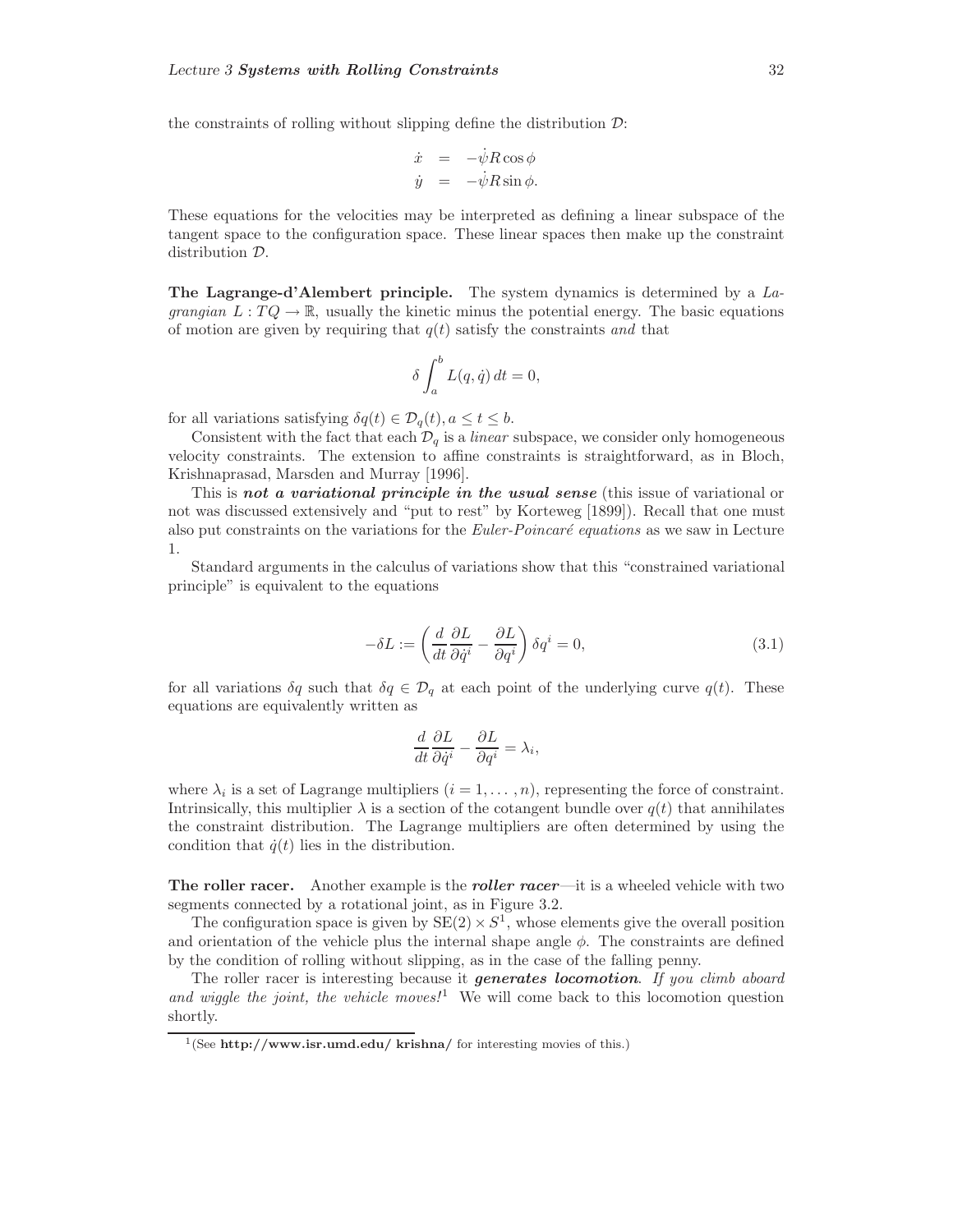

Figure 3.2: The roller racer—Tennessee racer.

**The rattleback.** This system, also called the *wobblestone*, is another much studied example, illustrating the lack of conservation of angular momentum. This is demonstrated by the reversal of its direction of rotation when spun. General theory provides a replacement, for the conservation law from "standard" mechanics, namely the momentum equation.



Figure 3.3: The rattleback.

**Special features of nonholonomic mechanics.** Here are some of the key features of nonholonomic systems that set them apart from "ordinary" mechanical systems:

- symmetry need not lead to conservation laws, but rather lead to an interesting momentum equation,
- equilibria can be stable, with some variables being asymptotically stable,
- energy is *still conserved*,
- Jacobi's identity for Poisson brackets can fail.

To explore the structure of the Lagrange-d'Alembert equations in more detail, let  $\{\omega^a\}$ ,  $a = 1, \ldots, k$  be a set of k independent one forms whose vanishing describes the constraints; i.e., the distribution D. One can introduce local coordinates  $q^i = (r^{\alpha}, s^{\alpha})$  where  $\alpha =$  $1, \ldots n - k$ , in which  $\omega^a$  has the form

$$
\omega^a(q) = ds^a + A^a_\alpha(r, s) dr^\alpha,
$$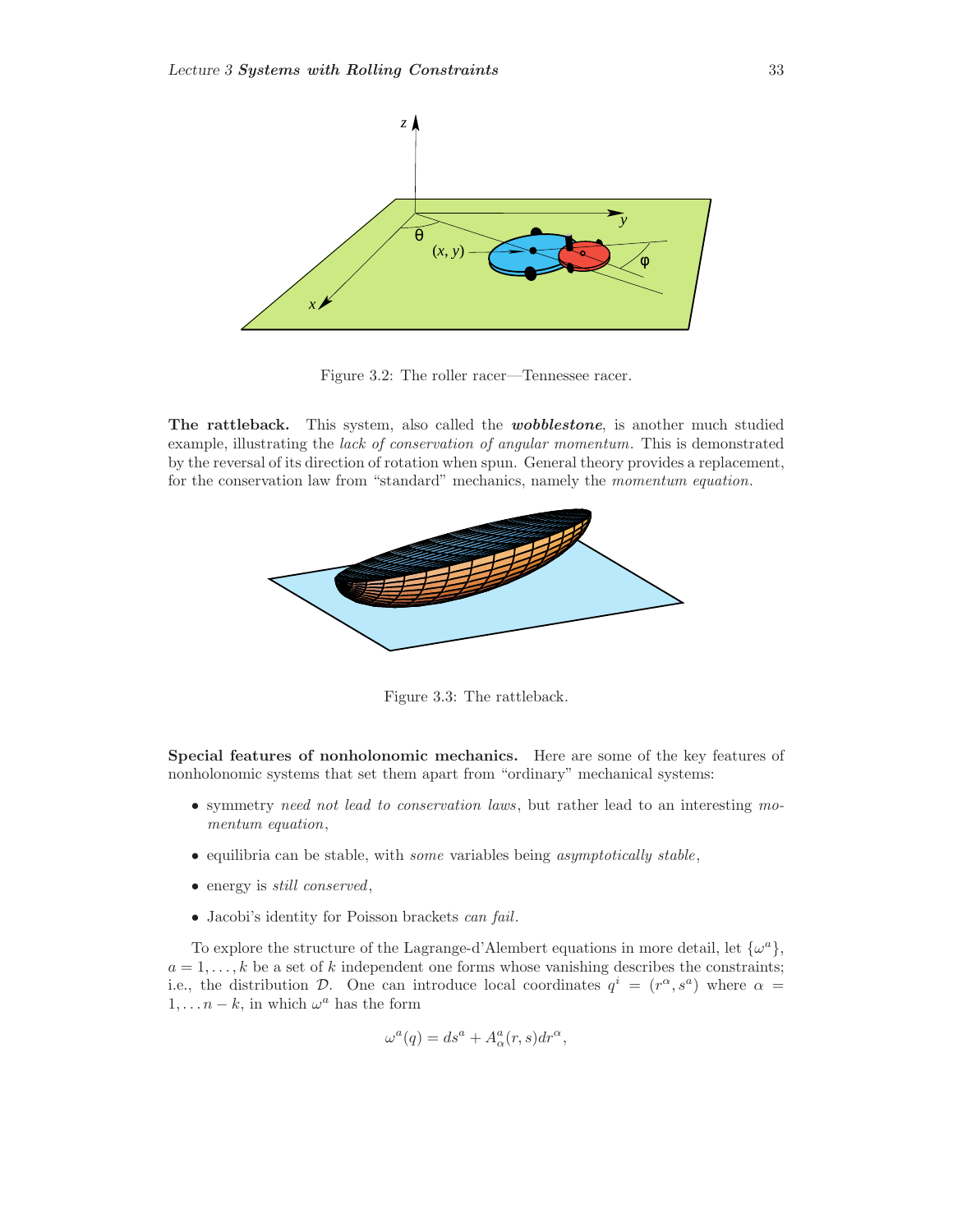where the summation convention is in force. Thus, we are locally writing the distribution as

$$
\mathcal{D}=\{(r,s,\dot{r},\dot{s})\in TQ\mid \dot{s}+A^a_{\alpha}\dot{r}^\alpha=0\}.
$$

The equations of motion, (3.1) may be rewritten by noting that the allowed variations  $\delta q^i = (\delta r^{\alpha}, \delta s^a)$  satisfy  $\delta s^a + A^a_{\alpha} \delta r^{\alpha} = 0$ . Substitution into (3.1) gives

$$
\left(\frac{d}{dt}\frac{\partial L}{\partial \dot{r}^{\alpha}} - \frac{\partial L}{\partial r^{\alpha}}\right) = A_{\alpha}^{a} \left(\frac{d}{dt}\frac{\partial L}{\partial \dot{s}^{a}} - \frac{\partial L}{\partial s^{a}}\right).
$$
\n(3.2)

Equation (3.2) combined with the constraint equations

$$
\dot{s}^a = -A^a_\alpha \dot{r}^\alpha \tag{3.3}
$$

gives a complete description of the equations of motion of the system; this procedure may be viewed as one way of eliminating the Lagrange multipliers. Using this notation, one finds that  $\lambda = \lambda_a \omega^a$ , where

$$
\lambda_a = \frac{d}{dt} \frac{\partial L}{\partial \dot{s}^a} - \frac{\partial L}{\partial s^a}.
$$

Equations (3.2) can be written in the following way:

$$
\frac{d}{dt}\frac{\partial L_c}{\partial \dot{r}^{\alpha}} - \frac{\partial L_c}{\partial r^{\alpha}} + A^a_{\alpha} \frac{\partial L_c}{\partial s^a} = -\frac{\partial L}{\partial \dot{s}^b} B^b_{\alpha\beta} \dot{r}^{\beta},\tag{3.4}
$$

where

$$
L_c(r^{\alpha}, s^a, \dot{r}^{\alpha}) = L(r^{\alpha}, s^a, \dot{r}^{\alpha}, -A^a_{\alpha}(r, s)\dot{r}^{\alpha}).
$$

is the coordinate expression of the constrained Lagrangian defined by  $L_c = L|\mathcal{D}|$  and where

$$
B_{\alpha\beta}^{b} = \left(\frac{\partial A_{\alpha}^{b}}{\partial r^{\beta}} - \frac{\partial A_{\beta}^{b}}{\partial r^{\alpha}} + A_{\alpha}^{a} \frac{\partial A_{\beta}^{b}}{\partial s^{a}} - A_{\beta}^{a} \frac{\partial A_{\alpha}^{b}}{\partial s^{a}}\right).
$$
 (3.5)

Letting  $\mathbf{d}\omega^b$  be the exterior derivative of  $\omega^b$ , a computation shows that

$$
\mathbf{d}\omega^b(\dot{q},\cdot) = B_{\alpha\beta}^b \dot{r}^\alpha dr^\beta
$$

and hence the equations of motion have the form

$$
-\delta L_c = \left(\frac{d}{dt}\frac{\partial L_c}{\partial \dot{r}^{\alpha}} - \frac{\partial L_c}{\partial r^{\alpha}} + A^a_{\alpha} \frac{\partial L_c}{\partial s^a}\right) \delta r^{\alpha} = -\frac{\partial L}{\partial \dot{s}^b} d\omega^b(\dot{q}, \delta r).
$$

This form of the equations isolates the effects of the constraints, and shows, in particular, that in the case where the constraints are integrable (*i.e.*,  $d\omega = 0$ ), the equations of motion are obtained by substituting the constraints into the Lagrangian and then setting the variation of  $L_c$  to zero. However in the non-integrable case the constraints generate extra (curvature) terms, which must be taken into account.

The above coordinate results can be put into an interesting and useful intrinsic geometric framework. The intrinsically given information is the distribution and the Lagrangian. Assume temporarily that there is a bundle structure  $\pi_{Q,R}: Q \to R$  for our space Q, where R is the base manifold and  $\pi_{Q,R}$  is a submersion and the kernel of  $T_q\pi_{Q,R}$  at any point  $q \in Q$  is called the *vertical space*  $V_q$ . One can always do this locally. An *Ehresmann connection* A is a vertical valued one form on Q such that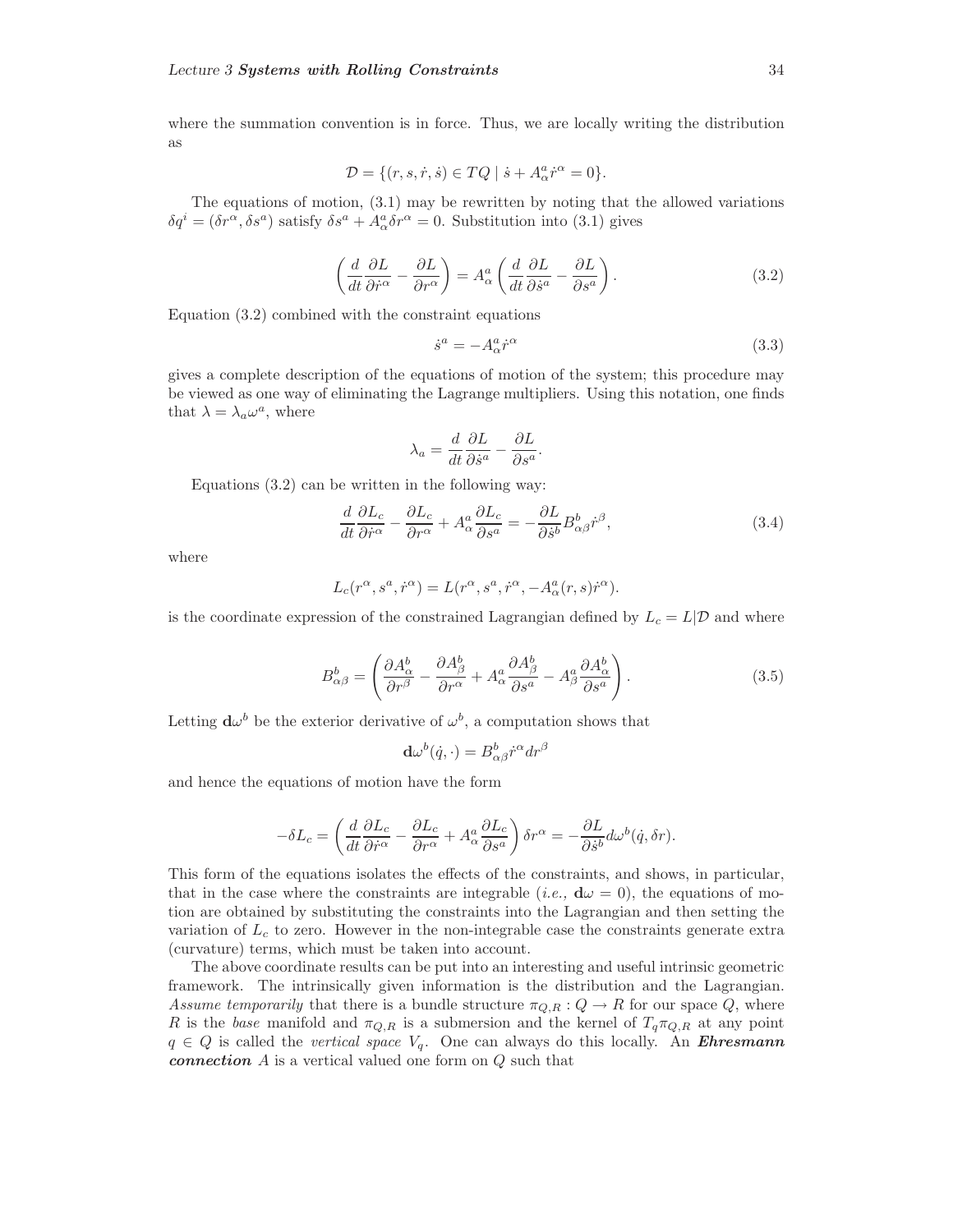- 1.  $A_q: T_qQ \to V_q$  is a linear map and
- 2. A is a projection:  $A(v_q) = v_q$  for all  $v_q \in V_q$ .

Hence,  $T_q Q = V_q \oplus H_q$  where  $H_q = \text{ker} A_q$  is the *horizontal space at* q, sometimes denoted hor<sub>q</sub>. Thus, an Ehresmann connection gives us a way to split the tangent space to Q at each point into a horizontal and vertical part.

If the Ehresmann connection is chosen in such a way that the given constraint distribution  $\mathcal D$  is the horizontal space of the connection; that is,  $H_q = \mathcal D_q$ , then in the bundle coordinates  $q^i = (r^{\alpha}, s^{\alpha})$ , the map  $\pi_{Q,R}$  is just projection onto the factor r and the connection A can be represented locally by a vector valued differential form  $\omega^a$ :

$$
A = \omega^a \frac{\partial}{\partial s^a}, \qquad \omega^a(q) = ds^a + A^a_\alpha(r, s) dr^\alpha,
$$

and the horizontal projection is the map

$$
(\dot{r}^\alpha,\dot{s}^a)\mapsto(\dot{r}^\alpha,-A^a_\alpha(r,s)\dot{r}^\alpha).
$$

The *curvature* of an Ehresmann connection A is the vertical valued two form defined by its action on two vector fields  $X$  and  $Y$  on  $Q$  as

$$
B(X, Y) = -A([\text{hor } X, \text{hor } Y])
$$

where the bracket on the right hand side is the Jacobi-Lie bracket of vector fields obtained by extending the stated vectors to vector fields. This definition shows the sense in which the curvature measures the failure of the constraint distribution to be integrable.

In coordinates, one can evaluate the curvature  $B$  of the connection  $A$  by the following formula:

$$
B(X,Y) = \mathbf{d}\omega^a(\text{hor } X, \text{hor } Y)\frac{\partial}{\partial s^a},
$$

so that the local expression for curvature is given by

$$
B(X,Y)^a = B^a_{\alpha\beta} X^{\alpha} Y^{\beta}
$$

where the coefficients  $B^{a}_{\alpha\beta}$  are given by (3.5).

The Lagrange d'Alembert equations may be written intrinsically as

$$
\delta L_c = \langle \mathbb{F}L, B(\dot{q}, \delta q) \rangle,
$$

in which  $\delta q$  is a horizontal variation (*i.e.*, it takes values in the horizontal space) and B is the curvature regarded as a vertical valued two form, in addition to the constraint equations  $A(q) \cdot \dot{q} = 0$ . Here  $\langle , \rangle$  denotes the pairing between a vector and a dual vector and

$$
\delta L_c=\left\langle \delta r^{\alpha},\frac{\partial L_c}{\partial r^{\alpha}}-\frac{d}{dt}\frac{\partial L_c}{\partial \dot{r}^{\alpha}}-A_{\alpha}^a\frac{\partial L_c}{\partial s^a}\right\rangle.
$$

When there is a symmetry group  $G$  present, there is a natural bundle one can work with and put a connection on, namely the bundle  $Q \rightarrow Q/G$ . In the generality of the preceding discussion, one can get away with just the distribution itself and can introduce the corresponding Ehresmann connection locally. In fact, the bundle structure  $Q \to R$  is really a "red herring". The notion of curvature as a  $T_qQ/\mathcal{D}_q$  valued form makes good sense and is given locally by the same expressions as above. However, keeping in mind that we eventually want to deal with symmetries and in that case there is a natural bundle, the Ehresmann assumption is nevertheless a reasonable bridge to the more interesting case with symmetries.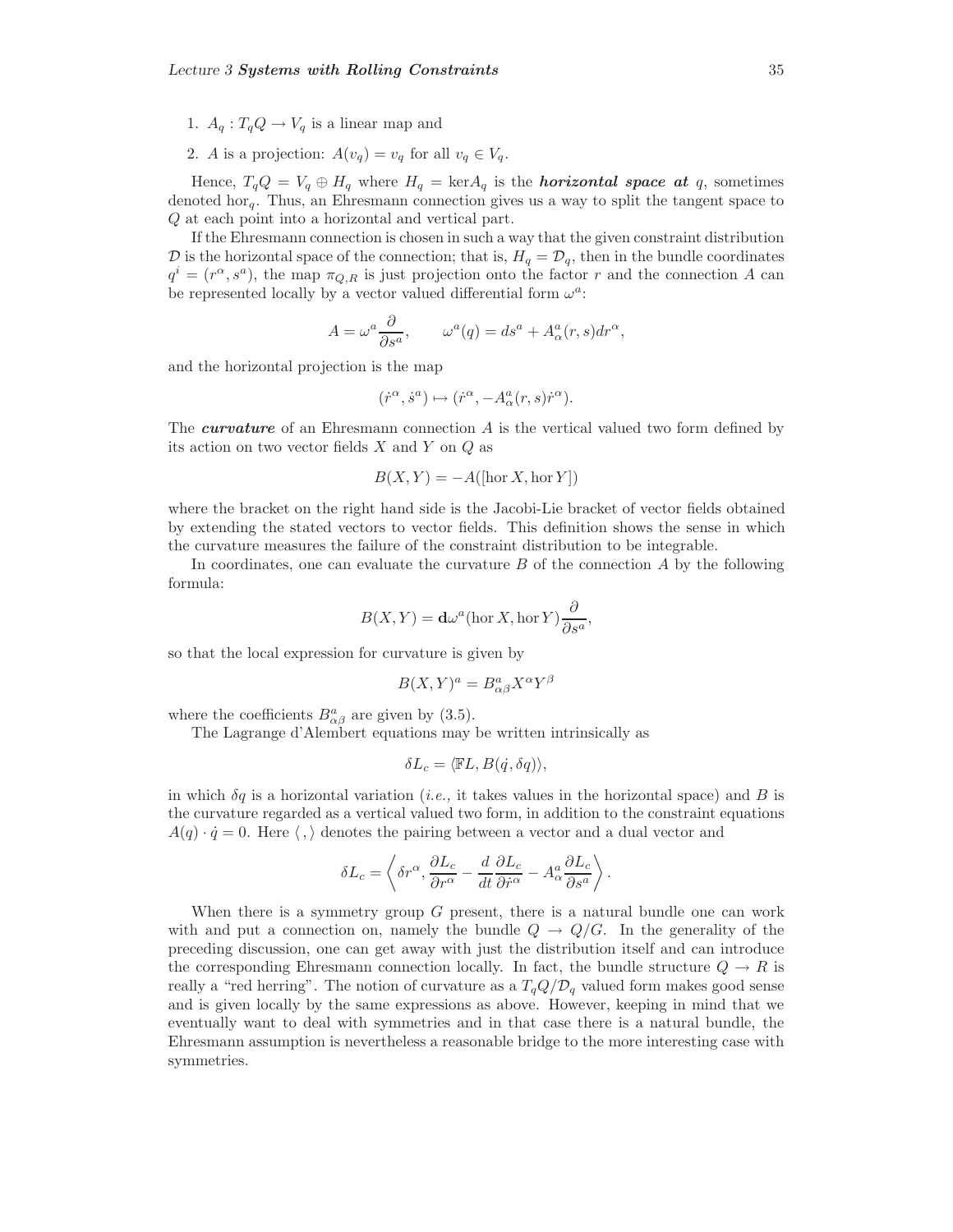**More on the Euler-Poincaré equations.** There is a way to carry out reduction for a nonholonomic system. We shall focus on the Lagrangian side; for the equivalent Poisson picture, see Koon and Marsden [1998b,c].

The idea is to pass the Lagrange d'Alembert principle to  $\mathcal{D}/G$ ; in a way that is similar to the reduction of Hamilton's principle (e.g., giving the Routhian, etc.), as mentioned in the first lecture. Recall that a simple example of Lagrangian reduction is the *free rigid body*; the Euler equations, namely  $I\Omega = I\Omega \times \Omega$ , are not variational, but they satisfy a Lagrange d'Alembert type of principle (i.e., there are constraints on the allowed variations) that is obtained obtained by reducing Hamilton's principle from SO(3).

To enhance the discussion in the first lecture on the Euler-Poincar´e equations, we now present an extension of them, following Holm, Marsden and Ratiu [1998a]. In fact, this provides a Lagrangian version of the semidirect product reduction theory discussed in the last lecture. Following this, we return to the question of how these procedures work for nonholonomic systems.

The basic ingredients we start with are as follows. Assume there is a *left* representation of Lie group G on the vector space V; then G acts on  $TG \times V^*$  as well. Assume  $L: TG \times V^* \to \mathbb{R}$ is left G—invariant. For  $a_0 \in V^*$ , define  $L_{a_0} : T G \to \mathbb{R}$  by

$$
L_{a_0}(v_g) = L(a_0, v_g),
$$

and define  $l : \mathfrak{g} \times V^* \to \mathbb{R}$  by

$$
l(g^{-1}v_g, g^{-1}a) = L(v_g, a).
$$

For a curve  $g(t) \in G$ , let

$$
\xi(t) := g(t)^{-1}\dot{g}(t)
$$

and define the curve  $a(t)$  as the unique solution of the equation

$$
\dot{a}(t) = -\xi(t)a(t)
$$

with initial condition  $a(0) = a_0$ ; *i.e.*,  $a(t) = g(t)^{-1}a_0$ .

**Theorem 3.1** The following assertions are equivalent:

1. With  $a_0$  fixed, the standard Hamilton principle holds:

$$
\delta \int_{t_1}^{t_2} L_{a_0}(g(t), \dot{g}(t)) dt = 0
$$

for variations with fixed endpoints.

- 2. The curve  $g(t)$  satisfies the standard Euler-Lagrange equations for  $L_{a_0}$ .
- 3. The Lagrange d'Alembert-type principle

$$
\delta \int_{t_1}^{t_2} l(\xi(t), a(t))dt = 0
$$

holds on  $\mathfrak g$ , using variations of  $\xi$  and a of the form

$$
\delta \xi = \dot{\eta} + [\xi, \eta], \quad \delta a = -\eta a,
$$

where  $\eta(t)$  is a curve in g vanishing at the endpoints.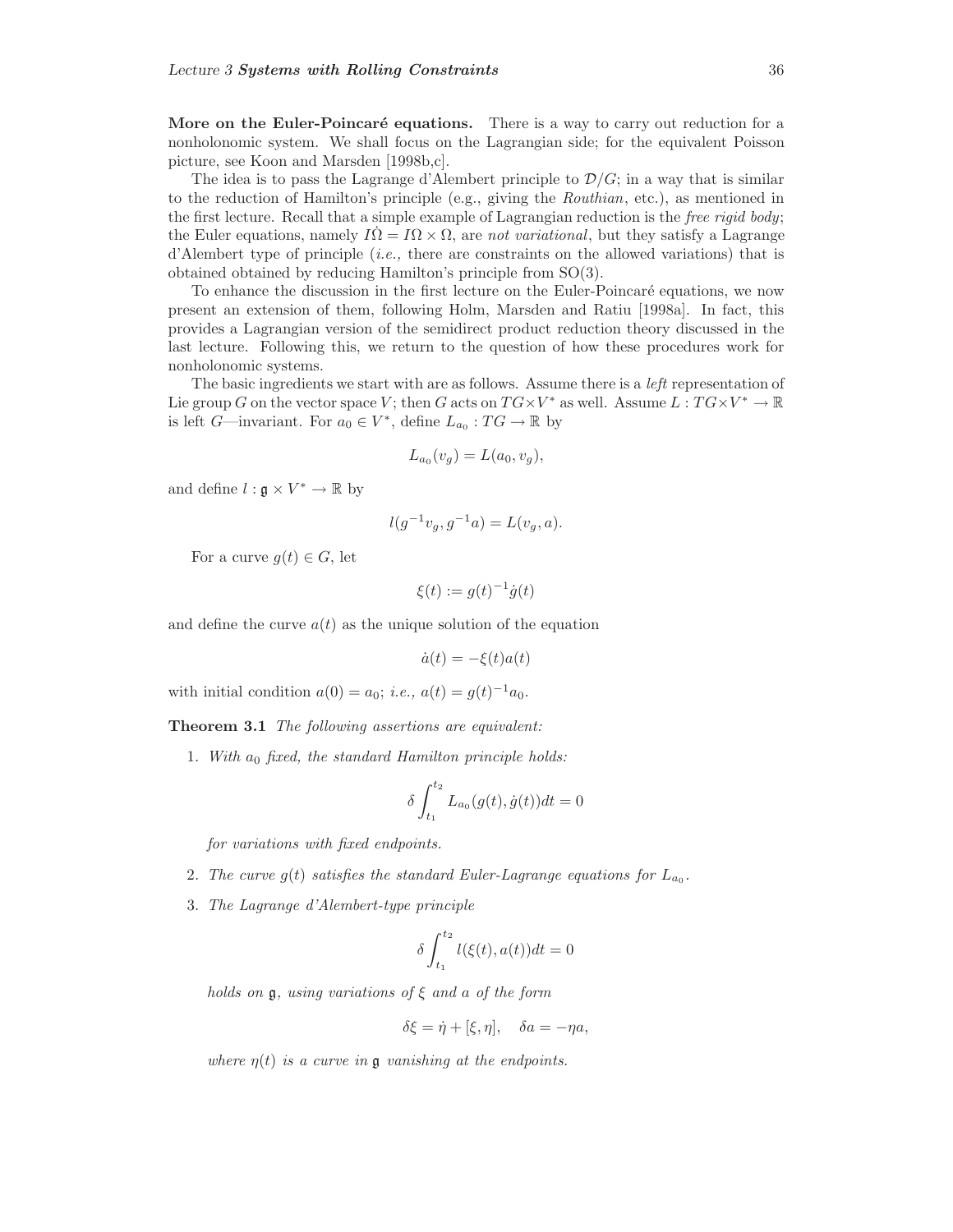4. The **Euler-Poincaré** equations hold on  $\mathfrak{g} \times V^*$ 

$$
\frac{d}{dt}\frac{\delta l}{\delta \xi} = \operatorname{ad}_{\xi}^{*} \frac{\delta l}{\delta \xi} + \frac{\delta l}{\delta a} \diamond a
$$

where  $\rho_v : \mathfrak{g} \to V$  is given by  $\xi \mapsto \xi v$ , the infinitesimal action,  $\rho_v^* : V^* \to \mathfrak{g}^*$  is its dual, and  $v \diamond a = \rho_v^* a$ .

This is proved by a straightforward adaptation of the proof of Euler-Poincaré reduction that was presented in the first lecture. The main extra feature is to keep track of the "constraint"  $a_0 = \text{constant}$ . Since  $a_0 = ga$ , we get  $0 = (\delta g)a + g\delta a$ , *i.e.*,  $\delta a = -(g^{-1}\delta g)a =$  $-\eta a$ .

**Nonholonomic reduced equations.** Reduction procedures were applied to the Lagrange d'Alembert principle in Bloch, Krishnaprasad, Marsden and Murray [1996]. The form of the resulting reduced equations is

$$
g^{-1}\dot{g} = -A(r)\dot{r} + B(r)p,
$$
  
\n
$$
\dot{p} = \dot{r}^T \alpha(r)\dot{r} + \dot{r}^T \beta(r)p + p^T \gamma(r)p
$$
  
\n
$$
M(r)\ddot{r} = -C(r,\dot{r}) + N(r,\dot{r},p) + \tau
$$

The *first equation* describes the *motion in the group variables* as the flow of a left-invariant vector field on G determined by the *internal shape* r, the *internal velocity*  $\dot{r}$ , as well as the *nonholonomic momentum* p, which is, roughly speaking, the component of momentum in the symmetry directions compatible with the constraints. The *second equation* is the *momentum equation*. Notice that the momentum equation has terms that are

- quadratic in  $\dot{r}$ ,
- linear in  $\dot{r}$  and  $p$  and
- $\bullet$  quadratic in  $p$ .

The coefficients  $\beta(r)$  define a *connection* and this term is called the *transport part* of the momentum equation. The *curvature* of this connection plays an important role in stability theory. The third equation describes the motion in the shape variables r. The term  $M(r)$ is the **mass matrix** of the system, C is the **Coriolis term** and  $\tau$  represent internal control forces. This framework has proven to be useful for *controllability, gait selection, and* locomotion of systems like the snakeboard. We will come back to this below.

A nice example illustrating many features of nonholonomic systems is the bicycle (see Figure 3.4). This example (under drastically simplified modeling assumptions) is studied in Koon and Marsden [1998a]. We also mention that Koon and Marsden [1998c] study the above reduced Lagrange d'Alembert equations from the Poisson point of view.

**The snakeboard.** The snakeboard is an interesting example of a system in which there is a nontrivial interaction between the forces of constraint and the momentum laws that arise due to symmetries. As such, it has played an important role in understanding the many subtleties of nonholonomic systems.

The snakeboard is similar to a skateboard, with one exception: the front and back pairs of wheels can be rotated independently about their vertical axes. Thus, a rider stands with one foot above each of the wheel bases, and can couple twisting motions of the torso with turning of the feet. The most interesting aspect of this motion is that the rider can begin to move forward without ever having to kick off the ground or pedal, only needing to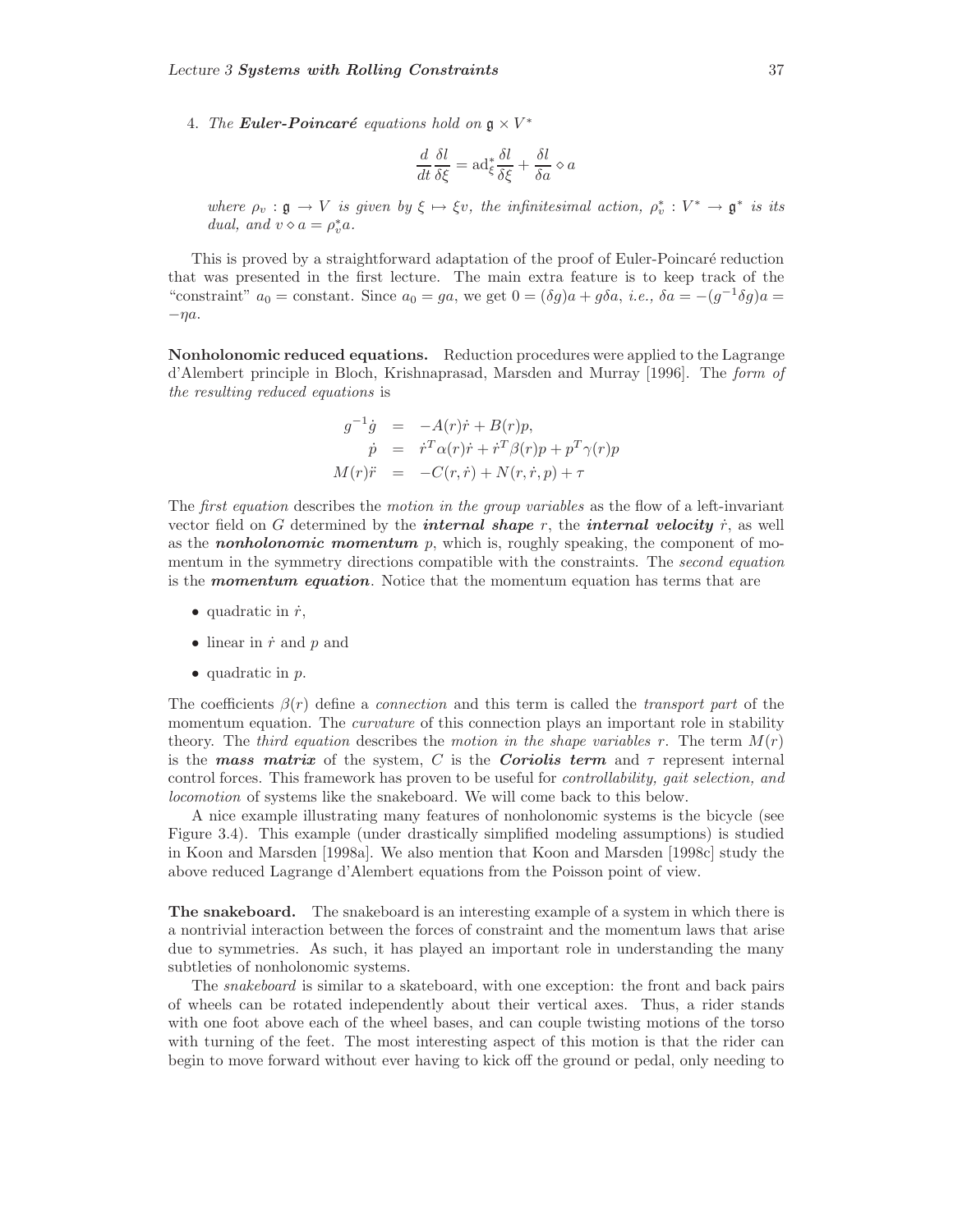

Figure 3.4: The mechanics of a bicycle (from Koon and Marsden [1998a]).

coordinate the twisting gyrations with the rotation of the wheel axles. The resultant path that is traced out is similar to the serpentine motion of a snake, thus the name *snakeboard*.

In Figure 3.5 we show a model of the snakeboard, in which the twisting of the torso has been replaced by a rotating inertia wheel.



Figure 3.5: A simplified model of the snakeboard.

This model has been studied in detail by Lewis, Ostrowski, Murray and Burdick [1994] and Bloch, Krishnaprasad, Marsden and Murray [1996]. From the theoretical point of view, the feature of the snakeboard that sets it apart from examples like the planar skater and the falling cat is that even though it has the symmetry group of rotations and translations of the plane, the linear and angular momentum is not conserved.

For the planar skater, no matter what motions the arms of the device make, the values of the linear and angular momentum cannot be altered. Thus, while it is possible to change the orientation of the planar skater, once the internal shape motions stop, the orientation changes also stop. This is not true for the snakeboard—one has the ability to build up momentum, which can be traced to the presence of forces of constraint. Thus, one might suspect that one should abandon the ideas of linear and angular momentum for the snakeboard. However, a deeper inspection shows that this is not the case. In fact, one finds that there is a particular "component" of the angular momentum, namely (a multiple of) that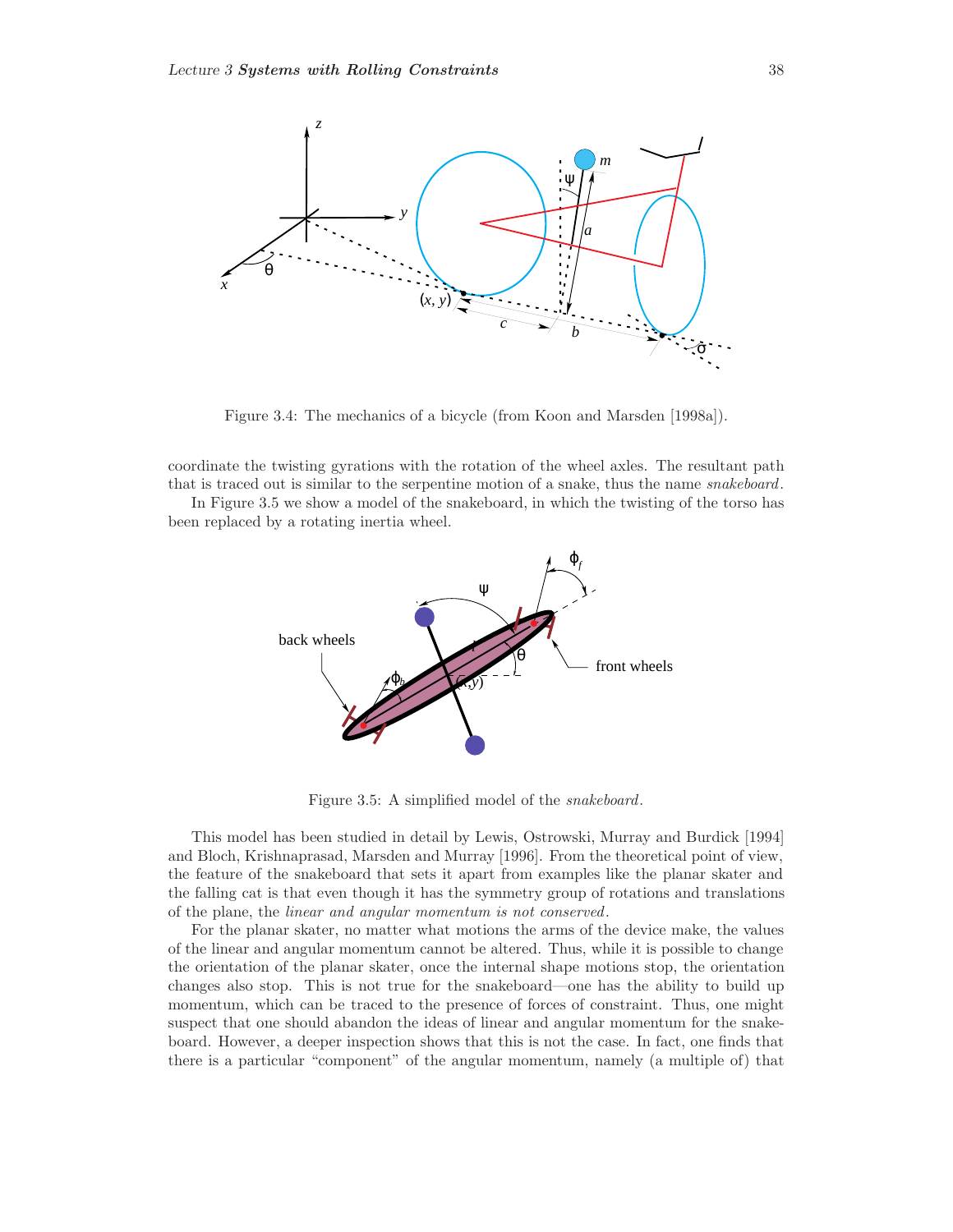about the point O shown in Figure 3.6 that satisfies a special equation. The precise relationship for the snakeboard, as comes about from a little detective work on the definitions, is  $p = \text{(angular momentum)} \times \sin(2phi)$ .



Figure 3.6: The angular momentum about the point O plays an important role in the analysis of the snakeboard.

If we call this quantity p the *nonholonomic momentum*, one finds that due to the translational and rotational invariance of the whole system, there is a nonholonomic momentum equation governing the evolution of  $p$ , which has the form given earlier. Assuming  $\phi_f = -\phi_b = \phi$  for simplicity, the momentum equation is

$$
\dot{p} = 2J_0(\cos^2 \phi)\dot{\phi}\dot{\psi} - (\tan \phi)p\dot{\phi},
$$

where  $\phi$  and  $\psi$  represent the internal variables of the system and  $J_0$  is the rotor inertia. An important point to recognize is that this equation does not depend on the rotational and translational position of the system, *i.e.*, there is no explicit q dependence *i.e.*, no  $x, y$  or  $\theta$  dependence, which parameterize overall translations and rotations of the system. Thus, if one has a given internal motion, this equation can be solved for  $p$  and from it, the attitude and position of the snakeboard calculated by means of another integration using the reconstruction equation for  $g^{-1}\dot{g}$ . This strategy thus parallels that used to study the falling cat and the planar skater.

**Locomotion and gaits.** Material in this section is adapted from Marsden and Ostrowski [1998]. The snakeboard moves by coupling periodic motions of the rotor and wheel axles. Similarly, the roller racer moves using coupled internal motions. In each case, an understanding of the geometry behind this sort of mechanism has proven to be quite useful.

Special periodic internal motions that generate specific types of locomotion are examples of *gaits*, which more generally can be thought of as cyclic patterns of internal shape changes which result in a net displacement. Of course the term is adapted from the animal world where similar things happen, but in fact are more subtle than what we are discussing here due, in part to the fact that in those examples there are periodic changes in the phase space as the legs of the animal come into periodic contact with the ground.

Different gaits correspond to different cyclic input patterns. For example, the snakeboard possesses at least three primary gait patterns, shown in Figures 3.7–3.9. The first is the *drive gait*, shown in Figure 3.7. This figure shows the position of the snakeboard's center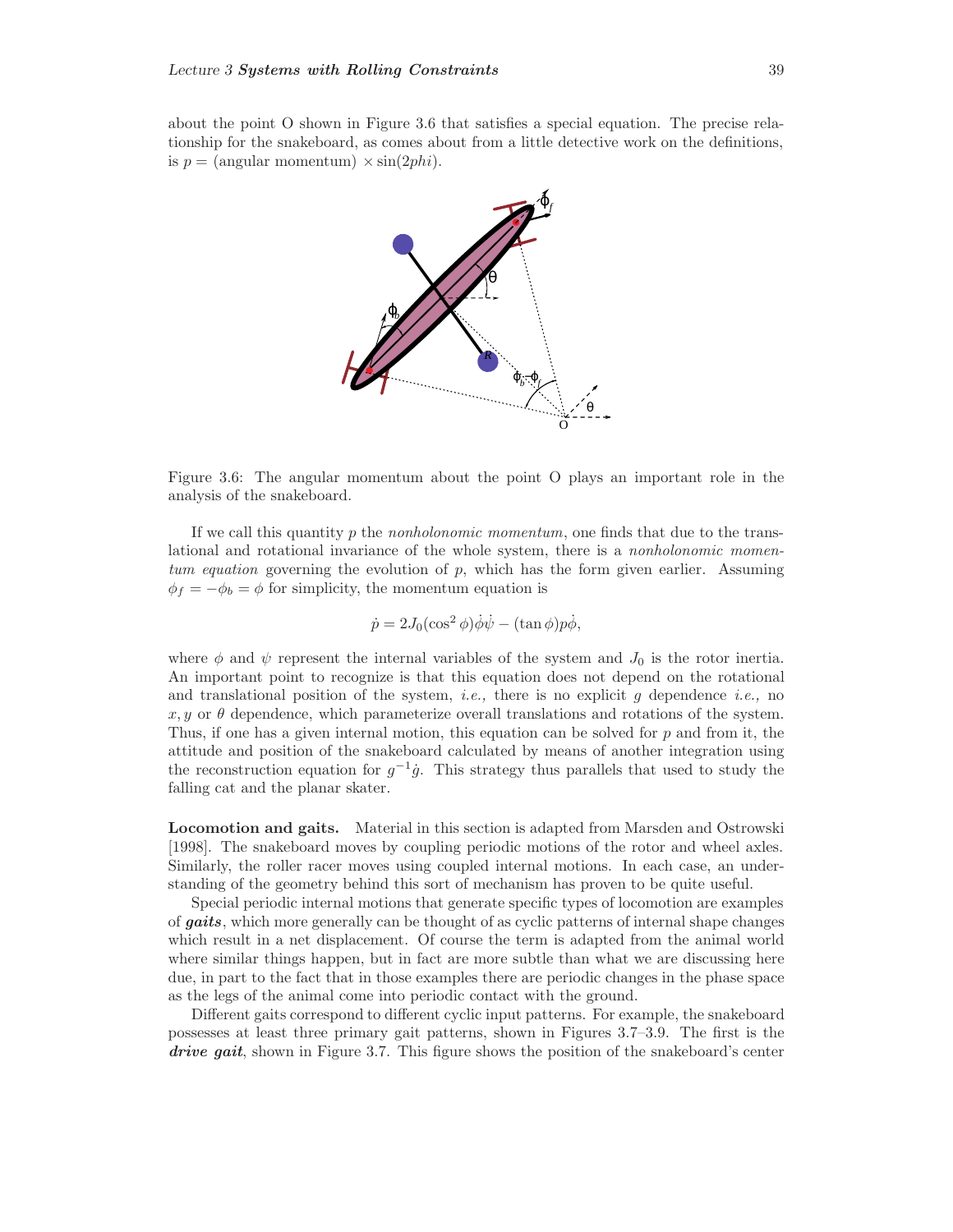of mass versus time for the case in which the rotor and wheel axles oscillate with the same frequency (which is called the "drive gait"). This gait closely resembles the motion followed by riders of the snakeboard when they begin moving from a resting position.



Figure 3.7: Center of mass position for the drive gait.

Fig. 3.8 shows a second possible gait, the *rotate gait*, which has not yet been discovered by snakeboard riders, but which is easily demonstrated by a robotic version that has been built. In this case, the rotor oscillates at twice the frequency of the axles (the "rotate gait," as the robot essentially rotates in place).



Figure 3.8: Position of the center of mass for the "rotate gait".

Finally, in Figure 3.9 we show the path followed when generating the third direction of motion (having already generated forward translation and rotation). This gait, the *parallel parking gait*, is the most complicated to perform, requiring that the rotor oscillate three times for every two oscillations of the axles .

We do not yet have a complete geometric understanding of the notion of gaits. In general, the net displacement of the mechanism that arises from periodic inputs has, as an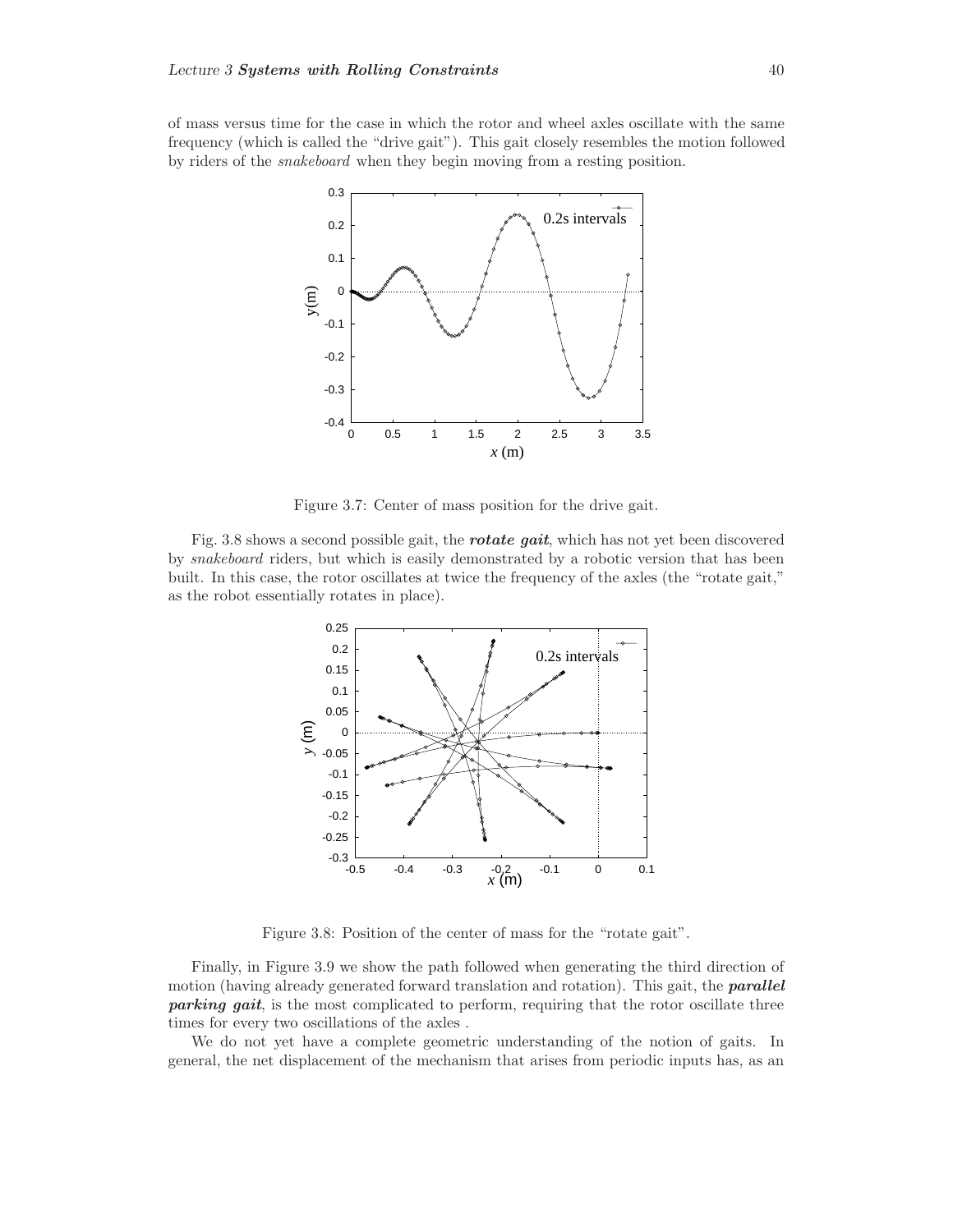

Figure 3.9: Position of the center of mass for the "parallel parking gait".

important ingredient, the geometric phase, or holonomy. The geometric phase is that part of the motion described by the local form of the mechanical connection,  $\mathcal{A}$ . In the case of the snakeboard, the net displacement is a non-trivial combination of the geometric phase and the dynamic phase. Understanding the increased complexity of the relationship between geometric and dynamic phases for this class of systems is the subject of current research. However, it has been found by direct calculation that different gaits can be associated with the derivatives of the connection. When the momentum terms are not present, *i.e.*, when  $p \equiv 0$  (the case of kinematic constraints), all motions are generated through this mechanism. In the presence of momentum, however, there is a tight coupling between the geometry of the connection and the effect of the inertia and momentum. This suggests a very strong relationship between the geometric and dynamic phases as encoded by the connection, and the generation of gaits.

**Stability, controllability, and optimal control.** Control theory adds to the study of dynamical systems the idea that in many instances, one can directly intervene in the dynamics rather than passively watching. For example, while Newton's equations govern the dynamics of a satellite, we can intervene in these dynamics by controlling onboard gyroscopes, thrusters, or rotors. Quite often, control engineers are tempted to overwhelm the intrinsic dynamics of a system with the controls. However, in many circumstances (fluid control is an example—see, for example, the discussion in Bloch and Marsden [1989]) one needs to work with the intrinsic dynamics and make use of its structure.

Two of the basic notions in control theory involve steering and stabilizability. Steering has as its objective, the design of control inputs that guide the system from an initial position to a desired final position, perhaps following a predefined path. One imagines manipulating the control to achieve this, much the way one steers a car so that the desired final state is achieved. Already this type of question has received much attention and many important and basic questions have been answered. For example, two of the main themes that have developed are the Lie algebraic techniques based on brackets of vector fields (in driving a car, you can repeatedly make two alternating steering motions to produce a motion in a third direction as one does in parallel parking) and the second based on the application of exterior differential systems (a subject invented by Elie Cartan in the mid 1920s whose power is only now being significantly tapped in control theory). The work of Tilbury, Murray, and Sastry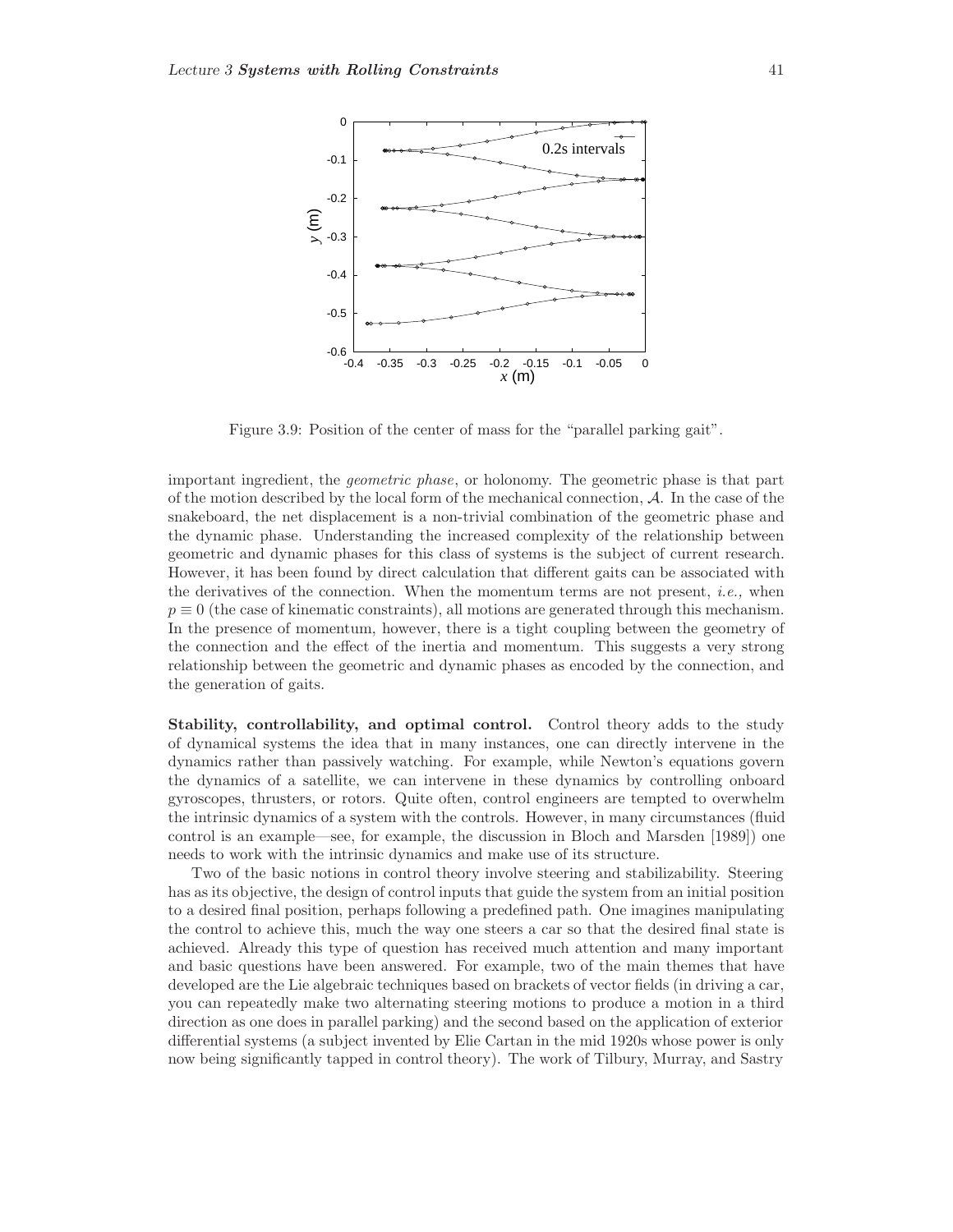[1993], and Walsh and Bushnell [1993], and Leonard and Krishnaprasad [1995] typify some of the modern applications of these ideas.

We shall go into the analysis and geometry of some optimal control problems, and in particular, the falling cat problem in the next lecture.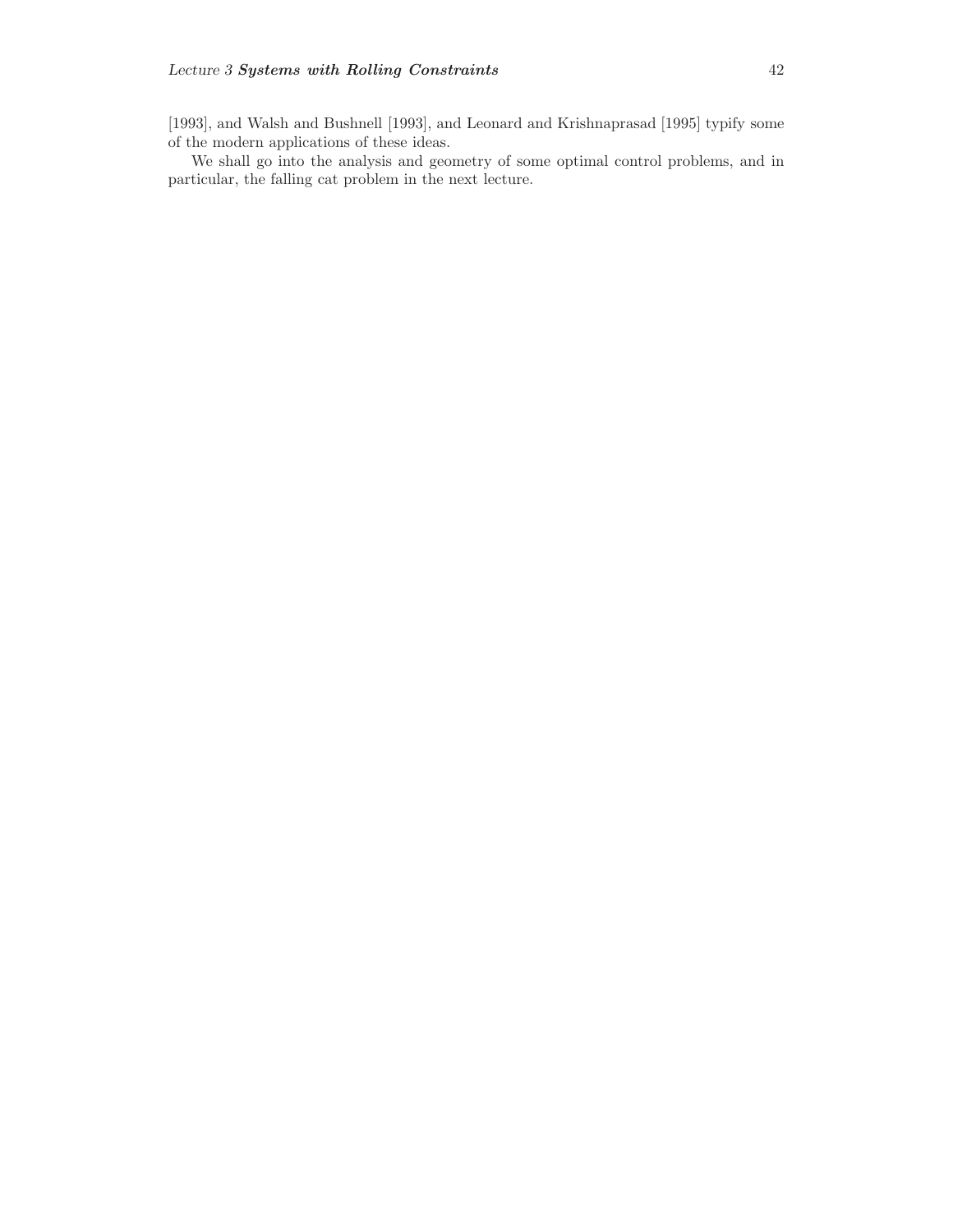## **Lecture 4**

## **Optimal Control and Stabilization of Balance Systems**

In this lecture we consider two problems from control theory. The first is an optimal control problem, leading up to the falling cat theorem while the second is a stabilization problem.

**Optimal control for the Heisenberg system.** We first illustrate some basic techniques in a simple example called the Heisenberg system. This example, due to Brockett [1981], is a prototype for the falling cat problem and a variety of optimal steering problems.

The *Heisenberg system* is the following control system in  $\mathbb{R}^3$ :

$$
\begin{aligned}\n\dot{x} &= u_1\\ \n\dot{y} &= u_2\\ \n\dot{z} &= xu_2 - yu_1,\n\end{aligned}
$$

where  $u_1$  and  $u_2$  are *control inputs*. The system may be written as

$$
\dot{q} = u_1 g_1 + u_2 g_2
$$

where  $q = (x, y, z)^T$ ,  $g_1 = (1, 0, y)^T$  and  $g_2 = (0, 1, -x)^T$ . Note that  $g_1$  and  $g_2$  are a set of independent vector fields satisfying the constraint

$$
\dot{z} = x\dot{y} - y\dot{x}.
$$

One verifies that the Jacobi-Lie bracket of the vector fields  $g_1$  and  $g_2$  is

$$
[g_1, g_2] = 2g_3
$$

where  $g_3 = (0, 0, 1)$ . In fact, the three vector fields  $g_1, g_2, g_3$  span all of  $\mathbb{R}^3$  and, as a Lie algebra, is just the Heisenberg algebra for the basic operators (up to scale factors)  $q$ ,  $p$  and the identity, from quantum mechanics.

By general controllability theorems (Chow's theorem) that are closely related to the Frobenius theorem, one knows that one can, with a suitable choice of controls  $u_1$  and  $u_2$ , steer trajectories between any two points in  $\mathbb{R}^3$ . In particular, we are interested in the following optimal steering problem (see Figure 4.1):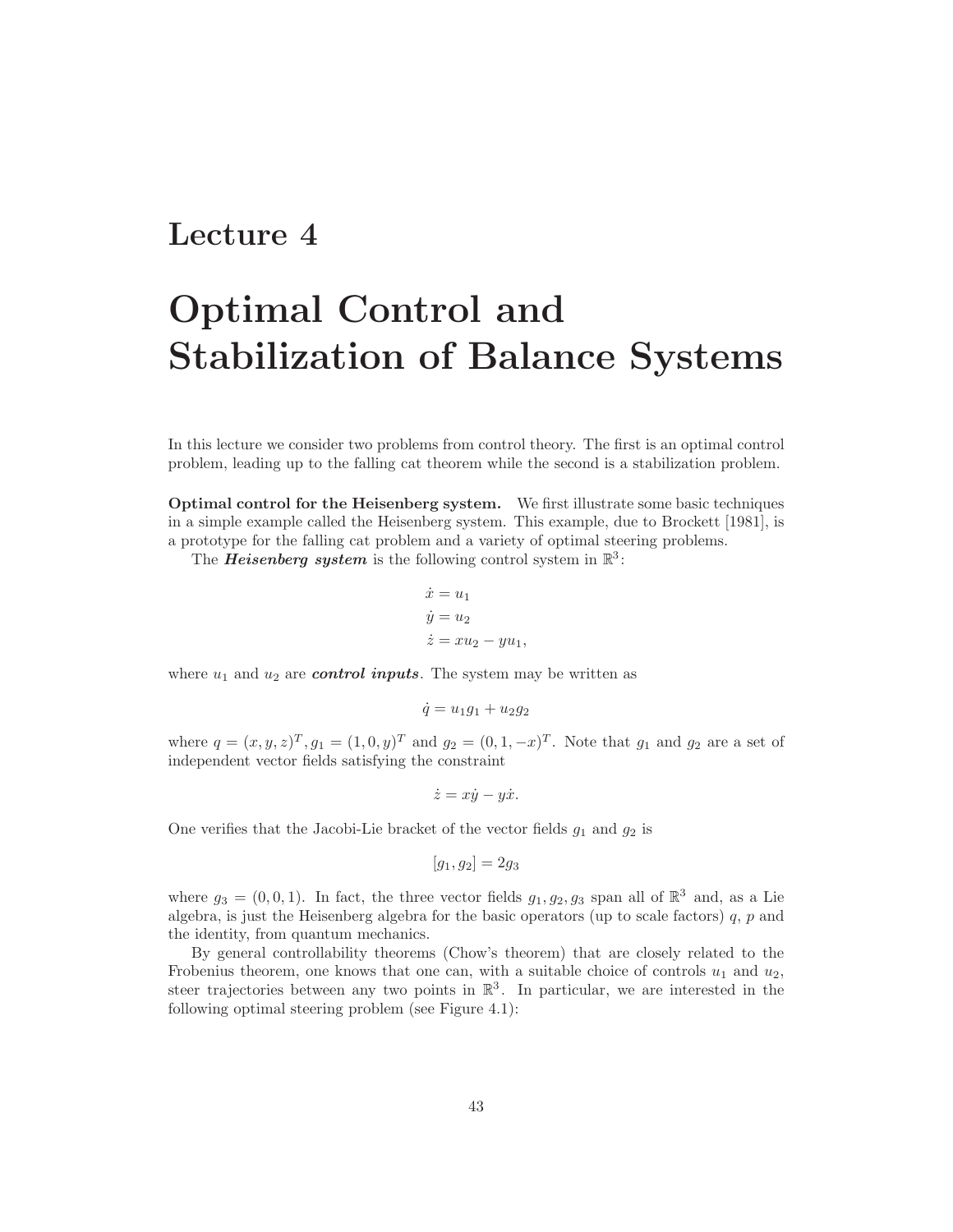

Figure 4.1: An optimal steering problem.

**Optimal steering problem.** Given numbers  $a > 0$  and  $T > 0$ , find time dependent controls  $u_1, u_2$  that steer the trajectory starting at  $(0, 0, 0)$  at time  $t = 0$  to the point  $(0, 0, a)$ after time  $T > 0$  and that, amongst all such controls, minimizes

$$
\frac{1}{2} \int_0^T (u_1^2 + u_2^2) \, dt.
$$

**Solution of the optimal steering problem.** An equivalent formulation is the following: minimize the integral

$$
\frac{1}{2} \int_0^T (\dot{x}^2 + \dot{y}^2) dt
$$

amongst all curves  $x(t)$  joining  $x(0) = (0, 0, 0)$  to  $x(T) = (0, 0, a)$  that satisfy the constraint

$$
\dot{z} = y\dot{x} - x\dot{y}.
$$

The calculus of variations analogue of the Lagrange multiplier theorem states that any solution must satisfy the Euler-Lagrange equations for the Lagrangian with a Lagrange multiplier inserted:

$$
L(x, \dot{x}, y, \dot{y}, z, \dot{z}, \lambda, \dot{\lambda}) = \frac{1}{2} (\dot{x}^2 + \dot{y}^2) + \lambda (\dot{z} - y\dot{x} + x\dot{y})
$$

The corresponding Euler-Lagrange equations are given by

$$
\ddot{x} - 2\lambda \dot{y} = 0
$$

$$
\ddot{y} + 2\lambda \dot{x} = 0
$$

$$
\dot{\lambda} = 0
$$

$$
\dot{z} - y\dot{x} + x\dot{y} = 0.
$$

From the third equation,  $\lambda$  is a constant, and the first two equations state that the particle  $(x(t), y(t))$  moves in the plane in a constant magnetic field (pointing in the z direction, with charge proportional to the constant  $\lambda$ .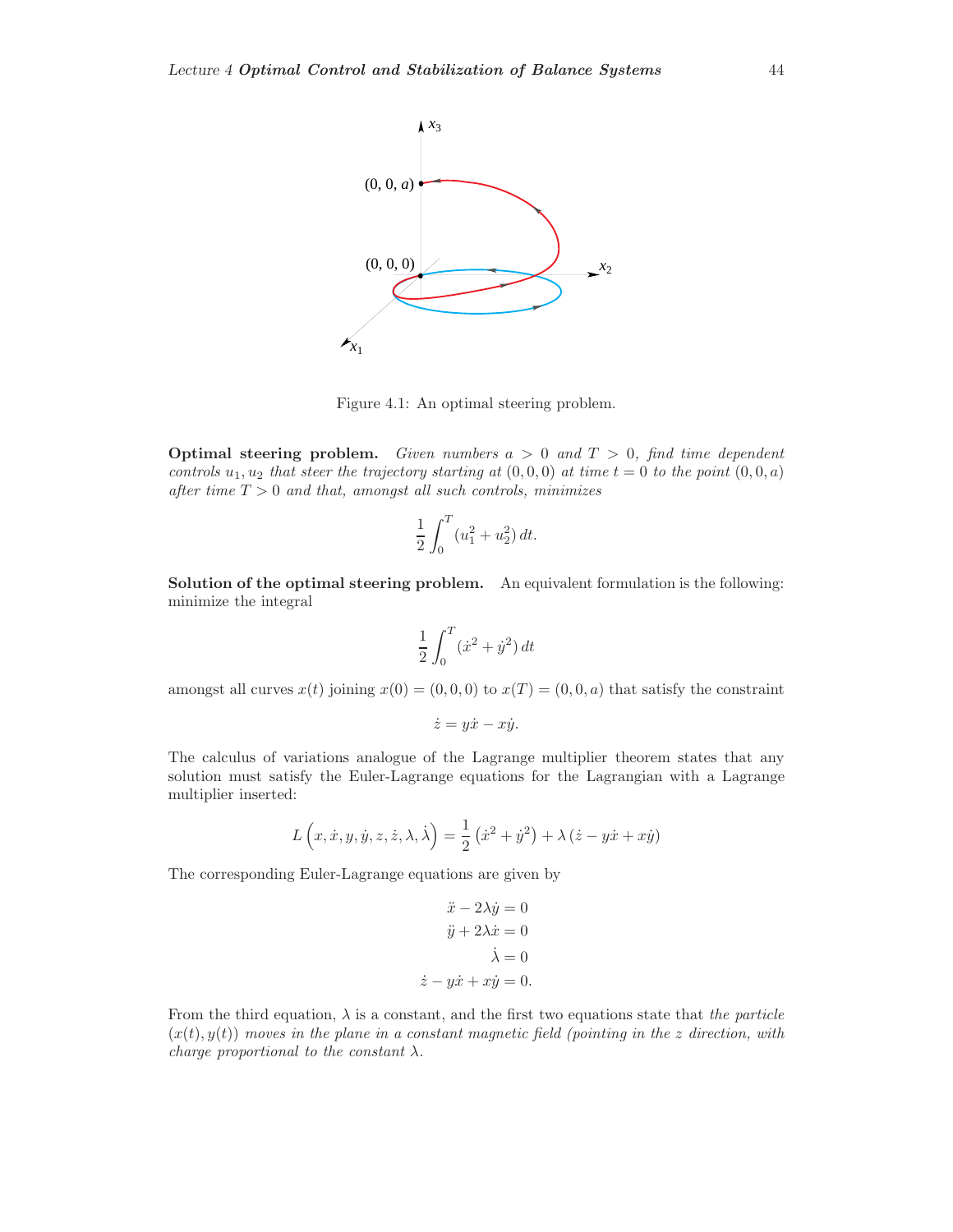- 1. Note that this optimal steering problem gives rise to an interesting mechanical system, a particle in a magnetic field.
- 2. Since particles in constant magnetic fields move in circles with constant speed, they have a sinusoidal time dependence, and hence so do the controls. This has led to the "steering by sinusoids" approach in many nonholonomic steering problems (see for example Murray and Sastry [1993]).

The equations for  $x$  and  $y$  are linear first order equations in the velocities and are readily solved:

$$
\begin{bmatrix} \dot{x}(t) \\ \dot{y}(t) \end{bmatrix} = \begin{bmatrix} \cos(2\lambda t) & \sin(2\lambda t) \\ -\sin(2\lambda t) & \cos(2\lambda t) \end{bmatrix} \begin{bmatrix} \dot{x}(0) \\ \dot{y}(0) \end{bmatrix}
$$

.

.

Integrating once more and using the initial conditions  $x(0) = 0, y(0) = 0$  gives:

$$
\begin{bmatrix} x(t) \\ y(t) \end{bmatrix} = \frac{1}{2\lambda} \begin{bmatrix} \cos(2\lambda t) - 1 & \sin(2\lambda t) \\ -\sin(2\lambda t) & \cos(2\lambda t) - 1 \end{bmatrix} \begin{bmatrix} -\dot{y}(0) \\ \dot{x}(0) \end{bmatrix}
$$

The other boundary condition  $x(T) = 0, y(T) = 0$  gives

$$
\lambda = \frac{n\pi}{T}.
$$

Using this information, we find z by integration: from  $\dot{z} = x\dot{y} - y\dot{x}$  and the preceding expressions, we get

$$
\dot{z}(t) = \frac{1}{2\lambda} \left[ -\dot{x}(0)^2 - \dot{y}(0)^2 + \cos(2\lambda t)(\dot{x}(0)^2 + \dot{y}(0)^2) \right].
$$

Integration from 0 to T and using  $z(0) = 0$  gives

$$
z(T) = \frac{T}{2\lambda} \left[ -\dot{x}(0)^2 - \dot{y}(0)^2 \right].
$$

Thus, to achieve the boundary condition  $z(T) = a$ , one chooses

$$
\dot{x}(0)^2 + \dot{y}(0)^2 = -\frac{2\pi n a}{T^2}.
$$

One also finds that

$$
\frac{1}{2} \int_0^T \left[ \dot{x}(t)^2 + \dot{y}(t)^2 \right] dt = \frac{1}{2} \int_0^T \left[ \dot{x}(0)^2 + \dot{y}(0)^2 \right] dt
$$

$$
= \frac{T}{2} \left[ \dot{x}(0)^2 + \dot{y}(0)^2 \right]
$$

$$
= -\frac{\pi n a}{T},
$$

so that the minimum is achieved when  $n = -1$ .

Summary. The *solution of the optimal control problem* is given by choosing initial conditions such that  $\dot{x}(0)^2 + \dot{y}(0)^2 = 2\pi a/T^2$  and with the trajectory in the xy plane given by the circle

$$
\begin{bmatrix} x(t) \\ y(t) \end{bmatrix} = \frac{1}{2\lambda} \begin{bmatrix} \cos(2\pi t/T) - 1 & -\sin(2\pi t/T) \\ \sin(2\pi t/T) & \cos(2\pi t/T) - 1 \end{bmatrix} \begin{bmatrix} -\dot{y}(0) \\ \dot{x}(0) \end{bmatrix}
$$

and with z given by

$$
z(t) = \frac{ta}{T} - ta^2 \sin\left(\frac{2\pi t}{T}\right).
$$

Notice that any such solution can be rotated about the  $z$  axis to obtain another one.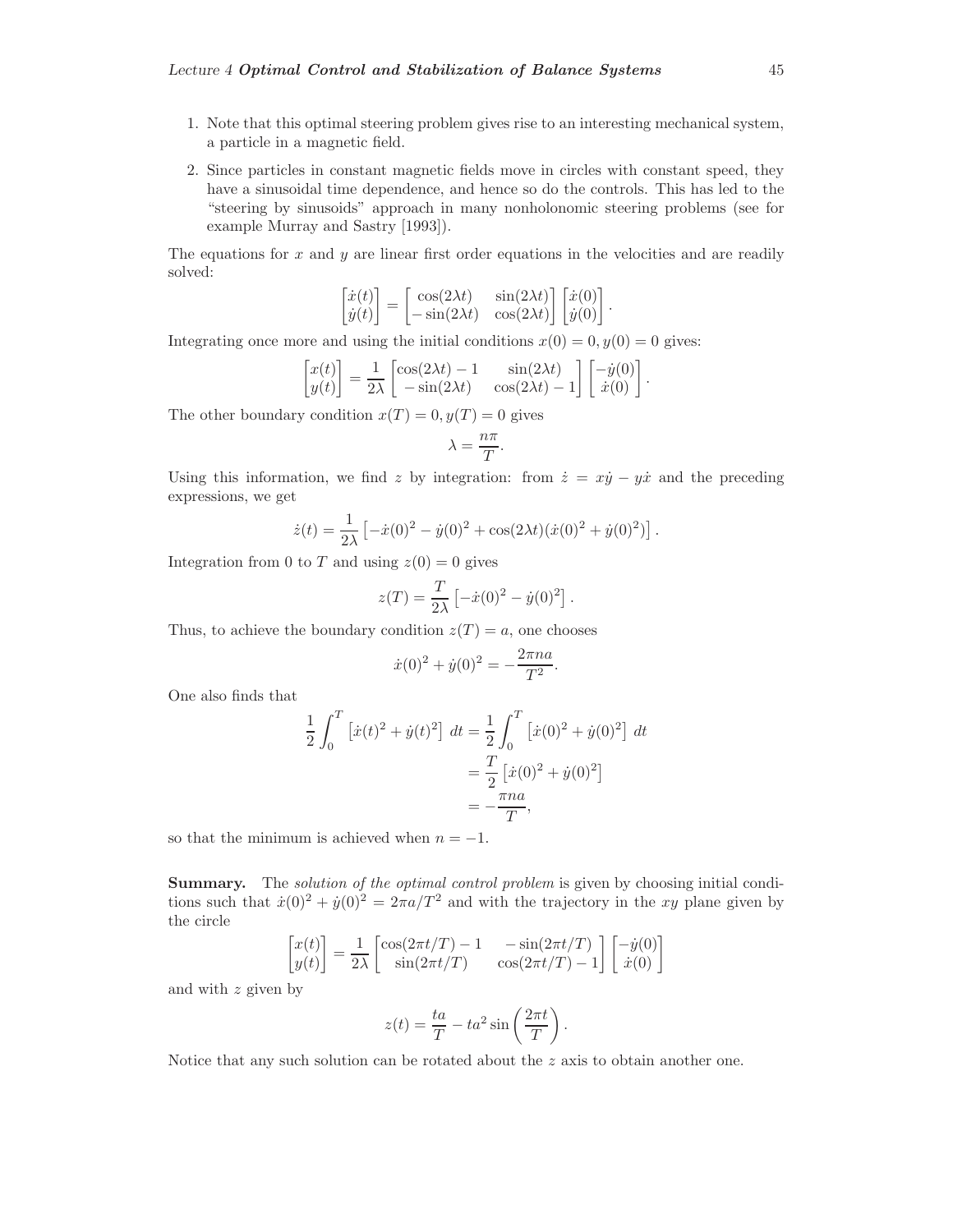**Falling cat problem.** This problem is an abstraction of the problem of how a falling cat should optimally (in some sense) move its body parts so that it achieves a 180 $\degree$  reorientation during its fall.

We begin with a Riemannian manifold  $Q$  (the configuration space of the problem) with a free and proper isometric action of a Lie group  $G$  on  $Q$  (the group  $SO(3)$  for the falling cat). Let  $A$  denote the mechanical connection; that is, it is the principal connection whose horizontal space is the metric orthogonal to the group orbits. The quotient space  $Q/G = X$ , the shape space, inherits a Riemannian metric from that on  $Q$ . Given a curve  $c(t)$  in  $Q$ , we shall denote the corresponding curve in the base space  $X$  by  $r(t)$ .

The optimal control problem under consideration is as follows:

**Isoholonomic problem (falling cat problem).** Fixing two points  $q_1, q_2 \in Q$ , among all curves  $q(t) \in Q$ ,  $0 \le t \le 1$  such that  $q(0) = q_0$ ,  $q(1) = q_1$  and  $\dot{q}(t) \in \text{hor}_{q(t)}$  (horizontal with respect to the mechanical connection  $A$ ), find the curve or curves  $q(t)$  such that the energy of the base space curve, namely,

$$
\frac{1}{2} \int_0^1 \| \dot{r} \|^2 dt,
$$

is minimized.

**Theorem 4.1** (Montgomery [1984, 1990, 1991a]). If  $q(t)$  is a (regular) optimal trajectory for the isoholonomic problem, then there exists a curve  $\lambda(t) \in \mathfrak{g}^*$  such that the reduced curve  $r(t)$  in  $X = Q/G$  together with  $\lambda(t)$  satisfies **Wong's equations**:

$$
\dot{p}_{\alpha} = -\lambda_{a} \mathcal{B}^{a}_{\alpha\beta} \dot{r}^{\beta} - \frac{1}{2} \frac{\partial g^{\beta\gamma}}{\partial r^{\alpha}} p_{\beta} p_{\gamma} \n\dot{\lambda}_{b} = -\lambda_{a} C^{a}_{db} \mathcal{A}^{d}_{\alpha} \dot{r}^{\alpha}
$$

where  $g_{\alpha\beta}$  is the local representation of the metric on the base space X; that is

$$
\frac{1}{2}\|\dot{r}\|^2=\frac{1}{2}g_{\alpha\beta}\dot{r}^\alpha\dot{r}^\beta,
$$

 $g^{\beta\gamma}$  is the inverse of the matrix  $g_{\alpha\beta}$ ,  $p_{\alpha}$  is defined by

$$
p_{\alpha} = \frac{\partial l}{\partial \dot{r}^{\alpha}} = g_{\alpha\beta} \dot{r}^{\beta},
$$

and where we write the components of A as  $A^b_\alpha$  and similarly for its curvature B.

**Proof.** As with the Heisenberg system, by general principles in the calculus of variations, given an optimal solution  $q(t)$ , there is a Lagrange multiplier  $\lambda(t)$  such that the new action function defined on the space of curves with fixed endpoints by

$$
\mathfrak{S}[q(\cdot)] = \int_0^1 \left[\frac{1}{2}||\dot{r}(t)||^2 + \langle \lambda(t), \mathcal{A}\dot{q}(t)\rangle\right]dt
$$

has a critical point at this curve. Using the integrand as a Lagrangian, identifying  $\Omega =$  $\mathcal{A}$ *i* and applying the reduced Euler-Lagrange equations from Lecture 1 to the reduced Lagrangian

$$
l(r,\dot{r},\Omega)=\frac{1}{2}\|\dot{r}\|^2+\langle\lambda,\Omega\rangle
$$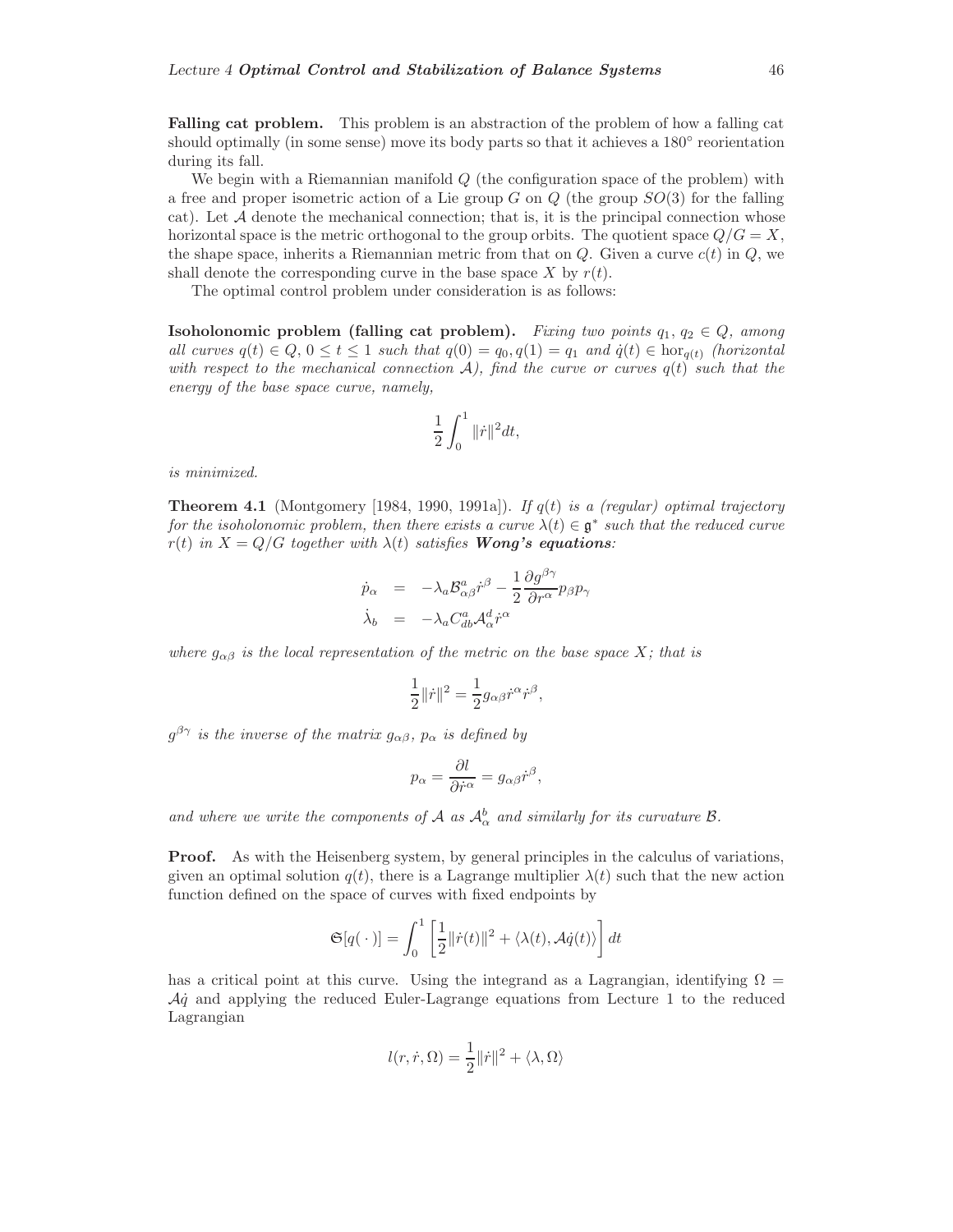then gives Wong's equations by the following simple calculations:

$$
\frac{\partial l}{\partial \dot{r}^{\alpha}} = g_{\alpha\beta} \dot{r}^{\beta}; \quad \frac{\partial l}{\partial r^{\alpha}} = \frac{1}{2} \frac{\partial g^{\beta\gamma}}{\partial r^{\alpha}} \dot{r}^{\beta} \dot{r}^{\gamma}; \quad \frac{\partial l}{\partial \Omega^{a}} = \lambda_{a}.
$$

The constraints are  $\Omega = 0$  and so the reduced Euler-Lagrange equations become

$$
\frac{d}{dt}\frac{\partial l}{\partial \dot{r}^{\alpha}} - \frac{\partial l}{\partial r^{\alpha}} = -\lambda_a (\mathcal{B}^a_{\alpha\beta} \dot{r}^{\beta})
$$

$$
\frac{d}{dt}\lambda_b = -\lambda_a (\mathcal{E}^a_{\alpha b} \dot{r}^{\alpha}) = -\lambda_a C^a_{db} \mathcal{A}^d_{\alpha} \dot{r}^{\alpha}.
$$

But

$$
\frac{d}{dt}\frac{\partial l}{\partial \dot{r}^{\alpha}} - \frac{\partial l}{\partial r^{\alpha}} = \dot{p}_{\alpha} - \frac{1}{2}\frac{\partial g_{\beta\gamma}}{\partial r^{\alpha}}\dot{r}^{\beta}\dot{r}^{\gamma} \n= \dot{p}_{\alpha} + \frac{1}{2}\frac{\partial g^{\kappa\sigma}}{\partial r^{\alpha}}g_{\kappa\beta}g_{\sigma\gamma}\dot{r}^{\beta}\dot{r}^{\gamma} \n= \dot{p}_{\alpha} + \frac{1}{2}\frac{\partial g^{\beta\gamma}}{\partial r^{\alpha}}p_{\beta}p_{\gamma},
$$

and so we have the desired equations.

**Remark.** There is a rich literature on Wong's equations and it was an important ingredient in the development of reduction theory. Some references are Sternberg [1977], Guillemin and Sternberg [1978], Weinstein [1978], Montgomery, Marsden and Ratiu [1984], Montgomery [1984], Koon and Marsden [1997] and Cendra, Holm, Marsden, and Ratiu [1998].

**Nonholonomic optimal control.** Using a synthesis of the techniques used above for the Heisenberg system and the falling cat problem, Koon and Marsden [1997] generalized these problems to the nonholonomic case. In addition, these methods allow one to treat the falling cat problem even in the case that the angular momentum is not zero.

In this process the momentum equation plays the role of the constraint. It is inserted as a first order differential constraint on the nonholonomic momentum.

**Stabilizing the inverted pendulum.** We next illustrate the stabilization method of Bloch, Leonard and Marsden [1997] for a pendulum on a cart. The inverted spherical pendulum is a little more complicated, but the methods also work in this case. They also work in many other cases, such as satellites with internal rotors, underwater vehicles with rotors, etc. (See Bloch, Leonard and Marsden [1998]). Our methods are similar in spirit to energy methods that are proving very effective (see, e.g., Åström and Furuta [1997]).

Our idea for stabilization is to use the mechanical structure and to create an energy extrema. Dissipation (real or control) can then *convert stability to asymptotic stability*. The main complication for more complex systems such as the inverted spherical pendulum, the satellite and the underwater vehicle are *gyroscopic forces*. Reduction techniques and in particular, magenetic terms that arise from reduction are perfect tools for investigating such problems.

Lagrangian for the cart-pendulum system. Let s denote the position of the cart on the s-axis and let  $\theta$  denote the angle of the pendulum from the upright vertical, as in Figure 4.2.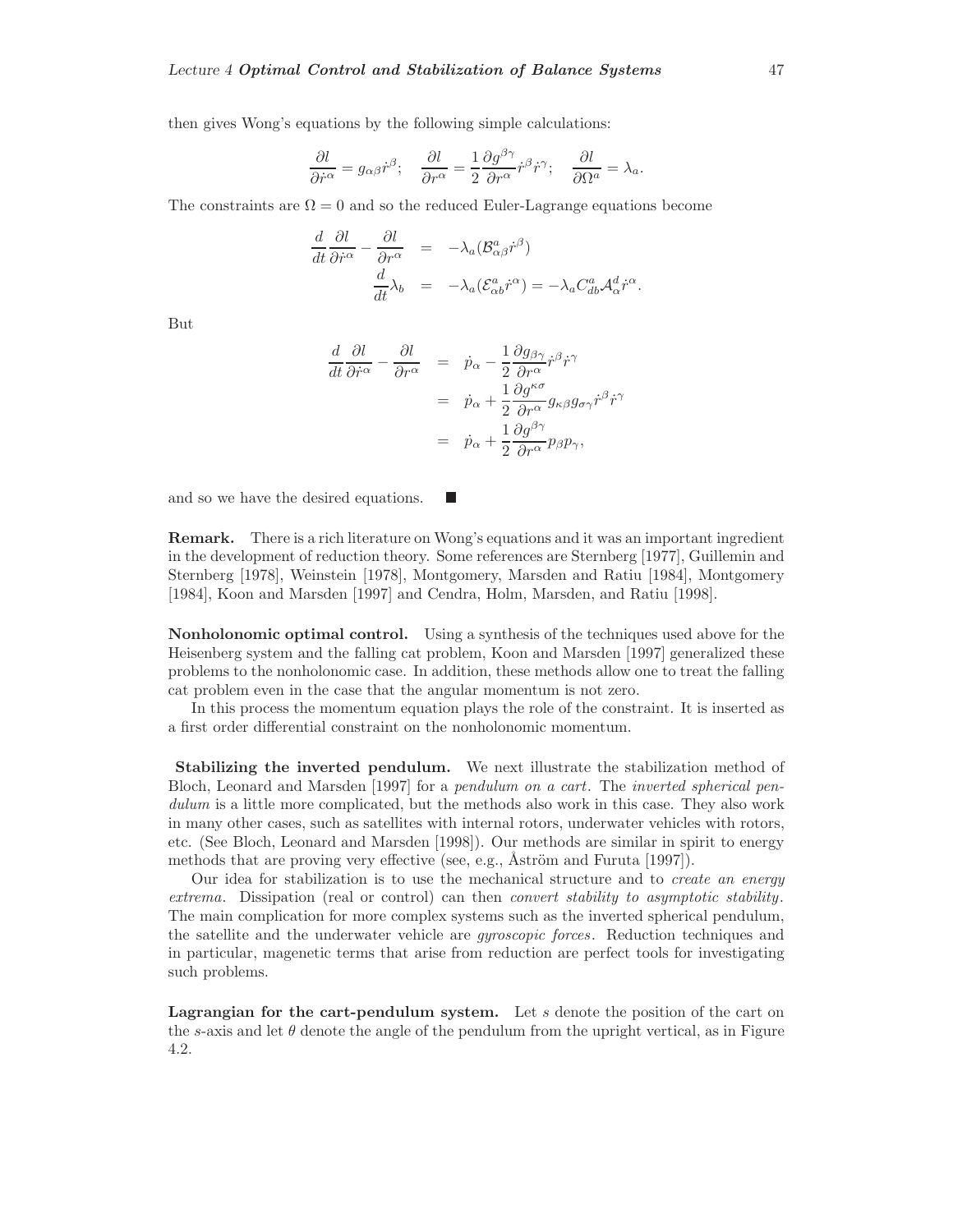

Figure 4.2: The pendulum on a cart system.

The *configuration space* is  $Q = \mathbb{R} \times S^1$  and the *velocity phase space*,  $TQ$  has coordinates  $(s, \theta, \dot{s}, \dot{\theta})$ . The velocity of the cart relative to the lab frame is s and the velocity of the pendulum is the vector  $(s + l\cos\theta \dot{\theta}, -l\sin\theta \dot{\theta})$ . Thus, the **system kinetic energy** is

$$
K((s, \theta, \dot{s}, \dot{\theta}) = \frac{1}{2}(\dot{s}, \dot{\theta}) \left( \begin{array}{cc} M+m & ml\cos\theta \\ ml\cos\theta & ml^2 \end{array} \right) \left( \begin{array}{c} \dot{s} \\ \dot{\theta} \end{array} \right).
$$

and so the Lagrangian is

$$
L(s, \theta, \dot{s}, \dot{\theta}) = K(s, \theta, \dot{s}, \dot{\theta}) - V(\theta),
$$

where the potential energy is  $V = mgl \cos \theta$ .

The **symmetry group** is that of translation in the variable s, so  $G = \mathbb{R}$ . We do not destroy this symmetry when doing stabilization in  $\theta$ .

**Controlled Cart.** Write the above Lagrangian as

$$
L(s,\theta,\dot{s},\dot{\theta})=\tfrac{1}{2}\left(\alpha\dot{\theta}^2+2\beta\cos\theta\,\dot{s}\dot{\theta}+\gamma\dot{s}^2\right)+D\cos\theta,
$$

where  $\gamma = M + m, \beta = ml, \alpha = ml^2$  and  $D = -mgl$ . Positive definiteness of the mass matrix (the Riemannian metric) corresponds to  $\alpha \gamma - \beta^2 > 0$ . The momentum conjugate to s is  $p_s = \gamma \dot{s} + \beta \cos \theta \dot{\theta}$ . The relative equilibrium  $\theta = 0, \dot{\theta} = 0$  is unstable since  $D < 0$ . This upright state is what we wish to stabilize. The equations of motion of the cart-pendulum system subject to a control force  $u$  acting on the cart (and no direct forces on the pendulum) are the controlled cart equations:

$$
\frac{d}{dt}\frac{\partial L}{\partial \dot{s}} = u
$$

$$
\frac{d}{dt}\frac{\partial L}{\partial \dot{\theta}} - \frac{\partial L}{\partial \theta} = 0
$$

**Controlled Lagrangian.** The *controlled Lagrangian* is defined by modifying the kinetic energy only (potentials are reserved for tracking). Let  $\sigma$  be a real scalar and introduce a one form  $\tau = k(\theta)d\theta$ . Define

$$
L_{\tau,\sigma} = \frac{1}{2} \left[ \alpha \dot{\theta}^2 + 2\beta \cos \theta (\dot{s} + k(\theta)\dot{\theta})\dot{\theta} + \gamma (\dot{s} + k(\theta)\dot{\theta})^2 \right] + \frac{\sigma}{2} \gamma [k(\theta)]^2 \dot{\theta}^2 + D \cos \theta.
$$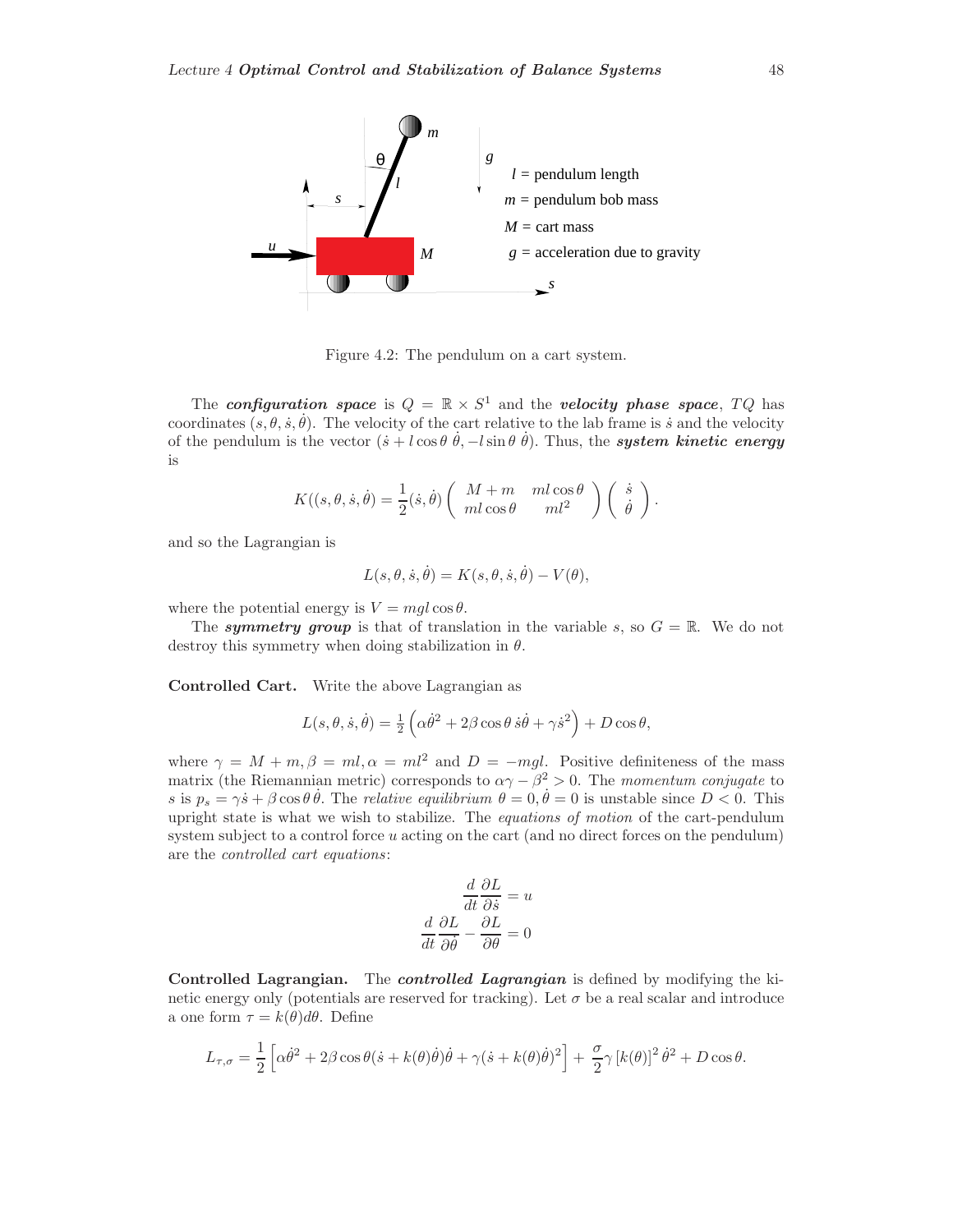Note that the variable *s* is "shifted" by the one form  $\tau$  and a term quadratic in  $\dot{\theta}$  is added. There is a *general construction* of new Lagrangians of this type based on changes of connections (velocity shifts) and using Kaluza-Klein ideas.

The variable s is still cyclic. The associated conservation law for the controlled Lagrangian is

$$
\frac{d}{dt}p_s = u := -\gamma \frac{d}{dt}[k(\theta)\dot{\theta}]
$$

We strive to identify the term on the right hand side with the *control force* (the force exerted on the cart). A (relatively miraculous) computation shows that the  $\theta$  equation for the controlled Lagrangian matches with the  $\theta$  equation for the controlled cart if we choose  $k(\theta) = \kappa \cos \theta$  for a real number  $\kappa$  and if we choose  $\sigma = -\beta/(\gamma \kappa)$ . The resulting control law is

$$
u = \gamma \kappa \left( \sin \theta \, \dot{\theta}^2 + \cos \theta \, f(\theta, \dot{\theta}) \right),
$$

where

$$
f(\theta, \dot{\theta}) = \frac{D \sin \theta + \dot{\theta}^2 \left(\frac{\beta^2}{\gamma} + \beta \kappa\right) \cos \theta \sin \theta}{\alpha - \left(\frac{\beta^2}{\gamma} - \beta \kappa\right) \cos^2 \theta}.
$$

In linear approximation it is a proportional controller,  $u = constant \times \theta$ .

**Stabilization.** The  $\theta$  dynamics is stabilized if the energy has an extremum at the equilibrium (in this case a maximum); this leads to a condition on the "nonlinear gain"  $\kappa$ :

$$
\kappa > \frac{\alpha \gamma - \beta^2}{\beta \gamma} > 0.
$$

Having a maximum and not a minimum is not a problem even if dissipation is present simulate negative dissipation by the controller; one then gets *asymptotic stability* instead of Liapunov stability.

**Summary for the inverted pendulum.** We get a stabilizing feedback control law (an expression for the control force needed as a function of the state of the pendulum) provided  $\kappa$ is chosen to satisfy the preceding inequality. Stability is determined by energy considerations. This procedure allows one to *discover* the stabilizing control law as long as one has a rich class of controlled Lagrangians to work with. Our theory provides such a class.

This approach is attractive because it is done within the context of mechanics; one can understand the stabilization in terms of the effective creation of an energy extremum.

One can still ask many questions about this construction, such as: the role of damping, the swing-up problem, the efficiency and energy consumption of the method, etc. These issues are not all settled.

For problems with nonholonomic constraints (like a bicycle) there is reason to believe that a similar construction will work. This is based on recent advances in the geometry of nonholonomic systems and the associated stability theory.

**A rigid body with a symmetric rotor.** Now we give another stabilization problem that is solved by the same technique as the inverted pendulum. This example, investigated by Bloch, Krishnaprasad, Marsden and Sanchez [1992], provided a main motivation for the general approach of controlled Lagrangians.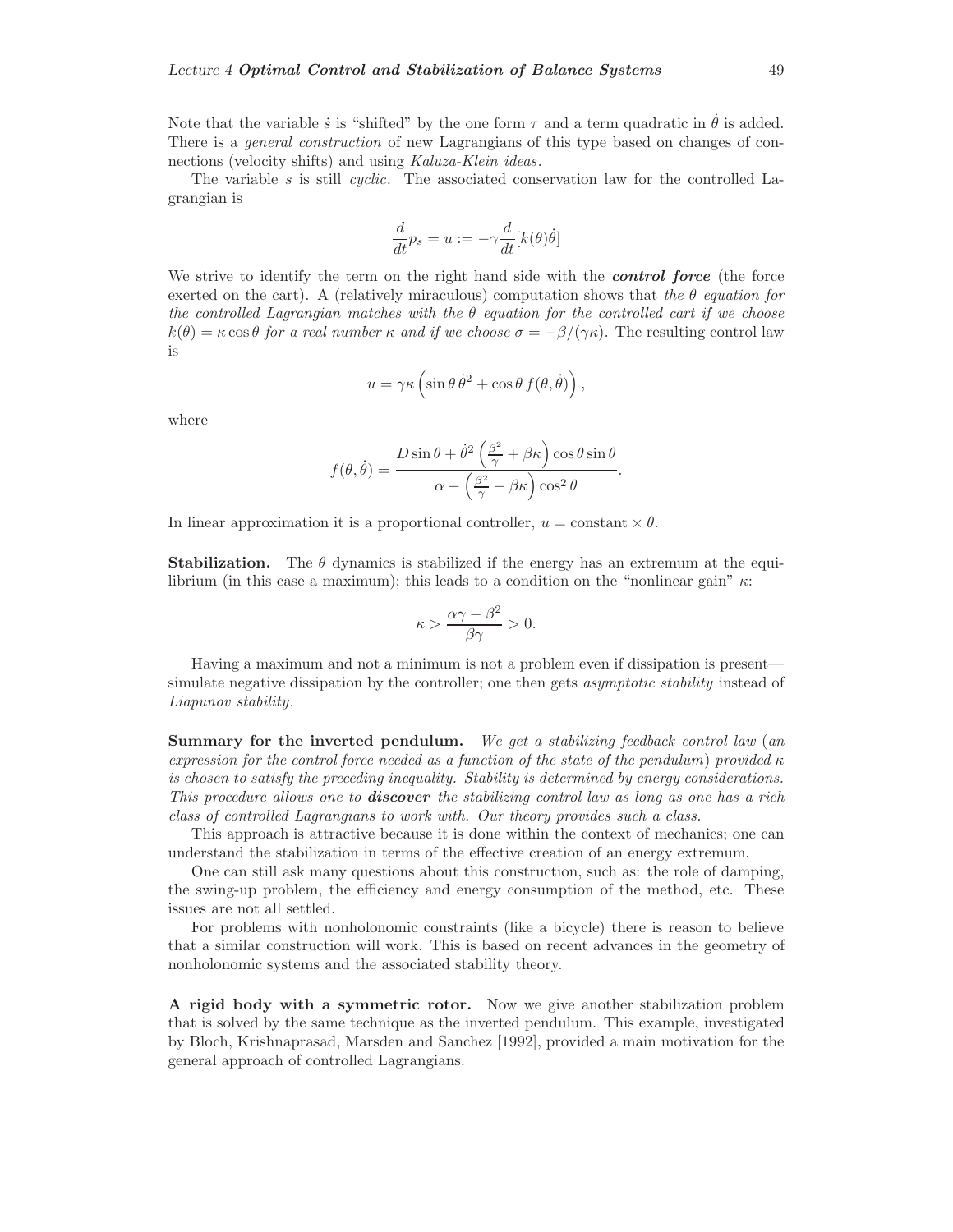

Figure 4.3: A rigid body with a rotor aligned on the long axis.

Consider a carrier rigid body with a rotor aligned along the third principal axis. The rotor spins under the influence of a torque  $u$ , as in figure 4.3.

The equations of motion are

$$
\dot{\Pi} = \Pi \times \Omega, \qquad \dot{l} = u
$$

where  $I_1 > I_2 > I_3$  are the carrier moments of inertia,  $J_1 = J_2$  and  $J_3$  are the rotor moments of inertia,  $\Omega = (\Omega_1, \Omega_2, \Omega_3)$  are the carrier angular velocity, and  $\alpha$  is the relative angle of the rotor. The body angular momenta are given by

$$
\Pi_1 = \lambda_1 \Omega_1; \qquad \Pi_2 = \lambda_2 \Omega_2 \n\Pi_3 = \lambda_3 \Omega_3 + J_3 \dot{\alpha}; \qquad l_3 = J_3(\Omega_3 + \dot{\alpha})
$$

where  $\lambda_i = I_i + J_i$ .

The equations in components read

$$
\dot{\Pi}_{1} = \left(\frac{1}{I_{3}} - \frac{1}{\lambda_{2}}\right) \Pi_{2} \Pi_{3} - \frac{l_{3} \Pi_{2}}{I_{3}}
$$
\n
$$
\dot{\Pi}_{2} = \left(\frac{1}{\lambda_{1}} - \frac{1}{I_{3}}\right) \Pi_{1} \Pi_{3} + \frac{l_{3} \Pi_{1}}{I_{3}}
$$
\n
$$
\dot{\Pi}_{3} = \left(\frac{1}{\lambda_{2}} - \frac{1}{\lambda_{1}}\right) \Pi_{1} \Pi_{2}
$$
\n
$$
\dot{l}_{3} = u.
$$

If  $u = 0$ , then  $l_3$  is a constant of motion and the remaining equations are Hamiltonian (Lie-Poisson) with

$$
H = \frac{1}{2} \left( \frac{\Pi_1^2}{\lambda_1} + \frac{\Pi_2^2}{\lambda^2} + \frac{(\Pi_3 - l_3)^2}{I_3} \right) + \frac{1}{2} l_3^2.
$$

We use the *feedback control law*:

$$
u = k \left(\frac{1}{\lambda_2} - \frac{1}{\lambda_1}\right) \Pi_1 \Pi_2,
$$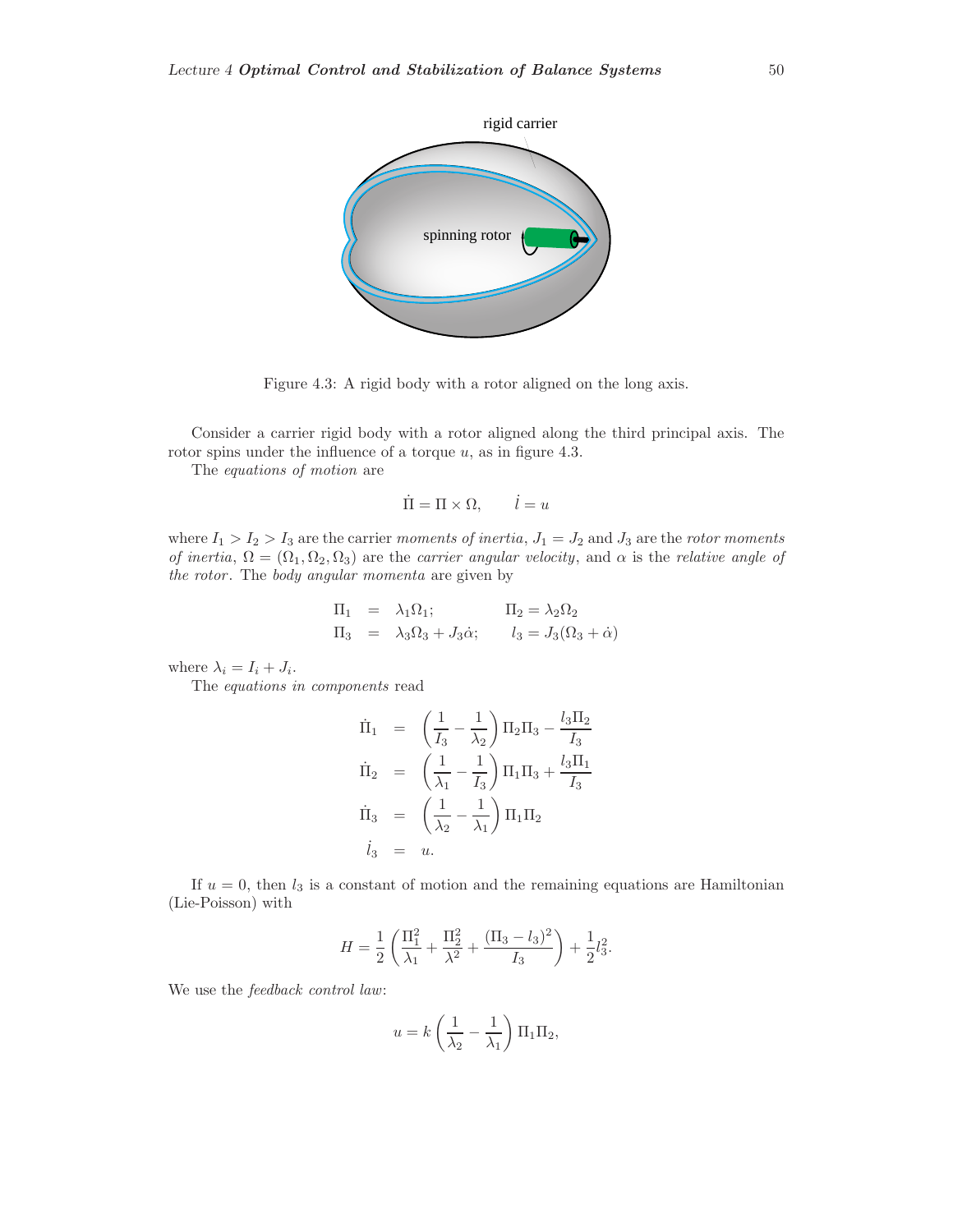where k is a gain parameter. The system retains the  $S^1$  symmetry and  $P_k = l_3 - k\Pi_3$  is a new conserved quantity. The *closed loop equations* (eliminating the rotor variable) are

$$
\dot{\Pi}_1 = \Pi_2 \left( \frac{(1-k)\Pi_3 - P_k}{I_3} \right) - \frac{\Pi_3 \Pi_2}{\lambda_2} \n\dot{\Pi}_2 = -\Pi_1 \left( \frac{(1-k)\Pi_3 - P_k}{I_3} \right) + \frac{\Pi_1 \Pi_3}{\lambda_1} \n\dot{\Pi}_3 = \left( \frac{1}{\lambda_2} - \frac{1}{\lambda_1} \right) \Pi_1 \Pi_2.
$$

These equations are still Hamiltonian with

$$
H = \frac{1}{2} \left( \frac{\Pi_1^2}{\lambda_1} + \frac{\Pi_2^2}{\lambda_2} + \frac{((1-k)\Pi_3 - P_k)^2}{(1-k)I_3} \right) + \frac{1}{2} \frac{P_k^2}{J_3(1-k)},
$$

using the Lie-Poisson (rigid body) Poisson structure on  $so(3)^*$ .

Noteworthy special cases are

- 1.  $k = 0$ , the uncontrolled case,
- 2.  $k = J_3/\lambda_3$ , the *driven case*, where  $\dot{\alpha} = \text{constant}$ .

**How this fits into the general scheme of controlled Lagrangians.** Start with the free Lagrangian:

$$
L_0 = \frac{1}{2}(\lambda_1 \Omega_1^2 + \lambda_2 \Omega_2^2) + \frac{1}{2}I_3 \Omega_3^2 + \frac{1}{2}J_3(\Omega_3 + \dot{\alpha})^2.
$$

Consider the conserved quantity

$$
P_0 = J_3(\Omega_3 + \dot{\alpha}) = l_3
$$

associated with the  $S<sup>1</sup>$  action (rotor symmetry). Choose a horizontal one form to *change* the connection:

$$
\tau = r\Omega_3
$$

for a suitable constant r. Now construct a new Lagrangian obtained by replacing  $\dot{\alpha}$  by  $\dot{\alpha} + \tau_Q$  and modifying the metrics on the horizontal and vertical spaces using two scalars  $\sigma$ and  $\rho$  to produce a controlled Lagrangian  $L_{\tau,\sigma,\rho}$ .

With suitable  $r, \sigma, \rho$ , the momentum conjugate to  $\alpha$  for this Lagrangian is  $P_k$  (up to a factor) and the resulting Euler-Poincaré equations give the feedback controlled system! Thus, our construction explains the otherwise "strange" Lagrangian and Hamiltonian structures found earlier by hand. This construction also works for the stabilization problem for underwater vehicle dynamics, discussed in Lecture 2. For details, see Bloch, Leonard and Marsden [1998].

**Stabilization.** With the control problem in *Hamiltonian form*, we can use the energy-Casimir method for stability. Let  $P = 0$  and consider the equilibrium  $(0, M, 0)$ . For  $k >$  $1-J_3/\lambda_2$ , this equilibrium is stable. This is proved by considering  $H+C$  where  $C=\varphi(||\Pi||^2)$ . Pick  $\varphi$  so that

$$
\delta(H+C)|_{(0,M,0)}=0.
$$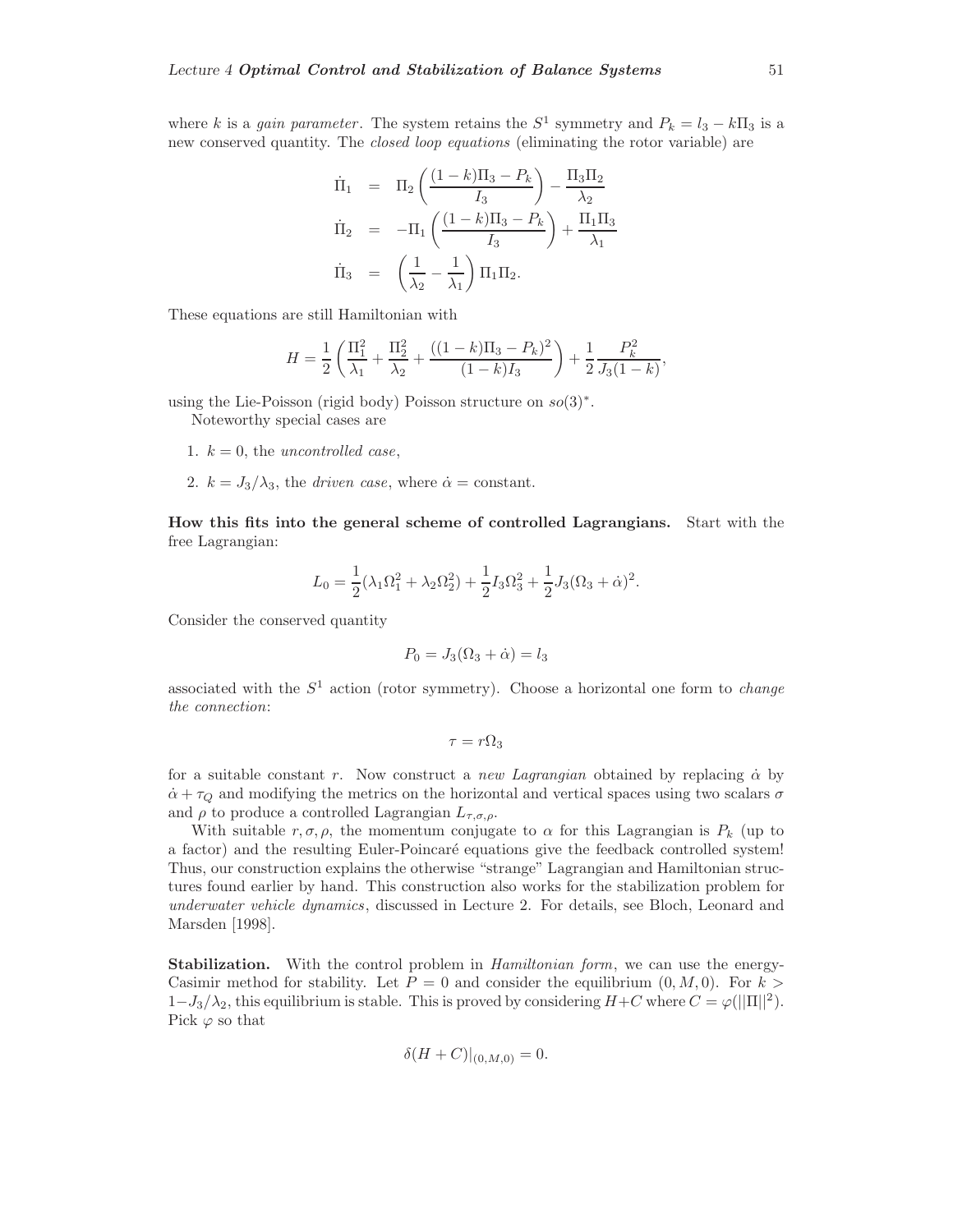One computes that  $\delta^2(H+C)$  is negative definite if  $k > 1 - J_3/\lambda_2$  and  $\varphi''(M^2) < 0$ .

The phase portrait is that of the standard rigid body for the uncontrolled case where  $k = 0$  (see Lecture 1). The feedback control in effect modifies the Lagrangian to *interchange* the moments of inertia of the system. The stabilization that takes place as the gain is increased can be viewed in terms of a modification of the phase portrait of the rigid body. See Figure 4.4.



Figure 4.4: Stabilization by feedback.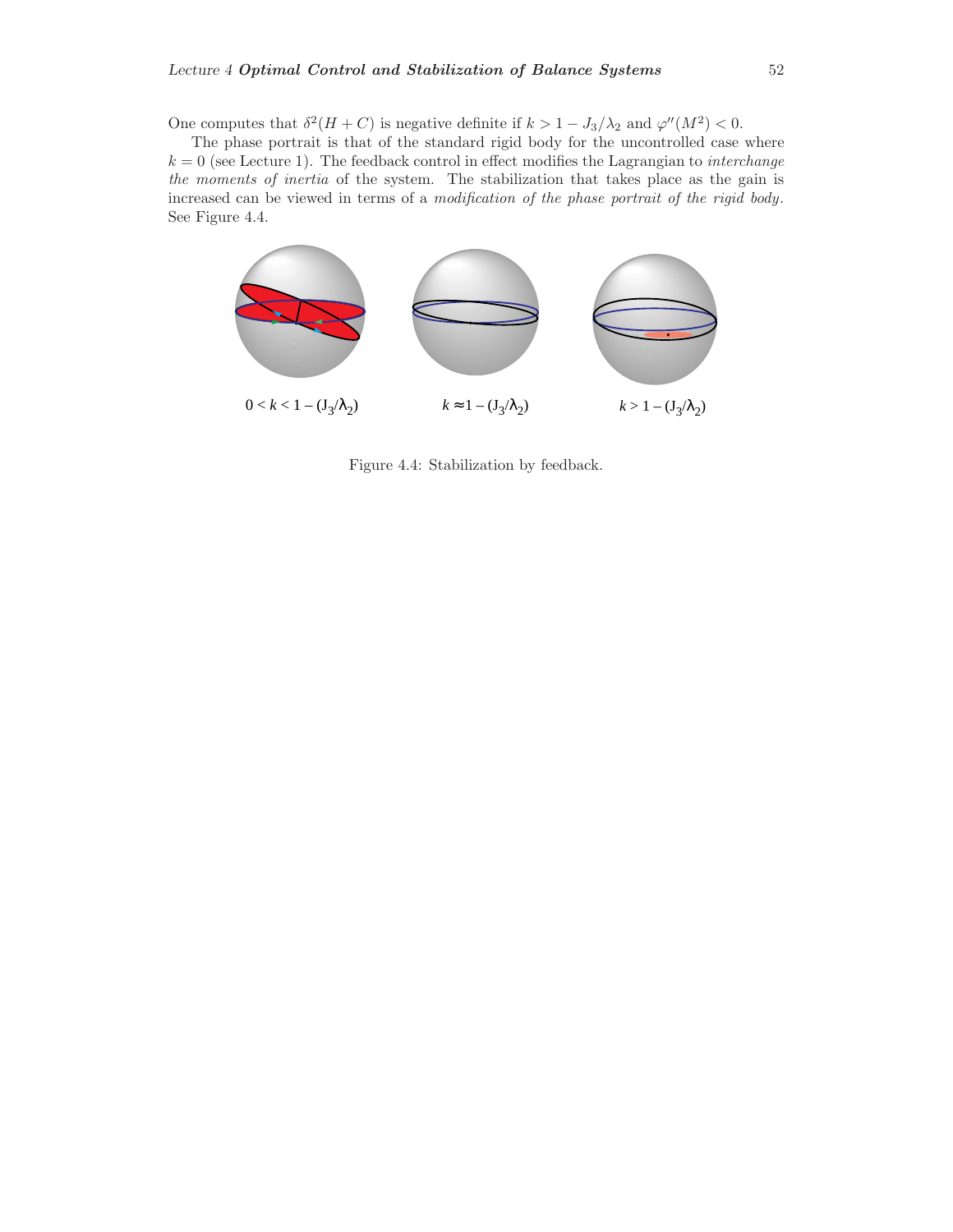## **Lecture 5**

## **Variational Integrators**

For conservative mechanical systems with symmetry, it is of interest to develop numerical schemes that preserve this symmetry, so that the associated conserved quantities are preserved exactly by the integration process. One would also like the algorithm to preserve either the Hamiltonian or the symplectic structure—one cannot expect to do both in general, as we shall show below. There is numerical evidence<sup>1</sup> that these mechanical integrators perform especially well for long time integrations, in which chaotic dynamics can be expected. Some standard algorithms can introduce spurious effects (such as nonexistent chaos or incorrect dissipation) in long integration runs.<sup>2</sup> We use the term *mechanical integrator* for an algorithm that respects one or more of the fundamental properties of being symplectic, preserving energy, or preserving the momentum map.

Symplectic integrators have been successfully used in a wide range of interesting applications from molecular dynamics to integrations of the solar system.

**Basic definitions and examples.** By an *algorithm* on a phase space P we mean a collection of maps  $F_{\tau}: P \to P$  (usually depending smoothly on  $\tau \in \mathbb{R}$  for small  $\tau > 0$  and  $z \in P$ ). Sometimes we write  $z^{k+1} = F_\tau(z^k)$  for the algorithm and we write  $\Delta t$  or h for the *step size* τ. We say that the algorithm is *consistent* or is *first order accurate* with a vector field  $X$  on  $P$  if

$$
\left. \frac{d}{d\tau} F_{\tau}(z) \right|_{\tau=0} = X(z). \tag{5.1}
$$

Higher order accuracy is defined similarly by matching higher order derivatives. We say that the algorithm is *convergent* when

$$
\lim_{n \to \infty} (F_{t/n})^n(z) = \varphi_t(z) \tag{5.2}
$$

where  $\varphi_t$  is the flow of X. There are some general theorems guaranteeing convergence, with an important hypothesis being *stability*; *i.e.*,  $(F_{t/n})^n(z)$  must remain close to z for small t and all  $n = 1, 2, \ldots$ . We refer to Chorin, Hughes, Marsden and McCracken [1978] and Abraham, Marsden and Ratiu [1988] for details. An example of this is the *(Lie-Trotter) product formula*

$$
e^{t(A+B)} = \lim_{n \to \infty} (e^{tA/n} e^{tB/n})^n
$$
\n
$$
(5.3)
$$

<sup>1</sup>See, for example Channell and Scovel [1990], Marsden, O'Reilly, Wicklin and Zombro [1991], Pullin and Saffman [1991] and articles in Marsden, Patrick and Shadwick [1996].

<sup>2</sup>See, for example, Reinhall, Caughey, and Storti [1989].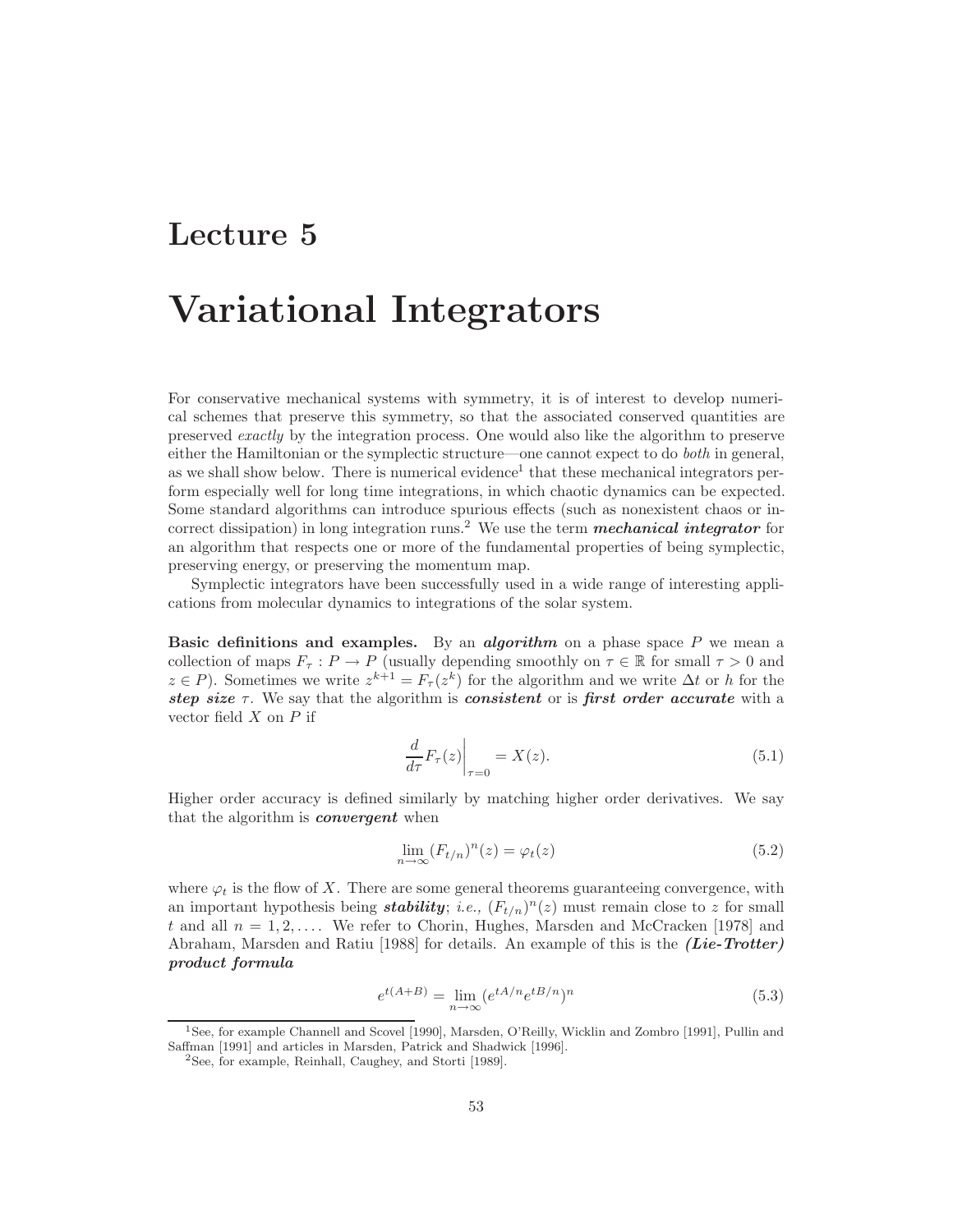which is a time splitting method for solving  $\dot{x} = Ax + Bx$  by iterating, in an alternating fashion, the solutions of  $\dot{x} = Ax$  and  $\dot{x} = Bx$ .

An algorithm  $F_{\tau}$  is

- 1. a *symplectic integrator* if each  $F_{\tau}$  is symplectic,
- 2. an *energy integrator* if  $H \circ F_\tau = H$  (where  $X = X_H$ ),
- 3. a *momentum integrator* if  $J \circ F_\tau = J$ , where **J** is the momentum map for the action of a Lie group  $G$ .

If  $F_{\tau}$  has one or more of these properties, we call it a *mechanical integrator*. Notice that if an integrator has one of these three properties, then so does any iterate of it, since these properties are preserved by composition.

There are several ways that have been employed to find mechanical integrators. For example, one can search amongst existing algorithms and find ones with special algebraic properties that make them symplectic or energy-preserving. Alternatively, one can attempt to design mechanical integrators from scratch. Here are some simple examples:

**Example 1.** A first order explicit symplectic scheme in the plane is given by the map  $(q_0, p_0) \mapsto (q, p)$  defined by

$$
q = q_0 + (\Delta t) p_0 p = p_0 - (\Delta t) V'(q_0 + (\Delta t) p_0).
$$
 (5.4)

This map is a first order approximation to the flow of Hamilton's equations for the Hamiltonian  $H = (p^2/2) + V(q)$ . Here, one can verify by direct calculation that this scheme is symplectic.

**Example 2.** An implicit, symplectic, second order accurate scheme in the plane for the same Hamiltonian as in Example 1 is

$$
q = q_0 + (\Delta t)(p + p_0)/2 \n p = p_0 - (\Delta t)V'((q + q_0)/2). \quad \blacklozenge
$$
\n(5.5)

Shortly we shall see how to construct such algorithms systematically, but for now just regard them as illustrative. The next example shows that the second order accurate midpoint rule is symplectic (Feng [1986]). This algorithm is also useful in developing almost Poisson integrators (Austin, Krishnaprasad and Wang [1993]).

**Example 3.** In a symplectic vector space the following *mid point rule* for a Hamiltonian vector field  $X_H$  is symplectic:

$$
\frac{z^{k+1} - z^k}{\Delta t} = X_H \left( \frac{z^k + z^{k+1}}{2} \right). \tag{5.6}
$$

Notice that for small  $\Delta t$  the map given implicitly by this equation is well defined by the implicit function theorem. One way to show that it is symplectic, is to use the fact that the *Cayley transform* S of an infinitesimally symplectic linear map A, namely

$$
S = \left(1 - \lambda A\right)^{-1} \left(1 + \lambda A\right) \tag{5.7}
$$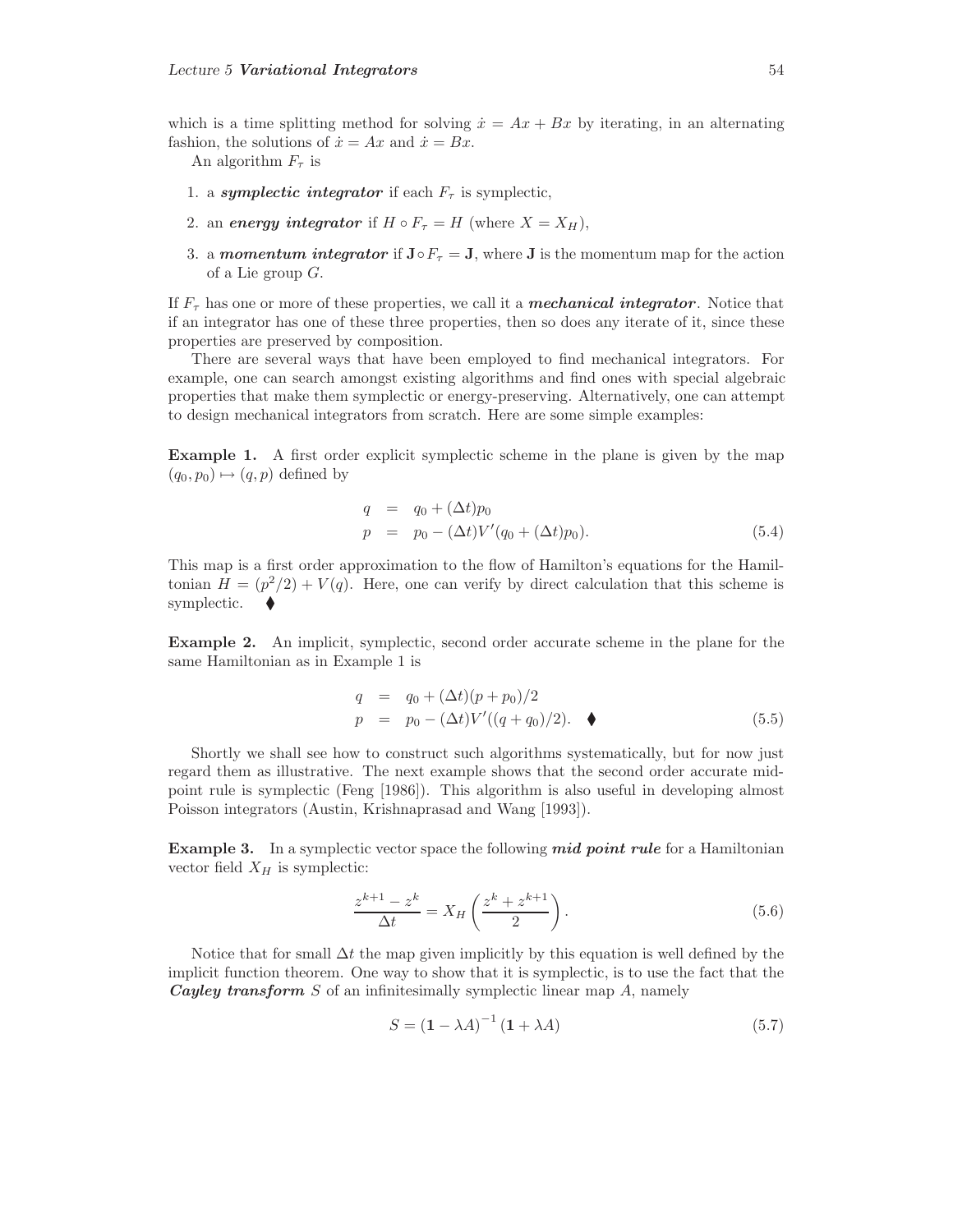is symplectic if  $\mathbf{1} - \lambda A$  is invertible for some real  $\lambda$ . To apply this to our situation, rewrite the algorithm (5.6) as

$$
F_{\tau}(z) - z - \tau X_H\left(\frac{z + F_{\tau}(z)}{2}\right) = 0.
$$
\n
$$
(5.8)
$$

Letting  $S = \mathbf{D}F_{\tau}(z)$  and  $A = \mathbf{D}X_H\left(\frac{z+F_{\tau}(z)}{2}\right)$ ) we get, by differentiation of equation  $(5.8)$ with respect to z,  $S - \mathbf{1} - \frac{1}{2}\tau A(\mathbf{1} + S) = 0$ ; *i.e.*, (5.7) holds with  $\lambda = \tau/2$ . Thus, (5.6) defines a symplectic scheme.

**Example 4.** Here is an example of an implicit energy preserving algorithm from Chorin, Hughes, Marsden and McCracken [1978]. Consider a Hamiltonian system for  $q \in \mathbb{R}^n$  and  $\mathbf{p} \in \mathbb{R}^n$ :

$$
\dot{\mathbf{q}} = \frac{\partial H}{\partial \mathbf{p}}, \quad \dot{\mathbf{p}} = -\frac{\partial H}{\partial \mathbf{q}}.
$$
\n(5.9)

Define the following implicit scheme

$$
\mathbf{q}_{n+1} = \mathbf{q}_n + \Delta t \frac{H(\mathbf{q}_{n+1}, \mathbf{p}_{n+1}) - H(\mathbf{q}_{n+1}, \mathbf{p}_n)}{\lambda^T(\mathbf{p}_{n+1} - \mathbf{p}_n)} \lambda,
$$
(5.10)

$$
\mathbf{p}_{n+1} = \mathbf{p}_n - \Delta t \frac{H(\mathbf{q}_{n+1}, \mathbf{p}_n) - H(\mathbf{q}_n, \mathbf{p}_n)}{\mu^T(\mathbf{q}_{n+1} - \mathbf{q}_n)} \mu,
$$
(5.11)

where

$$
\lambda = \frac{\partial H}{\partial \mathbf{p}} (\alpha \mathbf{q}_{n+1} + (1 - \alpha) \mathbf{q}_n, \beta \mathbf{p}_{n+1} + (1 - \beta) \mathbf{p}_n),
$$
\n(5.12)

$$
\mu = \frac{\partial H}{\partial \mathbf{q}} (\gamma \mathbf{q}_{n+1} + (1 - \gamma) \mathbf{q}_n, \delta \mathbf{p}_{n+1} + (1 - \delta) \mathbf{p}_n),
$$
\n(5.13)

and where  $\alpha, \beta, \gamma, \delta$  are arbitrarily chosen constants in [0, 1].

The proof of conservation of energy is simple: From (5.10), we have

$$
(\mathbf{q}_{n+1} - \mathbf{q}_n)^T (\mathbf{p}_{n+1} - \mathbf{p}_n) = \Delta t (H(\mathbf{q}_{n+1}, \mathbf{p}_{n+1}) - H(\mathbf{q}_{n+1}, \mathbf{p}_n)),
$$
(5.14)

and from (5.11)

$$
(\mathbf{p}_{n+1}-\mathbf{p}_n)^T(\mathbf{q}_{n+1}-\mathbf{q}_n)=-\Delta t(H(\mathbf{q}_{n+1},\mathbf{p}_n)-H(\mathbf{q}_n,\mathbf{p}_n)).
$$
\n(5.15)

Subtracting  $(5.15)$  from  $(5.14)$ , we obtain

$$
H(\mathbf{q}_{n+1}, \mathbf{p}_{n+1}) = H(\mathbf{q}_n, \mathbf{p}_n). \tag{5.16}
$$

This algorithm is checked to be consistent. In general, it is not symplectic.  $\blacklozenge$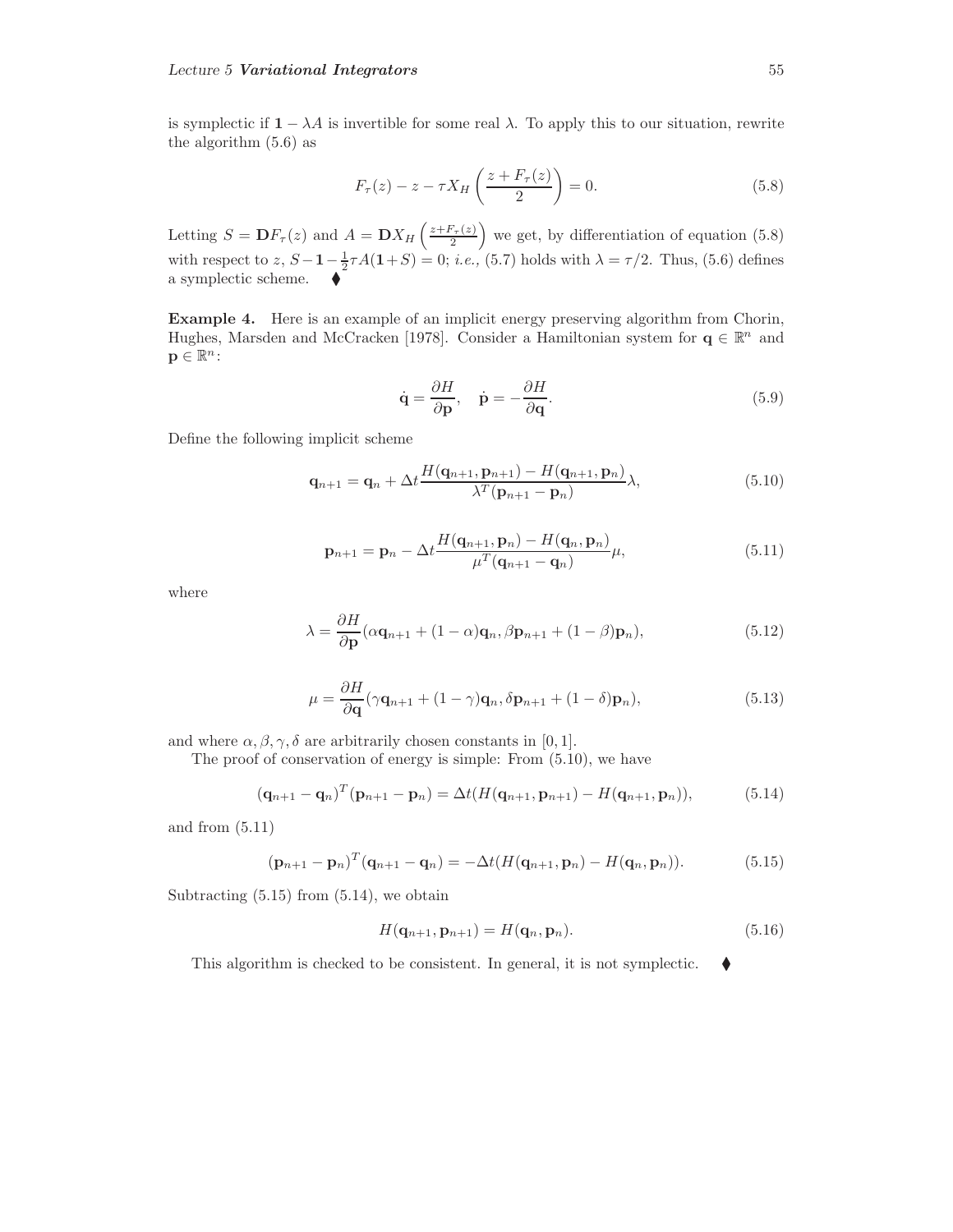**Example 5.** Let us apply the product formula idea to the simple pendulum. The equations are

$$
\frac{d}{dt}\left(\begin{array}{c}\varphi\\p\end{array}\right) = \left(\begin{array}{c}p\\0\end{array}\right) + \left(\begin{array}{c}0\\-\sin\varphi\end{array}\right).
$$

Each vector field can be integrated explicitly to give maps

$$
G_{\tau}(\varphi, p) = (\varphi + \tau p, p)
$$

and

$$
H_{\tau}(\varphi, p) = (\varphi, p - \tau \sin \varphi)
$$

each of which is symplectic. Thus, the composition  $F_{\tau} = G_{\tau} \circ H_{\tau}$ , namely,

$$
F_{\tau}(q, p) = (\varphi + \tau p - \tau^2 \sin \varphi, p - \tau \sin \varphi)
$$

is a first order symplectic scheme for the simple pendulum. It is closely related to the **standard map**. The orbits of  $F<sub>\tau</sub>$  need not preserve energy and they may be chaotic, while the trajectories of the simple pendulum are of course not chaotic.

We refer to the cited references, and to Ruth [1983], Feng [1986], Sanz-Serna [1988], Sanz-Serna and Calvo [1994] and references therein for more examples, including symplectic Runge-Kutta schemes. Product formula techniques are also discussed in McLachlan and Scovel [1996].

**Limitations on mechanical integrators.** A number of algorithms have been developed specifically for integrating Hamiltonian systems to conserve the energy integral, but without attempting to capture all of the details of the Hamiltonian structure (see Example 4 above and also Stofer [1987] and Greenspan [1974, 1984]). In fact, some of the standard energyconservative algorithms have poor momentum behavior over moderate time ranges. This makes them unsuitable for problems in satellite dynamics for example, where the exact conservation of a momentum integral is essential to problems in attitude control.

One can get angular momentum drift in energy-conservative simulations of, for example, rods that are free to vibrate and rotate. To control such drifts and attain the high levels of computational accuracy demanded by automated control mechanisms, one would be forced to reduce computational step sizes to such an extent that the numerical simulation would be prohibitively inefficient. Similarly, if one attempts to use a standard energy-conservative algorithm to simulate both the rotational and vibrational modes of a freely moving flexible rod, the algorithm may predict that the rotational motion will come to a virtual halt after only a few cycles! For a documented simulation of a problem with momentum conservation, see Simo and Wong [1989]. Unless one designs the algorithms carefully, in the process of enforcing energy conservation, one could upset conservation of angular momentum.

What may seem surprising is that all of the implicit members of the Newmark family, perhaps the most widely used time-stepping algorithms in nonlinear structural dynamics, are not designed to conserve energy and also fail to conserve momentum. Among the explicit members, only the central difference method preserves momentum. The proof of these results is in Simo, Tarnow and Wong [1991]; in fact, central difference schemes are variational in the sense of Veselov which we shall explain below, and this may be viewed as one explanation for why they preserve momentum.

In traditional integrators, much attention has been paid to energy conservation properties, some, as we have noted to momentum conservation, and even less to conserving the symplectic or Poisson structure. However, one can imagine that it is also quite important.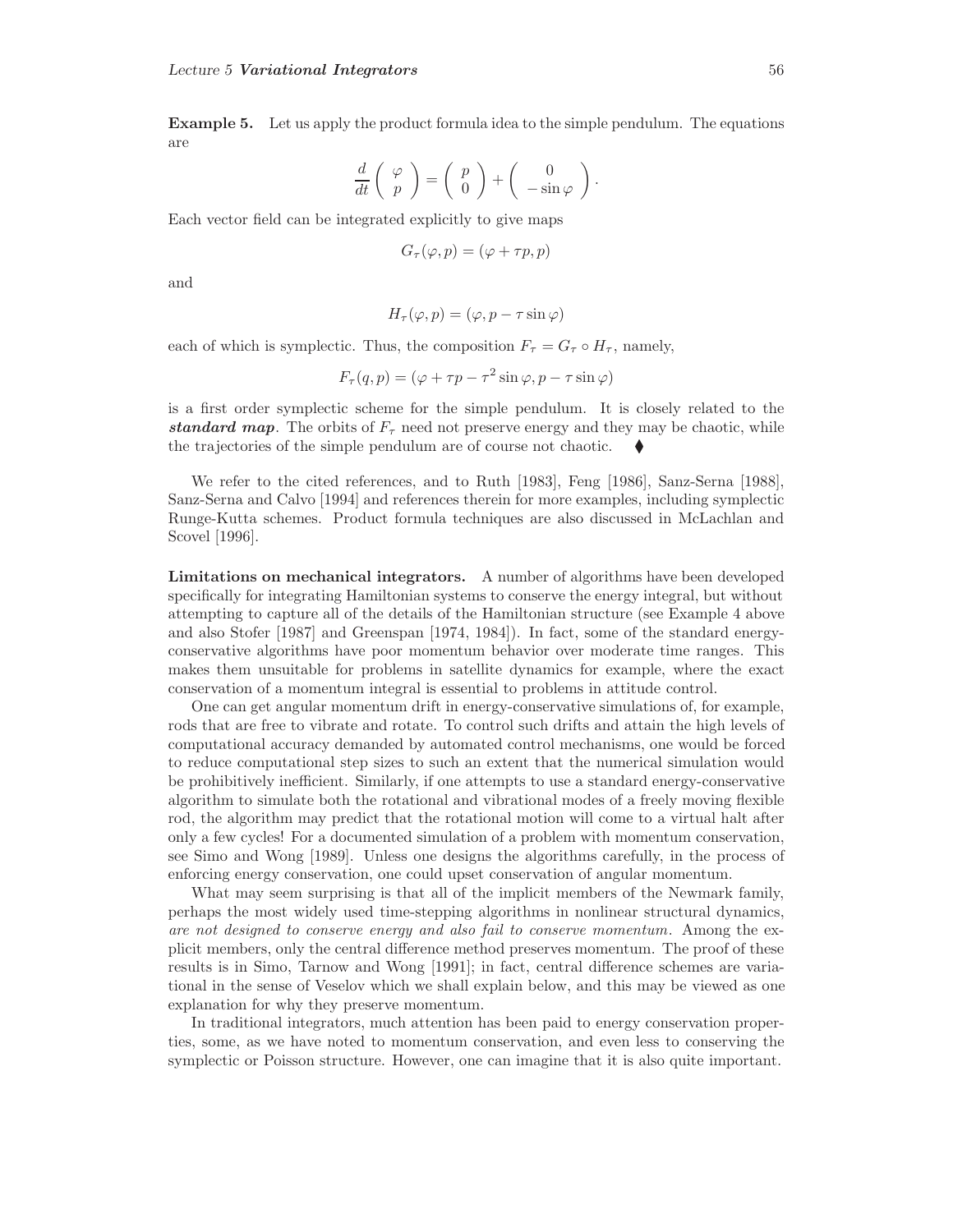Given the importance of conserving integrals of motion and the important role played by the Hamiltonian structure in the reduction procedure for a system with symmetry, one might hope to find an algorithm that combines all of the desirable properties: conservation of energy, conservation of momenta (and other independent integrals), and conservation of the symplectic structure. However, one cannot do all three of these things at once unless one relaxes one or more of the conditions in the following sense:

**Proposition 5.1** (Ge and Marsden [1988]) If an algorithm for a given Hamiltonian system  $X_H$  with a symmetry group G is energy preserving, symplectic, momentum preserving and G-equivariant and if the dynamics of  $X_H$  is nonintegrable on the reduced space (in the sense spelled out in the proof) then the algorithm already gives the exact solution of the given problem up to a time reparametrization.

**Proof** Suppose  $F_{\Delta t}$  is our symplectic algorithm of the type discussed above, and consider the application of the algorithm to the reduced phase space. We assume that the Hamiltonian H is the only integral of motion of the reduced dynamics *(i.e.*, all other integrals of the system have been found and taken out in the reduction process in the sense that any other conserved quantity (in a suitable class) is functionally dependent on  $H$ . Since  $F_{\Delta t}$  is symplectic it is the  $\Delta t$ -time map of some *time-dependent* Hamiltonian function K. Now assume that the symplectic map  $F_{\Delta t}$  also conserves H for all values of  $\Delta t$ . Thus  ${H, K} = 0 = {K, H}.$  The latter equation implies that K is functionally dependent on H since the flow of  $H$  (the "true dynamics") had no other integrals of motion. The functional dependence of  $K$  on  $H$  in turn implies that their Hamiltonian vector fields are parallel, so the flow of K (the approximate solution) and the flow of H (the exact solution) must lie along identical curves in the reduced phases space; thus the flows are equivalent up to time reparametrization.

Colloqually speaking, this result means that it is unlikely one can find an algorithm that simultaneously conserves the symplectic structure, the momentum map, and the Hamiltonian. It is tempting (but probably wrong) to guess from this that one can monitor accuracy by keeping track of all three. However, for small time steps, symplectic integrators have *surrogate Hamiltonians* as shown by Neistdadt [1984]; one gets nearby exactly conserved energy functions with errors that are exponentially small (presumably below round off errors) in the time step.

Non-symplectic algorithms that conserve both momentum and energy have been studied by Simo and Tarnow [1992], Simo and Wong [1989] and Austin, Krishnaprasad and Wang [1993]. Dissipative effects can often be dealt with by means of product formulas. See Armero and Simo [1992, 1993, 1996] for example.

**Variational methods.** Symplectic-momentum integrators can be simply and naturally constructed by means of discretizations of Hamilton's principle following ideas of Veselov [1988, 1991]. We shall explain this procedure following the exposition of Wendlandt and Marsden [1997].

The emphasis here is on *simplicity*: the theory and practice are easy! For example, they can be much simpler to use and implement than generating function methods (although the two techniques are closely related theoretically).

Variational integrators include the popular Verlet methods and shake algorithms as special cases. The methods also handle constraints in a simple way—this is one of the sterling features of the variational technique.

The methods generalize to pde's using multisymplectic geometry with the result being a class of *multisymplectic momentum integrators*. One obtains, in a natural way,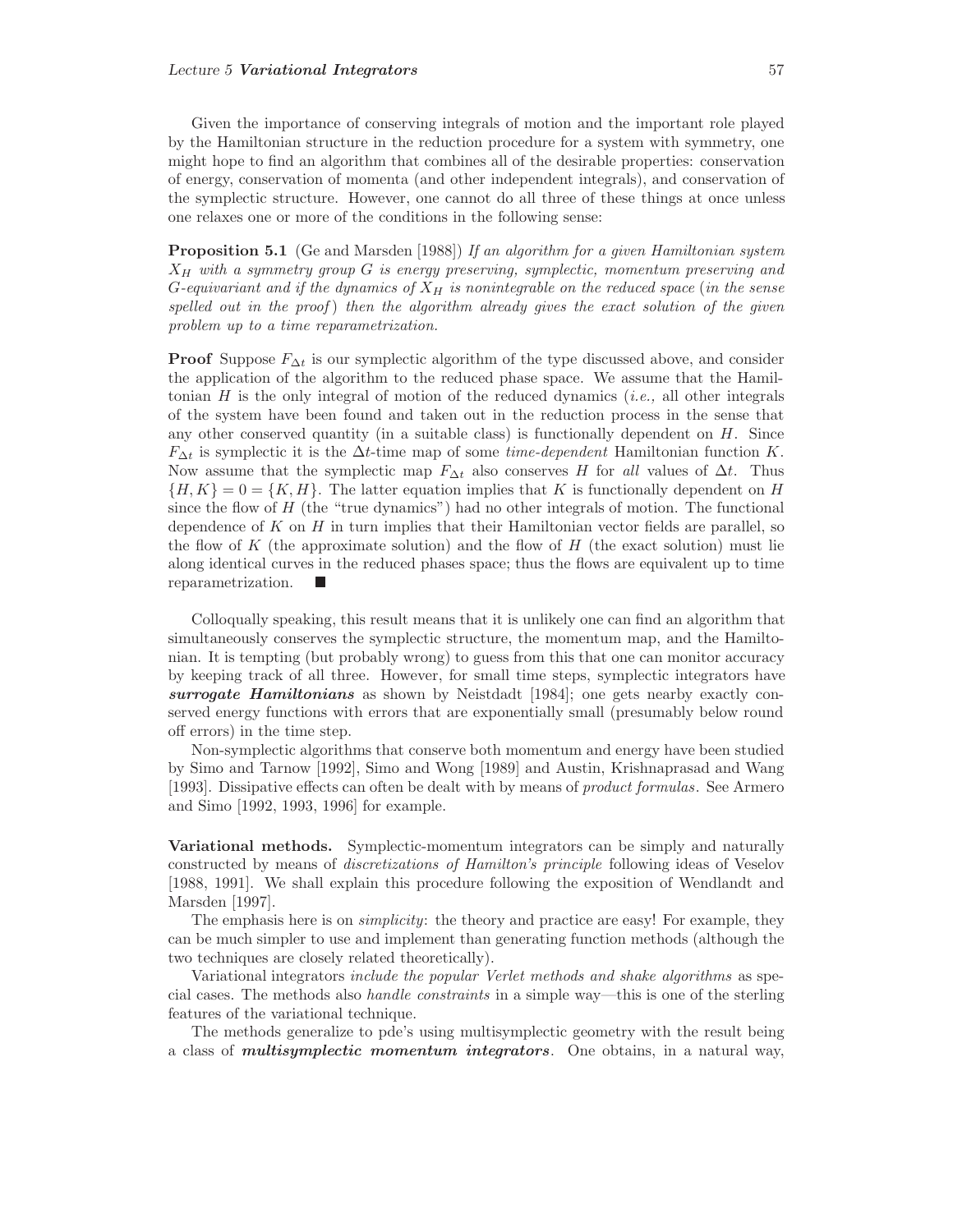spacetime integrators. See Marsden, Patrick and Shkoller [1998] for details and numerical examples.

There is still *lots to do* in this area! A goal is to continue developing the theory and to implement multisymplectic integrators for various interesting pde systems, such as those for nonlinear optics (the NLS equation), MHD, ocean dynamics, etc.

**The discrete variational principle.** We now discuss discrete variational principles  $(DVP)$  which lead to evolution algorithms analogous to the Euler-Lagrange equations from mechanics. As we shall see, an algorithm is implicitly determined by the associated *discrete*  $Euler-Lagrange(DEL)$  equations. Let us now explain how this works.

Given a configuration space Q, a *discrete Lagrangian* is a map

$$
\mathbb{L}: Q \times Q \to \mathbb{R}.
$$

In practice,  $\mathbb L$  is obtained by approximating a given Lagrangian, but regard  $\mathbb L$  as given for the moment. The time step information will be contained in <sup>L</sup>.

For a positive integer N, the *action sum* is the map  $S: Q^{N+1} \to \mathbb{R}$  defined by

$$
\mathbb{S} = \sum_{k=0}^{N-1} \mathbb{L}(q_{k+1}, q_k),
$$

where  $q_k \in Q$  and k is a nonnegative integer. The action sum is the discrete analog of the action integral in mechanics.

The *discrete variational principle* states that the evolution equations extremize the action sum given fixed end points,  $q_0$  and  $q_N$ . Extremizing S over  $q_1, \dots, q_{N-1}$  leads to the *DEL equations*:

$$
D_2 \mathbb{L}(q_{k+1}, q_k) + D_1 \mathbb{L}(q_k, q_{k-1}) = 0
$$

for all  $k = 1, \dots, N - 1$ . We can write this equation in terms of a discrete *algorithm* 

$$
\Phi: Q \times Q \to Q \times Q
$$

defined implicitly by

$$
D_2\mathbb{L}\circ\Phi+D_1\mathbb{L}=0,
$$

i.e.,

$$
\Phi(q_k, q_{k-1}) = (q_{k+1}, q_k).
$$

If, for each  $q \in Q$ ,  $D_2\mathbb{L}(q,q)$ :  $T_qQ \to T_q^*Q$  is invertible, then  $D_2\mathbb{L}$ :  $Q \times Q \to T^*Q$  is locally invertible and so the algorithm  $\Phi$ , which flows the system forward in discrete time, is well defined for small time steps.

In coordinates,  $q^i$  on Q, the DEL equations are

$$
\frac{\partial \mathbb{L}}{\partial q_k^i} \circ \Phi(q_{k+1}, q_k) + \frac{\partial \mathbb{L}}{\partial q_{k+1}^i} (q_{k+1}, q_k) = 0
$$

i.e.,

$$
\frac{\partial \mathbb{L}}{\partial q_{k+1}^i} (q_{k+2}, q_{k+1}) + \frac{\partial \mathbb{L}}{\partial q_{k+1}^i} (q_{k+1}, q_k) = 0.
$$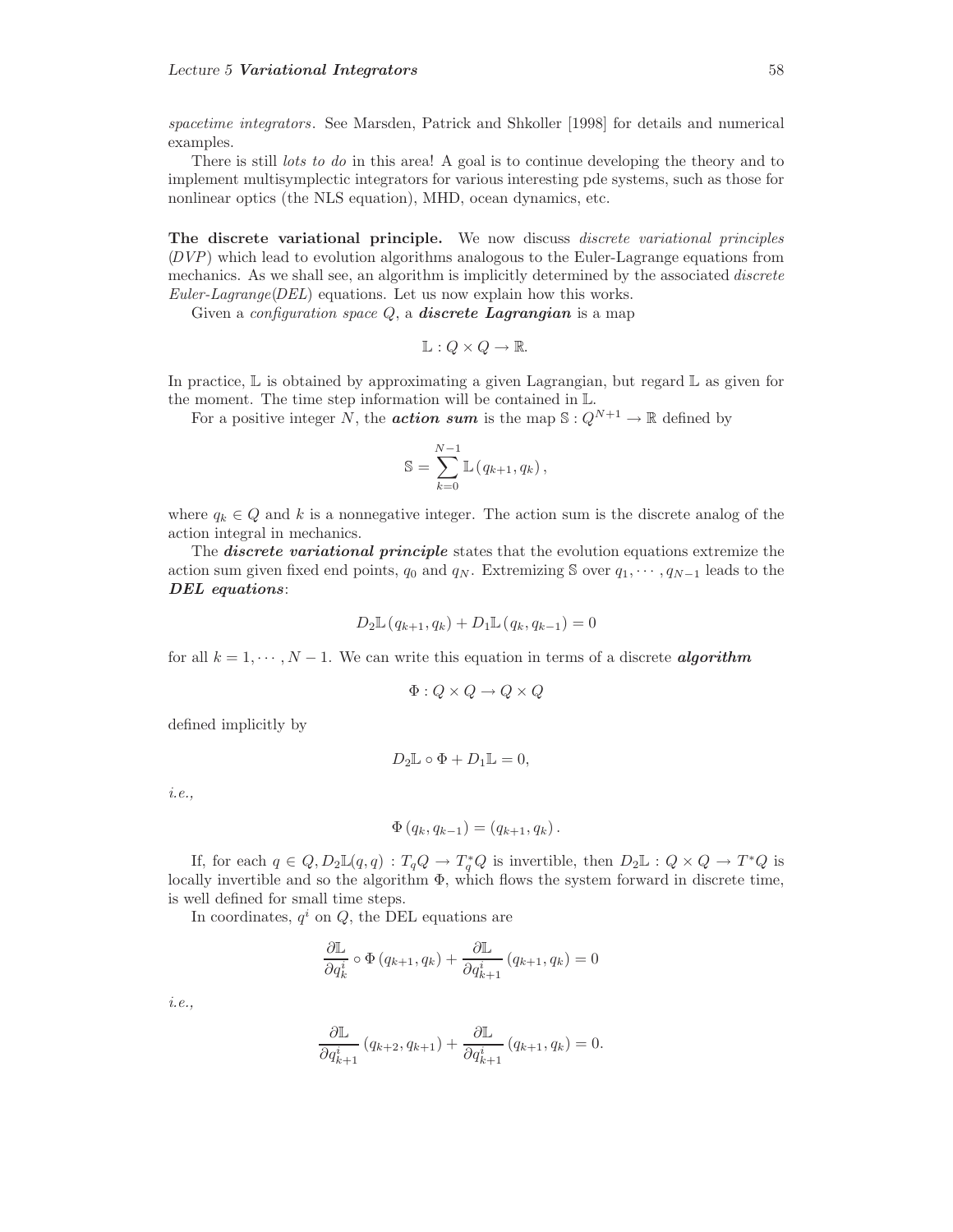**The algorithm is symplectic.** To explain the sense in which the algorithm is symplectic, first define the *fiber derivative* by

$$
\mathbb{FL}: Q \times Q \to T^*Q; (q_1, q_0) \mapsto (q_0, D_2\mathbb{L}(q_1, q_0))
$$

and define the 2-form  $\omega$  on  $Q \times Q$  by pulling back the canonical 2-form on  $T^*Q$ :

$$
\omega = \mathbb{FL}^{\ast}(\Omega_{\text{CAN}}).
$$

The fiber derivative is analogous to the standard Legendre transform. The coordinate expression for  $\omega$  is:

$$
\omega = \frac{\partial^2 \mathbb{L}}{\partial q_k^i \partial q_{k+1}^j} (q_{k+1}, q_k) dq_k^i \wedge dq_{k+1}^j.
$$

**Theorem 5.2** The algorithm  $\Phi$  exactly preserves the symplectic form  $\omega$ .

One proof of this is to simply verify it with a straightforward calculation—see Wendlandt and Marsden [1997] for the details. Another is to derive this information directly from the variational structure. We will come back to this shortly.

**The algorithm preserves momentum.** Recall that *Noether's theorem* states that a continuous symmetry of the Lagrangian leads to conserved quantities, as with linear and angular momentum. A nice way to derive these conservation laws (the way Noether did it) is to use the invariance of the variational principle.

Let the discrete Lagrangian be invariant under the action of a Lie group  $G$  on  $Q$ , and let  $\xi \in \mathfrak{g}$ , the Lie algebra of G. By analogy with the continuous case, define the **discrete** *momentum map*,  $\mathbb{J}: Q \times Q \to \mathfrak{g}^*$  by

$$
\langle \mathbb{J}(q_{k+1}, q_k), \xi \rangle := \langle D_2 \mathbb{L}(q_{k+1}, q_k), \xi_Q(q_k) \rangle,
$$

**Theorem 5.3** The algorithm  $\Phi$  exactly preserves the momentum map.

The discrete momentum map  $\mathbb J$  is equivariant with respect to the action of G on  $Q \times Q$ and the coadjoint action of G on  $\mathfrak{g}^*$ . We also note that the algorithm  $\Phi$  can be obtained by using −<sup>L</sup> as a generating function. Again, one can check this by a calculation or by invoking invariance of the variational principle—which we will indicate below.

**Construction of mechanical integrators.** We show how to construct integrators in a practical manner by enforcing the constraints through Lagrange multipliers. (Wendlandt and Marsden [1997] also discuss the Jacobian used to solve the nonlinear equations; the constrained coordinate formulation has a special structure that can be exploited to increase simulation efficiency, as well as local truncation error and solvability.)

Assume that we have a mechanical system with a constraint manifold,  $Q \subset V$ , where V is a real finite dimensional vector space, and that we have an unconstrained Lagrangian,  $L$ :  $TV \to \mathbb{R}$  which, by restriction of L to TQ, defines a *constrained Lagrangian*,  $L^c: TQ \to TQ$  $\mathbb R$ . Roughly speaking, V is a containing vector space in which the computer arithmetic will take place. In particular, coordinate charts on Q are not chosen for this purpose. In fact, apart from the use of the containing vector space  $V$ , the algorithms developed here are independent of the use of coordinates on Q.

We also assume that we have a vector valued *constraint function*,  $g: V \to \mathbb{R}^k$ , such that our constraint manifold is given by  $g^{-1}(0) = Q \subset V$ , with 0 a regular value of g. The dimension of V is denoted n, and therefore, the dimension of Q is  $m = n - k$ .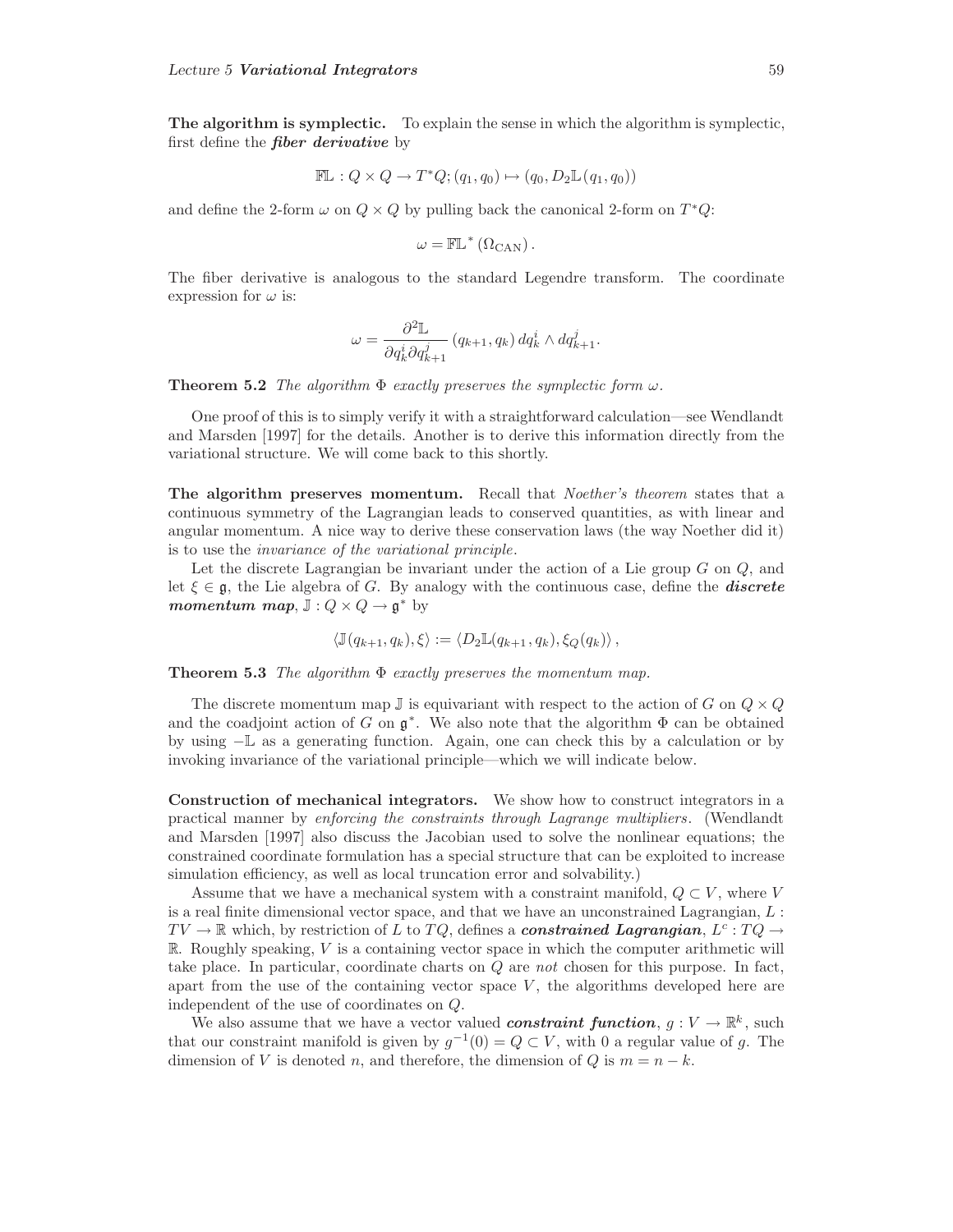Define a *discrete, unconstrained Lagrangian*,  $\mathbb{L}: V \times V \to \mathbb{R}$  by

$$
\mathbb{L}(y,x) = L\left(\frac{y+x}{2}, \frac{y-x}{h}\right),\,
$$

where  $h \in \mathbb{R}_+$  is the time step. (This is not the only possible choice but it is one that leads to a second order accurate algorithm.) The *unconstrained action sum* is defined by

$$
\mathbb{S} = \sum_{k=0}^{N-1} \mathbb{L}\left(v_{k+1}, v_k\right).
$$

Extremize  $\mathbb{S}: V^{N+1} \to \mathbb{R}$  subject to the constraint that  $v_k \in Q \subset V$  for  $k = 1, \dots, N-1$ , i.e., solve

$$
D_2 \mathbb{L}(v_{k+1}, v_k) + D_1 \mathbb{L}(v_k, v_{k-1}) + \lambda_k^T D g(v_k) = 0
$$

(no sum on k) with  $g(v_k) = 0$  for  $k = 1, \dots, N-1$ . Here  $\lambda_k$  are Lagrange multipliers, chosen to enforce the constraints.

**Summary.** The *algorithm* is defined by starting with  $v_k$  and  $v_{k-1}$  in  $Q \subset V$ , *i.e.*,  $g(v_k) = 0$  and  $g(v_{k-1}) = 0$ , and solving

$$
D_2 \mathbb{L}(v_{k+1}, v_k) + D_1 \mathbb{L}(v_k, v_{k-1}) + \lambda_k^T D g(v_k) = 0
$$

subject to  $g(v_{k+1}) = 0$ , for  $v_{k+1}$  and  $\lambda_k$ .

In terms of the unconstrained Lagrangian, the algorithm reads as follows:

$$
\frac{1}{h} \left[ \frac{\partial L}{\partial \dot{v}} \left( \frac{v_k + v_{k-1}}{2}, \frac{v_k - v_{k-1}}{h} \right) - \frac{\partial L}{\partial \dot{v}} \left( \frac{v_{k+1} + v_k}{2}, \frac{v_{k+1} - v_k}{h} \right) \right] \n+ \frac{1}{2} \left[ \frac{\partial L}{\partial v} \left( \frac{v_k + v_{k-1}}{2}, \frac{v_k - v_{k-1}}{h} \right) + \frac{\partial L}{\partial v} \left( \frac{v_{k+1} + v_k}{2}, \frac{v_{k+1} - v_k}{h} \right) \right] \n+ D^T g(v_k) \lambda_k = 0
$$

together with  $g(v_{k+1})=0$ .

**Example.** If the continuous Lagrangian is

$$
L(q, \dot{q}) = \frac{1}{2} \dot{q}^T M \dot{q} - V(q)
$$

with constraint  $g(q)=0$ , where M is a constant mass matrix, and V is the potential energy, then the DEL equations are

$$
M\left(\frac{v_{k+1} - 2v_k + v_{k-1}}{h^2}\right) + \frac{1}{2}\left(\frac{\partial V}{\partial q}\left(\frac{v_{k+1} + v_k}{2}\right) + \frac{\partial V}{\partial q}\left(\frac{v_k + v_{k-1}}{2}\right)\right) - D^T g(v_k) \lambda_k = 0
$$

with  $g(v_{k+1})=0$ .

These algorithms produce the Verlet and shake algorithms as special cases, as is discussed in Wendlandt and Marsden [1997]. The following result is very plausible: it states that the earlier intrinsic construction is coincident with this construction using constraints.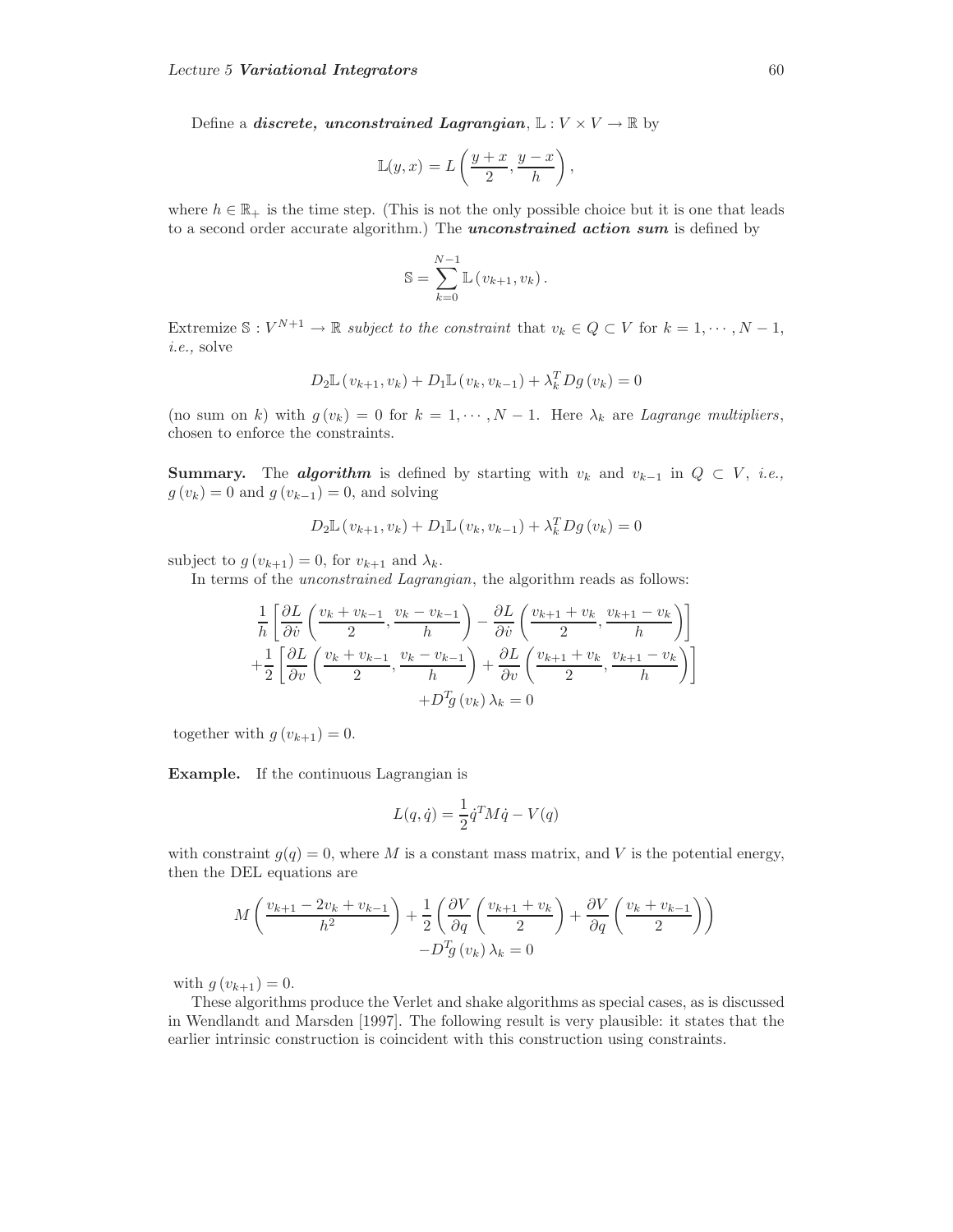**Theorem 5.4** The algorithm defined using Lagrange multipliers coincides with that defined intrinsically using the constrained discrete Lagrangian on  $Q \times Q$ , so it is symplectic and momentum preserving.

The examples treated in Wendlandt and Marsden [1997] are simple ones, the double spherical pendulum (dsp) and the rigid body. The former example is interesting because of its chaotic dynamics and pattern evocation phenomenon (Marsden and Scheurle [1995]).

Both are constrained systems and may be readily integrated by the above methods. Numerical issues such as cpu time and accuracy are also discussed, as well as the comparison of these methods with energy-momentum methods. For the rigid body, we use quaternions to handle the constraints but this was just for illustration and of course one could handle the constraints directly using  $SO(3) \subset GL(3)$  as well. The following figure from one of the dsp calculations shows the surrogate energy phenomenon.



Figure 5.1: Energy and multipliers versus time for the dsp simulation.

**An intrinsic variational viewpoint.** Recall that given a Lagrangian function  $L: TQ \rightarrow$ R, we construct the corresponding **action functional**  $\mathfrak{S}$  on  $C^2$  curves  $q(t)$  by (using coordinate notation)

$$
\mathfrak{S}(q(\cdot)) \equiv \int_{a}^{b} L\left(q^{i}(t), \frac{dq^{i}}{dt}(t)\right) dt.
$$
\n(5.17)

The action functional depends on  $a$  and  $b$ , but this is not explicit in the notation. Hamilton's principle seeks the curves  $q(t)$  for which the functional  $\mathfrak G$  is stationary under variations of  $q^{i}(t)$  with fixed endpoints. It will be useful to recall this calculation; namely, we seek curves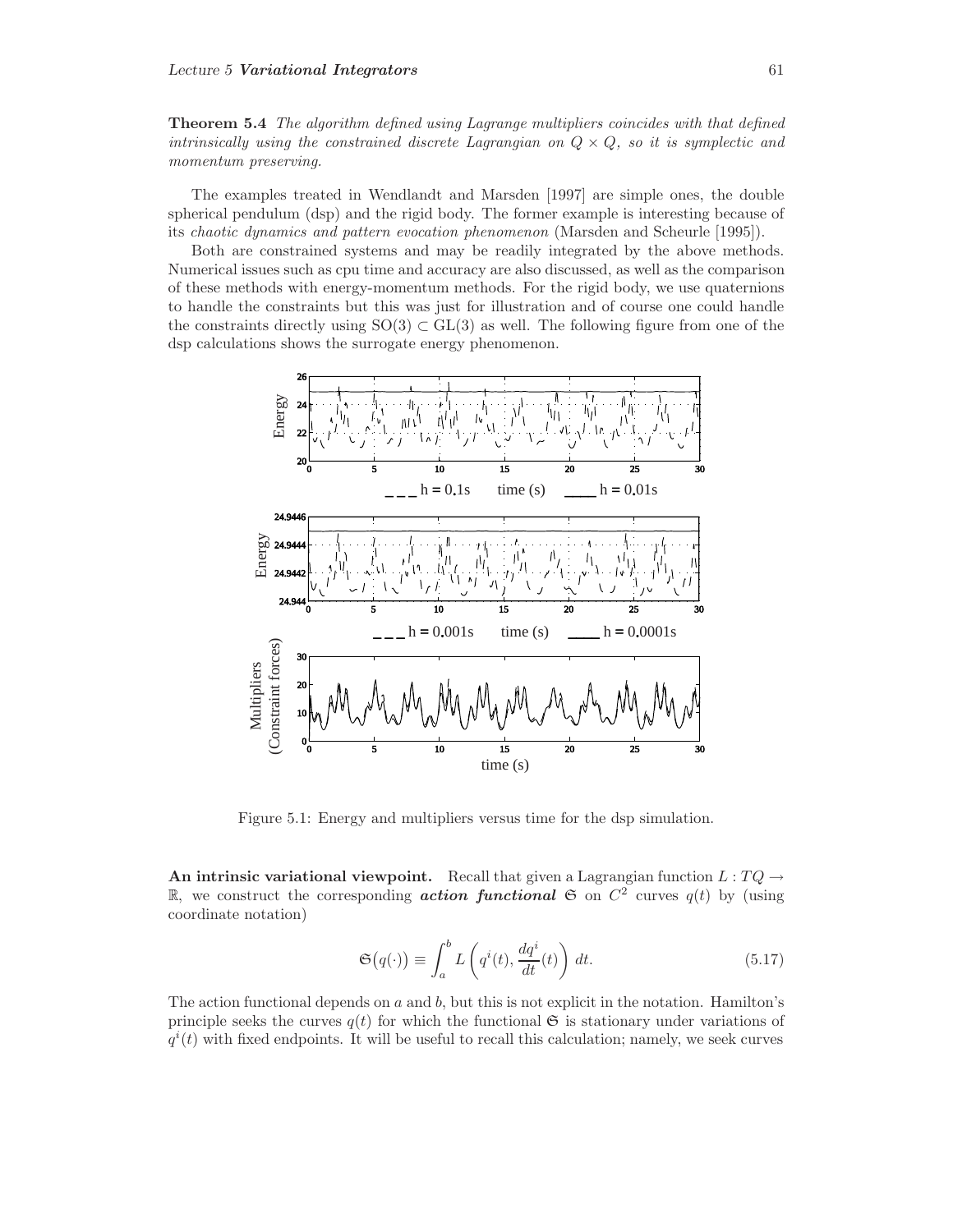$q(t)$  which satisfy

$$
\mathbf{d}\mathfrak{S}(q(t)) \cdot \delta q(t) \equiv \left. \frac{d}{d\epsilon} \right|_{\epsilon=0} \mathfrak{S}(q(t) + \epsilon \delta q(t)) = 0 \tag{5.18}
$$

for all  $\delta q(t)$  with  $\delta q(a) = \delta q(b) = 0$ . Abbreviating  $q_{\epsilon} \equiv q + \epsilon \delta q$ , and using integration by parts, the calculation is

$$
\mathbf{d}\mathfrak{S}(q(t)) \cdot \delta q(t) = \frac{d}{d\epsilon}\bigg|_{\epsilon=0} \int_a^b L\left(q_\epsilon^i(t), \frac{dq_\epsilon^i}{dt}(t)\right) dt
$$
  

$$
= \int_a^b \delta q^i \left(\frac{\partial L}{\partial q^i} - \frac{d}{dt} \frac{\partial L}{\partial \dot{q}^i}\right) dt + \frac{\partial L}{\partial \dot{q}^i} \delta q^i \bigg|_a^b.
$$
(5.19)

The last term in (5.19) vanishes since  $\delta q(a) = \delta q(b) = 0$ , so that the requirement (5.18) for S to be stationary yields the *Euler-Lagrange equations*

$$
\frac{\partial L}{\partial q^i} - \frac{d}{dt} \frac{\partial L}{\partial \dot{q}^i} = 0.
$$
\n(5.20)

Recall that L is called *regular* when the matrix  $[\partial^2 L/\partial \dot{q}^i \partial \dot{q}^j]$  is everywhere a nonsingular matrix and in this case, the Euler-Lagrange equations are second order ordinary differential equations.

Since the action (5.17) is independent of the choice of coordinates, the Euler-Lagrange equations are coordinate independent as well. Consequently, it is natural that the Euler-Lagrange equations may be intrinsically expressed using the language of differential geometry. This intrinsic development of mechanics is now standard, and can be seen, for example, in Arnold [1989], Abraham and Marsden [1978], and Marsden and Ratiu [1998].

The *canonical* 1*-form* on the 2*n*-dimensional cotangent bundle  $T^*Q$  is defined by

$$
\Theta_0(\alpha_q)w_{\alpha_q} \equiv \alpha_q \cdot T\pi_Q w_{\alpha_q},
$$

where  $\alpha_q \in T_q^*Q$ , and  $w_{\alpha_q} \in T_{\alpha_q}T^*Q$ , and  $\pi_Q: T^*Q \to Q$  is the projection. The Lagrangian L intrinsically defines a fiber preserving bundle map  $\mathbb{F}L : TQ \to T^*Q$ , the *Legendre transformation*, by vertical differentiation:

$$
\mathbb{F}L(v_q)w_q \equiv \left. \frac{d}{d\epsilon} \right|_{\epsilon=0} L(v_q + \epsilon w_q).
$$

One normally defines the *Lagrange* 1-form on TQ by pull-back  $\Theta_L \equiv \mathbb{E}L^* \Theta_0$ , and the *Lagrange 2-form* by  $\Omega_L = -d\Theta_L$ . We then seek a vector field  $X_E$  (called the *Lagrange vector field*) on TQ such that  $X_E \rightharpoonup \Omega_L = dE$ , where the *energy* E is defined by  $E(v_q) \equiv$  $\mathbb{F}L(v_q)v_q - L(v_q)$ . A number of these definitions can be given a little more directly on  $TQ$ , without resorting to  $T^*Q$ , but it amounts to the same thing.

If  $\mathbb{F}L$  is a local diffeomorphism then  $X_E$  exists and is unique, and its integral curves solve the Euler-Lagrange equations. In addition, the flow  $F_t$  of  $X_E$  is symplectic; that is, preserves  $\Omega_L$ :  $F_t^* \Omega_L = \Omega_L$ . These facts are usually proved using differential forms and Lie derivatives.

Despite the compactness and precision of this differential-geometric approach, it is difficult to motivate and also is not entirely contained on the Lagrangian side. The canonical 1-form  $\Theta_0$  seems to appear from nowhere, as does the Legendre transform  $\mathbb{F}L$ .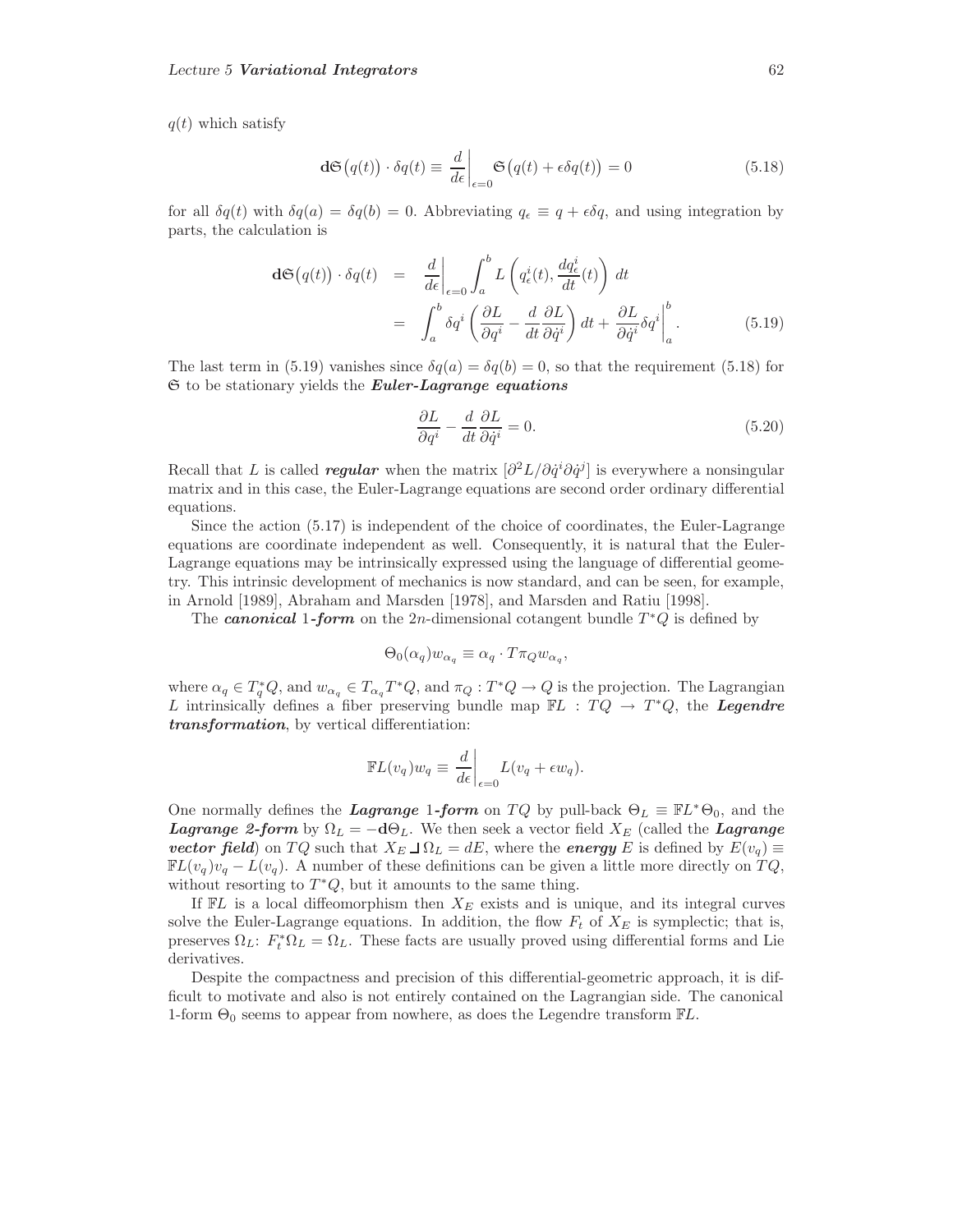**The variational approach.** Besides being more faithful to history, more and more, one is finding that there are advantages to staying on the "Lagrangian side". Many examples can be given, but the theory of Lagrangian reduction discussed in lecture 1 (the Euler-Poincaré equations being an instance) and associated control issues discussed in lectures 3 and 4 are examples. Other examples are the direct variational approach to questions in black hole dynamics given by Wald [1993] and the development of variational asymptotics (see Holm [1996], Holm, Marsden and Ratiu [1998b], and references therein). In such studies, it is the variational principle that is the center of attention.

One can derive in a natural way the entire differential geometric structures, including momentum mappings, directly from the variational approach. This development begins by removing the endpoint condition  $\delta q(a) = \delta q(b) = 0$ . Equation (5.19) becomes

$$
d\mathfrak{S}(q(\cdot)) \cdot \delta q(\cdot) = \int_a^b \delta q^i \left( \frac{\partial L}{\partial q^i} - \frac{d}{dt} \frac{\partial L}{\partial \dot{q}^i} \right) dt + \left. \frac{\partial L}{\partial \dot{q}^i} \delta q^i \right|_a^b, \tag{5.21}
$$

but now the left side operates on more general  $\delta q$  and the last term on the right side need not vanish. That last term of (5.21) is a linear pairing of the function  $\partial L/\partial \dot{q}^i$ , a function of  $q^i$  and  $\dot{q}^i$ , with the tangent vector  $\delta q^i$ . Thus, one may consider it a 1-form on  $TQ$ ; namely the 1-form  $(\partial L/\partial \dot{q}^i) dq^i$ . This is exactly the Lagrange 1-form, and we can summarize this as follows:

**Theorem 5.5** Given a  $C^k$  Lagrangian L,  $k \geq 2$ , there exists a unique  $C^{k-2}$  mapping  $D_{EL}L : \ddot{Q} \rightarrow T^*Q$ , defined on the second order submanifold

$$
\ddot{Q} \equiv \left\{ \left. \frac{d^2q}{dt^2}(0) \in T^2Q \; \right| \; q \; \text{is a } C^2 \; \text{curve in } Q \right\}
$$

of  $T^2Q$ , and a unique  $C^{k-1}$  1-form  $\Theta_L$  on  $TQ$ , such that, for all  $C^2$  variations  $q_{\epsilon}(t)$ ,

$$
d\mathfrak{S}(q(\cdot)) \cdot \delta q(\cdot) = \int_{a}^{b} D_{EL}L\left(\frac{d^{2}q}{dt^{2}}\right) \cdot \delta q dt + \Theta_{L}\left(\frac{dq}{dt}\right) \cdot \hat{\delta q} \Big|_{a}^{b}, \qquad (5.22)
$$

where

$$
\delta q(t) \equiv \left. \frac{d}{d\epsilon} \right|_{\epsilon=0} q_{\epsilon}(t), \qquad \left. \delta q(t) \equiv \left. \frac{d}{d\epsilon} \right|_{\epsilon=0} \frac{d}{dt} \right|_{t=0} q_{\epsilon}(t).
$$

The 1-form so defined is a called the *Lagrange 1-form.*

Indeed, uniqueness and local existence are consequences of the calculation (5.19), and the coordinate independence of the action, and then global existence follows.

Thus, using the variational principle, the Lagrange 1-form  $\Theta_L$  is the "boundary part" of the the functional derivative of the action when the boundary is varied. The analogue of the symplectic form is the (negative of) exterior derivative of  $\Theta_L$ ; i.e.,  $\Omega_L \equiv -d\Theta_L$ .

**Lagrangian flows are symplectic.** One of Lagrange's basic discoveries was that the solutions of the Euler-Lagrange equations give rise to a symplectic map. It is a curious twist of history that he did this without the machinery of either differential forms, of the Hamiltonian formalism or of Hamilton's principle itself. (See Marsden and Ratiu [1998] for an account of this history.)

Assuming that  $L$  is regular, the variational principle gives as we have seen, coordinate independent second order ordinary differential equations. We temporarily denote the vector field on TQ so obtained by X, and its flow by  $F_t$ . Consider the restriction of  $\mathfrak S$  to the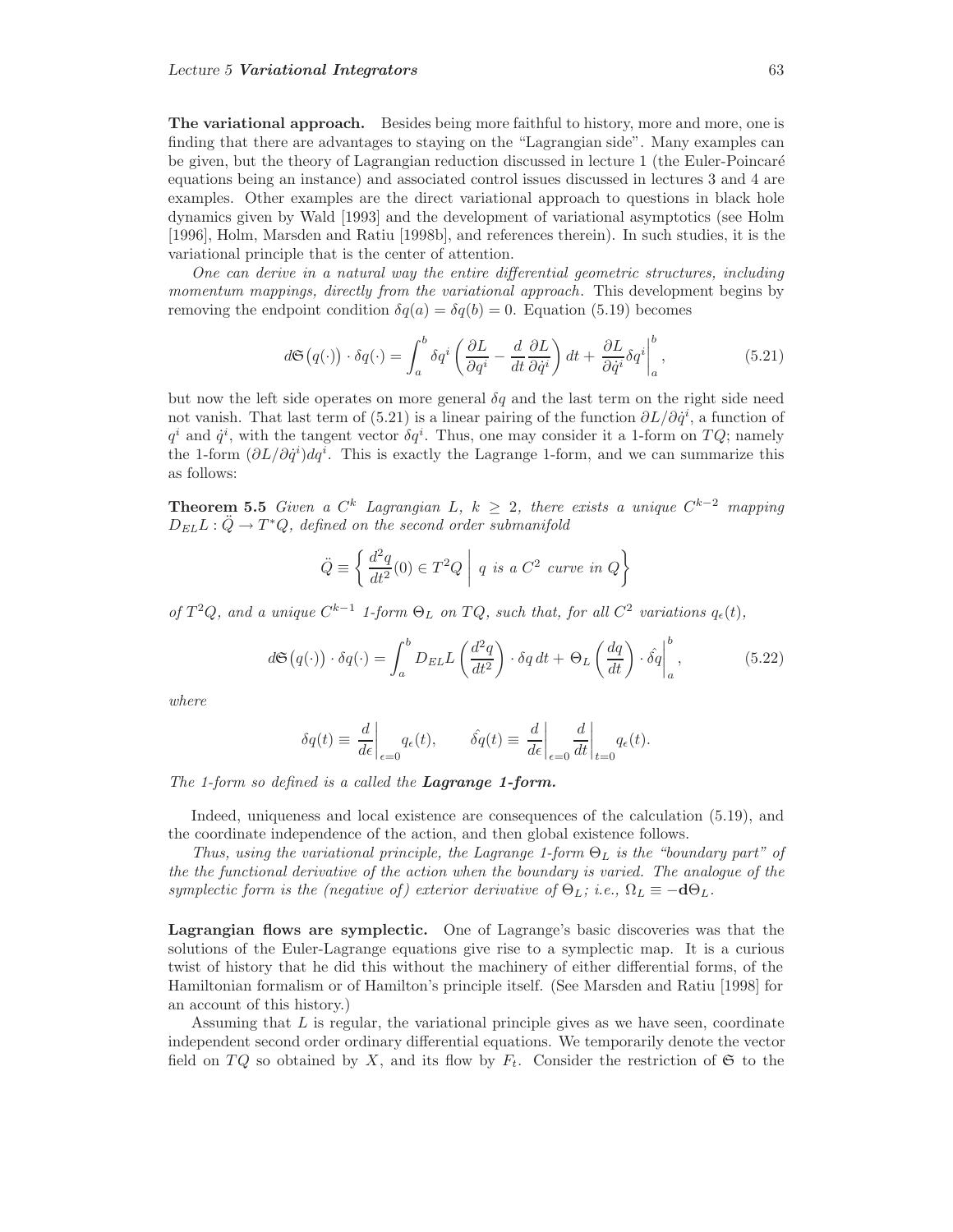subspace  $\mathcal{C}_L$  of solutions of the variational principle. The space  $\mathcal{C}_L$  may be identified with the initial conditions for the flow; to  $v_q \in TQ$ , we associate the integral curve  $s \mapsto F_s(v_q)$ ,  $s \in [0, t]$ . The value of  $\mathfrak S$  on that curve is denoted by  $\mathfrak S_t$ , and again called the *action*. We thus regard  $\mathfrak{S}_t$  as a real valued function on  $TQ$ . The fundamental equation (5.22) becomes

$$
\mathbf{d} \mathfrak{S}_t(v_q) w_{v_q} = \Theta_L\big(F_t(v_q)\big) \cdot \frac{d}{d\epsilon} \bigg|_{\epsilon=0} F_t(v_q + \epsilon w_{v_q}) - \Theta_L(v_q) \cdot w_{v_q},
$$

where  $\epsilon \mapsto v_q + \epsilon w_{v_q}$  symbolically represents any curve at  $v_q$  with derivative  $w_{v_q}$ . We have thus derived the equation

$$
\mathbf{d}\mathfrak{S}_t = F_t^* \Theta_L - \Theta_L. \tag{5.23}
$$

Taking the exterior derivative of  $(5.23)$  yields the fundamental fact that the flow of X is symplectic:

$$
0 = \mathbf{d} \mathbf{d} \mathfrak{S}_t = \mathbf{d} (F_t^* \Theta_L - \Theta_L) = -F_t^* \Omega_L + \Omega_L
$$

which is equivalent to  $F_t^* \Omega_L = \Omega_L$ . Thus, using the variational principle, the analogue that the evolution is symplectic is the equation  $\mathbf{d}^2 = 0$ , applied to the action restricted to space of solutions of the variational principle. Equation (5.23) also provides the differentialgeometric equations for X. Indeed, one time derivative of  $(5.23)$  gives  $dL = \mathcal{L}_X \Theta_{\mathcal{L}}$  so that

$$
X \sqcup \Omega_L = -X \sqcup d\Theta_L = -\pounds_X \Theta_L + d(X \sqcup \Theta_L) = d(X \sqcup \Theta_L - L) = dE,
$$

if we define  $E \equiv X \sqcup \Theta_L - L$ . Thus, we quite naturally find that  $X = X_E$ .

Of course, this set up also leads directly to Hamilton-Jacobi theory, which was one of the ways in which symplectic integrators were developed (see McLachlan and Scovel [1996] and references therein.) However, we shall not pursue this aspect of the theory.

**Momentum maps.** Suppose that a Lie group  $G$ , with Lie algebra  $\mathfrak{g}$ , acts on  $Q$ , and hence on curves in Q, in such a way that the action  $\mathfrak S$  as defined by (5.17) is invariant. This is implied by, (but does not imply) that L itself is invariant<sup>3</sup>. Clearly, G sends solutions of the variational principle to themselves, so the action of  $G$  restricts to  $\mathcal{C}_L$ , and the action commutes with  $F_t$ . Denoting the infinitesimal generator of  $\xi \in \mathfrak{g}$  on  $TQ$  by  $\xi_{TQ}$ , we have by (5.23),

$$
0 = \xi_{TQ} \sqcup \mathbf{d}\mathfrak{S}_t = \xi_{TQ} \sqcup (F_t^* \Theta_L - \Theta_L) = F_t^* (\xi_{TQ} \sqcup \Theta_L) - \xi_{TQ} \sqcup \Theta_L. \tag{5.24}
$$

For  $\xi \in \mathfrak{g}$ , define  $J_{\xi} : TQ \to \mathbb{R}$  by  $J_{\xi} \equiv \xi_{TQ} \sqcup \Theta_L$ . Then (5.24) says the  $J_{\xi}$  is an integral of the flow of  $X_E$ . We have arrived at a version of Noether's theorem (actually rather close to the original derivation of Noether): Using the variational principle, Noether's theorem results from the infinitesimal invariance of the action restricted to space of solutions of the variational principle. The conserved momentum associated to a Lie algebra element  $\xi$  is  $J_{\xi} = \xi \,\exists \Theta_L$ , where  $\Theta_L$  is the Lagrange one-form.

**Reformulation in terms of first variations.** We have seen that symplecticity of the flow and Noether's theorem result from restricting the action to the space of solutions. The tacit assumption is that the space of solutions is a manifold in some appropriate sense. This is a potential problem, since solution spaces for field theories are known to have singularities

<sup>3</sup>The distinction is sometimes important. See Olver [1986] for a discussion.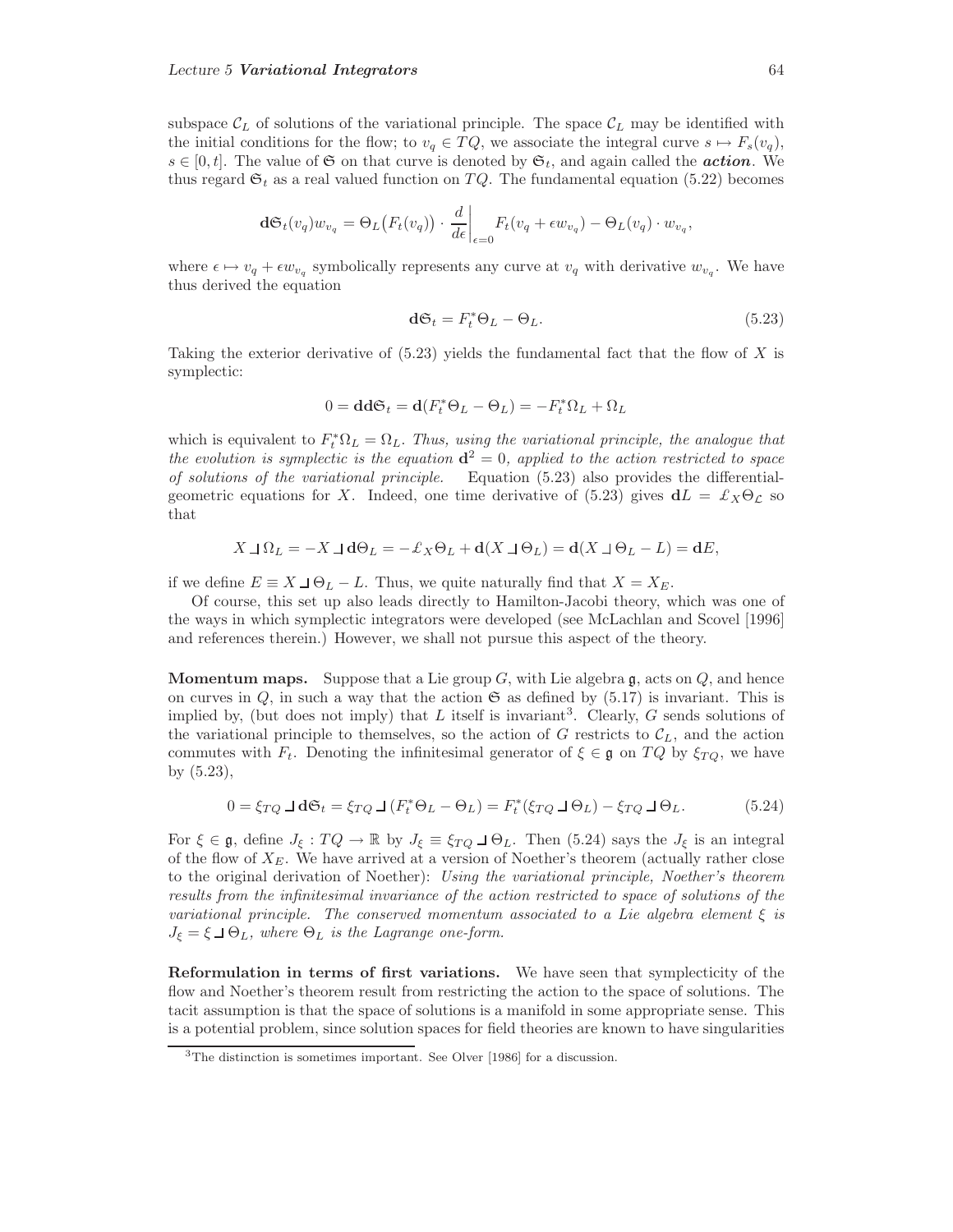(see, eg, Arms, Marsden and Moncrief [1982]). We now show how this problem can be avoided.

Given a solution  $q(t) \in C_L$ , a **first variation** at  $q(t)$  is a vector field V on Q along  $q(t)$ that is the derivative of some curve in  $\mathcal{C}_L$  at  $q(t)$ . When  $\mathcal{C}_L$  is a manifold, a first variation is just a vector at  $q(t)$  tangent to  $\mathcal{C}_L$ . Temporarily define  $\alpha \equiv \mathbf{d} \mathfrak{S} - \Theta_L$  where by abuse of notation  $\Theta_L$  is the one form on C defined by

$$
\Theta_L(q(t))\delta q(t) \equiv \Theta_L(b)\delta q(b) - \Theta_L(a)\delta q(a).
$$

Then  $\mathcal{C}_L$  is defined by  $\alpha = 0$  and we have the equation

$$
\mathbf{dS} = \alpha + \Theta_L,
$$

so if V and W are first variations at  $q(t)$ , we obtain

$$
0 = V \sqcup W \sqcup \mathbf{d}^2 \mathfrak{S} = V \sqcup W \sqcup \mathbf{d}\alpha + V \sqcup W \sqcup \mathbf{d}\Theta_L.
$$
 (5.25)

We have the identity

$$
\mathbf{d}\alpha(V,W)\big(q(t)\big) = V\big(\alpha(W)\big) - W\big(\alpha(V)\big) - \alpha([V,W]),\tag{5.26}
$$

which we will use to evaluate (5.25) at the curve  $\equiv q(t)$ . Let  $q_{\epsilon}^{V}(t)$  be a family of solutions tangent to V at  $\epsilon = 0$ . For the first term of (5.26), we have

$$
V(\alpha(W))(q(t)) = \frac{d}{d\epsilon}\bigg|_{\epsilon=0} \alpha(W)(q_{\epsilon}^{V}),
$$

which vanishes, since  $\alpha$  is zero along  $q_{\epsilon}^V$  for every  $\epsilon$ . Similarly the second term of (5.25) at  $q(t)$  also vanishes, while the third term of vanishes since  $\alpha(q(t)) = 0$ . Consequently, symplecticity of the the Lagrangian flow  $F_t$  may be written

$$
V \sqcup W \sqcup \mathbf{d}\Theta_L = 0,
$$

for all first variations  $V$  and  $W$ . This formuation is valid whether or not the solution space is a manifold, and it does not explicitly refer to any temporal notion. Similarly, Noether's theorem may be written in this way. Summarizing, using the variational principle, the analogue that the evolution is symplectic is the equation  $d^2\mathfrak{S} = 0$  restricted to first variations of the space of solutions of the variational principle. The analogue of Noether's theorem is infinitesimal invariance of **d**<sup>S</sup> restricted to first variations of the space of solutions of the variational principle.

The variational route to the differential-geometric formalism has obvious pedagogical advantages. More than that, however, it systematizes searching for the corresponding formalism in other contexts. In fact, Marsden, Patrick and Shkoller [1998] show how this works in the context of classical field theory and multisymplectic geometry; *i.e.*, for Lagrangian and Hamiltonian pde's such as nonlinear wave equations.

**Veselov discretizations of mechanics.** We now show how the discrete Lagrangian formalism in Veselov [1988], [1991] and Moser and Veselov [1991] described earlier fits into this variational framework. Recall that a *discrete Lagrangian* is a smooth map  $\mathbb{L}: Q \times Q \to \mathbb{R}$ , and the corresponding action is

$$
\mathbb{S} \equiv \sum_{k=0}^{n-1} \mathbb{L}(q_{k+1}, q_k).
$$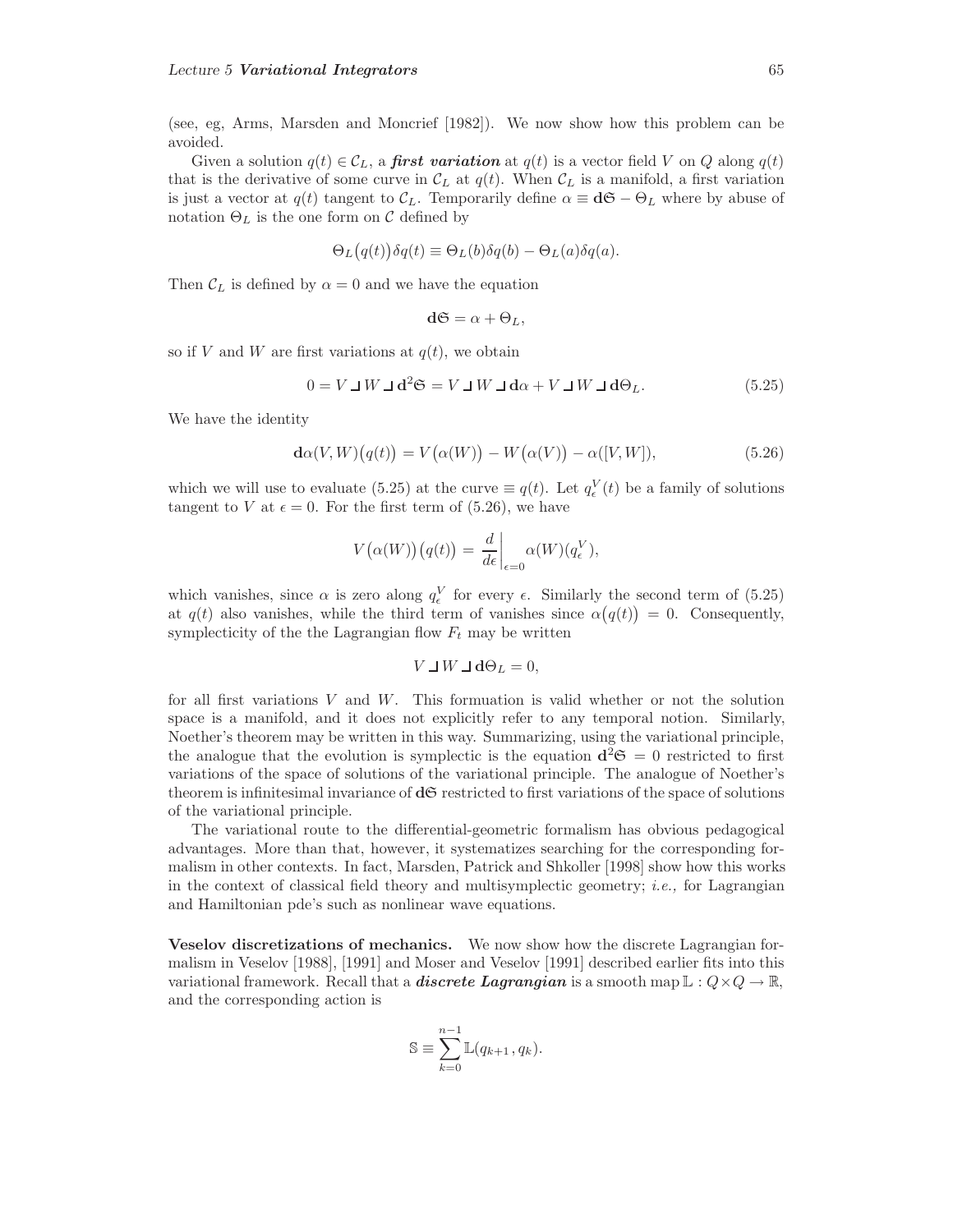The **discrete variational principle** is to extremize  $\mathfrak{S}$  for variations holding the endpoints  $q_0$  and  $q_n$  fixed. This variational principle determines a "discrete flow"  $\Phi: Q \times Q \to Q \times Q$ by  $F(q_1, q_0)=(q_2, q_1)$ , where  $q_2$  is found from the *discrete Euler-Lagrange equations* (DEL equations):

$$
\frac{\partial \mathbb{L}}{\partial q_1}(q_1, q_0) + \frac{\partial \mathbb{L}}{\partial q_0}(q_2, q_1) = 0.
$$
\n(5.27)

In this section we work out the basic differential-geometric objects of this discrete mechanics directly from the variational point of view.

**The Lagrange 1-form.** We begin by calculating **d**<sup>S</sup> for variations that do not fix the endpoints:

$$
\mathbf{d}\mathbb{S}(q_0, \dots, q_n) \cdot (\delta q_0, \dots, \delta q_n)
$$
\n
$$
= \sum_{k=0}^{n-1} \left( \frac{\partial \mathbb{L}}{\partial q_1} (q_{k+1}, q_k) \delta q_{k+1} + \frac{\partial \mathbb{L}}{\partial q_0} (q_{k+1}, q_k) \delta q_k \right)
$$
\n
$$
= \sum_{k=1}^n \frac{\partial \mathbb{L}}{\partial q_1} (q_k, q_{k-1}) \delta q_k + \sum_{k=0}^{n-1} \frac{\partial \mathbb{L}}{\partial q_0} (q_{k+1}, q_k) \delta q_k
$$
\n
$$
= \sum_{k=1}^n \left( \frac{\partial \mathbb{L}}{\partial q_1} (q_k, q_{k-1}) + \frac{\partial \mathbb{L}}{\partial q_0} (q_{k+1}, q_k) \right) \delta q_k
$$
\n
$$
+ \frac{\partial \mathbb{L}}{\partial q_0} (q_1, q_0) \delta q_0 + \frac{\partial \mathbb{L}}{\partial q_1} (q_n, q_{n-1}) \delta q_n. \tag{5.28}
$$

It is the last two terms that arise from the boundary variations (i.e. these are the ones that are zero if the boundary is fixed), and so these are the terms amongst which we expect to find the discrete analogue of the Lagrange 1-form. In fact, the boundary terms gives the two 1-forms on  $Q \times Q$ 

$$
\Theta_L^-(q_1, q_0) \cdot (\delta q_1, \delta q_0) \equiv \frac{\partial \mathbb{L}}{\partial q_0} (q_1, q_0) \delta q_0, \tag{5.29}
$$

and

$$
\Theta_L^+(q_1, q_0) \cdot (\delta q_1, \delta q_0) \equiv \frac{\partial \mathbb{L}}{\partial q_1}(q_1, q_0) \delta q_1,\tag{5.30}
$$

and we regard the pair  $(\Theta^-, \Theta^+)$  as being the analogue of the 1-form in this situation.

**Symplecticity of the flow.** We parametrize the solutions of the variational principle by the initial conditions  $(q_1, q_0)$ , and restrict S to that solution space. Then equation (5.28) becomes

$$
\mathbf{d}\mathbb{S} = \Theta_L^- + \Phi^* \Theta_L^+.
$$
\n(5.31)

We should be able to obtain the symplecticity of  $\Phi$  by determining what the equation **dd**<sup>S</sup> = 0 means for the right-hand-side of (5.31). At first, this does not appear to work, since  $\text{d} \text{d} \mathbb{S} = 0$  gives

$$
\Phi^*(\mathbf{d}\Theta_L^+) = -\mathbf{d}\Theta_L^-, \tag{5.32}
$$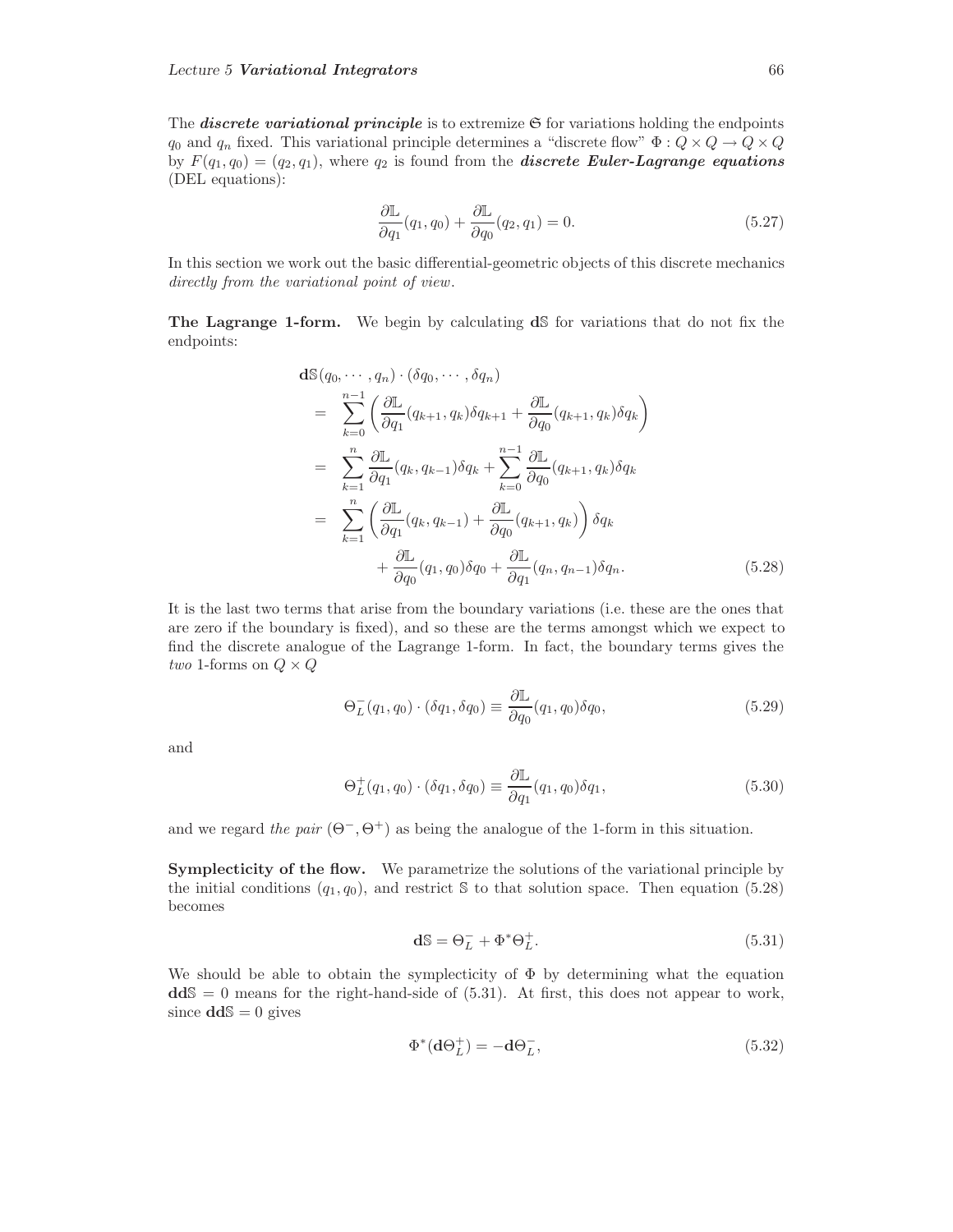which apparently says that  $\Phi$  pulls a certain 2-form back to a different 2-form. The situation is aided by the observation that, from (5.29) and (5.30),

$$
\Theta_L^- + \Theta_L^+ = \mathbf{d}\mathbb{L},\tag{5.33}
$$

and consequently,

$$
\mathbf{d}\Theta_L^- + \mathbf{d}\Theta_L^+ = 0.
$$

So there are two generally distinct 1-forms, but (up to sign) only one 2-form. If we make the definition

$$
\Omega_L \equiv \mathbf{d}\Theta_L^- = -\mathbf{d}\Theta_L^+,
$$

then (5.32) becomes  $\Phi^* \Omega_L = \Omega_L$ . Equation (5.29), in coordinates, gives

$$
\Omega_L = \frac{\partial^2 \mathbb{L}}{\partial q_0^i \partial q_1^j} dq_0^i \wedge dq_1^j,
$$

which agrees the discrete symplectic form discussed earlier.

**Noether's Theorem.** Suppose a Lie group  $G$  with Lie algebra  $\mathfrak g$  acts on  $Q$ , and hence diagonally on  $Q \times Q$ , and that L is G-invariant. Clearly, S is also G-invariant and G sends critical points of  $S$  to themselves. Thus, the action of  $G$  restricts to the space of solutions, the map  $\Phi$  is *G*-equivariant, and from  $(5.31)$ ,

$$
0 = \xi_{Q\times Q}\,\lrcorner\, \mathbf{dS} = \xi_{Q\times Q}\,\lrcorner\,\mathbf{\Theta}_{L}^{-} + \xi_{Q\times Q}\,\lrcorner\, (\Phi^*\Theta_L^+),
$$

for all  $\xi \in \mathfrak{g}$ , or equivalently, using equivariance of  $\Phi$ ,

$$
\xi_{Q\times Q} \sqcup \Theta_L^- = -\Phi^*(\xi_{Q\times Q} \sqcup \Theta^+). \tag{5.34}
$$

Since L is G-invariant, (5.33) gives  $\xi_{Q\times Q}\Box\Theta_L^- = -\xi_{Q\times Q}\Box\Theta_L^+$ , which in turn converts (5.34) to the conservation equation

$$
\xi_{Q\times Q} \sqcup \Theta_L^+ = \Phi^*(\xi_{Q\times Q} \sqcup \Theta^+). \tag{5.35}
$$

Defining the discrete momentum to be

$$
J_{\xi} \equiv \xi_{Q \times Q} \sqcup \Theta_L^+,
$$

we see that (5.35) becomes conservation of momentum, recovering the conservation property of these integrators we found earlier. Marsden, Patrick and Shkoller [1998] develop a similar program for pde's in the context of multisymplectic geometry. Following this work, we take some first steps in this direction.

**Multisymplectic geometry.** We recall some aspects of multisymplectic geometry, following Gotay, Isenberg and Marsden [1997] and Marsden and Shkoller [1997].

We let  $\pi_{XY}: Y \to X$  be a fiber bundle over an oriented manifold X. Denote the first jet bundle over Y by  $J^1(Y)$  and identify it with the *affine* bundle over Y whose fiber over  $y \in Y_x := \pi_{XY}^{-1}(x)$  consists of those linear mappings  $\gamma : T_x X \to T_y Y$  satisfying

$$
T\pi_{XY}\circ\gamma=\text{Identity on }T_xX.
$$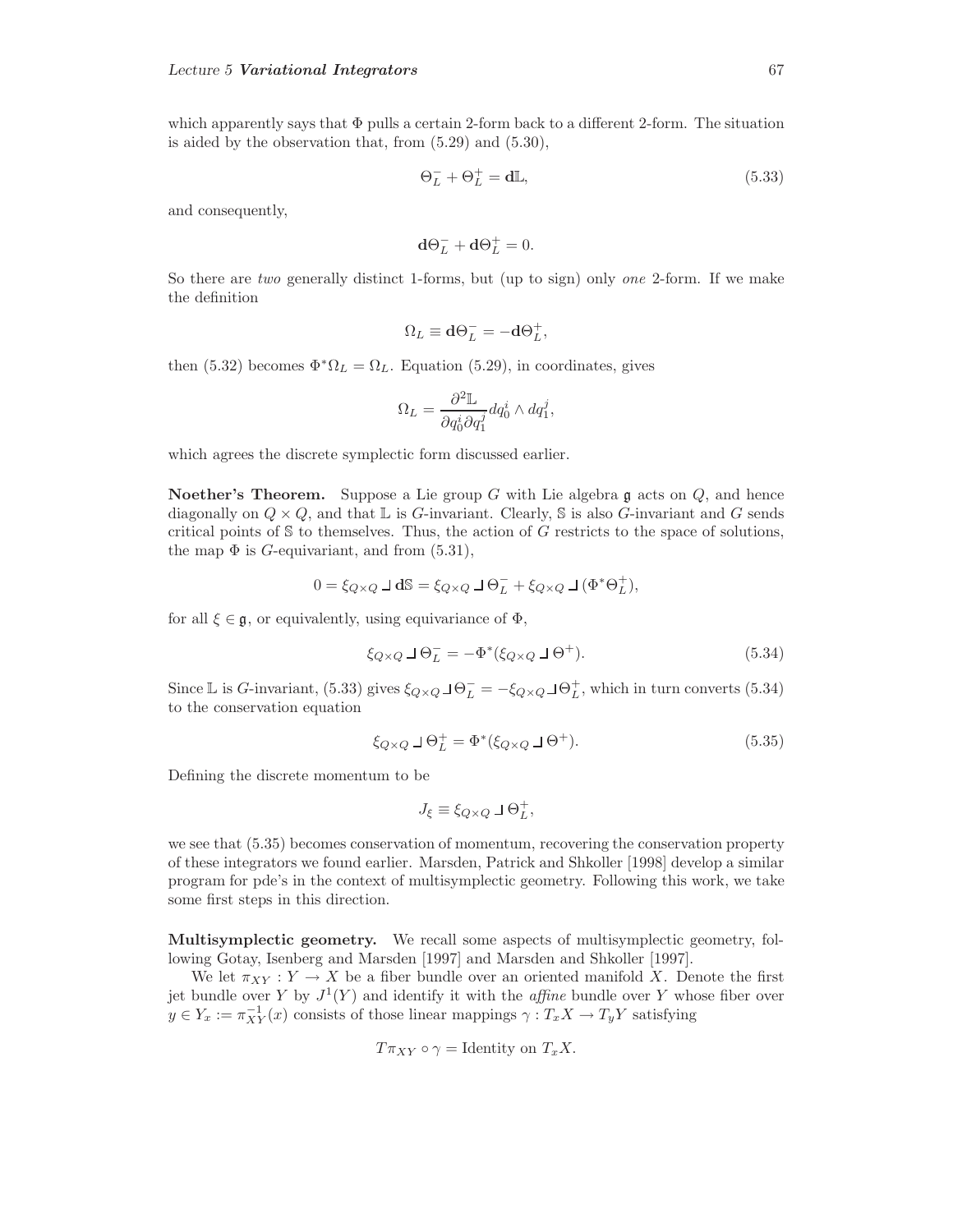Let  $\dim X = n + 1$  and the fiber dimension of Y be N. Coordinates on X are denoted  $x^{\mu}, \mu = 1, 2, \ldots, n, 0$ , and fiber coordinates on Y are denoted by  $y^A$ ,  $A = 1, \ldots, N$ . These induce coordinates  $v^A{}_\mu$  on the fibers of  $J^1(Y)$ . If  $\phi: X \to Y$  is a section of  $\pi_{XY}$ , its tangent map at  $x \in X$ , denoted  $T_x \phi$ , is an element of  $J^1(Y)_{\phi(x)}$ . Thus, the map  $x \mapsto T_x \phi$  defines a section of  $J^1(Y)$  regarded as a bundle over X. This section is denoted  $j^1(\phi)$  and is called the *first jet* of  $\phi$ . In coordinates,  $j^1(\phi)$  is given by

$$
x^{\mu} \mapsto (x^{\mu}, \phi^A(x^{\mu}), \partial_{\nu} \phi^A(x^{\mu})), \tag{5.36}
$$

where  $\partial_{\nu} = \partial/\partial x^{\nu}$ .

**Definition 5.6** The **dual jet bundle**  $J^1(Y)^*$  is the vector bundle over Y whose fiber at  $y \in Y_x$  is the set of affine maps from  $J^1(Y)_y$  to  $\Lambda^{n+1}(X)_x$ , the bundle of  $(n+1)$ -forms on X. A smooth section of  $J^1(Y)^*$  is therefore an affine bundle map of  $J^1(Y)$  to  $\Lambda^{n+1}(X)$ covering  $\pi_{XY}$ .

Fiber coordinates on  $J^1(Y)^*$  are  $(p, p_A^{\mu})$ , which correspond to the affine map given in coordinates by

$$
v^{A}{}_{\mu} \mapsto (p + p_{A}{}^{\mu} v^{A}{}_{\mu}) d^{n+1} x, \tag{5.37}
$$

where  $d^{n+1}x = dx^1 \wedge \cdots \wedge dx^n \wedge dx^0$ .

Analogous to the canonical one- and two-forms on a cotangent bundle, there are canonical  $(n+1)$ - and  $(n+2)$ -forms on the dual jet bundle  $J^1(Y)^*$ . In coordinates, these forms are given by

$$
\Theta = p_A^{\mu} dy^A \wedge d^n x_{\mu} + p d^{n+1} x \tag{5.38}
$$

and

$$
\Omega = dy^A \wedge dp_A^{\mu} \wedge d^n x_{\mu} - dp \wedge d^{n+1} x. \tag{5.39}
$$

A **Lagrangian density**  $\mathcal{L}: J^1(Y) \to \Lambda^{n+1}(X)$  is a smooth bundle map over X. In coordinates, we write

$$
\mathcal{L}(\gamma) = L(x^{\mu}, y^A, v^A_{\mu})d^{n+1}x.
$$
\n(5.40)

The corresponding covariant Legendre transformation for  $\mathcal L$  is a fiber preserving map over Y,  $\mathbb{F}\mathcal{L}: J^1(Y) \to J^1(Y)^*$ , expressed intrinsically as the first order vertical Taylor approximation to  $\mathcal{L}$ :

$$
\mathbb{F}\mathcal{L}(\gamma) \cdot \gamma' = \mathcal{L}(\gamma) + \left. \frac{d}{d\varepsilon} \right|_{\varepsilon=0} \mathcal{L}(\gamma + \varepsilon(\gamma' - \gamma))
$$
\n(5.41)

where  $\gamma, \gamma' \in J^1(Y)_y$ . A straightforward calculation shows that the covariant Legendre transformation is given in coordinates by

$$
p_A^{\mu} = \frac{\partial L}{\partial v_{\mu}^A}, \text{ and } p = L - \frac{\partial L}{\partial v_{\mu}^A} v_{\mu}^A.
$$
 (5.42)

The *Cartan forms* are the  $(n + 1)$ -form  $\Theta_{\mathcal{L}}$  on  $J^1(Y)$  given by

$$
\Theta_{\mathcal{L}} = (\mathbb{F}\mathcal{L})^* \Theta,\tag{5.43}
$$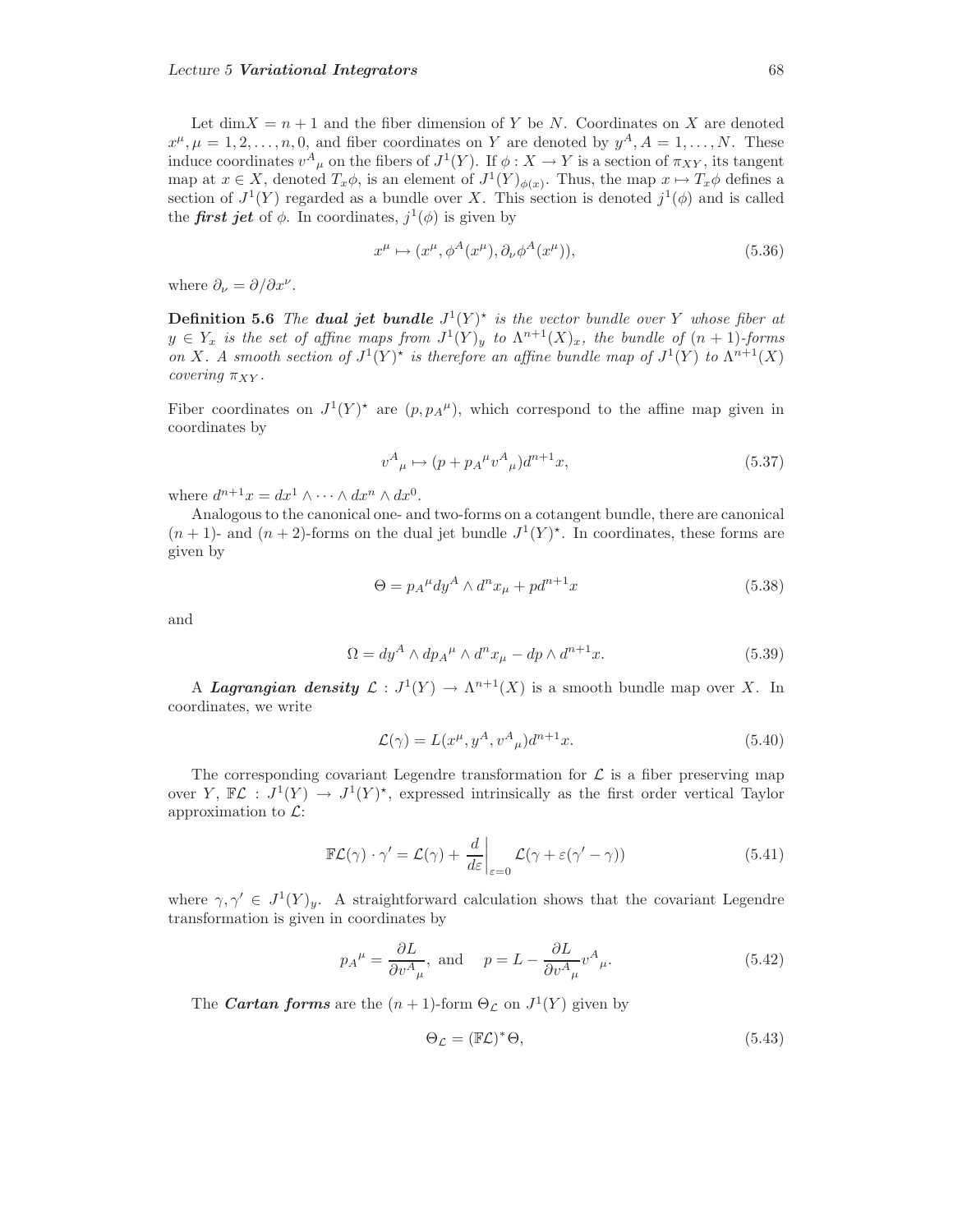and the  $(n+2)$ -form  $\Omega_{\mathcal{L}}$  by

$$
\Omega_{\mathcal{L}} = -\mathbf{d}\Theta_{\mathcal{L}} = (\mathbb{F}\mathcal{L})^*\Omega,\tag{5.44}
$$

with local coordinate expressions

$$
\Theta_{\mathcal{L}} = \frac{\partial L}{\partial v^A_{\mu}} dy^A \wedge d^n x_{\mu} + \left( L - \frac{\partial L}{\partial v^A_{\mu}} v^A_{\mu} \right) d^{n+1} x, \n\Omega_{\mathcal{L}} = dy^A \wedge d \left( \frac{\partial L}{\partial v^A_{\mu}} \right) \wedge d^n x_{\mu} - d \left[ L - \frac{\partial L}{\partial v^A_{\mu}} v^A_{\mu} \right] \wedge d^{n+1} x.
$$
\n(5.45)

This formalism can be used to express, in an intrinsic way, the Euler–Lagrange equations, which in coordinates take the standard form

$$
\frac{\partial L}{\partial y^A} \left( j^1(\phi) \right) - \frac{\partial}{\partial x^\mu} \left( \frac{\partial L}{\partial v^A{}_\mu} (j^1(\phi)) \right) = 0 \tag{5.46}
$$

for a (local) section  $\phi$  of Y. The left hand side of (5.46) is often denoted  $\delta L/\delta \phi^A$  and is called the *Euler–Lagrange derivative* of L.

The following assertions regarding a section  $\phi$  of the bundle  $\pi_{XY} : Y \to X$  are then equivalent:

- 1.  $\phi$  is a stationary point of  $\int_X \mathcal{L}((j^1(\phi));$
- 2. the Euler–Lagrange equations (5.46) hold in coordinates;
- 3. for any vector field W on  $J^1Y$ ,

$$
(j1(\phi))* (iW \OmegaL) = 0.
$$
 (5.47)

**Example:** A nonlinear wave equation. We consider a simple example to illustrate what the multisymplectic formalism is about. consider the nonlinear wave equation

$$
\frac{\partial^2 \phi}{\partial t^2} - \triangle \phi - N'(\phi) = 0,
$$

where  $\triangle$  is the Laplace operator and N is a real-valued  $C^{\infty}$  function of one variable. Specialize now to one spatial dimension (the Laplace operator is then just the second spatial partial derivative operator) so that  $n = 1, X = \mathbb{R}^2$ , and the fibers of Y are  $\mathbb{R}$ . The Lagrangian density for this equation is

$$
\mathcal{L} = \left\{ \frac{1}{2} \left[ \left( \frac{\partial \phi}{\partial t} \right)^2 - \left( \frac{\partial \phi}{\partial x} \right)^2 \right] + N(\phi) \right\} dx \wedge dt.
$$

In coordinates  $(x, t, \phi, \phi_t, \phi_x)$  on  $J^1(Y)$ , the multisymplectic 3-form is:

$$
\Omega_{\mathcal{L}} = -d\phi \wedge d\phi_t \wedge dx - d\phi \wedge d\phi_x \wedge dt
$$
  

$$
-N'(\phi)d\phi \wedge dx \wedge dt
$$
  

$$
+ \phi_t d\phi_t \wedge dx \wedge dt - \phi_x d\phi_x \wedge dx \wedge dt;
$$

Sections of Y are mappings  $(\phi(x, t))$  of  $\mathbb{R}^2$  into  $\mathbb{R}$ , and sections of  $J(Y)$  are mappings from  $\mathbb{R}^2$  to  $\mathbb{R}^3$ . Concretely, the first jet of a section  $\phi$  is  $j^1(\phi)(x,t) := (\phi(x,t), \phi_t(x,t), \phi_x(x,t)).$ Write the conjugate momenta as  $p^1 = \phi_x$  and  $p^0 = \phi_t$ .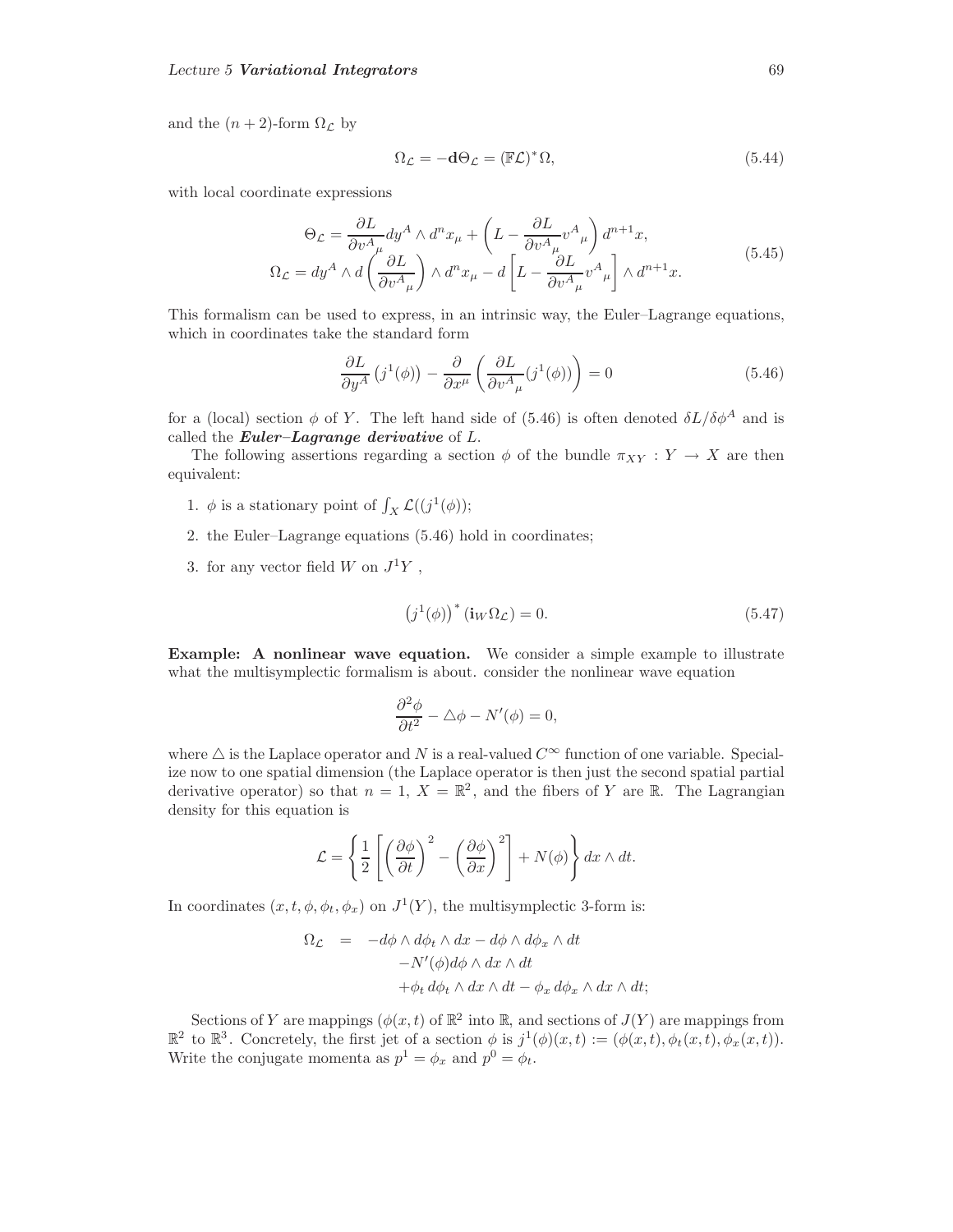The equation can be reformulated as

$$
\begin{bmatrix} 0 & 1 & 0 \ -1 & 0 & 0 \ 0 & 0 & 0 \end{bmatrix} \begin{bmatrix} \phi \\ p^0 \\ p^1 \end{bmatrix}_{,0} + \begin{bmatrix} 0 & 0 & -1 \ 0 & 0 & 0 \ 1 & 0 & 0 \end{bmatrix} \begin{bmatrix} \phi \\ p^0 \\ p^1 \end{bmatrix}_{,1} = \begin{bmatrix} N'(\phi) \\ -p^0 \\ p^1 \end{bmatrix}.
$$
 (5.48)

To each coefficient matrix  $\mathbf{J}_\mu$ , we associate the contact form  $\omega^\mu$  on  $\mathbb{R}^3$  given by  $\omega^\mu(u_1, u_2)$  $\langle J_{\mu}u_1, u_2 \rangle$ , where  $u_1, u_2 \in \mathbb{R}^3$  and  $\langle \cdot, \cdot \rangle$  is the standard inner product on  $\mathbb{R}^3$ . Thus, one sees in this example, the origin of the term "multisymplectic."

Gotay, Isenberg and Marsden [1998] and Marsden, Patrick and Shkoller [1998] investigate the general theory of multisymplectic systems. One such interesting question is the PDE version of symplecticity of the flow, which is a general identity that the linearized equations must satisfy. In this case, this reads:

$$
\frac{\partial}{\partial t} \left[ \omega^0(j^1(\phi_t), j^1(\phi_x)) \right] + \frac{\partial}{\partial x} \left[ \omega^1(j^1(\phi_t), j^1(\phi_x)) \right] = 0.
$$

Many basic equations in continuum mechanics (wave equations, shallow water equations, etc.) have been put into the multisymplectic formalism (see Marsden and Shkoller [1997] for some simple examples and for links with the important work of Bridges [1994, 1997]). Marsden, Patrick and Shkoller [1998] show is how show how to obtain all of the multisymplectic and Noether theorem structure directly from the variational principle we have described above entirely on the Lagrangian side,  $J^1(Y)$ .

This is then the beginnings of the development of the basic differential-geometric formulation of the mutlisymplectic structure that can be used for a variety of purposes, including Hamiltonian and Lagrangian PDE's. Using this framework, Marsden, Patrick and Shkoller [1998] produce multisymplectic variational integrators of Veselov type and test these *multisymplectic integrators* numerically. For example, in a test involving 5000 collisions of kink solitons (see Figure 5.2) for the sine-Gordon equation on a circle, the method does very well indeed.



Figure 5.2: Collision of a kink-antikink pair for the sine-Gordon equation.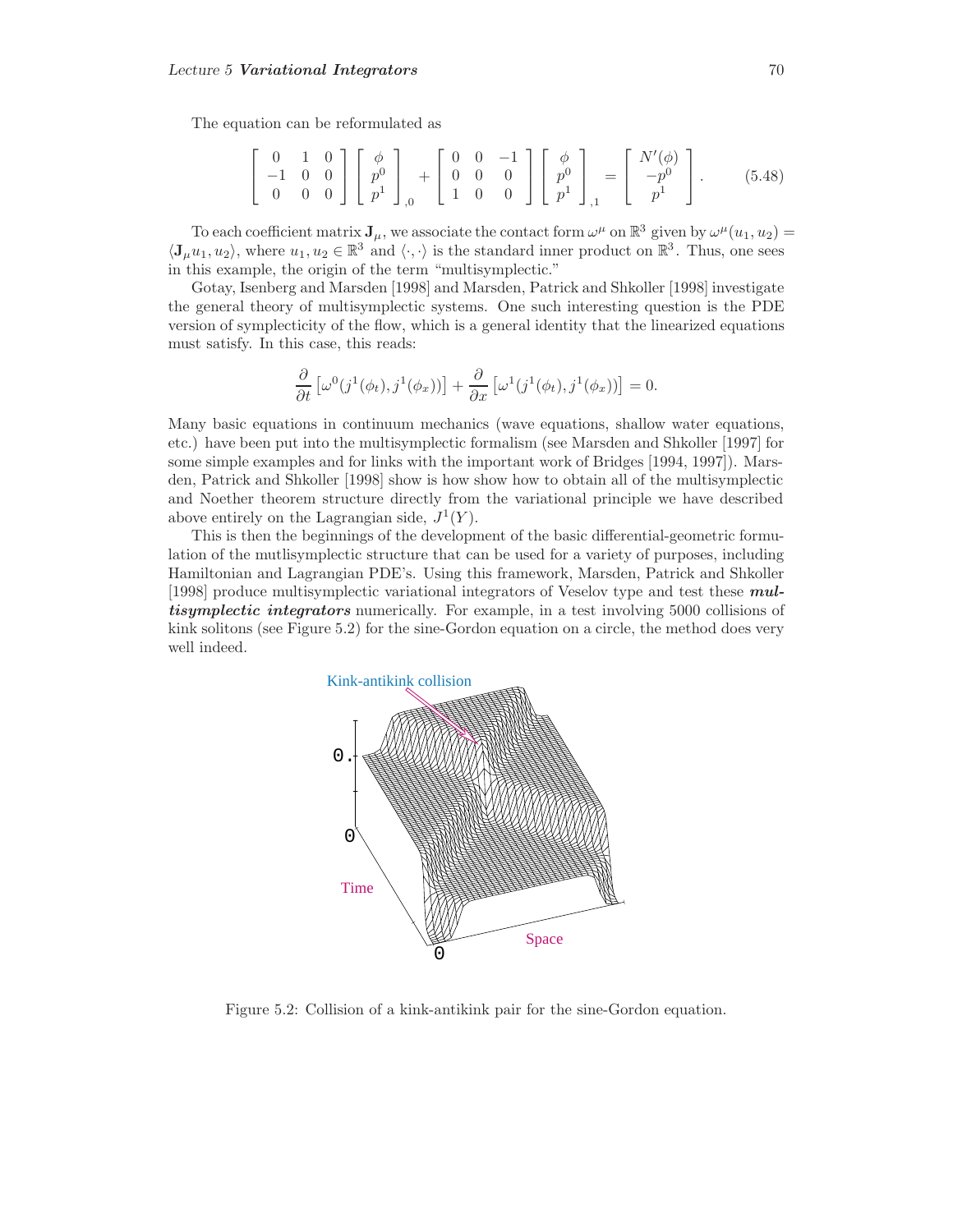## **References**

- Abarbanel, H.D.I. and D.D. Holm [1987] Nonlinear stability analysis of inviscid flows in three dimensions: incompressible fluids and barotropic fluids, Phys. Fluids **30**, 3369– 3382.
- Abarbanel, H.D.I., D.D. Holm, J.E. Marsden, and T.S. Ratiu [1986] Nonlinear stability analysis of stratified fluid equilibria, Phil. Trans. Roy. Soc. London A **318**, 349– 409; also Richardson number criterion for the nonlinear stability of three-dimensional stratified flow, Phys. Rev. Lett. **52** [1984], 2552–2555.
- Abraham, R. and J.E. Marsden [1978] Foundations of Mechanics, Second Edition, Addison-Wesley.
- Abraham, R., J.E. Marsden, and T.S. Ratiu [1988] Manifolds, Tensor Analysis, and Applications. Second Edition, Applied Mathematical Sciences **75**, Springer-Verlag.
- Adams, M. and T.S. Ratiu [1988] The three point vortex problem: commutative and noncommutative integrability, in Hamiltonian Dynamical Systems (K. Meyer, D. Saari, eds.), Cont. Math. **81**, 245–257.
- Alber, M.S., R. Camassa, D.D. Holm and J.E. Marsden [1994], The geometry of peaked solitons and billiard solutions of a class of integrable pde's, Lett. Math. Phys. **32**, 137–151.
- Alber, M.S., R. Camassa, D.D. Holm and J.E. Marsden [1995], On the link between umbilic geodesics and soliton solutions of nonlinear PDE's, Proc. Roy. Soc **450**, 677–692.
- Alber, M.S., G.G. Luther, J.E. Marsden and J.W. Robbins [1998a] Geometry and control of  $\chi^{(2)}$  processes and the generalized Poincaré sphere, preprint.
- Alber, M.S., G.G. Luther, J.E. Marsden and J.W. Robbins [1998b], Geometric phases, reduction and Lie-Poisson structure for the resonant thee-wave interaction, preprint.
- Armero, F. and J.C. Simo [1992] A New Unconditionally Stable Fractional Step Method for Non-Linear Coupled Thermomechanical Problems. Int. J. Num. Meth. Eng. **35**, 737–766.
- Armero, F. and J.C. Simo [1993] A-Priori Stability Estimates and Unconditionally Stable Product Formula Algorithms for Non-Linear Coupled Thermoplasticity. Int. J of Plasticity, **9**, 149–182.
- Armero, F. and J.C. Simo [1996] Long-Term Dissipativity of Time-Stepping Algorithms for an Abstract Evolution Equation with Applications to the Incompressible MHD and Navier-Stokes Equations. Comp. Meth. Appl. Mech. Eng. **131**, 41–90.
- Armero, F. and J.C. Simo [1996] Formulation of a new class of fraction-step methods for the incompressible MHD equations that retains the long-term dissipativity of the continuum dynamical system, Fields Institute Comm. **10**, 1–23.
- Arms, J.M., J.E. Marsden, and V. Moncrief [1981] Symmetry and bifurcations of momentum mappings, Comm. Math. Phys. **78**, 455–478.
- Arms, J.M., J.E. Marsden, and V. Moncrief [1982] The structure of the space solutions of Einstein's equations: II Several Killings fields and the Einstein-Yang-Mills equations, Ann. of Phys. **144**, 81–106.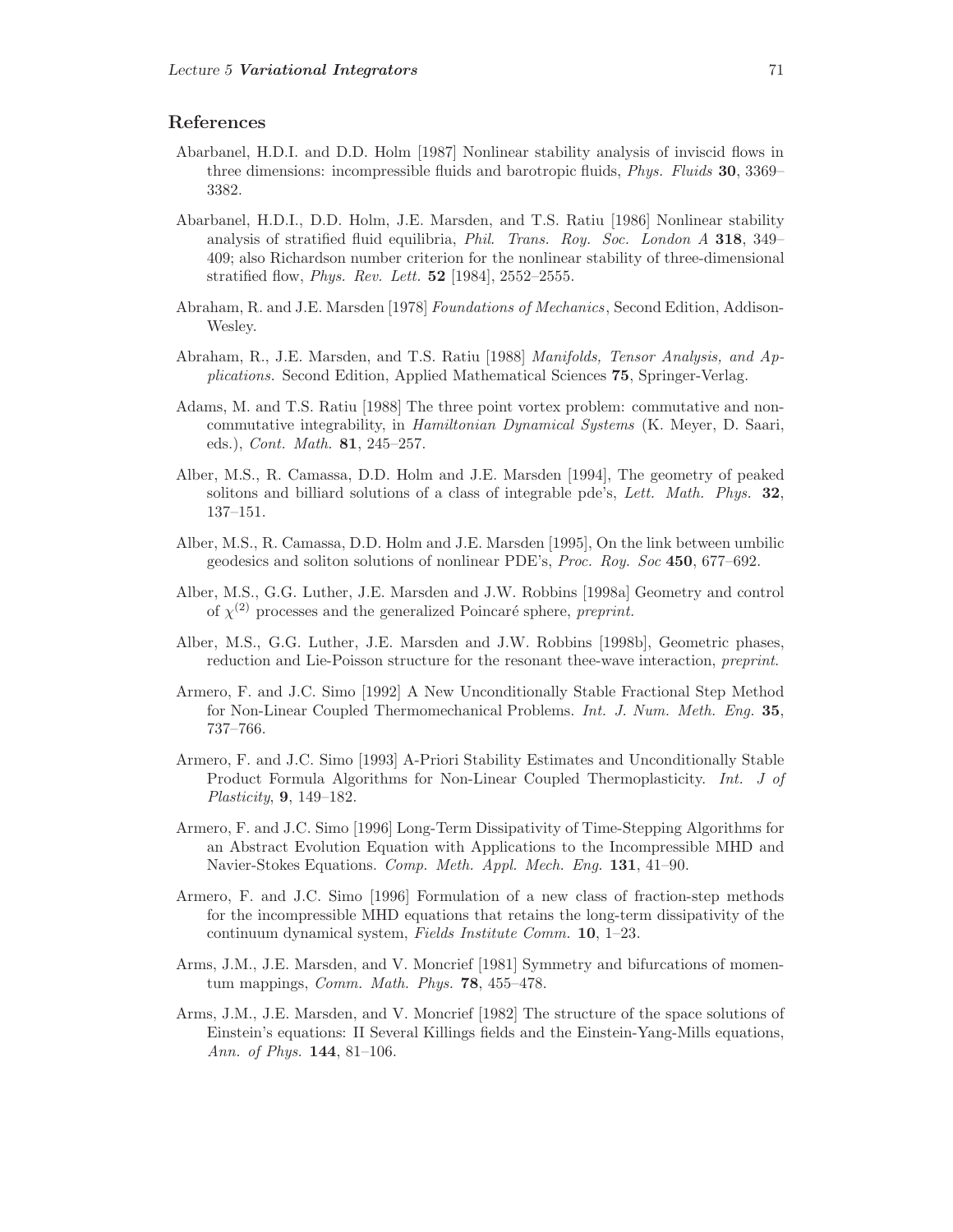- Arnold, V.I. [1966a] Sur la géometrie differentielle des groupes de Lie de dimenson infinie et ses applications à l'hydrodynamique des fluids parfaits. Ann. Inst. Fourier, Grenoble **16**, 319–361.
- Arnold, V.I. [1966b] On an a priori estimate in the theory of hydrodynamical stability. Izv. Vyssh. Uchebn. Zaved. Mat. Nauk **54**, 3–5; English Translation: Amer. Math. Soc. Transl. **79** [1969], 267–269.
- Arnold, V.I. [1966c] Sur un principe variationnel pour les découlements stationaires des liquides parfaits et ses applications aux problemes de stabilité non linéaires. J. Mécanique **5**, 29–43.
- Arnold, V. I. [1989] Mathematical Methods of Classical Mechanics. Second Edition Graduate Texts in Math **60**, Springer-Verlag.
- Arnold, V.I., V.V. Kozlov, and A.I. Neishtadt [1988] Mathematical aspects of classical and celestial mechanics, in: Dynamical Systems III, V.I. Arnold, ed. Springer-Verlag.
- Arnold, V.I. and B. Khesin [1992] Topological methods in hydrodynamics. Ann. Rev. Fluid Mech. **24**, 145–166.
- Arnold, V.I. and B. Khesin [1997] Topological methods in Fluid Dynamics. Appl. Math. Sciences, Springer-Verlag.
- Ashbaugh, M.S., C.C. Chicone, and R.H. Cushman [1990] The twisting tennis racket. Dyn. Diff. Eqns. **3**, 67–85.
- Åström, K.J. and K. Furuta [1996] Swinging up a pendulum by energy control. IFAC, San Francisco **13**.
- Austin, M., P.S. Krishnaprasad, and L.S. Wang [1993] Almost Poisson integration of rigid body systems. J. Comput. Phys. **107**, 105–117.
- Barth, E. and Leimkuhler, B. [1996a]. A semi-explicit, variable-stepsize integrator for constrained dynamics. Mathematics department preprint series, University of Kansas.
- Barth, E. and Leimkuhler, B. [1996b]. Symplectic methods for conservative multibody systems. Fields Institute Communications, **10**, 25–43.
- Bates, L. and R. Cushman [1997] Global Aspects of Classical Integrable Systems, Birkhäuser, Boston.
- Bates, L. and E. Lerman [1996] Singular reduction at nonzero momentum values Pacific J. Math. (to appear).
- Bates, L. and J. Sniatycki [1993] Nonholonomic reduction, Reports on Math. Phys. **32**, 99–115.
- Benjamin, T.B. [1972] The stability of solitary waves. Proc. Roy. Soc. A. **328**, 153–183.
- Bloch, A.M., P.S. Krishnaprasad, J.E. Marsden, and R. Murray [1996] Nonholonomic mechanical systems with symmetry. Arch. Rat. Mech. An., **136**, 21–99.
- Bloch, A.M., P.S. Krishnaprasad, J.E. Marsden, and T.S. Ratiu [1994] Dissipation Induced Instabilities, Ann. Inst. H. Poincaré, Analyse Nonlineare 11, 37–90.
- Bloch, A.M., P.S. Krishnaprasad, J.E. Marsden, and T.S. Ratiu [1996] The Euler-Poincaré equations and double bracket dissipation. Comm. Math. Phys. **175**, 1–42.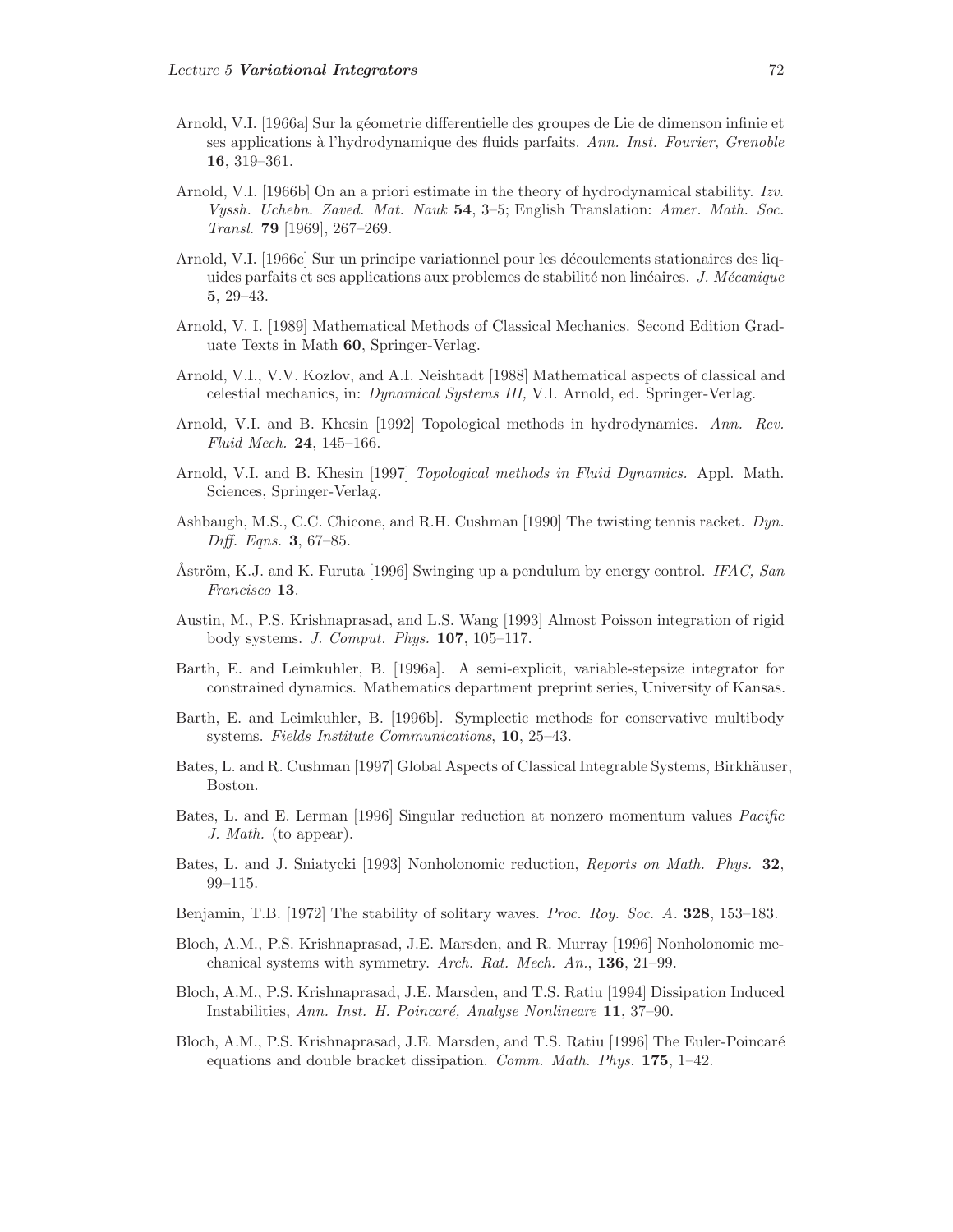- Bloch, A.M., P.S. Krishnaprasad, J.E. Marsden, and G. Sánchez de Alvarez [1992] Stabilization of rigid body dynamics by internal and external torques, Automatica **28**, 745–756.
- Bloch, A.M., N. Leonard and J.E. Marsden [1997] Stabilization of Mechanical Systems Using Controlled Lagrangians, CDC, IEEE, San Diego.
- Bloch, A.M., N. Leonard and J.E. Marsden [1998] Controlled Lagrangians and the Stabilization of Mechanical Systems, in preparation.
- Bloch, A.M. and J.E. Marsden [1989] Controlling homoclinic orbits, Theor. and Comp. Fluid Mech. **1**, 179–190.
- Bloch, A.M. and J.E. Marsden [1990] Stabilization of rigid body dynamics by the energy-Casimir method, Systems Control Lett. **14**, 341–346.
- Bloch, A.M., J.E. Marsden and G. Sánchez [1997] Stabilization of relative equilibria of mechanical systems with symmetry, Current and Future Directions in Applied Mathematics, Edited by M. Alber, B. Hu, and J. Rosenthal, Birkhäuser, 43-64.
- Bobenko, A.I., A.G. Reyman and M.A. Semenov-Tian-Shansky [1989] The Kowalewski Top 99 years later: A Lax pair, generalizations and explicit solutions, Comm. Math. Phys. **122**, 321–354.
- Bona, J. [1975] On the stability theory of solitary waves. Proc. Roy. Soc. London **344A**, 363–374.
- Bretherton, F.P. [1970] A note on Hamilton's principle for perfect fluids. J. Fluid Mech. **44**, 19-31.
- Bridges, T.J. [1994] Hamiltonian spatial structure for 3D water waves relative to a moving frame of reference, J. Nonlinear Sci. **4**, 221–251.
- Bridges, T.J. [1997] Multi-symplectic structures and wave propagation, Math Proc Camb Phil Soc, **121**, 147–190.
- Brockett, R.W. [1981] Control theory and singular Riemannian geometry, in New Directions in Applied Mathematics, P.J. Hilton and G.S. Young (eds.), Springer-Verlag.
- Camassa, R. and D.D. Holm [1993] An integrable shallow water equation with peaked solitons, Phys. Rev. Lett., **71**, 1661-1664.
- Camassa, R., D.D. Holm and J.M. Hyman [1994] A new integrable shallow water equation, Adv. Appl. Mech., **31**, 1–33.
- Cendra, H., D.D. Holm, M.J.W. Hoyle and J. E. Marsden [1998] The Maxwell-Vlasov equations in Euler-Poincaré form. *J. Math. Phys (to appear).*
- Cendra, H., D.D. Holm, J. E. Marsden and T.S. Ratiu [1998] Lagrangian Reduction, the Euler–Poincaré Equations, and Semidirect Products. Arnold volume II, AMS (to appear).
- Cendra, H., A. Ibort, and J.E. Marsden [1987] Variational principal fiber bundles: a geometric theory of Clebsch potentials and Lin constraints, J. Geom. Phys. **4**, 183–206.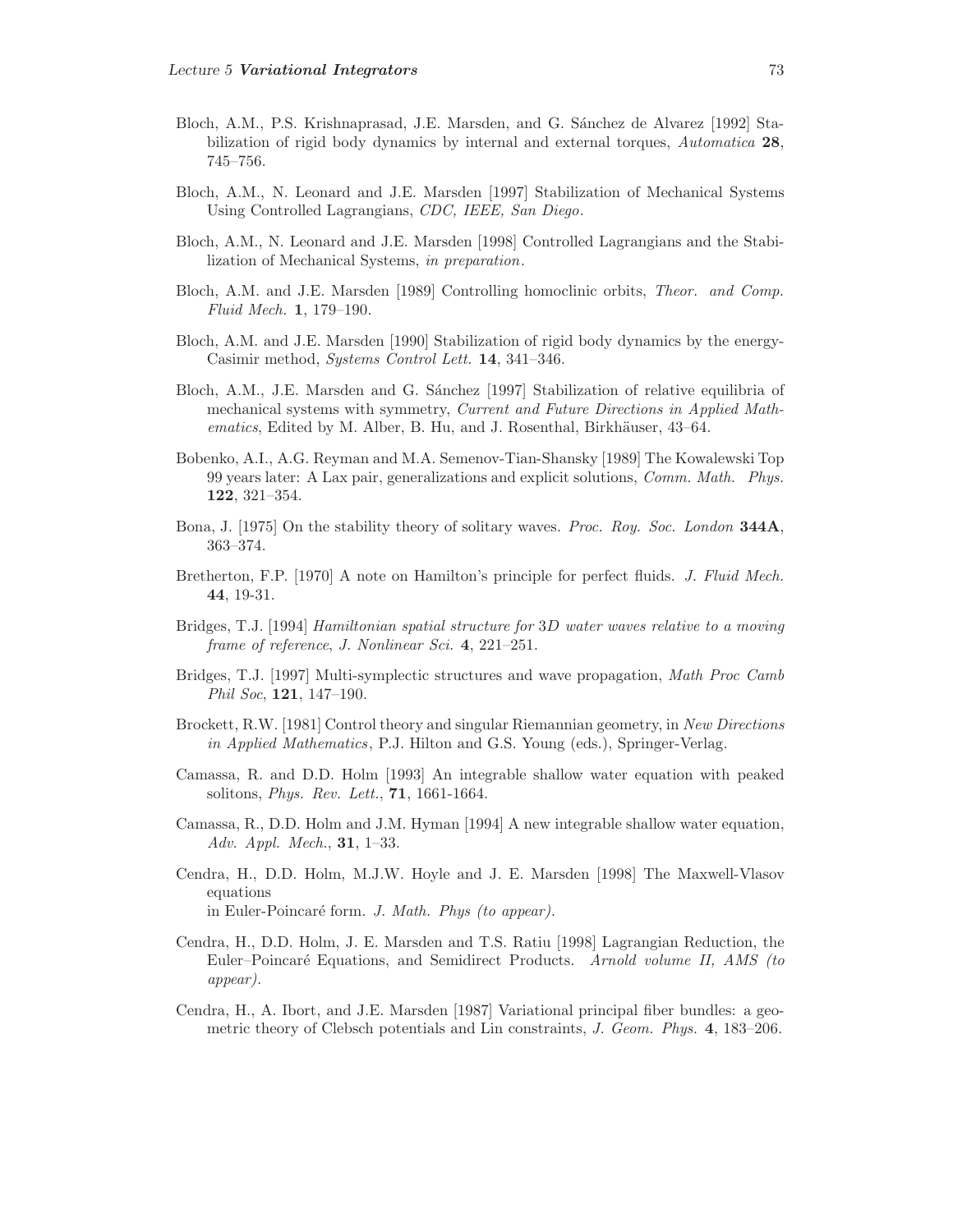- Cendra, H. and J.E. Marsden [1987] Lin constraints, Clebsch potentials and variational principles, Physica D **27**, 63–89.
- Cendra, H., J. E. Marsden and T.S. Ratiu [1998] Lagrangian reduction by stages. preprint.
- Channell, P. and C. Scovel [1990] Symplectic integration of Hamiltonian systems, Nonlinearity **3**, 231–259.
- Channell, P. and C. Scovel [1991] Integrators for Lie-Poisson Dynamical Systems, Physica D, **50**, 80–88.
- Chern, S.J. and J.E. Marsden [1990] A note on symmetry and stability for fluid flows, Geo. Astro. Fluid. Dyn. **51**, 1–4.
- Chetayev, N.G. [1941] On the equations of Poincaré. J. Appl. Math. Mech. **5**, 253–262
- Chandrasekhar, S. [1967] Ellipsoidal figures of equilibrium-an historical account. Comm. on Pure and Math **20**, 251–265.
- Chandrasekhar, K. [1977] Ellipsoidal Figures of Equilibrium. Dover.
- Chorin, A.J, T.J.R. Hughes, J.E. Marsden, and M. McCracken [1978] Product Formulas and Numerical Algorithms, Comm. Pure Appl. Math. **31**, 205–256.
- Chorin, A.J. and J.E. Marsden [1989] A Mathematical Introduction to Fluid Mechanics. Texts in Applied Mathematics, **4**, Springer-Verlag, New York.
- Churchill, R.C., M. Kummer, and D.L. Rod [1983] On averaging, reduction and symmetry in Hamiltonian systems. J. Diff. Eqns. **49**, 359–373.
- Clebsch, A. [1857] Uber eine allgemeine Transformation der hydrodynamischen Gleichun- ¨ gen, Z. Reine Angew. Math. **54**, 293–312.
- Clebsch, A. [1859] Uber die Integration der hydrodynamischen Gleichungen, Z. Reine Angew. Math. **56**, 1–10.
- Cushman, R., J. Hermans, and D. Kemppainen [1995] The rolling disc. in Nonlinear dynamical systems and chaos (Groningen, 1995), Progr. Nonlinear Differential Equations Appl., **19**, Birkhduser, Basel, 21–60.
- Cushman, R., D. Kemppainen, J. Sniatycki, and L. Bates [1995] Geometry of nonholonomic ´ constraints. Rep. Math. Phys. **36**, 275–286.
- Cushman, R. and D. Rod [1982] Reduction of the semi-simple 1:1 resonance, Physica D **6**, 105–112.
- Cushman, R. and R. Sjamaar [1991] On singular reduction of Hamiltonian spaces, Symplectic Geometry and Mathematical Physics, ed. by P. Donato, C. Duval, J. Elhadad, and G.M. Tuynman, Birkhaüser, 114–128.
- David, D., Holm, D. and Tratnik, M. V. [1989] Integrable and chaotic polarization dynamics in nonlinear optical beams. Physics Lett. A **137**, 355–364.
- David, D., D.D. Holm, and M. Tratnik [1990] Hamiltonian chaos in nonlinear optical polarization dynamics, Phys. Rep. **187**, 281–370.
- David, D., D.D. Holm [1990] Multiple Lie-Poisson structures, reductions, and geometric phases for the Maxwell-Bloch travelling wave equations, J. Nonlinear Sci. **2**, 241–262.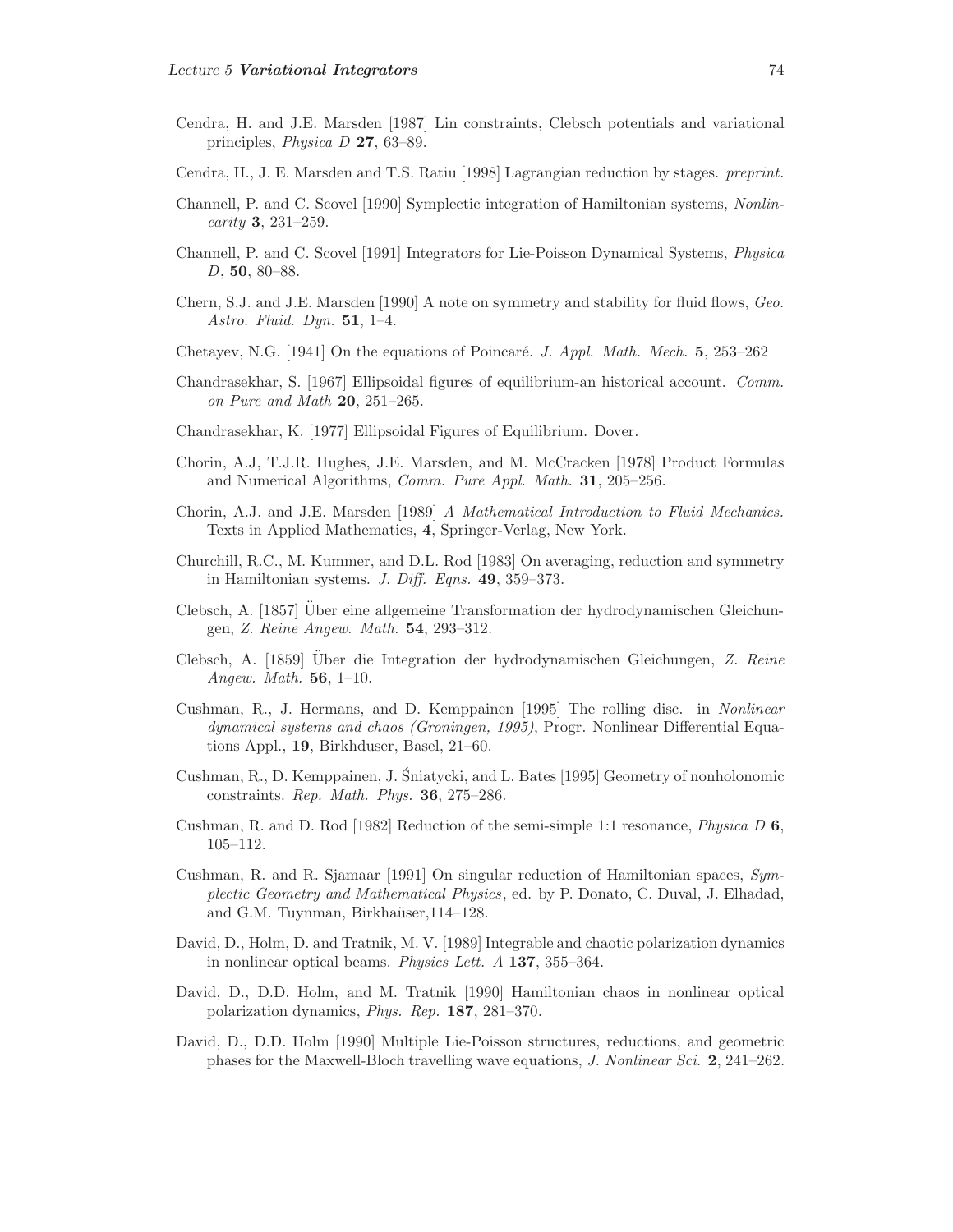- Dellnitz, M., J.E. Marsden, I. Melbourne, and J. Scheurle [1992] Generic bifurcations of pendula. Int. Series on Num. Math. **104**, 111-122. ed. by G. Allgower, K. Böhmer, and M. Golubitsky, Birkhaüser.
- Dellnitz, M. and I. Melbourne [1993] The equivariant Darboux theorem. Lect. Appl. Math. **29**, 163–169.
- Dellnitz, M., I. Melbourne, and J.E. Marsden [1992] Generic bifurcation of Hamiltonian vector fields with symmetry, Nonlinearity **5**, 979–996.
- Ebin, D.G. and J.E. Marsden [1970] Groups of diffeomorphisms and the motion of an incompressible fluid, Ann. Math. **92**, 102–163.
- Feng, K. [1986] Difference schemes for Hamiltonian formalism and symplectic geometry. J. Comp. Math. **4**, 279–289.
- Feng, K. and Z. Ge [1988] On approximations of Hamiltonian systems, J. Comp. Math. **6**, 88–97.
- Feng, K. and M.Z. Qin [1987] The symplectic methods for the computation of Hamiltonian equations, Springer Lecture Notes in Math. **1297**, 1–37.
- Ge, Z., H.P. Kruse and J.E. Marsden [1996] The limits of Hamiltonian structures in threedimensional elasticity, shells and rods J. Nonlin. Sci. **6**, 19–57.
- Ge, Z., H.P. Kruse, J.E. Marsden and C. Scovel [1995] The Convergence of Hamiltonian Structures in the Shallow Water Approximation (Canadian Quart. of Appl. Math.), **3**, 277–302.
- Ge, Z. and J.E. Marsden [1988] Lie-Poisson integrators and Lie-Poisson Hamilton-Jacobi theory, Phys. Lett. A **133**, 134–139.
- Getz, N.H. and J. E. Marsden [1995] Control for an autonomous bicycle, International Conference on Robotics and Automation, IEEE, Nagoya, Japan, May, 1995.
- Gillilan, R. and K. Wilson [1992]. Shadowing, rare events, and rubber bands: A variational Verlet algorithm for molecular dynamics. J. Chem. Phys., **97**, 1757–1772.
- Gjaja, I. and D.D. Holm [1996] Self-consistent wave-mean flow interaction dynamics and its Hamiltonian formulation for a rotating stratified incompressible fluid, Physica D, **98** (1996) 343-378.
- Golubitsky, M., I. Stewart, and D. Schaeffer [1988] Singularities and Groups in Bifurcation Theory. Vol. 2, Applied Mathematical Sciences **69**, Springer-Verlag.
- Gonzalez, O. and J. C. Simo [1995] On the Stability of Symplectic and Energy-Momentum Algorithms for Nonlinear Hamiltonian Systems with Symmetry. Submitted to Comp. Meth. Appl. Mech. Eng..
- Gonzalez, O. [1996] Design and Analysis of Conserving Integrators for Nonlinear Hamiltonian Systems with Symmetry, Thesis, Stanford University, Mechanical Engineering.
- Gonzalez, O. [1996]. Time integration and discrete Hamiltonian systems. J. Nonlinear Sci. **6**, 449–468.
- Gotay, M., J. Isenberg, and J.E. Marsden [1997] Momentum Maps and the Hamiltonian Structure of Classical Relativistic Field Theories, I. preprint.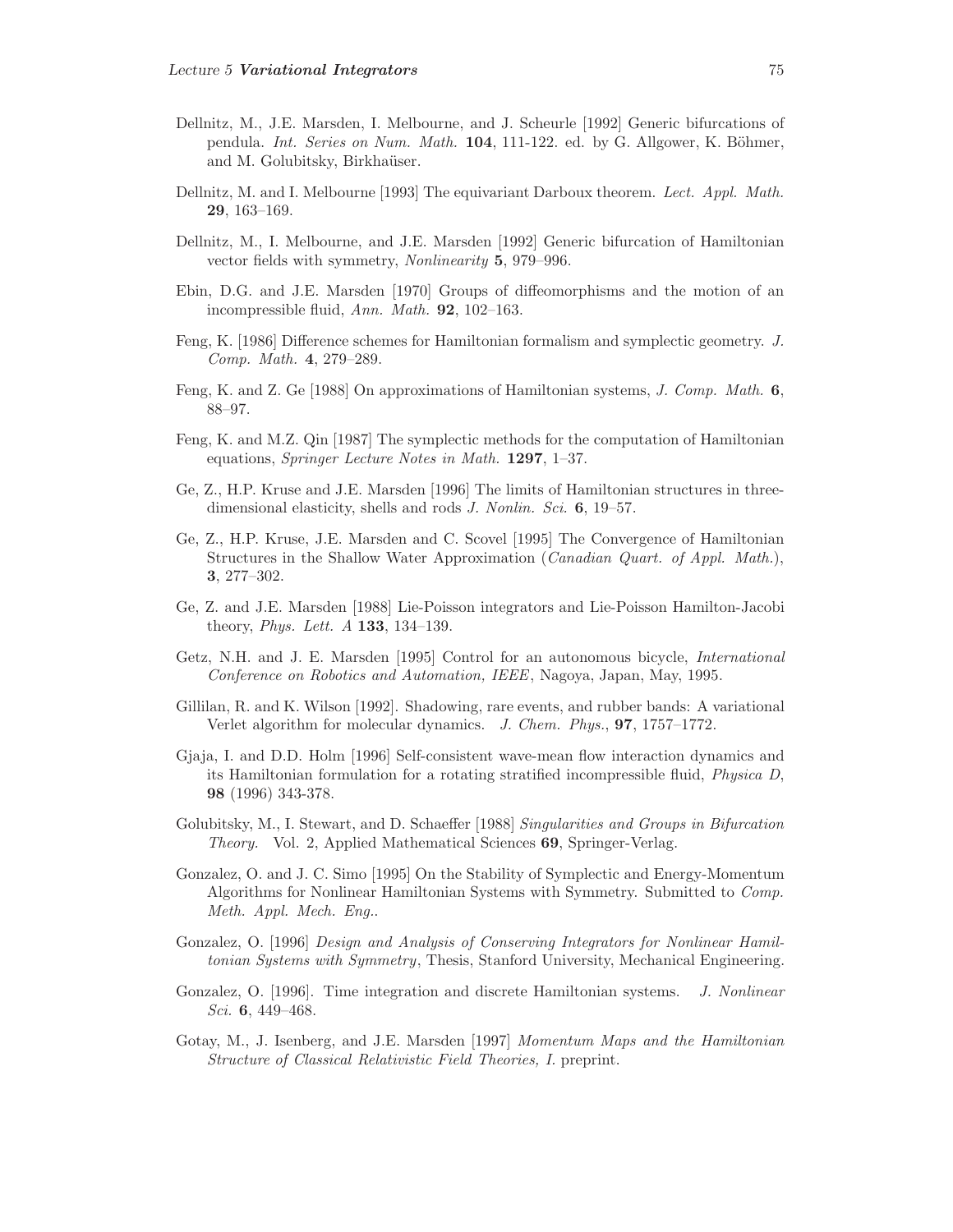- Greenspan, D. [1974] Discrete Numerical Methods in Physics and Engineering. Academic Press.
- Greenspan, D. [1984] Conservative numerical methods for  $\ddot{x} = f(x)$ , J. Comp. Phys. **56**, 21–48.
- Grillakis, M., J. Shatah and W. Strauss [1987] Stability theory of solitary waves in the presence of symmetry. I & II. J. Funct. Anal. **74**, 160–197 and **94** (1990), 308–348.
- Gozzi, E. and W.D. Thacker [1987] Classical adiabatic holonomy in a Grassmannian system. Phys. Rev. D **35**, 2388–2396.
- Guckenheimer, J. and A. Mahalov [1992], Resonant triad interactions in symmetric systems, Physica D **54**, 267–310.
- Guichardet, A. [1984] On rotation and vibration motions of molecules, Ann. Inst. H. Poincar´e **40**, 329–342.
- Guillemin, V., Lerman, E. and Sternberg, S. [1996] Symplectic Fibrations and Multiplicity Diagrams. LMS Lecture Note Series, Cambridge University Press.
- Guillemin, V. and Sternberg, S. [1978] On the equations of motions of a classic particle in a Yang-Mills field and the principle of general covariance. Hadronic J. **1**, 1–32.
- Guillemin, V. and S. Sternberg [1980] The moment map and collective motion, Ann. of Phys. **1278**, 220–253.
- Guillemin, V. and S. Sternberg [1982] Convexity properties of the moment map. Invent. Math. **67**, 491-513, **77**, 533–546.
- Guillemin, V. and S. Sternberg [1984] Symplectic Techniques in Physics. Cambridge University Press.
- Guo, Y. and Strauss, W.A. [1995a] Instability of periodic BGK equilibria. Comm. Pure Appl. Math. **48**, 861–894.
- Guo, Y. and Strauss, W.A. [1995b] Nonlinear instability of double-humped equilibria. Ann. Inst. H. Poincar Anal. Non Linaire **12**, 339–352.
- Hamel, G. [1904] Die Lagrange-Eulerschen Gleichungen der Mechanik. Z. für Mathematik u. Physik **50**, 1–57.
- Hamel, G. [1949] Theoretische Mechanik, Springer-Verlag.
- Holm, D.D. [1987] Hamiltonian dynamics and stability analysis of neutral electromagnetic fluids with induction, Physica D **25** (1987) 261–287.
- Holm, D.D. [1996] Hamiltonian balance equations, Physica D, **98** (1996) 379-414.
- Holm, D.D., S. Kouranbaeva, J.E. Marsden, T. Ratiu and S. Shkoller [1998], Euler-Poincaré equations for continuum theories on Riemannian manifolds. In preparation.
- Holm, D.D. and B.A. Kupershmidt [1983] Poisson brackets and Clebsch representations for magnetohydrodynamics, multifluid plasmas, and elasticity. Physica D **6**, 347–363.
- Holm, D.D., J.E. Marsden, and T.S. Ratiu [1986] The Hamiltonian structure of continuum mechanics in material, spatial and convective representations,  $Séminaire de$ Mathématiques supérie, Les Presses de L'Univ. de Montréal 100, 11-122.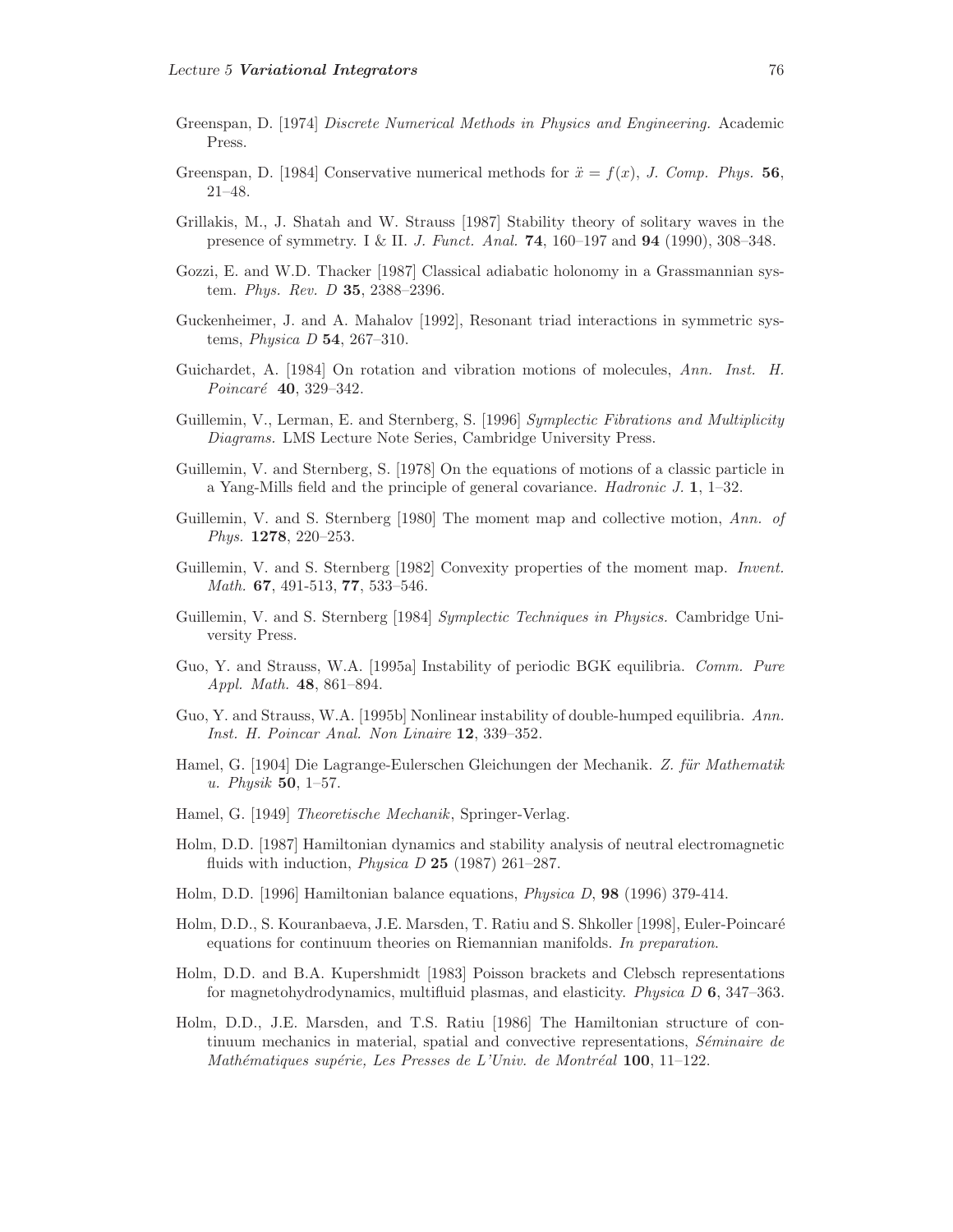- Holm, D. D., Marsden, J. E. and Ratiu, T. [1998a] The Euler-Poincaré equations and semidirect products with applications to continuum theories. Adv. in Math. (to appear).
- Holm, D. D., J.E. Marsden and T. Ratiu [1998b] The Euler-Poincaré equations in geophysical fluid dynamics, in Proceedings of the Isaac Newton Institute Programme on the Mathematics of Atmospheric and Ocean Dynamics, Cambridge University Press (to appear).
- Holm, D.D., J.E. Marsden, T.S. Ratiu, and A. Weinstein [1985] Nonlinear stability of fluid and plasma equilibria, Phys. Rep. **123**, 1–116.
- Holm, D.D. and V. Zeitlin [1997] Hamilton's principle for quasigeostrophic motion, In preparation.
- Holmes, P., J. R. Jenkins, and N. Leonard [1997] Dynamics of the Kirchhoff equations I: coincident centers of gravity and buoyancy, (preprint, Princeton University.)
- Holmes, P.J. and J.E. Marsden [1978] Bifurcation to divergence and flutter in flow-induced oscillations: an infinite dimensional analysis, Automatica, **14**, 367–384.
- Holmes, P.J. and J.E. Marsden [1981] A partial differential equation with infinitely many periodic orbits: chaotic oscillations of a forced beam, Arch. Rat. Mech. Anal. **76**, 135–166.
- Holmes, P.J. and J.E. Marsden [1982a] Horseshoes in perturbations of Hamiltonian systems with two degrees of freedom, Comm. Math. Phys. **82**, 523–544.
- Holmes, P.J. and J.E. Marsden [1982b] Melnikov's method and Arnold diffusion for perturbations of integrable Hamiltonian systems, J. Math. Phys. **23**, 669–675.
- Holmes, P.J. and J.E. Marsden [1983] Horseshoes and Arnold diffusion for Hamiltonian systems on Lie groups, Indiana Univ. Math. J. **32**, 273–310.
- Holmes, P.J., J.E. Marsden, and J. Scheurle [1988] Exponentially small splittings of separatrices with applications to KAM theory and degenerate bifurcations, Cont. Math. **81**, 213–244.
- Iwai, T. [1987] A geometric setting for classical molecular dynamics, Ann. Inst. Henri Poincaré, Phys. Th. 47, 199-219.
- Iwai, T. [1990] On the Guichardet/Berry connection, Phys. Lett. A **149**, 341–344.
- Kazhdan, D., B. Kostant, and S. Sternberg [1978] Hamiltonian group actions and dynamical systems of Calogero type, Comm. Pure Appl. Math. **31**, 481–508.
- Kirillov, A.A. [1962] Unitary representations of nilpotent Lie groups, Russian Math. Surveys **17**, 53–104.
- Kirillov, A.A. [1976a] Local Lie Algebras. Russian Math. Surveys **31**, 55–75.
- Kirillov, A.A. [1976b] Elements of the Theory of Representations. Grundlehren der math. Wiss. **220** Springer–Verlag.
- Kirk, V., J.E. Marsden, and M.Silber [1996] Branches of stable three-tori using Hamiltonian methods in Hopf bifurcation on a rhombic lattice, Dyn. and Stab. of Systems, **11**, 267–302.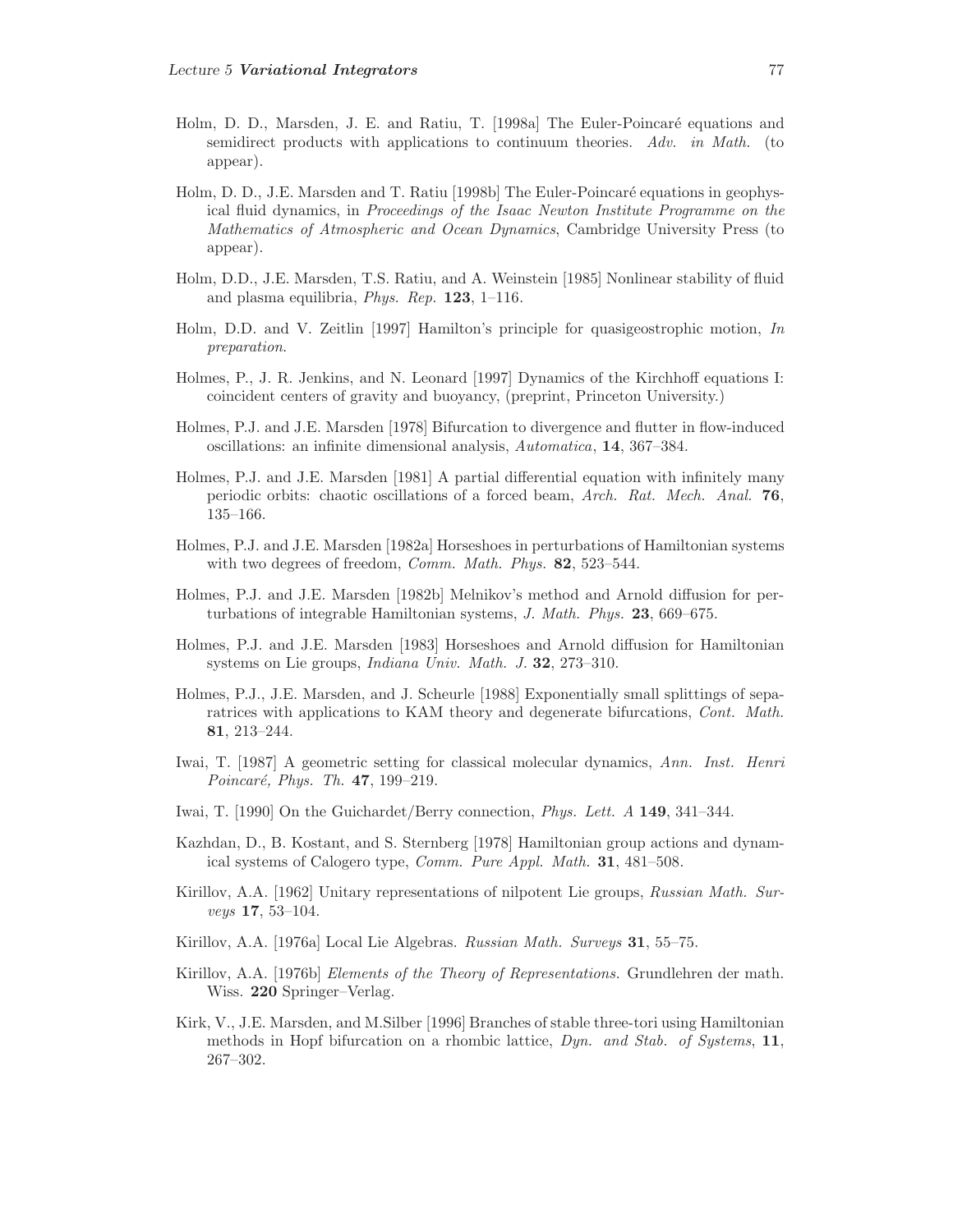- Knobloch, E., A. Mahalov, and J.E. Marsden [1994] Normal Forms for three–dimensional Parametric Instabilities in Ideal Hydrodynamics Physica D **73**, 49–81.
- Koon, W.S. and J.E. Marsden [1997] Optimal control for holonomic and nonholonomic mechanical systems with symmetry and Lagrangian reduction. SIAM J. Control and Optim. **35**, 901–929.
- Koon, W.S. and J.E. Marsden [1998a] The Hamiltonian and Lagrangian Approaches to the Dynamics of Nonholonomic Systems, Reports on Math Phys (to appear).
- Koon, W.S. and J.E. Marsden [1998b] The Geometric Structure of Nonholonomic Mechanics, Proc. CDC, San Diego, **FP12-4**, 4856–4862.
- Koon, W.S. and J.E. Marsden [1998c] The Poisson reduction of nonholonomic mechanical systems, Reports on Math Phys (to appear).
- Korteweg, D. [1899] Ueber eine ziemlich verbreitete unrichtige Behandlungsweise eines Problemes der rollenden Bewegung und insbesondere über kleine rollende Schwingungen um eine Gleichgewichtslage. Nieuw Archiefvoor Wiskunde. **4**, 130–155.
- Korteweg, D.J. and G. de Vries [1895] On the change of form of long waves advancing in a rectangular canal and on a new type of long stationary wave. Phil. Mag. **39**, 422–433.
- Krishnaprasad, P.S. [1985] Lie-Poisson structures, dual-spin spacecraft and asymptotic stability, Nonl. Anal. Th. Meth. and Appl. **9**, 1011–1035.
- Krishnaprasad, P.S. and J.E. Marsden [1987] Hamiltonian structure and stability for rigid bodies with flexible attachments, Arch. Rat. Mech. Anal. **98**, 137–158.
- Krishnaprasad, P.S, J.E. Marsden, and T. Posbergh [1987] Stability analysis of a rigid body with a flexible attachment using the energy-Casimir method, Cont. Math. AMS **68**, 253-273.
- Kruse, H.P., J.E. Marsden, and J. Scheurle [1993] On uniformly rotating field drops trapped between two parallel plates. Lect. in Appl. Math. AMS **29**, 307–317.
- Kummer, M. [1981] On the construction of the reduced phase space of a Hamiltonian system with symmetry, Indiana Univ. Math. J. **30**, 281–291.
- Kummer, M. [1990] On resonant classical hamiltonians with n frequencies, J. Diff. Eqns. **83**, 220–243.
- Kupershmidt, B.A. and T. Ratiu [1983] Canonical maps between semidirect products with applications to elasticity and superfluids, Comm. Math. Phys. **90**, 235–250.
- Lamb, H. [1932] Hydrodynamics. Sixth Edition, Dover, NY.
- Lagrange, J.L. [1788] *Mécanique Analytique*. Chez la Veuve Desaint
- Leimkuhler, B. and G. Patrick [1996]. Symplectic integration on Riemannian manifolds. J. of Nonl. Sci. **6**, 367–384.
- Leimkuhler, B. and R. Skeel [1994]. Symplectic numerical integrators in constrained Hamiltonian systems. Journal of Computational Physics, **112**, 117–125.
- Leonard, N.E. [1995a] Control synthesis and adaptation for an underactuated autonomous underwater vehicle, IEEE J. of Oceanic Eng. **20**, 211–220.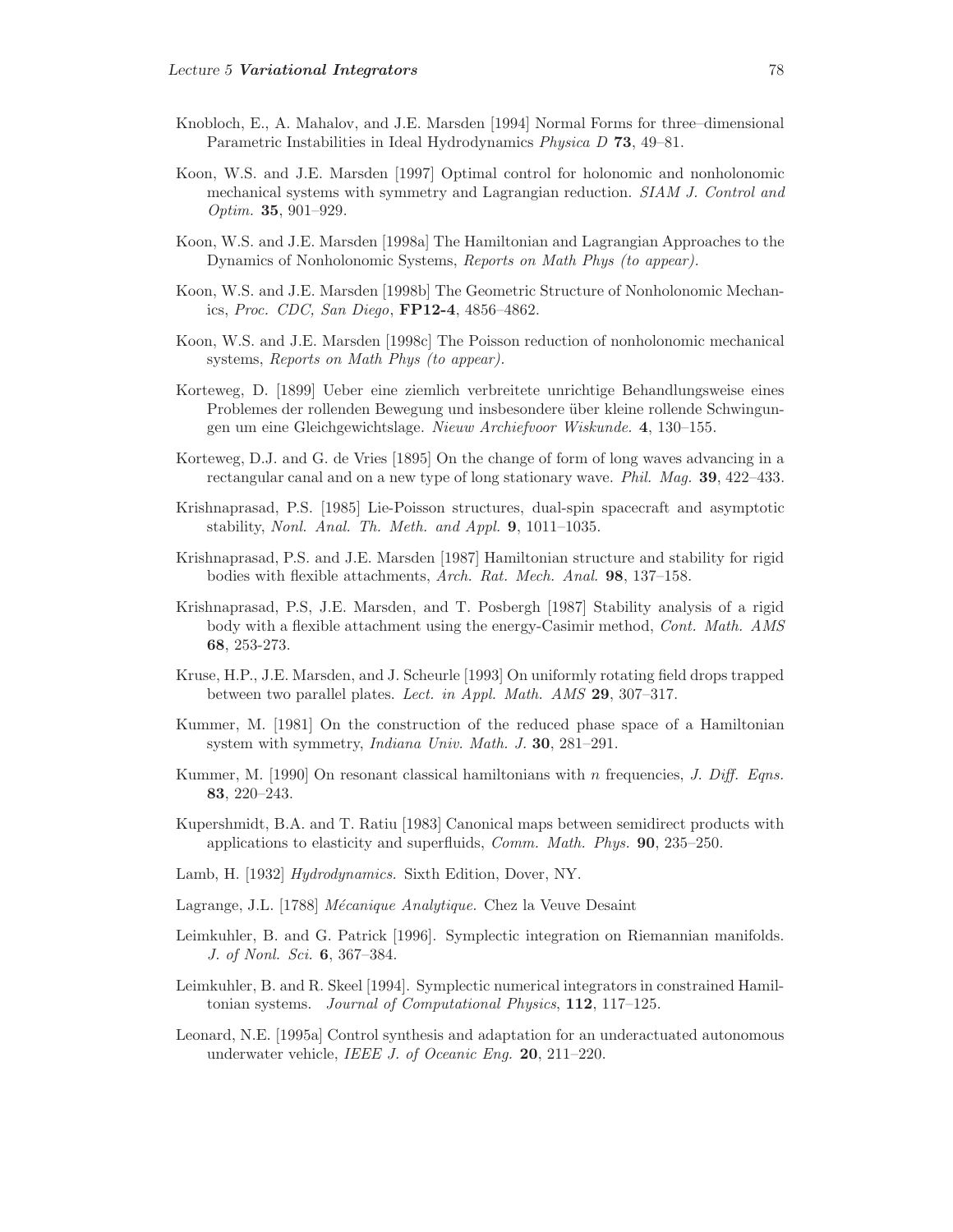- Leonard, N.E. [1995b] Periodic forcing, dynamics and control of underactuated spacecraft and underwater vehicles, Proc. 34th IEEE Conf. Decision Ctrl., 3980–3985.
- Leonard, N.E. [1996] Stabilization of underwater vehicle dynamics with symmetry breaking potentials, in preparation. (See also Leonard, N.E., Stabilization of steady motions of an underwater vehicle, Proc. 35th IEEE Conference on Decision and Control, Kobe, Japan, 1996.)
- Leonard, N.E. [1997] Stability of a bottom-heavy underwater vehicle, Automatica **33**.
- Leonard, N.E. and P.S. Krishnaprasad [1995] Motion control of drift-free, left-invariant systems on Lie groups, IEEE Trans. Automat. Control **40**, 1539–1554.
- Leonard, N.E. and J.E. Marsden [1997] Stability and Drift of Underwater Vehicle Dynamics: Mechanical Systems with Rigid Motion Symmetry, Physica D **105**, 130–162.
- Lewis, A. [1996] Affine connections and distributions, preprint.
- Lewis, A. [1996] The geometry of the Gibbs-Appell equations and Gauss' principle of least constraint, Reports on Math. Phys. **38**, 11–28. Lewis, A. & R.M. Murray [1995] Variational principles in constrained systems: theory and experiments, Int. J. Nonlinear Mech. **30**, 793–815.
- Lewis, A., J.P. Ostrowski, R.M. Murray & J. Burdick [1994] Nonholonomic mechanics and locomotion: the snakeboard example. IEEE Intern. Conf. on Robotics and Automation.
- Lewis, D. [1989] Nonlinear stability of a rotating planar liquid drop, Arch. Rat. Mech. Anal. **106**, 287–333.
- Lewis, D. [1992a] Bifurcation of liquid drops. Nonlinearity **6**, 491–522.
- Lewis, D. [1992b] Lagrangian block diagonalization. Dyn. Diff. Eqn's. **4** 1–42.
- Lewis, D., J.E. Marsden, R. Montgomery, and T.S. Ratiu [1986] The Hamiltonian structure for dynamic free boundary problems, Physica D **18**, 391–404.
- Lewis, D., J.E. Marsden and T.S. Ratiu [1987] Stability and bifurcation of a rotating liquid drop, J. Math. Phys. **28**, 2508–2515.
- Lewis, D. and T.S. Ratiu [1996] Rotating n-gon/kn-gon vortex configurations, Journ. Nonlinear Science **6**, 385–414.
- Lewis, D. and J.C. Simo [1990] Nonlinear stability of rotating pseudo-rigid bodies, Proc. Roy. Soc. Lon. A **427**, 281–319.
- Lewis, D., T.S. Ratiu, J.C. Simo, and J.E. Marsden [1992] The heavy top: a geometric treatment, Nonlinearity **5**, 1–48.
- Le, H. and D.G. Kendall [1993] The Riemannian structure of Euclidean shape spaces: a novel environment for statistics Ann. of Statistics, **21**, 1225–1271.
- Lie, S. [1890] Theorie der Transformationsgruppen, Zweiter Abschnitt. Teubner, Leipzig.
- Littlejohn, R. and M. Reinch [1997] Gauge fields in the separation of rotations and internal motions in the n-body problem, Rev. Mod. Phys. **69**, 213–275.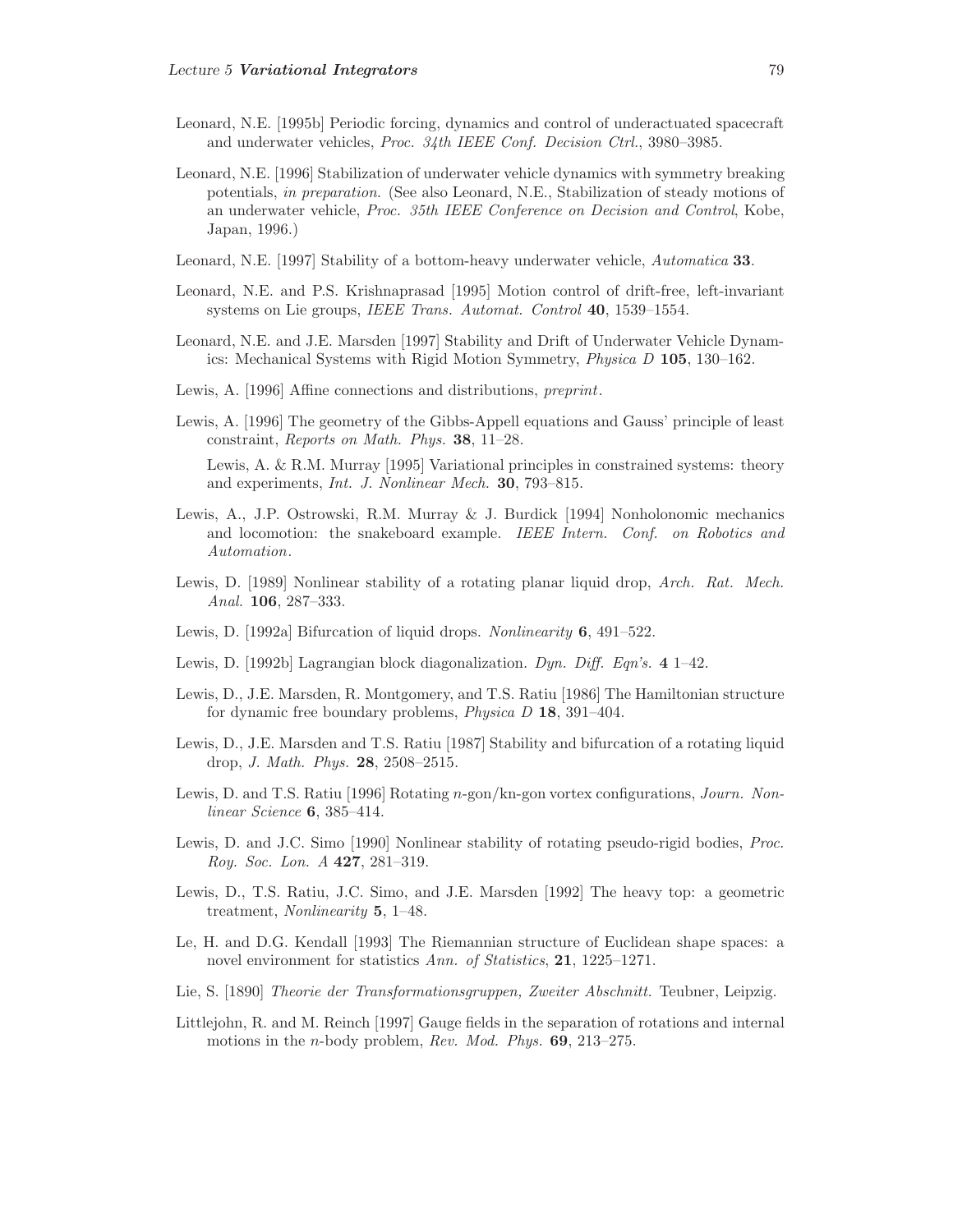- Low, F.E. [1958] A Lagrangian formulation of the Boltzmann–Vlasov equation for plasmas, Proc. Roy. Soc. Lond. A **248**, 282–287.
- Maddocks, J. [1991] On the stability of relative equilibria. IMA J. Appl. Math. **46**, 71–99.
- Maddocks, J. and M. L. Overton [1995] Stability Theory for Dissipatively Perturbed Hamiltonian Systems, Comm. Pure and Applied Math. **XLVIII**, 583–610
- Maddocks, J. and R.L. Sachs [1993] On the stability of KdV multi-solitons, Comm. Pure and Applied Math. **46**, 867–901.
- Mahalov, A. and S. Nikitin [1997] Position controllability of a deformable body in ideal fluid. Math. Models Methods Appl. Sci. **7**, 139–149.
- Marsden, J.E. [1982] A group theoretic approach to the equations of plasma physics, *Can.* Math. Bull. **25**, 129–142.
- Marsden, J.E. [1992], Lectures on Mechanics London Mathematical Society Lecture note series, **174**, Cambridge University Press.
- Marsden, J.E., G. Misiolek, M. Perlmutter and T.S. Ratiu [1998a] Symplectic Reduction for Semidirect Products and Central Extensions, Diff. Geometry and Appl. (to appear).
- Marsden, J.E., G. Misiolek, M. Perlmutter and T.S. Ratiu [1998b] Reduction by stages and group extensions, in preparation.
- Marsden, J.E., R. Montgomery, and T.S. Ratiu [1990] Reduction, symmetry, and phases in mechanics. Memoirs AMS **436**.
- Marsden, J.E. and P.J. Morrison [1984] Noncanonical Hamiltonian field theory and reduced MHD. Cont. Math. AMS, **28**, 133–150.
- Marsden, J.E. and J. Ostrowski [1998] Symmetries in Motion: Geometric Foundations of Motion Control (to appear).
- Marsden, J.E., O.M. O'Reilly, F.J. Wicklin, and B.W. Zombro [1991] Symmetry, stability, geometric phases, and mechanical integrators, Nonlinear Science Today **1**, 4–11, **1**, 14–21.
- Marsden, J. E., G. W. Patrick, and W. F. Shadwick [1996] Integration Algorithms and Classical Mechanics. Fields Institute Communications, **10**, Am. Math. Society.
- Marsden, J.E., G.W. Patrick and S. Shkoller [1998] Variational methods in continuous and discrete mechanics and field theory. preprint.
- Marsden, J.E. and T.S. Ratiu (1986) Reduction of Poisson manifolds, Lett. in Math. Phys. **11**, 161–170.
- Marsden, J. E. and Ratiu, T.S., [1998] Introduction to Mechanics and Symmetry 2st Edition, Springer-Verlag, New York.
- Marsden, J.E., T.S. Ratiu, and G. Raugel [1995] Équations d'Euler dans une coque sphérique mince (Euler equations on a thin spherical shell), C.R. Acad. Sci. Paris **321**, Série I, 1201–1206.
- Marsden, J.E., T.S. Ratiu, and A. Weinstein [1984a] Semi-direct products and reduction in mechanics, Trans. Am. Math. Soc. **281**, 147–177.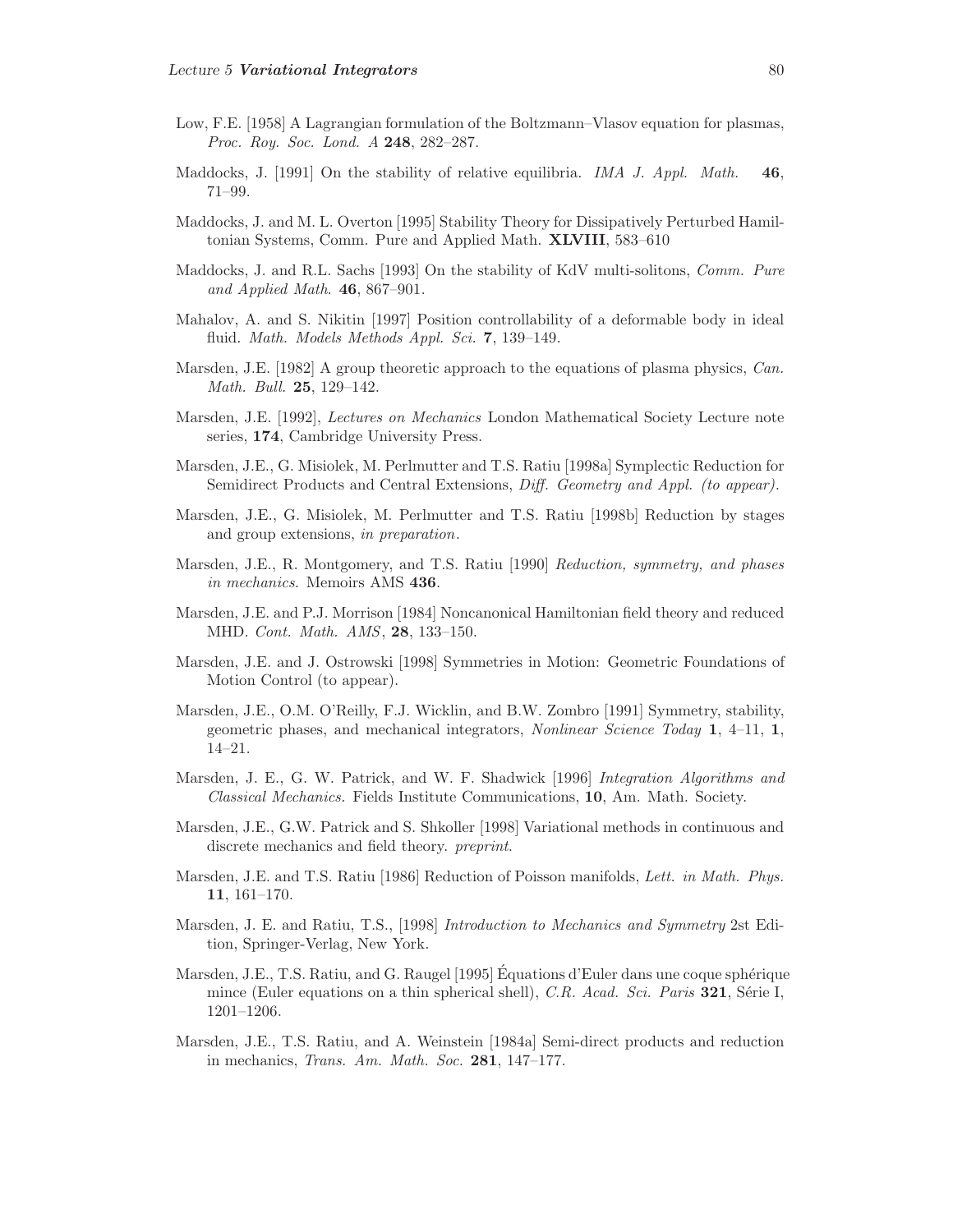- Marsden, J.E., T.S. Ratiu, and A. Weinstein [1984b] Reduction and Hamiltonian structures on duals of semidirect product Lie Algebras, Cont. Math. AMS **28**, 55–100.
- Marsden, J.E. and J. Scheurle [1993a] Lagrangian reduction and the double spherical pendulum, ZAMP **44**, 17–43.
- Marsden, J.E. and J. Scheurle [1993b] The reduced Euler-Lagrange equations, Fields Institute Comm. **1**, 139–164.
- Marsden, J.E. and J. Scheurle [1995] Pattern evocation and geometric phases in mechanical systems with symmetry, Dyn. and Stab. of Systems. **10**, 315–338.
- Marsden, J.E., J. Scheurle and J. Wendlandt [1996] Visualization of orbits and pattern evocation for the double spherical pendulum, ICIAM 95: Mathematical Research, Academie Verlag, Ed. by K. Kirchgässner, O. Mahrenholtz and R. Mennicken 87, 213–232.
- Marsden, J.E. and S. Shkoller [1997] Multisymplectic geometry, covariant Hamiltonians and water waves Math. Proc. Camb. Phil. Soc., to appear.
- Marsden, J.E., and J.C. Simo [1990] The energy-momentum method, La "Mécanique Analytique" de Lagrange et son Héritage, Atti della Accademia delle Scienze di Torino, **124**, 245–268.
- Marsden, J.E., J.C. Simo, D.R. Lewis, and T.A. Posbergh [1989] A block diagonalization theorem in the energy momentum method, Cont. Math. AMS **97**, 297–313.
- Marsden, J.E. and A. Weinstein [1974] Reduction of symplectic manifolds with symmetry, Rep. Math. Phys. **5**, 121–130.
- Marsden, J.E. and A. Weinstein [1982] The Hamiltonian structure of the Maxwell-Vlasov equations, Physica D **4**, 394–406.
- Marsden, J.E. and A. Weinstein [1983] Coadjoint orbits, vortices and Clebsch variables for incompressible fluids, Physica D **7**, 305–323.
- Marsden, J.E., A. Weinstein, T.S. Ratiu, R. Schmid, and R.G. Spencer [1983] Hamiltonian systems with symmetry, coadjoint orbits and plasma physics, in Proc. IUTAM-IS1MM Symposium on Modern Developments in Analytical Mechanics, Torino 1982, Atti della Acad. della Sc. di Torino **117**, 289–340.
- Marsden, J.E. and J.M. Wendlandt [1997] Mechanical systems with symmetry, variational principles and integration algorithms. Current and Future Directions in Applied Mathematics, Edited by M. Alber, B. Hu, and J. Rosenthal, Birkhäuser,  $219-261$ .
- McLachlan, R. I. and C. Scovel [1996]. A survey of open problems in symplectic inegration. Fields Institute Communications, **10**, 151–180.
- McLaughlan, R.I. and C. Scovel [1995] Equivariant constrained symplectic integration. J. of Nonl. Sci. **5**, 233–256.
- Meyer, K.R. [1973] Symmetries and integrals in mechanics, in Dynamical Systems, M. Peixoto (ed.), Academic Press, 259–273.
- Misiolek, G. [1997] A shallow water equation as a geodesic flow on the Bott-Virasoro group. J. Geom. Phys., to appear.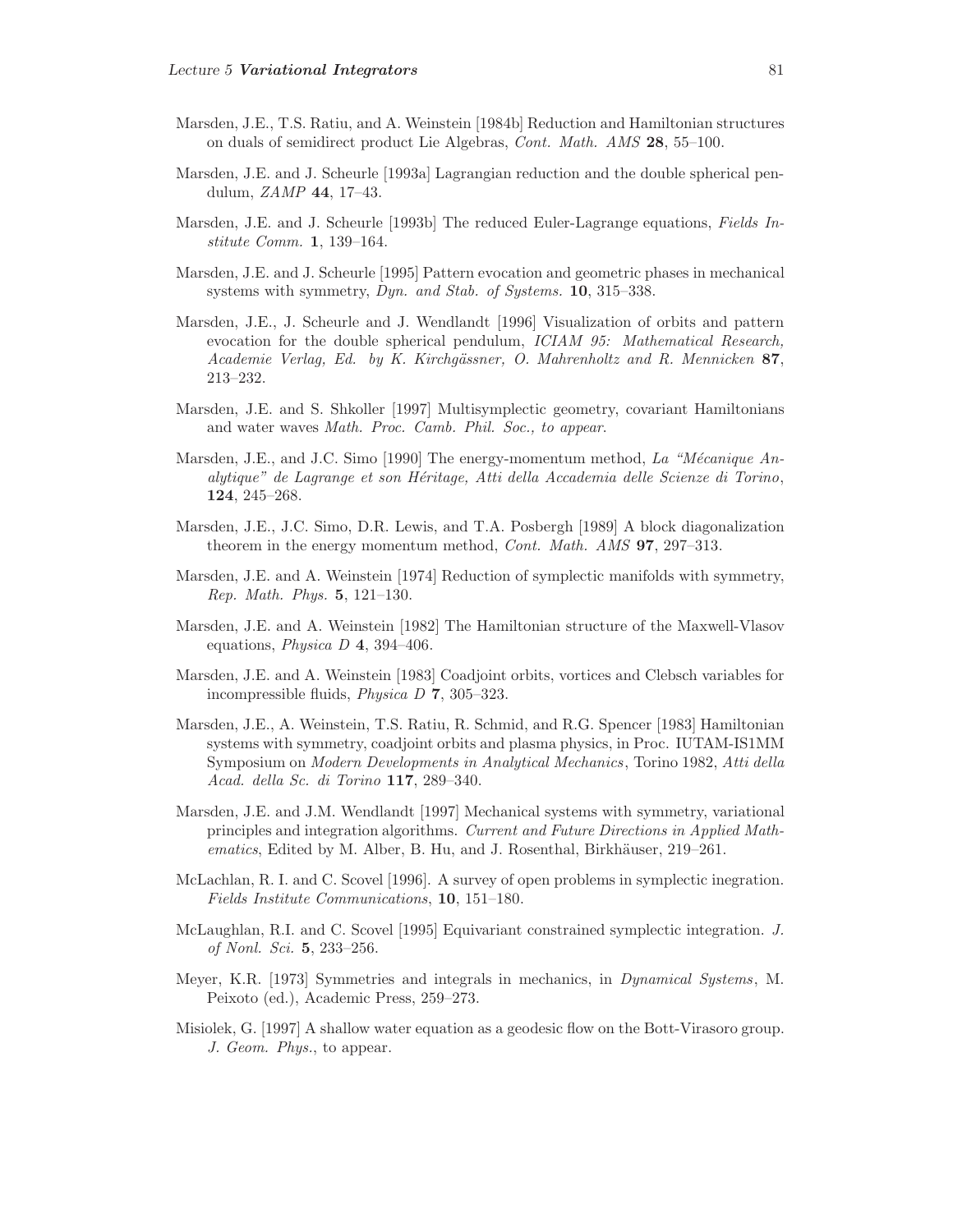- Montgomery, R. [1984] Canonical formulations of a particle in a Yang-Mills field, Lett. Math. Phys. **8**, 59–67.
- Montgomery, R. [1986] The Bundle Picture in Mechanics , Ph.D. Thesis, Berkeley.
- Montgomery, R. [1988] The connection whose holonomy is the classical adiabatic angles of Hannay and Berry and its generalization to the non-integrable case. Comm. Math. Phys. **120**, 269–294.
- Montgomery, R. [1990] Isoholonomic problems and some applications. *Comm. Math Phys.* **128**, 565–592.
- Montgomery, R. [1991a] Optimal Control of Deformable Bodies and Its Relation to Gauge Theory in The Geometry of Hamiltonian Systems, T. Ratiu ed., Springer-Verlag.
- Montgomery, R. [1991b] How much does a rigid body rotate? A Berry's phase from the 18th century. Am. J. Phys. **59**, 394–398.
- Montgomery, R., J.E. Marsden, and T.S. Ratiu [1984] Gauged Lie-Poisson structures, Cont. Math. AMS **28**, 101–114.
- Morrison, P.J. [1987] Variational principle and stability of nonmonotone Vlasov-Poisson equilibria. Z. Naturforsch. **42a**, 1115–1123.
- Moser, J. and A.P. Veselov [1991] Discrete versions of some classical integrable systems and factorization of matrix polynomials. Comm. Math. Phys. **139**, 217–243.
- Murray, R.M. and S. S. Sastry [1993] Nonholonomic Motion Planning: Steering Using Sinusoids. IEEE Trans. on Automatic Control, **38**, 700–716.
- Neishtadt, A. [1984] The separation of motions in systems with rapidly rotating phase, P.M.M. USSR **48**, 133–139.
- Newcomb, W.A. [1958] Appendix in Bernstein, B. [1958] Waves in a plasma in a magnetic field. Phys. Rev. **109**, 10–21.
- Newcomb, W.A. [1962] Lagrangian and Hamiltonian methods in Magnetohydrodynamics. Nuc. Fusion **Suppl., part 2**, 451–463.
- Oh, Y.G. [1987] A stability criterion for Hamiltonian systems with symmetry, J. Geom. Phys. **4**, 163–182.
- Oh, Y.G., N. Sreenath, P.S. Krishnaprasad and J.E. Marsden [1989] The dynamics of coupled planar rigid bodies Part 2: bifurcations, periodic solutions, and chaos, Dynamics and Diff. Eq'ns. **1**, 269–298.
- Olver, P.J. [1986] Applications of Lie groups to differential equations. Graduate Texts in Mathematics **107**, Springer–Verlag, Berlin.
- O'Reilly, O, N.K. Malhotra and N.S. Namamchchivaya [1996] Some aspects of destabilization in reversible dynamical systems with application to follower forces, Nonlinear Dynamics, **10**, 63–87.
- Ortega, J.P. and T.S. Ratiu [1997a] Symmetry, Reduction, and Stability in Hamiltonian Systems preprint.
- Ortega, J.P. and T.S. Ratiu [1997b] Stability of relative equilibria. Symplectic block diagonalization. preprint.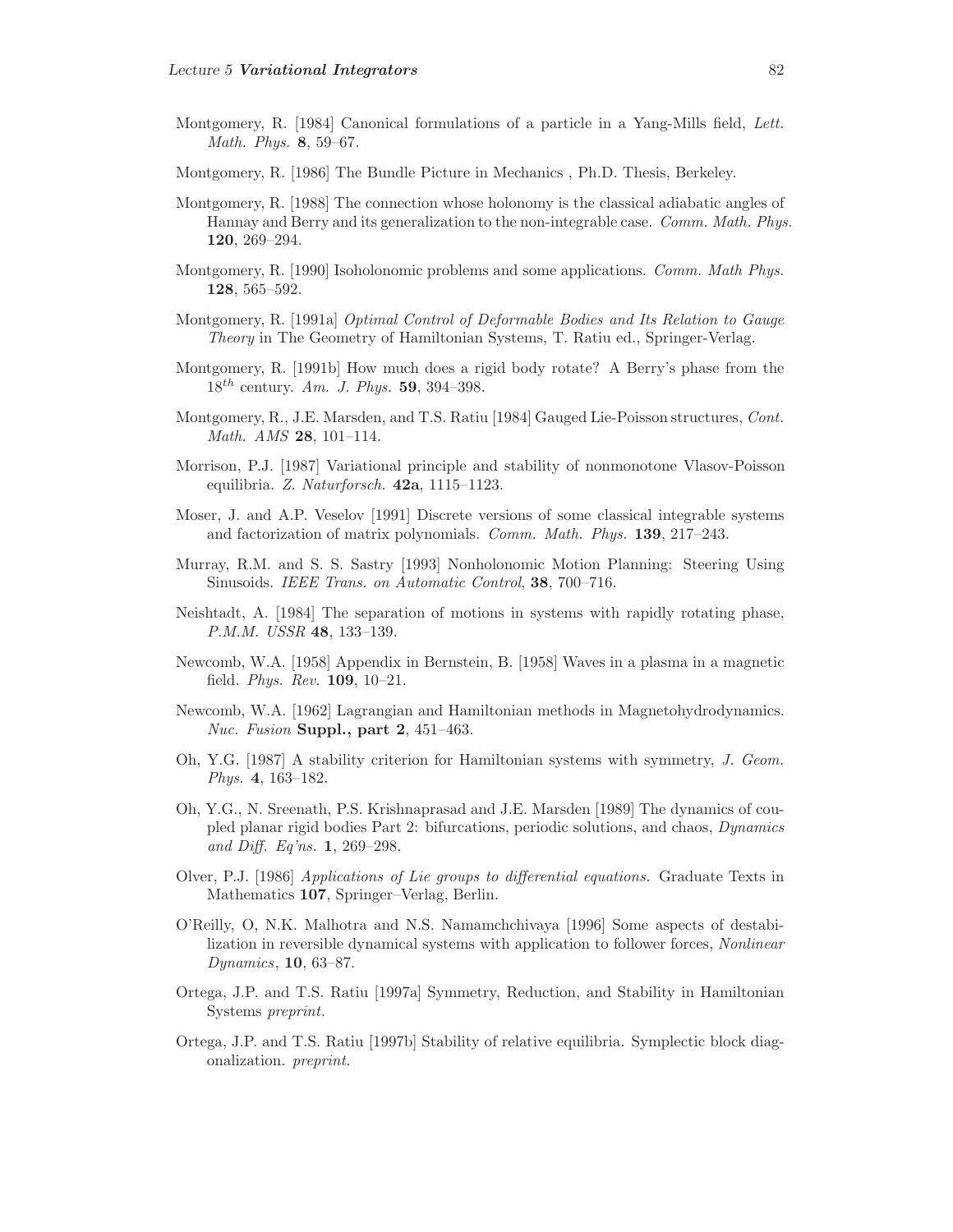- Ortega, J.P. and T.S. Ratiu [1997c] Persistance et différentiabilité de l'ensemble des éléments critiques relatifs dans les systèmes hamiltoniens symétriques C.R. Acad. Sci. (to appear).
- Ortiz, M. (1986). A note on energy conservation and stability of nonlinear time-stepping algorithms. Computers and Structures, **24**, 167–168.
- Ostrowski, J. [1996] Geometric Perspectives on the Mechanics and Control of Undulatory Locomotion, PhD dissertation, California Institute of Technology.
- Ostrowski and Burdick [1996] Gait kinematics for a serpentine robot, IEEE Int. Conf. on Robotics and Automation, 1294-9, Minneapolis, April, 1996.
- Ostrowski, J., J. W. Burdick, A. D. Lewis & R. M. Murray [1995] The mechanics of undulatory locomotion: The mixed kinematic and dynamic case. IEEE Int. Conf. on Robotics and Automation, 1945-1951, Nagoya, Japan, May, 1995.
- Ostrowski, J., J. P. Desai, and V. Kumar. Optimal gait selection for nonholonomic locomotion systems. Submitted to the IEEE Conf. on Robotics and Automation, September 1996.
- Ovsienko, V.Y. and B.A. Khesin [1987] Korteweg-de Vries superequations as an Euler equation. Funct. Anal. and Appl. **21**, 329–331.
- Patrick, G. [1989] The dynamics of two coupled rigid bodies in three space, Cont. Math. AMS **97**, 315–336.
- Patrick, G. [1992] Relative equilibria in Hamiltonian systems: The dynamic interpretation of nonlinear stability on a reduced phase space, J. Geom. and Phys. **9**, 111–119.
- Patrick, G. [1995] Relative equilibria of Hamiltonian systems with symmetry: linearization, smoothness and drift, J. Nonlinear Sci. **5**, 373–418.
- Pedlosky, J. [1987] Geophysical Fluid Dynamics, 2nd Edition, Springer, New York.
- Pedroni, M. [1995] Equivalence of the Drinfeld-Sokolov reduction to a bi-Hamiltonian reduction. Lett. Math. Phys. **35**, 291–302.
- Pekarsky, S. and J.E. Marsden [1998] Point Vortices on a Sphere: Stability of Relative Equilibria. preprint.
- Poincaré, H. [1885] Sur l'équilibre d'une masse fluide animée d'un mouvement de rotation, Acta. Math. **7**, 259.
- Poincaré, H. [1890] Théorie des tourbillons, Reprinted by Éditions Jacques Gabay, Paris.
- Poincaré, H. [1890] Sur la problème des trois corps et les équations de la dynamique, Acta Math. **13**, 1–271.
- Poincaré, H. [1892–1899], Les Méthodes Nouvelles de la Mécanique Celeste. 3 volumes. English translation New Methods of Celestial Mechanics. History of Modern Physics and Astronomy **13**, Amer. Inst. Phys., 1993.
- Poincaré, H. [1892] Les formes d'équilibre d'une masse fluide en rotation, Revue Générale des Sciences **3**, 809–815.
- Poincaré, H. [1901a] Sur la stabilité de l'équilibre des figures piriformes affectées par une masse fluide en rotation, Philosophical Transactions A **198**, 333–373.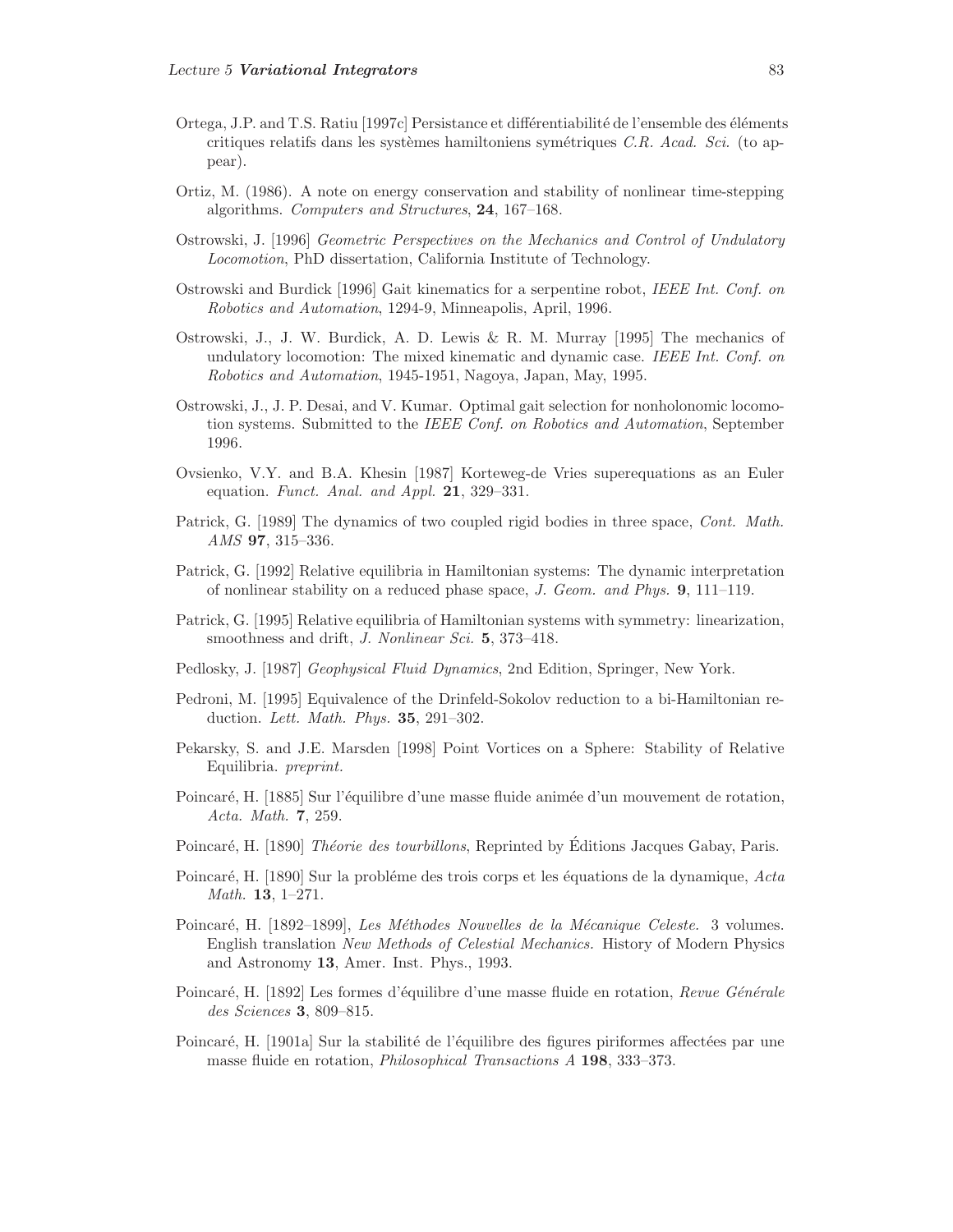- Poincaré, H. [1901b] Sur une forme nouvelle des équations de la méchanique, CR Acad. Sci. **132**, 369–371.
- Poincar´e, H. [1910] Sur la precession des corps deformables. Bull Astron **27**, 321–356.
- Pullin, D.I., and P.G. Saffman [1991] Long time symplectic integration: the example of four-vortex motion, Proc. Roy. Soc. Lon. A **432**, 481-494.
- Ratiu. T.S. [1980], Thesis. University of California at Berkeley.
- Ratiu. T.S. [1981] Euler-Poisson equations on Lie algebras and the N-dimensional heavy rigid body. Proc. Natl. Acad. Sci. USA **78**, 1327–1328.
- Ratiu, T.S. [1982] Euler-Poisson equations on Lie algebras and the N-dimensional heavy rigid body,Am. J. Math. **104**, 409–448, 1337.
- Reich, S. [1993]. Symplectic integration of constrained Hamiltonian systems by Runge-Kutta methods. Technical Report 93-13, University of British Columbia.
- Reich, S. [1994] Symplectic inegrators for systmes of rigid bodies. (preprint, Inst. Angw. Anal. Stch.)
- Reich, S. [1994] Momentum preserving symplectic integrators. Physica D, 76(4):375–383.
- Reinhall, P.G., T.K. Caughey, and D.Q. Storti [1989] Order and chaos in a discrete Duffing oscillator, implications for numerical integration, Trans. ASME, **56**, 162–176.
- Ruth, R. [1983] A canonical integration techniques, IEEE Trans. Nucl. Sci. **30**, 2669– 2671.
- Sanz-Serna, J. M. [1988] Runge-Kutta shemes for Hamiltonian systems, BIT **28**, 877–883.
- Sanz-Serna, J. M. [1991] Symplectic integrators for Hamiltonian problems: an overview. Acta Num., **1**, 243–286.
- Sanz-Serna, J. M. [1996] Backward error analysis of symplectic integrators. Fields Inst. Comm., **10**, 193–205.
- Sanz-Serna, J. M. and M. Calvo [1994] Numerical Hamiltonian Problems. Chapman and Hall, London.
- Satzer, W.J. [1977] Canonical reduction of mechanical systems invariant under abelian group actions with an application to celestial mechanics, Ind. Univ. Math. J. **26**, 951–976.
- Scovel, C. [1991] Symplectic numerical integration of Hamiltonian systems, Geometry of Hamiltonian systems. ed. by T. Ratiu, Springer Verlag, 463–496.
- Simo, J.C.and O. Gonzalez. [1993], Assessment of Energy-Momentum and Symplectic Schemes for Stiff Dynamical Systems. Proc. ASME Winter Annual Meeting, New Orleans, Dec. 1993.
- Simo, J.C., D.R. Lewis, and J.E. Marsden [1991] Stability of relative equilibria I: The reduced energy momentum method, Arch. Rat. Mech. Anal. **115**, 15-59.
- Simo, J.C. and J.E. Marsden [1984] On the rotated stress tensor and a material version of the Doyle Ericksen formula, Arch. Rat. Mech. Anal. **86**, 213–231.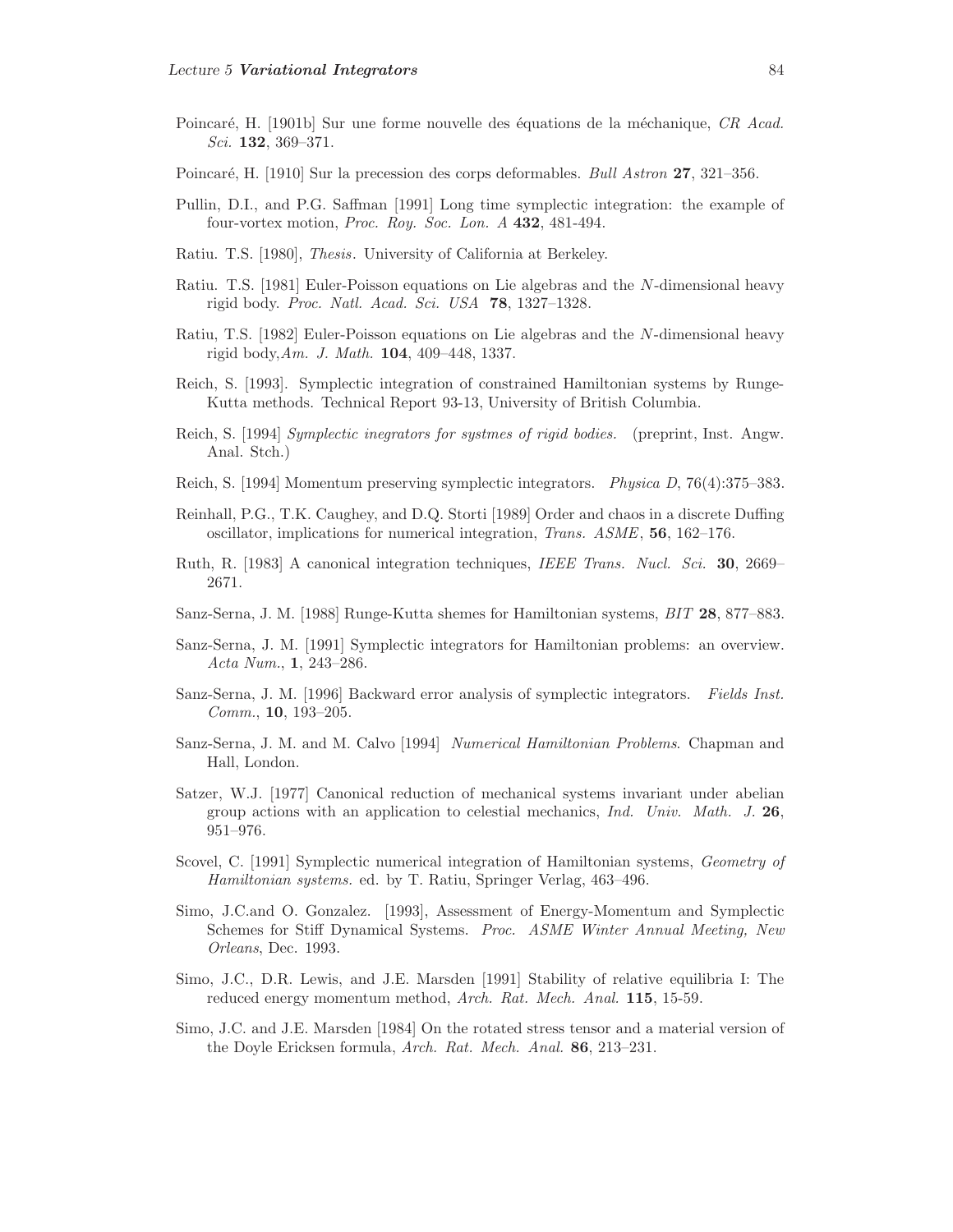- Simo, J.C., J.E. Marsden, and P.S. Krishnaprasad [1988] The Hamiltonian structure of nonlinear elasticity: The material, spatial, and convective representations of solids, rods, and plates, Arch. Rat. Mech. Anal. **104**, 125–183.
- Simo, J.C., T.A. Posbergh and J.E. Marsden [1989] Stability analysis of a rigid body with attached geometrically nonlinear rod by the energy-momentum method Cont. Math. AMS, **97**, 371-398
- Simo, J.C., T.A. Posbergh, and J.E. Marsden [1990] Stability of coupled rigid body and geometrically exact rods: block diagonalization and the energy-momentum method, Physics Reports **193**, 280–360.
- Simo, J.C., T.A. Posbergh, and J.E. Marsden [1991] Stability of relative equilibria II: Three dimensional elasticity, Arch. Rat. Mech. Anal. **115**, 61–100.
- Simo, J.C., M.S. Rifai, and D.D Fox [1992], On a stress resultant geometrically exact shell models. Part VI: Conserving algorithms for nonlinear dynamics. Comp. Meth. Appl. Mech. Engng **34**, 117–164.
- Simo, J.C. and N. Tarnow [1992] The discrete energy momentum method. Conserving algorithms for nonlinear elastodynamics, ZAMP **43**, 757–792.
- Simo, J.C. and N. Tarnow [1994] A New Energy Momentum Method for the Dynamics of Nonlinear Shells, Int. J. Num. Meth. Eng., **37**, 2527–2549.
- Simo, J.C. and N. Tarnow and M. Doblare [1993] Nonlinear Dynamics of Three-Dimensional Rods: Exact Energy and Momentum Conserving Algorithms. Comp. Meth. Appl. Mech. Eng. (to appear).
- Simo, J.C., N. Tarnow, and K.K. Wong [1992] Exact energy-momentum conserving algorithms and symplectic schemes for nonlinear dynamics Comp. Meth. Appl. Mech. Eng. **100** 63–116.
- Simo, J.C. and L. VuQuoc [1985] Three-dimensional finite strain rod model. Part II. Computational Aspects. Meth. in Appl. Mech. Eng., 58, 79-116.
- Simo, J.C. and L. VuQuoc [1988a] On the dynamics in space of rods undergoing large overall motions-a geometrically exact approach. Computer Methods in Applied Mechanics and Engineering 66, 125-161.
- Simo, J.C. and L. VuQuoc [1988b] The role of nonlinear theories in the dynamics of fast rotating flexible structures. Journal of Sound and Vibration **119**, 487-508.
- Simo, J.C. and K.K. Wong [1989] Unconditionally stable algorithms for the orthogonal group that exactly preserve energy and momentum, Int. J. Num. Meth. Eng. **31**, 19–52, addendum, **33**, 1321-1323, 1992.
- Sjamaar, R. and E. Lerman [1991] Stratified symplectic spaces and reduction, Ann. of Math. **134**, 375–422.
- Smale, S. [1970] Topology and Mechanics, Inv. Math. **10**, 305–331, **11**, 45–64.
- Sreenath, N., Y.G. Oh, P.S. Krishnaprasad, and J.E. Marsden [1988] The dynamics of coupled planar rigid bodies. Part 1: Reduction, equilibria and stability, Dyn. and Stab. of Systems **3**, 25–49.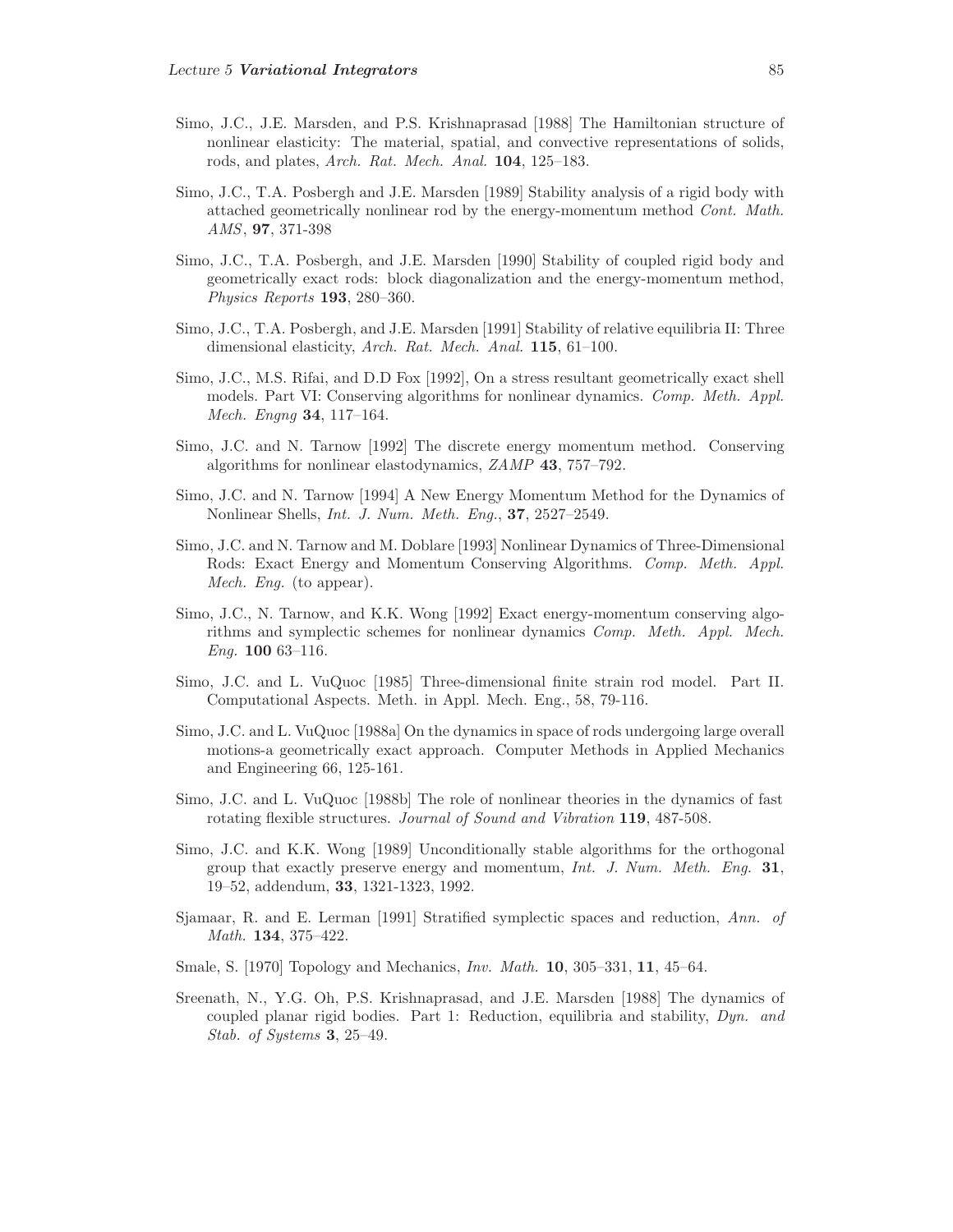- Sternberg, S. [1977] Minimal coupling and the symplectic mechanics of a classical particle in the presence of a Yang–Mills field, Proc. Nat. Acad. Sci. **74**, 5253–5254.
- Stofer, D.M. [1987] Some Geometric and Numerical Methods for Perturbed Integrable Systems. Thesis, Zurich.
- Sudarshan, E.C.G. and N. Mukunda [1974] Classical Mechanics: A Modern Perspective. Wiley, New York, 1974; Second Edition, Krieber, Melbourne–Florida, 1983.
- Tilbury, D., R. Murray, and S. Sastry [1993] Trajectory generation for the N-trailer problem using Goursat normal form. Proc. IEEE Control and Decision Conf, San Antonio, Dec. 1993.
- Touma, J. and J. Wisdom [1994] Lie-Poisson integrators for rigid body dynamics in the solar system. Astro. J. **107**, 1189.
- Touma, J. and J. Wisdom [1994] Evolution of the Earth-Moon system. Astro. J. **108**, 1943.
- Vanhaecke, P. [1996] Integrable Systems in the Realm of Algebraic Geometry, Springer Lecture Notes in Mathematics, **1638**.
- Verlet, L. [1967]. Computer experiments on classical fluids. Phys. Rev, **159**, 98–103.
- Vershik, A.M. and V. Ya Gershkovich [1988] Non–holonomic Riemannian manifolds, in Dynamical Systems 7, Mathematical Encyclopaedia series 16 (in Russian), MIR pub., translation to be pub. by Springer.
- Veselov, A.P. [1988] Integrable discrete-time systems and difference operators. Funct. An. and Appl. **22**, 83–94.
- Veselov, A.P. [1991] Integrable Lagrangian correspondences and the factorization of matrix polynomials. Funct. An. and Appl. **25**, 112–123.
- Vierkandt, A. [1892] Über gleitende und rollende Bewegung. Monatshefte der Math. und Phys. **III**, 31–54.
- Vinogradov, A.M. and B.A. Kupershmidt [1977] The structures of Hamiltonian mechanics. Russ. Math. Surv. **32**, 177–243.
- Wald, R.M. [1993] Variational principles, local symmetries and black hole entropy. Proc. Lanczos Centennary volume SIAM, 231–237.
- Walsh, G. and L. Bushnell [1993] Stabilization of multiple input chained form control systems. Proc. IEEE Control and Decision Conf, San Antonio, Dec. 1993 .
- Walsh, G. and S. Sastry [1995] On reorienting linked rigid bodies using internal motions. IEEE Trans. on Robotics and Automation, **11(1)**, 139–146.
- Wang, L.S. and P.S. Krishnaprasad [1992] Gyroscopic control and stabilization, *J. Nonlin*ear Sci. **2**, 367–415.
- Weinstein, A. [1978] A universal phase space for particles in Yang-Mills fields, Lett. Math. Phys. **2**, 417–420.
- Weinstein, A. [1990] Connections of Berry and Hannay type for moving Lagrangian submanifolds. Adv. in Math. **82**, 133–159.